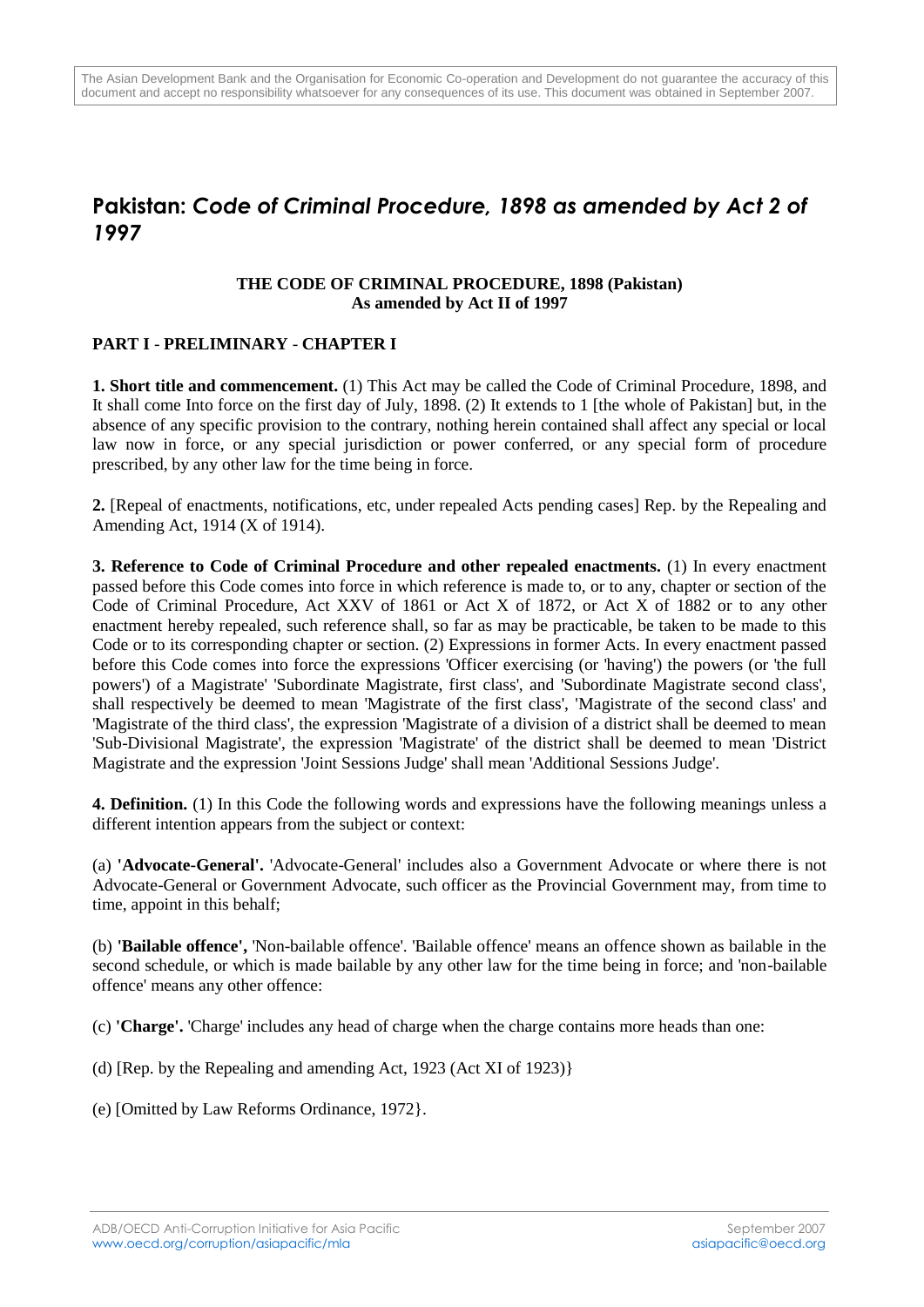(f) **'Cognizable offence'.** Cognizable case'. 'Cognizable offence' means an offence for, and 'cognizable case' means a case in, which a police officer, may, in accordance with the second schedule or under any law for the time being in force, arrest without warrant;

(g) Omitted by A.O. 1949.

(h) **'Complaint'.** 'Complaint' means the allegation made orally or in writing to a Magistrate, with a view to his taking action under this Code, that some person whether known or unknown, has committed an offence, but it does not include the reports of a police-officer;

(i) Omitted by Act II of 1950.

(j) **'High Court'.** 'High Court' means the highest Court of criminal appeal or revision for a Province:

(k) **'Inquiry'.** 'Inquiry' includes every inquiry other than a trial conducted under this Code by a Magistrate or Court;

(l) **'Investigation'.** 'Investigation' includes all the proceedings under this Code for the collection of evidence conducted by a police-officer or by any person (other than a Magistrate) who is authorized by a Magistrate in this behalf;

(m) **'Judicial proceeding'.** 'Judicial proceeding' includes any proceeding in the course of which evidence is or may be legally taken on oath;

(n) **'Non-cognizable offence':** 'Non-cognizable case'. 'Non-cognizable offence means an offence for, and 'non-cognizable case' means a case in, which a police officer, may not arrest without warrant;

(o) **'Offence',** 'Offence' means any act or omission made punishable by any law for the time being in force; it also includes any act in respect of which a complaint may be made under section 20 of the Cattle Trespass Act, 1871.

**Offence-** The word 'offence' as defined in the Code means any act or omissions made punishable by any law for the time being enforced apart those from under PPC. 1991 Cr.L.J. 1476 (Ind). An offence is constituted as soon as the act which constitute that offence have been committed. It remains an offence whether it is triable by a Court or not and the fact that the trial of the offence can only be taken up after certain specified conditions are fulfilled does not make it any the less an offence. AIR 1967 S.C. 528. There is nothing wrong in law to regard a single act of firing at two persons as one offence. AIR 1952 S.C. 45. However, an act or omission is an offence only if it is made punishable by any law for the time being in force 1931 P.C. 94.

(p) **'Officer in charge of a police-station'.** 'Officer in charge of a police-station' includes, when the officer in charge of the police-station is absent from the station-house or unable from illness or other cause to perform his duties, the police-officer present at the station-house who is next in rank to such officer and is above the rank of constable or, when the Provincial Government so directs, any other police-officer so present;

(q) **'Place'.** 'Place' includes also a house, building, tent and vessel:

(r) **'Pleader'.** 'Pleader', used with reference to any proceeding in any Court, means, a pleader or a mukhtar authorized under any law for the time being in force to practice in such Court, and includes (1) an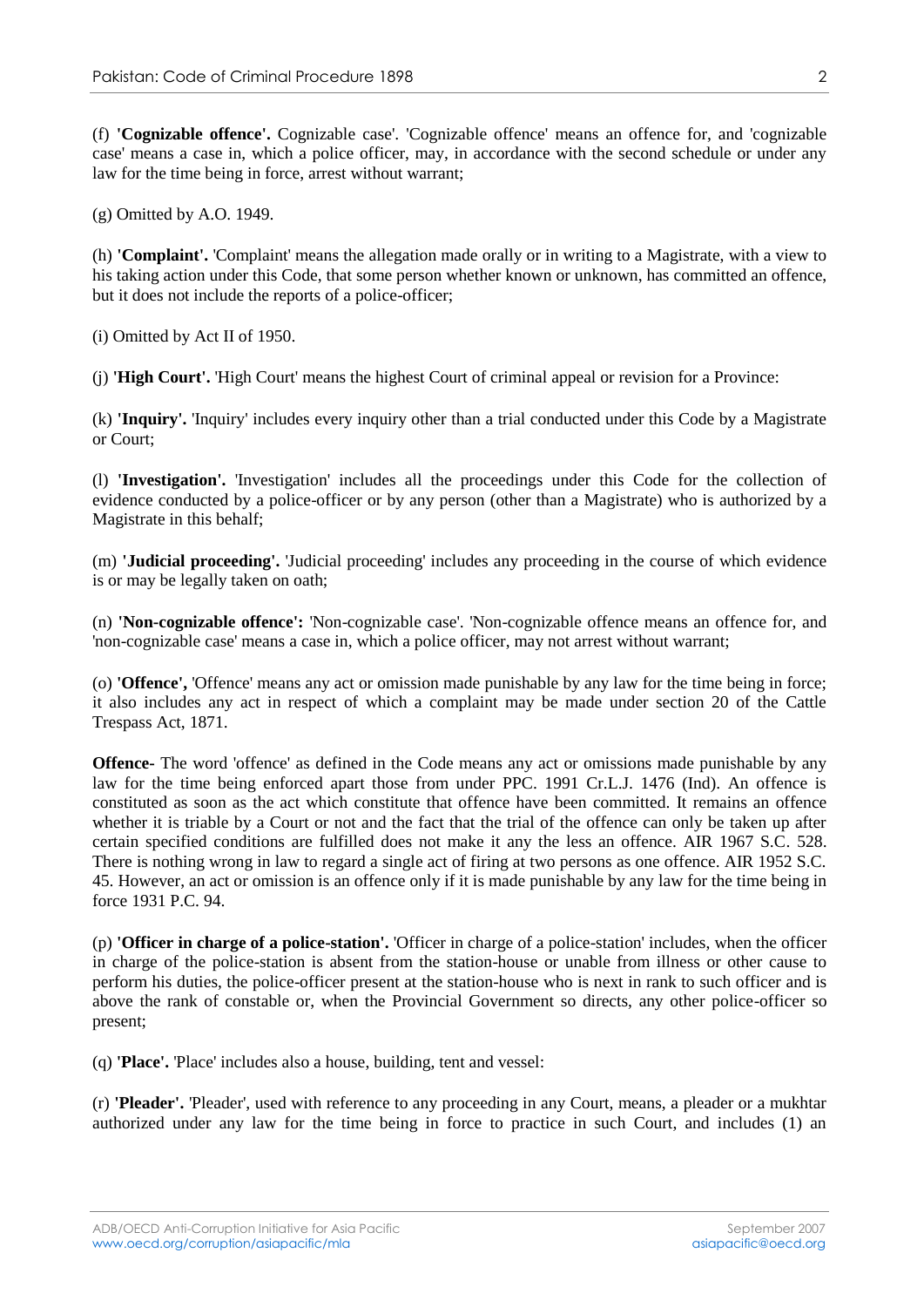advocate, a vakil and an attorney of a High Court so authorized, and (2) any other person appointed wit the permission of the Court to act in such proceeding;

**Pleader-** With reference to any proceedings in the Court a pleader means a pleader or Mukhtar authorised under law for the time being in force and includes:

(1) An advocate;

(2) A vakeel or any attorney of High Court so authorised;

(3) Any other person appointed with the permission of the Court. A co-accused can act as pleader if so permitted. AIR 1962 Pat 244. Private person must get the prior permission. 1991 P.Cr.L.J. 2425. The discretion of the Court in permitting person to appear as 'pleader' must be exercised judicially with due regard to the interest of the party engaging him. AIR 1978 S.C. 1019; 1978 Cr.L.J. 778.

A power of attorney authenticated by fail authorities is a valid document. 1991 P.Cr.L.J. 25. A constituted attorney can appear for the accused. 1991 P.Cr.L.J. 2425.

(s) **'Police-station'.** 'Police-station' means any post or place declared generally or specially, by the Provincial Government to be a Police Station and includes any local area specified by the Provincial Government in this behalf:

**Police station**-Police station is a place declared generally or specifically by the provincial Government to be a police station and includes any local area so specified except a beat-house. AIR 1960 Cal 519. Does not include vehicle. (1963) 3 SCR 386. Detention in a tee other than notified is illegal. PLD 1965 Lah 324.

(t) **'Public Prosecutor'.** Public Prosecutor' means any person appointed under section 492, and includes any person acting under the directions of a Public Prosecutor and any person conducting a prosecution on behalf of the State in any High Court in the exercise of its original criminal jurisdiction:

**Public prosecutor-Public Prosecutor means any person appointed u/s. 492 and includes Assistant Public** Prosecutor and any person conducting prosecution under Public Prosecutor. PLD 1960 Dacca 783. He is bound to assist the Court with his fairly considered view and the Court is entitled to have the benefit of the fair exercise of his function. AIR 1957 S.C. 389. Government advocate under instructions of the Advocate General who is appointed u/s 492 to be Public Prosecutor for all cases in the High Court is a Public Prosecutor. 1966 Raj. Law Weekly 300; 1981 S.C. Cr. R. 301. Additional Government Advocate appointed as a public Prosecutor is a Public Prosecutor lawfully empowered to present appeal in the High Court against orders of acquittal. AIR 1971 S.C. 1977. A private pleader instructed by a private party will not be permitted to conduct prosecution. 1991 Mad. L.J. Cr. 624.

(u) **'Sub-division'.** 'Sub-division' means a sub-division of a district.

[Clauses (v) and (w) of Subsection (1) of Section 4 omitted by Law Reform Ordi. 1972.]

#### **Province of Punjab**

Omission of clauses (e) (v) & (w) by Law Reforms Ordinance 1972. item No. 1 enforced w.e.f. 26.12.1975 vide No. Judl. 1-3(2)/75 dated 26.12.1975.

(2) **Words referring to acts.** Words which refer to acts done, extend also to illegal omission; and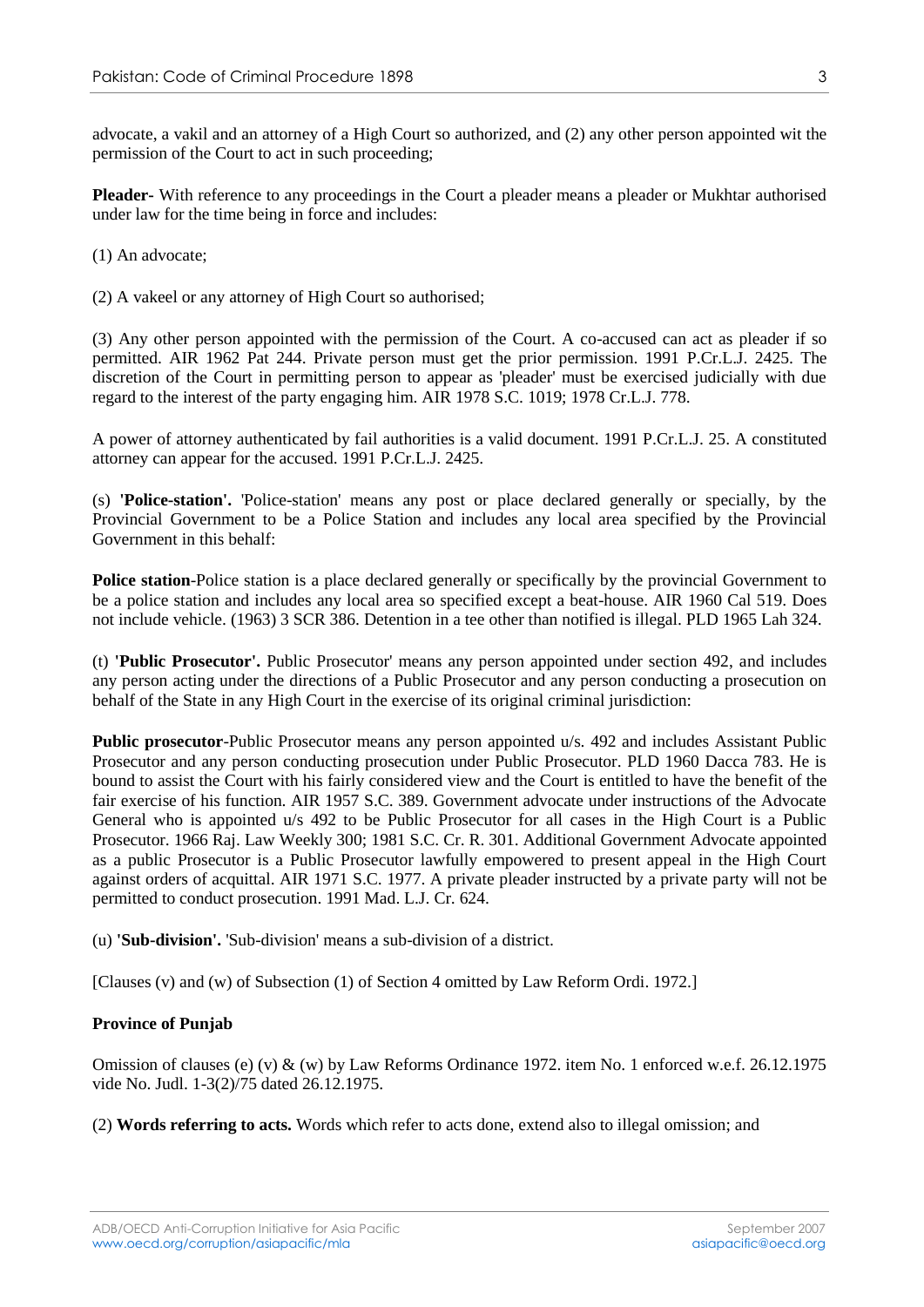**Words to have same meaning as in Pakistan Penal Code.** All words and expression used herein and defined in the Pakistan Penal Code, and not hereinbefore defined, shall be deemed to have the meanings respectively attributed to them by the Code.

**5. Trial of offences under Penal Code.** (1) All offences under the Pakistan Penal Code shall be investigated, inquired into, tried, and otherwise dealt with according to the provisions hereinafter contained.

(2) **Trial of offences against other laws.** All offences under any other law shall be investigated, inquired into, tried, and otherwise dealt with according to the same provisions, but subject to any enactment for the time being in force regulating the manner or place of investigating, inquiring into, trying or otherwise dealing with such offences.

### **PART II - CONSTITUTION AND POWERS OF CRIMINAL COURTS AND OFFICES - CHAPTER II** - **OF THE CONSTITUTION OF CRIMINAL COURTS AND OFFICES**

### **A. Classes of Criminal Courts**

#### **[6. Classes of Criminal Courts and Magistrates:-**-

(1) Besides the High Courts and the Courts constituted under any law other than this Code for the time being in force, there shall be two classes of Criminal Courts in Pakistan, namely:

- (i) Courts of Session;
- (ii) Courts of Magistrates.
- (2) There shall be the following classes of Magistrates, namely:
- (i) Judicial Magistrates:--
- (1) Magistrates of the first class.
- (2) Magistrates of the second class.
- (3) Magistrates of the third class.
- (4) Special Judicial Magistrate.
- (ii) Executive Magistrates:-
- (1) District Magistrates.
- (2) Additional District Magistrates.
- (3) Sub-Divisional Magistrates.
- (4) Special Executive Magistrates.']
- [(5) Magistrates of the first class.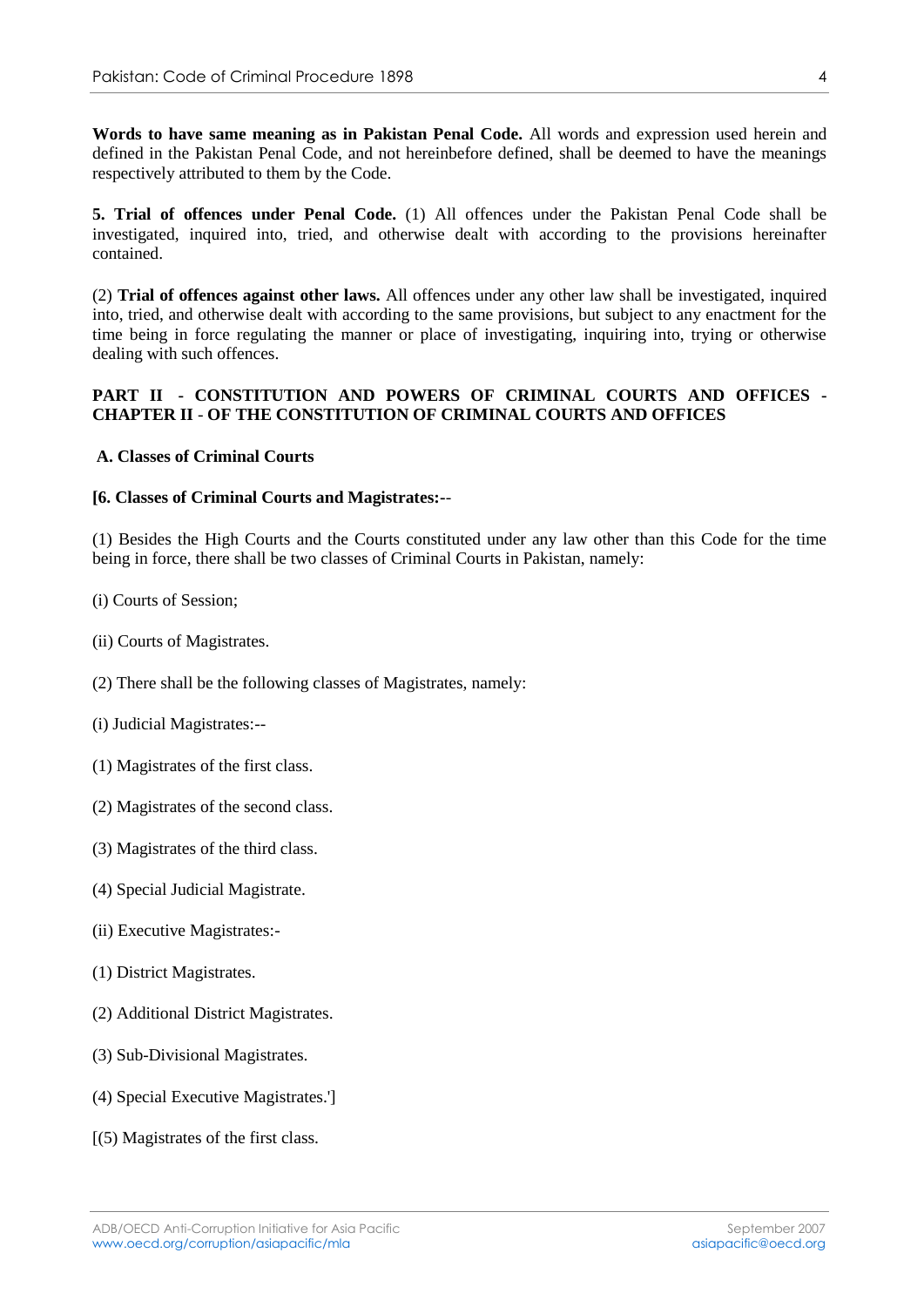(6) Magistrates of the second class.

(7) Magistrates of the third class.]

#### **B. Territorial Divisions**

**7. Sessions divisions and districts.** (1) Each Province shall consist of session; and every session divisions shall, for the purposes of this Code, be a district or consist of districts.

(2) **Power to alter divisions and districts.** The Provincial Government may alter the limits or the number of such divisions and districts.

(3) **Existing divisions and districts.** The sessions divisions and districts existing when this Code comes into force shall be sessions divisions and districts respectively, unless and until they are so altered.

**8. Power to divide districts into sub-divisions.** (1) The Provincial Government may divide any district into sub-divisions, or make any portion of any such district a sub-division, and may alter the limits of any sub-division.

(2) **Existing sub-divisions maintained.** All existing sub-divisions which are now usually put under the charge of a Magistrate shall be deemed to have been made under this Code.

#### **C. Courts and Offices**

**9. Court of Sessions.** (1) The Provincial Government shall establish a Court of Session for every session division, and appoint a judge of such Court.

(2) The Provincial Government may, by general or special order in the official Gazette, direct at what place or places the Court of Session shall hold its sitting; but until such order is made, the Court of Session shall hold their sittings as heretofore.

(3) The Provincial Government may also appoint Additional Sessions Judges and Assistant Session Judges to exercise jurisdiction in one or more such Courts.

(4) Sessions Judge of one sessions division may be appointed by the Provincial Government to be also an Additional Session Judge of another division, and in such case he may sit for the disposal of cases at such place or places in either division as the Provincial Government may direct.

(5) All Courts of Session existing when this Code comes into force shall be deemed to have been established under this Act.

#### **[10. District Magistrate:**

(1) In every district the Provincial Government shall appoint a District Magistrate

(2) The Provincial Government may also appoint Additional District Magistrate to exercise jurisdiction in one or more Districts and such Additional District Magistrates shall have all or any of the powers of a District Magistrate under this Code, or under any other law for the time being in force, as the Provincial Government may direct.]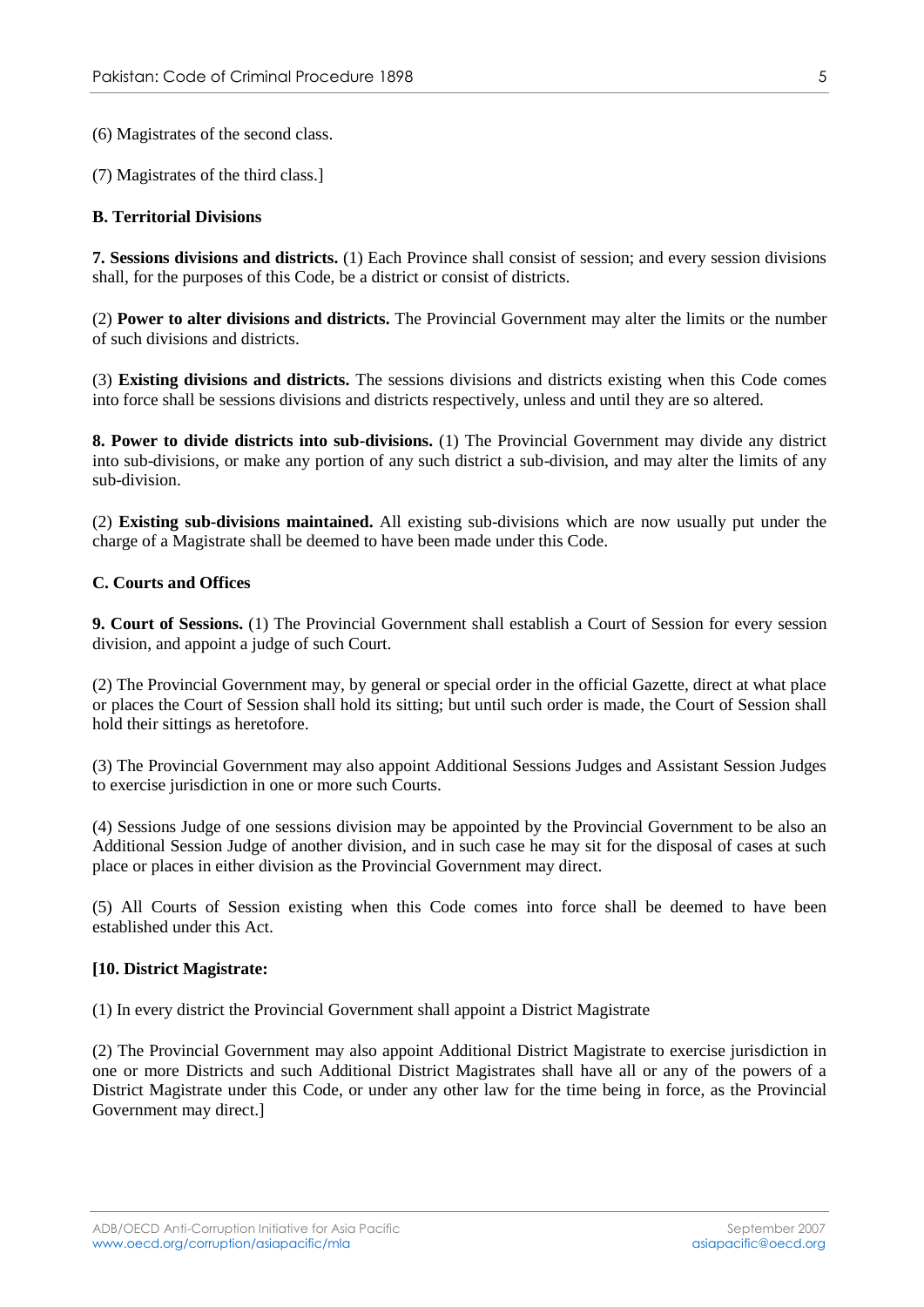[(3) For the purposes of section 192, sub-section (1) and section [407, sub-section (2) such Additional District Magistrate shall be deemed to be subordinate to the District Magistrate].

**District Magistrate-** District Magistrate is not one of the Courts established under Cr.P.C. District Magistrate occupies dual position, he is the Chief Executive, Incharge of the administration of the District and as Magistrate of the First Class, he may exercise the powers conferred upon such Magistrate by the Cr.P.C. PLD 1988 Lah 352

Additional District Magistrate-District Magistrate a/one authorised by legislature to do certain acts. Additional District Magistrate is not empowered to exercise District Magistrate's power under S. 10(2), Cr.P.C. PLD 1958 Dacca 425. However, Additional District Magistrate is competent to exercise powers even after his transfer to some equal or higher office in same local area. PLD 1962 Lah 939.

**11. Officers temporarily succeeding to vacancies in office of District Magistrate.** Whenever in consequence of, the office of a District Magistrate becoming vacant, any officer succeeds temporarily to the chief executive administration of the district, such officer shall, pending the orders of the Provincial Government, exercise all the powers and perform all the duties respectively conferred and imposed by the Code on the District Magistrate.

**Additional Deputy Commissioner**-Additional Deputy Commissioner as Chief Executive of District and Magistrate 1st Class can pass order under S. 144(1). 1980 P.Cr.L.J.851.

**12. [Subordinate] Magistrates.** (1) The Provincial Government may appoint as many persons as it thinks fit [\*\*\*] to be Magistrates of the first, second or third class in any district and may from time to time, define local areas within which such persons may exercise all or any of the powers with which they may respectively be invested under this Code.

(2) **Local limits of their jurisdiction.** Except as otherwise provided by such definition, the jurisdiction and powers of such persons shall extend throughout such district.

**[Province of Balochistan.** The Government of Balochistan has fixed the limits of territorial jurisdiction for the Judicial Magistrates appointed in each Sessions Division to be the same as the territorial limits of the Sessions Divisions fixed vide Notification No.US(Judl)5(7)/87/674-716, dated the 28th February, 1994.

2. The Judicial Magistrate(s) appointed in a Session Division shall have the jurisdiction throughout that Division subject to the powers conferred upon them under section 12 of the Code of Criminal Procedure, 1898, as amended by the Law Reforms Ordinance, 1972, and further amended by the Law Reforms (Amendment) Ordinance, 1996, (XL of 1996).

3. Wherever, in any of the Sessions Divisions the number of Judicial Magistrates is more than one, the Sessions Judge of the Division, shall distribute the business amongst the Judicial Magistrates. (Gazette Extra dated 22nd March, 1996, PLD 1997 Bal. St. 5)].

**Jurisdiction of Magistrate.** Jurisdiction of Magistrate extends throughout District unless restricted by order. [71 DLR 839] It is essential that offence must be shown to be triable by Magistrate in the Schedule. [1972 P.Cr.L.J. 233]

**Balochistan Province-**See Notification No.US (Judl)4(10)/94/Vol.I, dated 22.3.1996. For text see Cr.P.C. by the same Author. .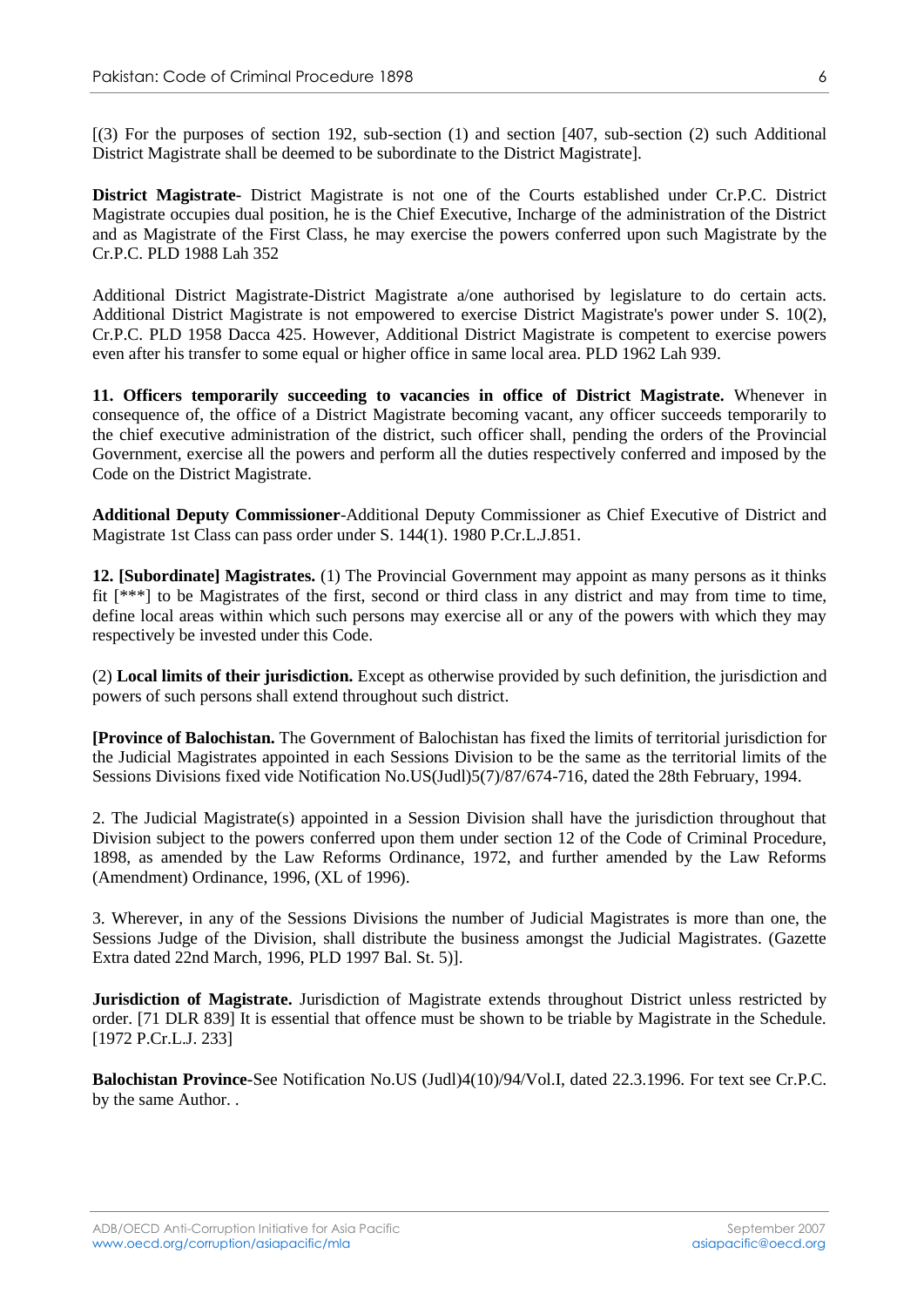**13. Power to put [Magistrate] in charge of sub-division.** (1) The Provincial Government may place any [Executive Magistrate] in charge of a sub-division, and relieve him of the charge as occasion requires.

(2) Such Magistrates shall be called Sub-Division Magistrates.

(3) **Delegation of powers to District Magistrate.** The Provincial Government may delegate its powers under this section to the District Magistrate.

#### **[14. Special Judicial and Executive Magistrates.**

(1) The Provincial Government may on the recommendation of the High Court, confer upon any person all or any of the powers conferred or conferrable by or under this Code on a Judicial Magistrate in respect to particular cases or to a particular class or particular classes of cases, or in regard to cases generally in any local area.

(2) Such Magistrates shall be called Special Judicial Magistrates, and shall be appointed for such term as the Provincial Government may, in consultation with the High Court by general or special order, direct.

(3) The Provincial Government may also appoint Executive Magistrate for particular areas or for performance of particular functions and confer upon them or any of the powers conferred or conferrable by or under this Code on an Executive Magistrate.

(4) Such Magistrates shall be called Executive Magistrates, and shall be appointed for such term as the Provincial Government may, by general or special order, direct: Provided that no powers shall be conferred under this sub-section on any police officer below the grade of Assistant Superintendent, and no powers shall be conferred on a police officer except so far as may be necessary for preserving the peace, preventing crime and detecting, apprehending and detaining offenders in order to their being brought before a Magistrate, and for the performance by the officer of any other duties imposed upon him by any law for the time being in force.

(5) The Provincial Government may delegate, subject to such limitations as it thinks fit, to any officer under its control the powers conferred by subsection (3).']

**15. Benches of Magistrates.** (1) The Provincial Government may direct any two or more [Judicial Magistrates] in any place to sit together as a Bench, and may by order invest such Bench with any of the powers conferred or conferrable by or under this Code on Magistrate of the first, second or third class, and direct it to exercise such powers in such cases, or such classes only, and within such local limits, as the Provincial Government thinks fit.

(2) **Powers exercisable by Bench in absence of special direction.** Except as otherwise provided by any order under this section every such Bench shall have the powers conferred by this Code on a Magistrate of the highest class to which any one of its members, who is present taking part in the proceedings as a member of the Bench, belongs, and as for as practicable shall, for the purposes of this Code, be deemed to be a Magistrate of such class.

**16. Power to frame rules for guidance of Benches.** The Provincial Government may '........ from time to time, make rules consistent with this Code for the guidance of Magistrates, Benches in any district respecting the following subjects:

(a) the classes of cases to be tried: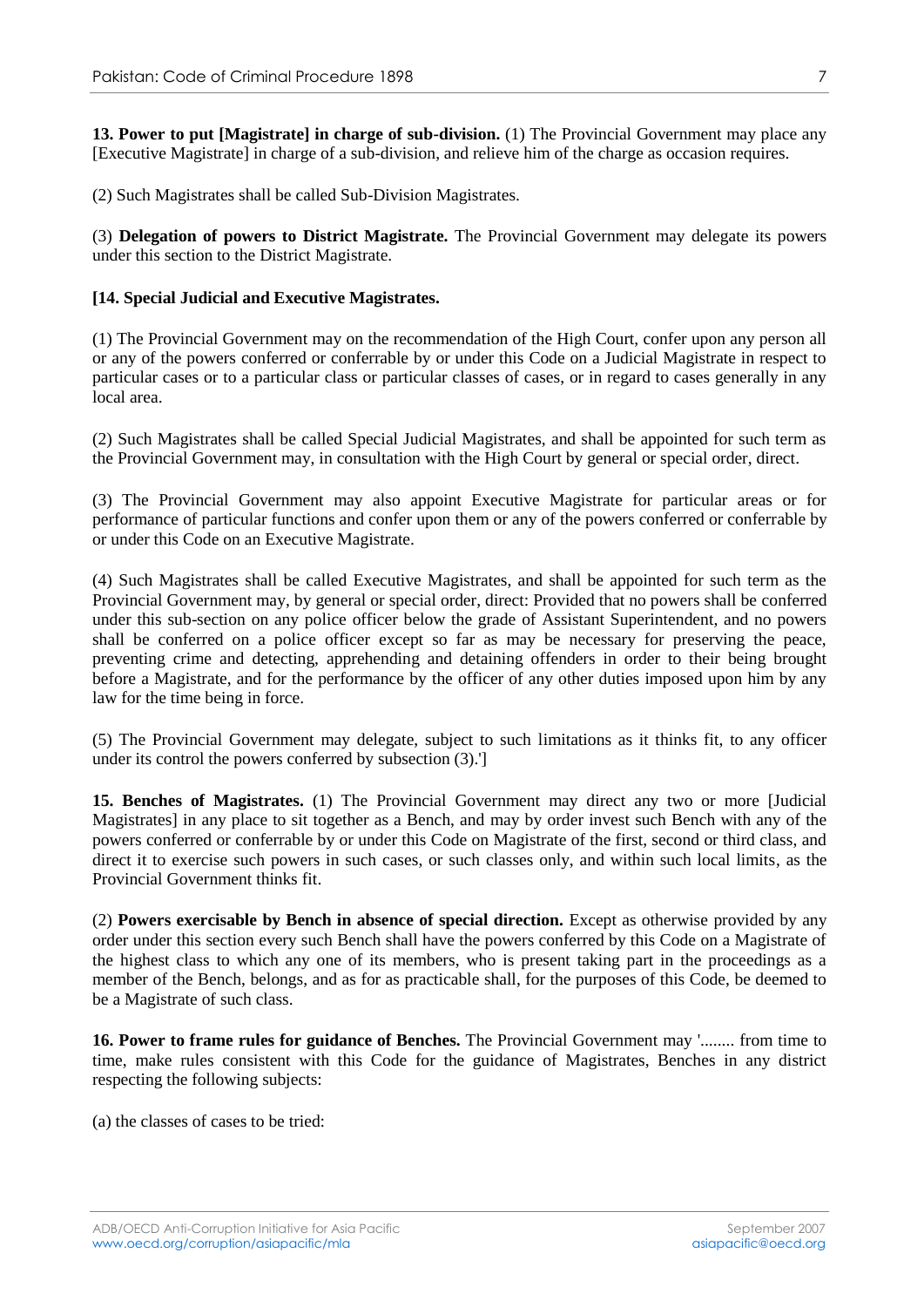(b) the times and places of sitting;

(c) the constitution of the Bench for conducting trials;

(d) the mode of settling differences of opinion which may arise between the Magistrates in session.

#### **17. ['Subordination of Judicial Magistrates and Benches to Sessions Judge.**

(1) All Judicial Magistrates appointed under sections 12 and 14 and all Benches constituted under section 15 shall be subordinate to the Sessions Judge, and he may from time to time, make rules or give special orders consistent with this Code and any rules framed by the Provincial Government under section 16, as to the distribution of business among such Magistrates and Benches,

(2) Subordination of Executive Magistrates to District Magistrate. All Executive Magistrates appointed under section i3[i2] 13 and 14 shall be subordinate to the District Magistrate and he may, from time to time, make rules or give special orders consistent with this Code and any rules framed by the Provincial Government under section 16, as to the distribution of business among such Magistrates.

(2-A) Subordination of Executive Magistrates to Sub-Divisional Magistrate.-Every Executive Magistrate (other than a Sub-Divisional Magistrate) in a sub-Division shall also be subordinate to the Sub-Divisional Magistrate, subject, however, to the general control of the District Magistrate',]

(3) Subordination of Assistant Sessions Judges to Sessions Judge. All Assistant Judges shall be subordinate to the Session Judge in whose Court they exercise jurisdiction, and he may, from time to time, make rules consistent with his Code as to the distribution of business among such, Assistant Sessions Judges.

(4) The Session Judge may also when he himself is unavoidably absent or incapable of acting, make provision for the disposal of any urgent application by an Additional or Assistant Sessions Judge ...... and such Judge . .. . shall have jurisdiction to deal with any such application.

#### **D. Courts of Presidency Magistrates**

**18 to 21.** Appointment of Presidency Magistrates. Benches Local limits of jurisdiction, Chief Presidency Magistrate. Omitted by A.O., 1949 Sch.

#### **E-Justice of the Peace**

**[22.** A Provincial Government so far as regards the territories subject to its administration may by notification in the official Gazette, appoint such persons resident within Pakistan and not being the subjects of any foreign State as it thinks fit to be justices of the Peace within and for the local area mentioned in such notification.]

#### **Punjab Amendment**

**[22. Appointment of Justices of the Peace.** The Provincial Government may, by notification in the official Gazette, appoint for such period as may be specified in the notification, and subject to such rules as may be made by it any person who is a citizen of Pakistan and as to whose integrity and suitability it is satisfied, to be a Justice of the Peace for a local area to be specified in the notification, and more than one Justice of the Peace may be appointed for the same local area.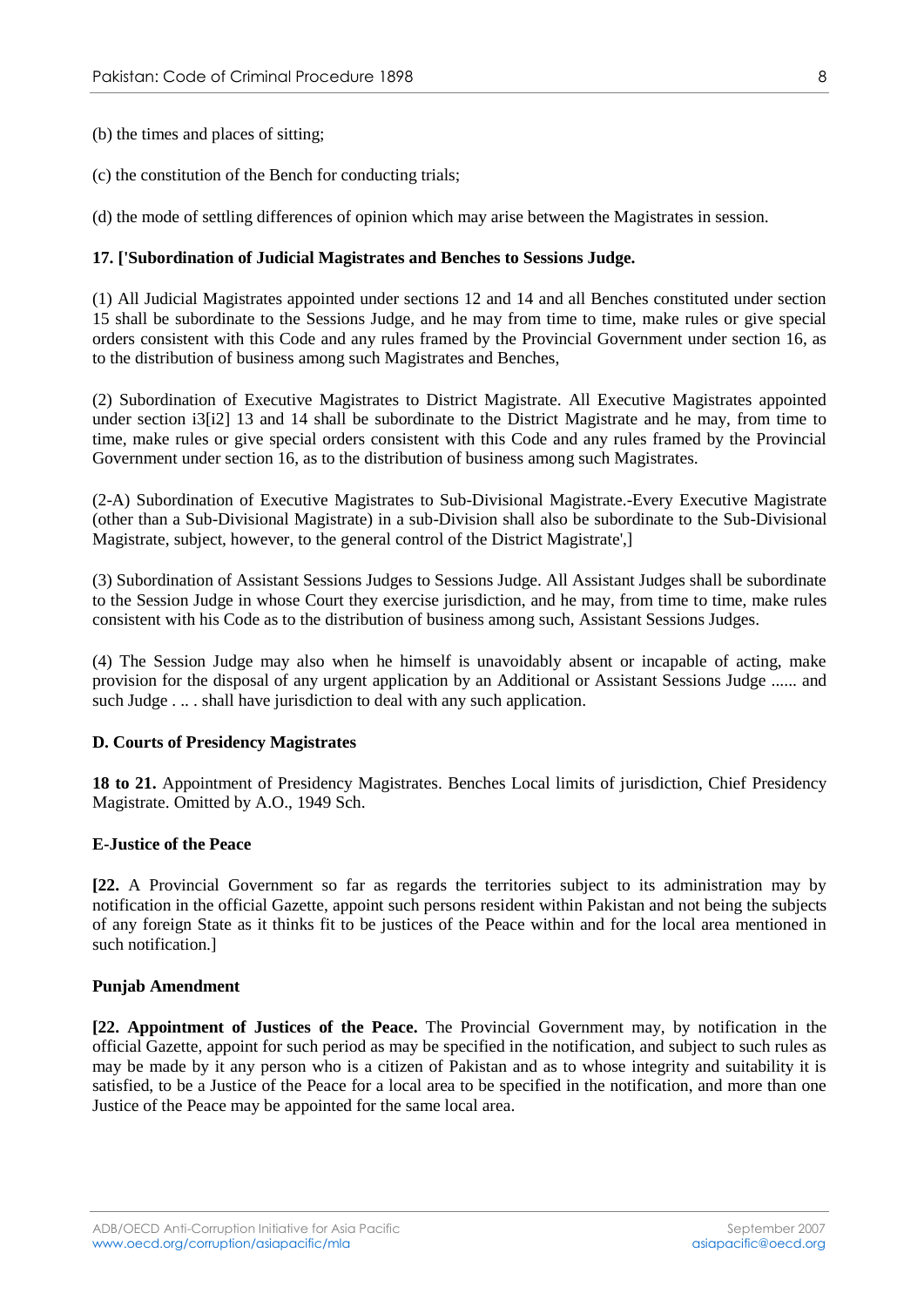**22-A. Powers of Justice of the Peace.** (1) A Justice of the Peace for any local area shall, for the purpose of making an arrest, have within such area all the powers of a Police Officer referred to in section 54 and an officer in-charge of a police-station referred to in section 55.

(2) A Justice of the Peace making an arrest in exercise of any powers under subsection (1) shall, forthwith, take or cause to be taken the person arrested before the officer in-charge of the nearest police-station and furnish such officer with a report as to the circumstances of the arrest and such officer shall thereupon rearrest the person.

(3) A Justice of the Peace for any local area shall have powers, within such area, to call upon any member of the police force on duty to aid him:

(a) in taking or preventing the escape of any person who has participated in the commission of any cognizable offence or against whom a reasonable complaint has been made or credible information has been received or a reasonable suspicion exists of his having so participated; and

(b) in the prevention of crime in general and, in particular, in the prevention of a breach of the peace or a disturbance of the public tranquillity.

(4) Where a member of the police force on duty has been called upon to render aid under subsection (3), such call shall be deemed to have been made by a competent authority.

(5) A Justice of the Peace for any local area may, in accordance with such rules as may be made by the Provincial Government:

(a) issue a certificate as to the identity of any person residing within such area, or

(b) verify any document brought before him by any such person, or

(c) attest any such document required by or under any law for the time being in force to be attested by a Magistrate, and until the contrary is proved, any certificate so issued shall be presumed to be correct and any document so verified shall be deemed to be duly verified, and any document so attested shall be deemed to have been as fully attested as if he had been a Magistrate.

**22-B. Duties of Justices of the Peace.** Subject to such rules as may be made by the Provincial Government, every Justice of the peace for any local area shall,

(a) on receipt of information of the occurrence of any incident involving a breach of the peace, or of the commission of any offence within such local area, forthwith make inquiries into the matter and report in writing the result of his inquiries to the nearest Magistrate and to officer in charge of the nearest policestation.

(b) if the offence referred to in clause (a) is a cognizable offence, also prevent the removal of any thing from, or the interference in any way with, the place of occurrence of the offence;

(c) when so required in writing by a police-officer making an investigation under Chapter XIV in respect of any offence committed within such local area.

(i) render all assistance to the police-officer making such an investigation.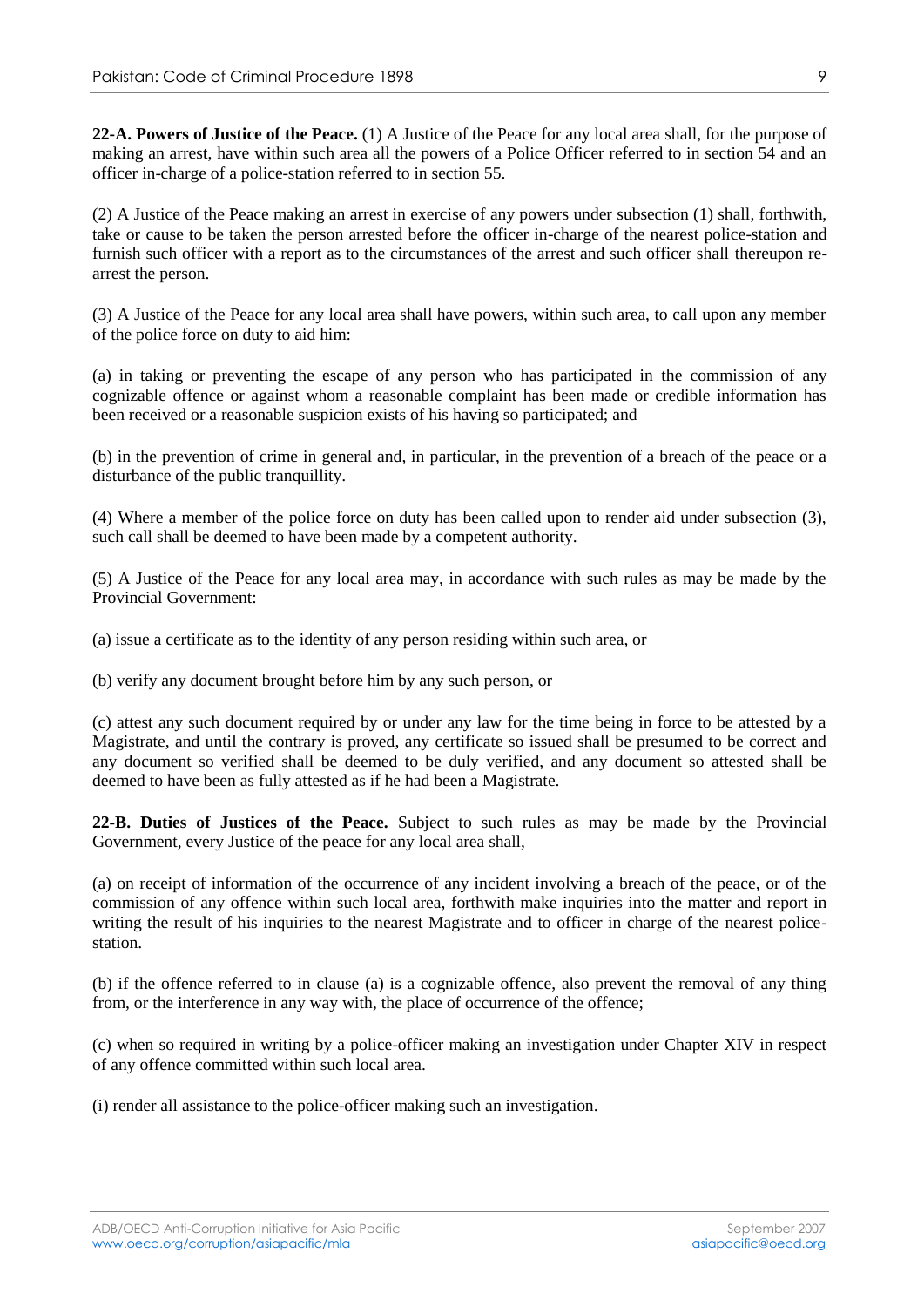(ii) record any statement made under expectation of death by a person in respect of whom a crime is believed to have been committed'.]

**23 & 24. Justice of the Peace for the Presidency-towns.** Present Justices of the Peace. Rep. by the Criminal Law Amendment Act, 1923 (XII of 1923) S. 4.

**25. Ex-officio Justice of the Peace.** In virtue of their respective offices, the Judges of the High Courts are Justice of the Peace within and for the whole of Pakistan, Sessions Judges and District Magistrates are Justices of the Peace within and for the whole of the territories administered by the Provincial Government under which they are serving.

### **F. Suspension and Removal**

**26 & 27. Suspension and removal of Judges and Magistrates.** Suspension and removal of Justices of the Peace. Rep. by A.O., 1937.

### **CHAPTER III**

#### **POWERS OF COURTS**

#### **A. Description of offences cognizable by each Court**

**28. Offences under Penal Code.** Subject to the other provisions of this Code any offence under the Pakistan Penal Code may be tried:

- (a) by the High Court; or
- (b) by the Courts of Sessions; or

(c) by any other Court by which such offence is shown in the eighth column of the second schedule to be triable; [Provided that the offences falling under Chapters VIII, X, XIII and XIV of the Pakistan Penal Code (Act XLV of 1860), except offences specified in section 153A and section 281 of the said Code, shall be tried by the Executive Magistrates and the expression 'Magistrate' used in the said eighth column shall mean Executive Magistrate of the respective class.]

### **Illustration**

A is [tried by] the Session Court on a charge of culpable homicide. He may be convicted of voluntarily causing hurt, an offence triable by a Magistrate.

**29. Offences under other laws.** (1) Subject to the other provisions of this Code, any offence under any other law shall when any Court is mentioned in this behalf in such law, be tried by such Court.

(2) **When no Court is so mentioned,** it may be tried by the High Court or subject as aforesaid by any Court constituted under this Code by which such offences shown in the eight column of the second schedule to be triable; (Provided that the offences punishable with imprisonment for a term not exceeding three years, with or without any other punishment, shall be tried by the Executive Magistrates.]

**29-A. Trial of European British subjects by second and third class Magistrates.** Omitted by the Criminal Law (Extinction of Discriminatory Privileges) Act, 1949 (II of 1950).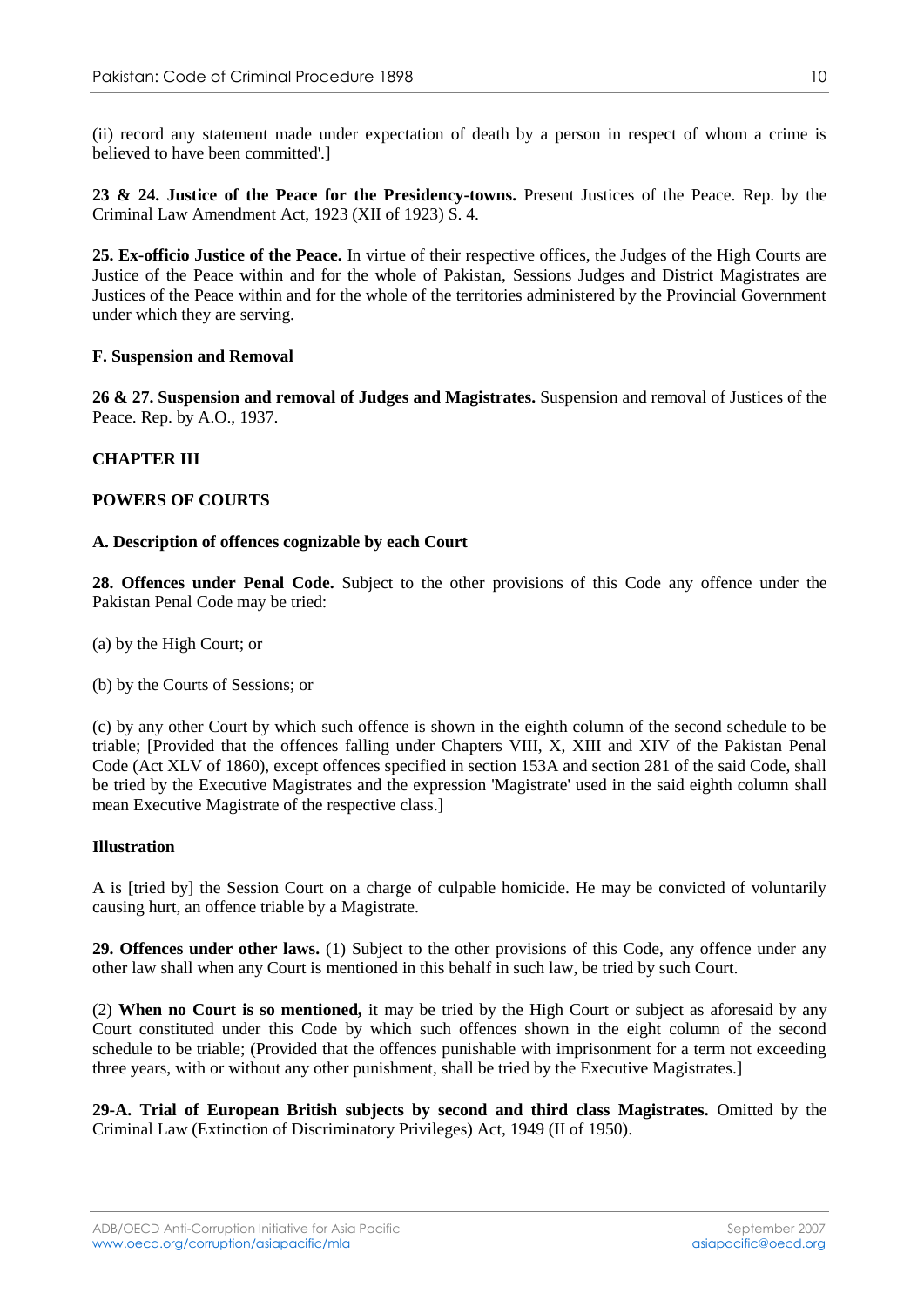**[29-B. Jurisdiction of the case of juveniles.** Any offence, other than one punishable with death or transportation for life, committed by any person who at the date when he appears or is brought before the Court is under the age of fifteen years, may be tried by a District Magistrate or by any Magistrate specially empowered by the Provincial Government to exercise the powers conferred by section 8, sub-section (1), of the Reformatory Schools Act 1897 or, in any area in which the said Act has been wholly or in part repealed by any other law providing for the custody, trial or punishment youthful offenders, by any Magistrate empowered by or under such Saw to exercise all or any of the powers conferred thereby].

**30. Offences not punishable with death.** In the Punjab, the North-West Frontier, in Sind and in those parts of the Provinces in which there are Deputy Commissioners or Assistant Commissioners the Provincial Government may, notwithstanding anything contained in [sections 28 and 29. invest any Judicial] District Magistrate or any Magistrate of the first class with power to try as a Magistrate ail offences not punishable with death.

### **B. Sentences which may be passed Courts of various Classes**

**31. Sentences which High Courts and Session Judges may pass.** (1) A High Court may pass any sentence authorized by law.

(2) **A Sessions Judge or Additional Sessions Judge** may pass any sentence authorized by law; but any sentence of death passed by any such Judge shall be subject to confirmation by the High Court.

(3) **An Assistant Sessions Judges** may pass any sentence authorized by law, except a sentence of death or of 24[imprisonment for a term exceeding seven years].

**32. Sentence which [Magistrate] may pass.** (1) The Courts of [Judicial Magistrates] may pass the following sentences namely:

(a) Courts of Magistrates of the first class; Imprisonment for a term not exceeding [three years], including such solitary confinement as Is authorized by law; Pine not exceeding [fifteen] thousand rupees [arsh, daman} Whipping.

(b) Courts of Magistrates of the second class; Imprisonment for a term not exceeding one year,including such solitary confinement as is authorized by law; Fine not exceeding (five)thousand rupees,

(c) Courts of Magistrates of the third class; Imprisonment for a term not exceeding one month;Fine not exceeding (one thousand) rupees.

(2) The Courts of any Magistrate may pass any lawful sentence, combining any of the sentences which it is authorized by law to passs.

**33. Power of Magistrates to sentence to imprisonment in default of fine.** (1) The Court of any Magistrate may award such terms of imprisonment in default of payment of fine as is authorized by law in case of such default; Provided that:

### **Proviso as to certain cases.**

(a) The term is not in excess of the Magistrate's powers under this Code:

(b) In any case decided by a Magistrate where imprisonment has been awarded as part of the substantive sentence the period of imprisonment awarded in default of payment of the fine shall not exceed one fourth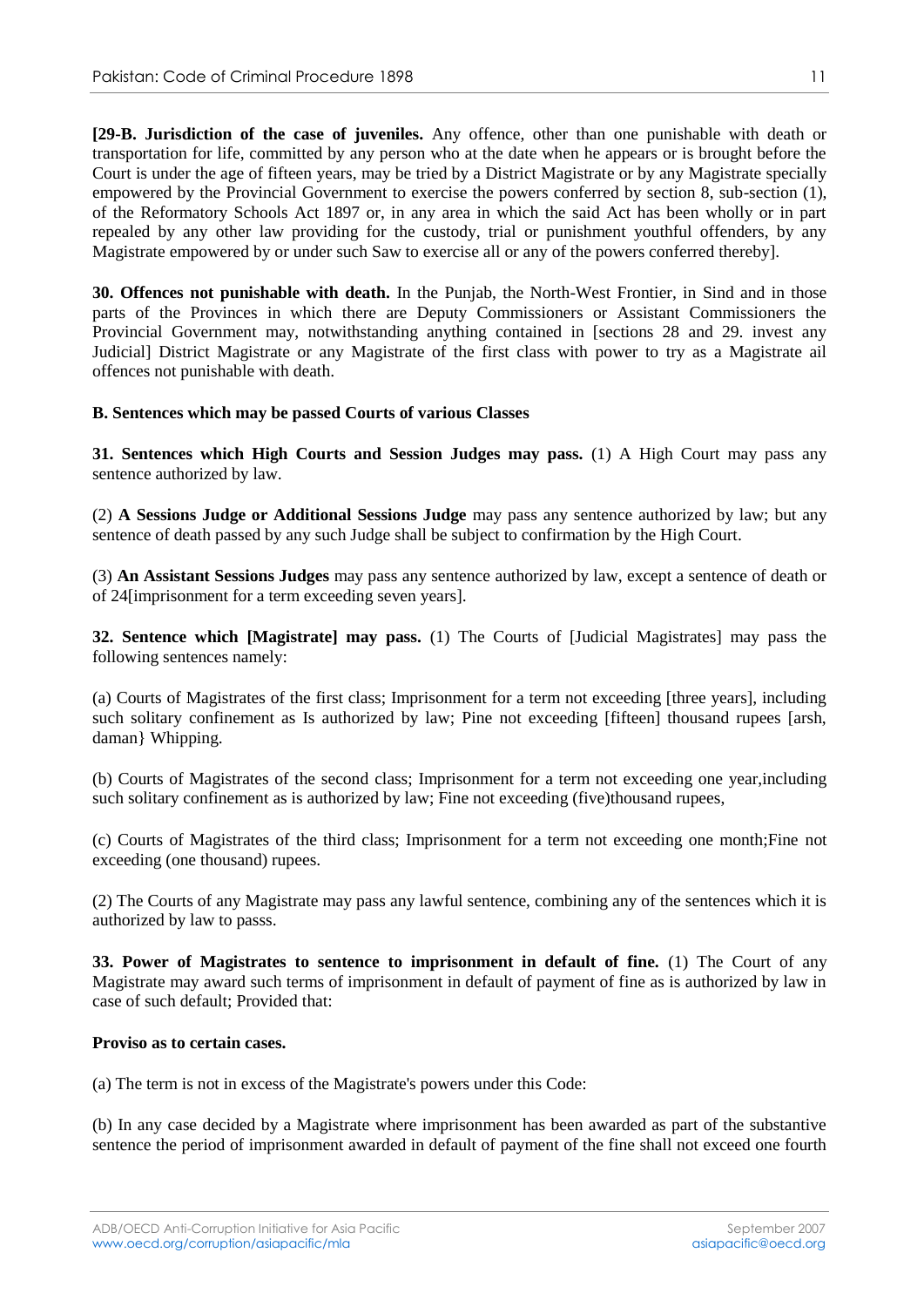of the period of imprisonment which such Magistrate is competent to inflict as punishment for the offence otherwise than as imprisonment in default of payment of the fine.

(2) The imprisonment awarded under this section may be in addition to a substantive sentence of imprisonment for the maximum term awardable by the Magistrate under section 32.

**[34. Higher powers of certain District Magistrates.** The Court of a Magistrate, specially empowered under section 30, may pass any sentence authorized by Saw, except a sentence of death or.... Imprisonment for a term exceeding seven years.]

**34-A. (Sentences which Court and Magistrates may pass upon European British subjects].** Omitted by the Criminal Law (Extinction of Discriminatory Privileges) Act, 1949 (11 of 1950),Sch.

**35. (1) Sentence in case of conviction of several offences at one trial.** When a person is convicted at one trial of two or more offences, the Court may, subject to the provisions of section 71 of the Pakistan Penal Code sentence him, for such offences, to the several punishments prescribed therefore which such Court is competent to inflict; such punishments when consisting of imprisonment 34...... to commence the one after the expiration of the other in such order as the Court may direct, unless the Court directs that such punishments shall run concurrently.

(2) In the case of consecutive sentences, it shall not be necessary for the Court, by reason only of the aggregate punishment for the several offences being in excess of the punishment which it is competent to inflict on conviction of a single offence, to send the offender for trial before a higher Court; Provided as follows:

### **Maximum term of punishment.**

(a) in no case shall such person be sentenced to imprisonment for a longer period than fourteen years;

(b) if the case is tried by a Magistrate, as....... the aggregate punishment shall not exceed twice the amount of punishment which he is, in the exercise of his ordinary jurisdiction, competent to inflict.

(3) For the purpose of appeal, the aggregate of consecutive sentences passed under this section in case of convictions for several offences at one trial shall be deemed to be a single sentence.

### **C. Ordinary and Additional Powers**

**36. Ordinary powers of Magistrates.** All  $\gamma$ [Judicial and Executive Magistrates] have the powers hereinafter respectively conferred upon them and specified in the third schedule Such powers are called their 'ordinary powers'.

**37. 37['Additional powers conferrable on Magistrates.** In addition to his ordinary powers, any Magistrate may be invested by the Provincial Government with any powers specified in the Fourth Schedule;

Provided that in the case of a Judicial Magistrate, such powers shall be conferred on the recommendation of the High Court;

Provided further that the Provincial Government may authorize a District Magistrate to invest any Magistrate subordinate to him with any of the powers specified in Part 11 of the Fourth Schedule.']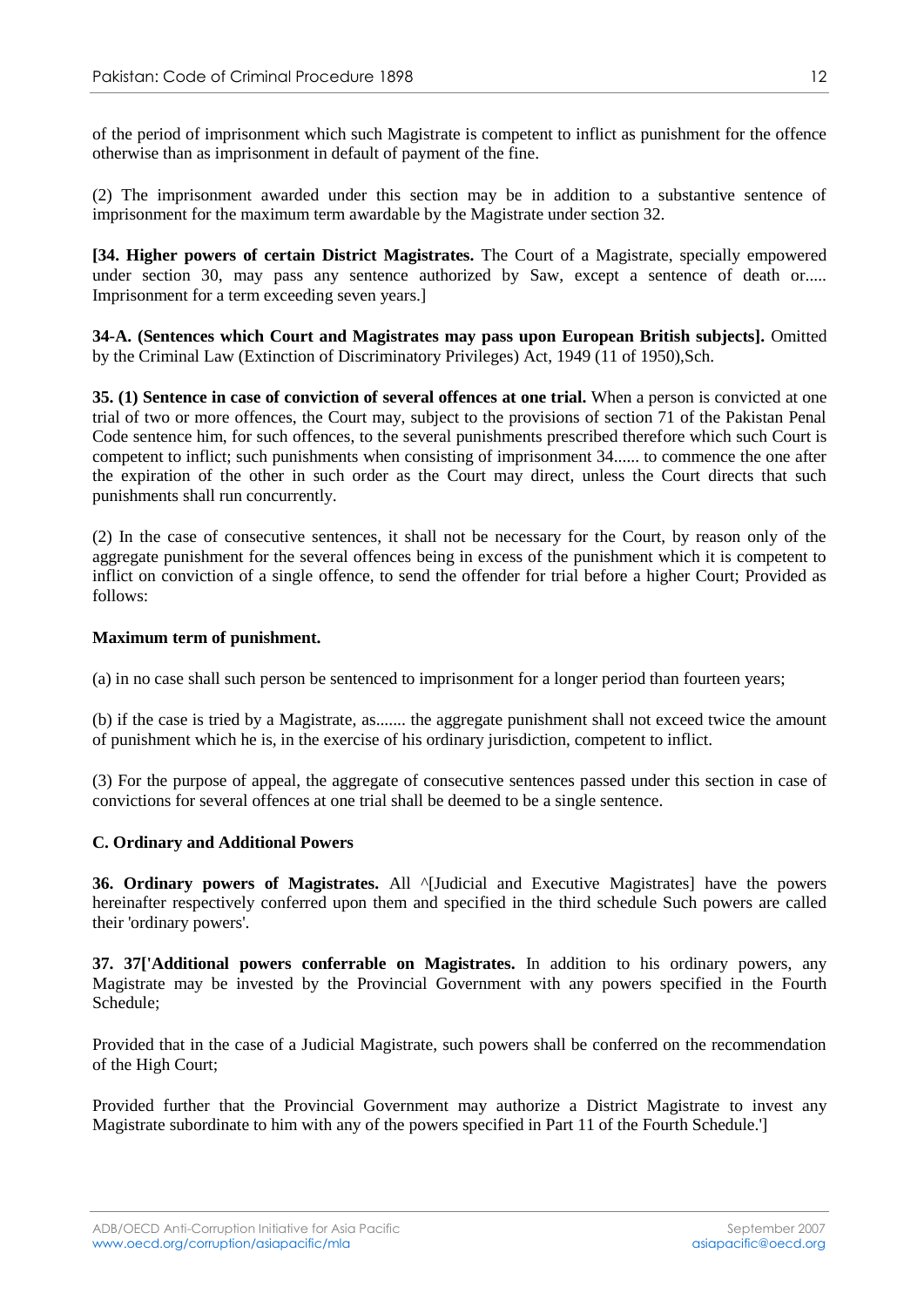**38. Control of District Magistrates investing power.** The powers conferred on the District Magistrate by section 37 shall be exercised subject to the control of the Provincial Government.

#### **D. Conferment, Continuance and Cancellation of Powers**

**39. Mode of conferring powers.** (1) In conferring powers under this Code the Provincial Government may by order, empower persons specially by name or in virtue of their office or classes of officials generally by their official title.

(2) Every such order shall take effect from the date on which it is communicated to the person so empowered.

**40. Powers of officers appointed.** Whenever any person holding an office in the service of Government who has been invested with any powers under this Code throughout any local area is appointed to an equal or higher office of the same nature, within a like local area under the same Provincial Government, he shall, unless the Provincial Government otherwise directs, or has otherwise directed, exercise the same powers in the local area in which he is so appointed.

**41. Powers may be cancelled.** (1) The Provincial Government may withdraw all or any of the powers conferred under this Code on any person by it or by any officer subordinate to it; ('provided that, in the case of Judicial Magistrate, the withdrawal of such persons shall not be made except on the recommendation of the High Court.']

(2) Any powers conferred by the District Magistrate may be withdrawn by the District Magistrate.

### **PART III - GENERAL PROVISIONS**

## **CHAPTER IV**

# **OF AID AND INFORMATION TO THE MAGISTRATES, THE POLICE AND PERSONS MAKING ARRESTS**

**42. Public when to assist Magistrate and police.** Every person is bound to assist a Magistrate ''I, Justice of Peace] or police-officer reasonably demanding his aid:

(a) in the taking or preventing the escape of any other person whom such Magistrate or police-officer is authorized to arrest;

(b) in the prevention or suppression of a breach of the peace, or in the prevention of any injury attempted to be committed to any railway, canal, telegraph or public property,

**43. Aid to person, other than police-officer, executing warrant.** When a warrant is directed to a person other than a police-officer, any other person may aid in the execution of such warrant, if the person to whom the warrant is directed be near at hand and acting in the execution of the warrant.

**[44. Public to give information of certain offences.** (1) Every person aware of the commission of, or of the intention of any other person to commit, any offence punishable under any of the following sections of the Pakistan Penal Code, namely, 121, 121 A, 122, 123,123 124, 124A, 125, 126, 130, 143, 144, 145, 147, 148, 153A, 161, 162,163, 164.165. 168.170,231, 232, 255, 302, 303, 304, 304A, 364A, 382, 392, 393, 394, 395 396, 397, 398, 399. 402, 435,436 449, 450, 456, 457. 458, 459, 460 and 489A, shall, in the absence of reasonable excuse, the burden of proving shall lie upon the person so aware, forthwith give information to the nearest Magistrate [, Justice of the Peace,] or police-officer of such commission or intention; and]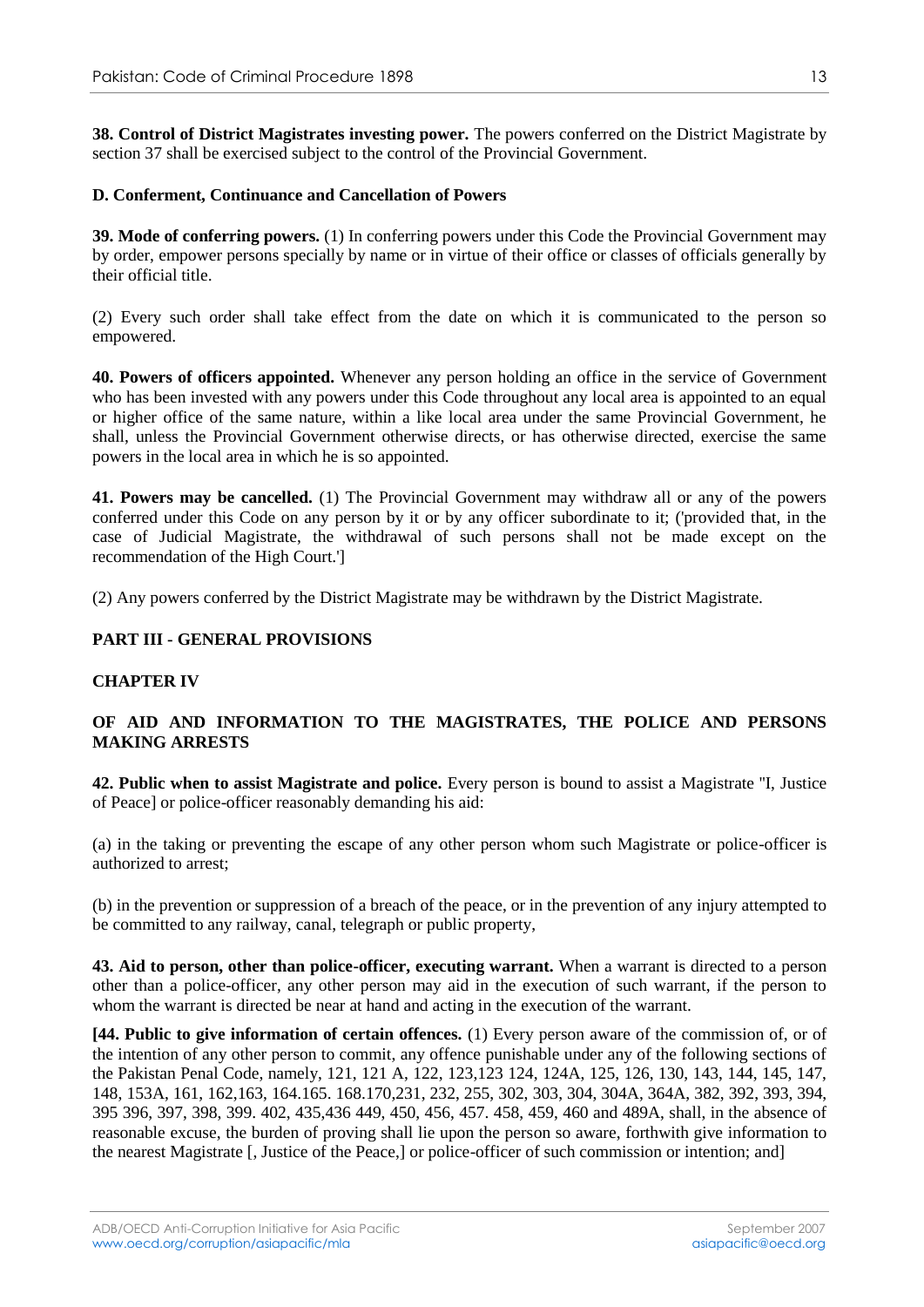(2) For the purposes of this section the term, 'offence' includes any act committed at any place out of Pakistan which would constitute an offence if committed in Pakistan.

**45. Village-headmen, accountant, landholders and others bound to report certain matters.** (1) Every village-headman, accountant, village-accountant, village watchman, village police-officer, owner or occupier of land, and the agent of any such owner or occupier in charge of the management of that land and every officer employed in the collection of revenue or rent of land on the part of the Government or the Court of Wards, shall forthwith communicate to the nearest Magistrate [or Justice of Peace] or the officer in charge of the nearest police-station whichever is the nearer, any information which he may possess respecting:

(a) the permanent or temporary residence of any notorious receiver or vendor of stolen property in any village of which is headman, accountant, watchman or police-officer, or in which he owns or occupies land, or is agent, or collects revenue or rent;

(b) the resort to any place within, or the passage through, such village of any person whom he knows, or reasonably suspects to be a thug, robber, escaped convict or proclaimed offender;

(c) the commission of, or intention to commit, in or near such village any non-bailable offence or any offence punishable under sections 143, 144, 145, 147 or 148 of the Pakistan Penal Code;

(d) the occurrence in or near such village or any sudden or unnatural death or of any death under suspicious circumstances; or the discovery in or near such village of any corpse or part of a corpse, in circumstances which lead to a reasonable suspicion that such a death has occurred or the disappearance from such village of any person in circumstances which lead to a reasonable suspicion that a non-bailable offence has been committed in respect of such person;

(e) the commission of, or intention to commit, at any place out of Pakistan near such village any act which, if committed in Pakistan would be an offence punishable under any of the following sections of the Pakistan Penal Code, namely, 231, 232, 233, 234, 235,236,237,238,302, 304,382,392,393, 394, 395, 396, 397. 398, 399, 402, 435, 436, 449, 450, 457, 458, 459, 460, 489A, 489B, 489C and 489D;

(f) any matter likely to affect the maintenance of order or the prevention of crime or the safety of person or property respecting which the District Magistrate, by general or special order made with the previous sanction of the Provincial Government has directed him to communicate information.

(2) In this section:

(i) 'village' includes village-lands; and

(ii) the expression 'proclaimed offender' includes any person proclaimed as an offender by any Court or authority established or continued by the Central Government in any part of Pakistan, in respect of any act which if committed in Pakistan, would be punishable under any of the following sections of the Pakistan Penal Code, namely 302,304, 382, 392, 393,394.395,396, 397, 398, 399, 402,435,436, 449, 450, 457, 458, 459 and 460.

(3) Appointment of village-headmen by District Magistrate or Sub-Divisional Magistrate in certain cases for purposes of this section. Subject to rules in this behalf to be made by the Provincial Government the District Magistrate or Sub-Divisional Magistrate may from time to time appoint one or more persons with his or their consent to perform the duties of a village-headman under this section whether a villageheadman has or has not been appointed for that village under any other law.

### **CHAPTER V - OF ARREST, ESCAPE AND RETAKING**

**A Arrest generally**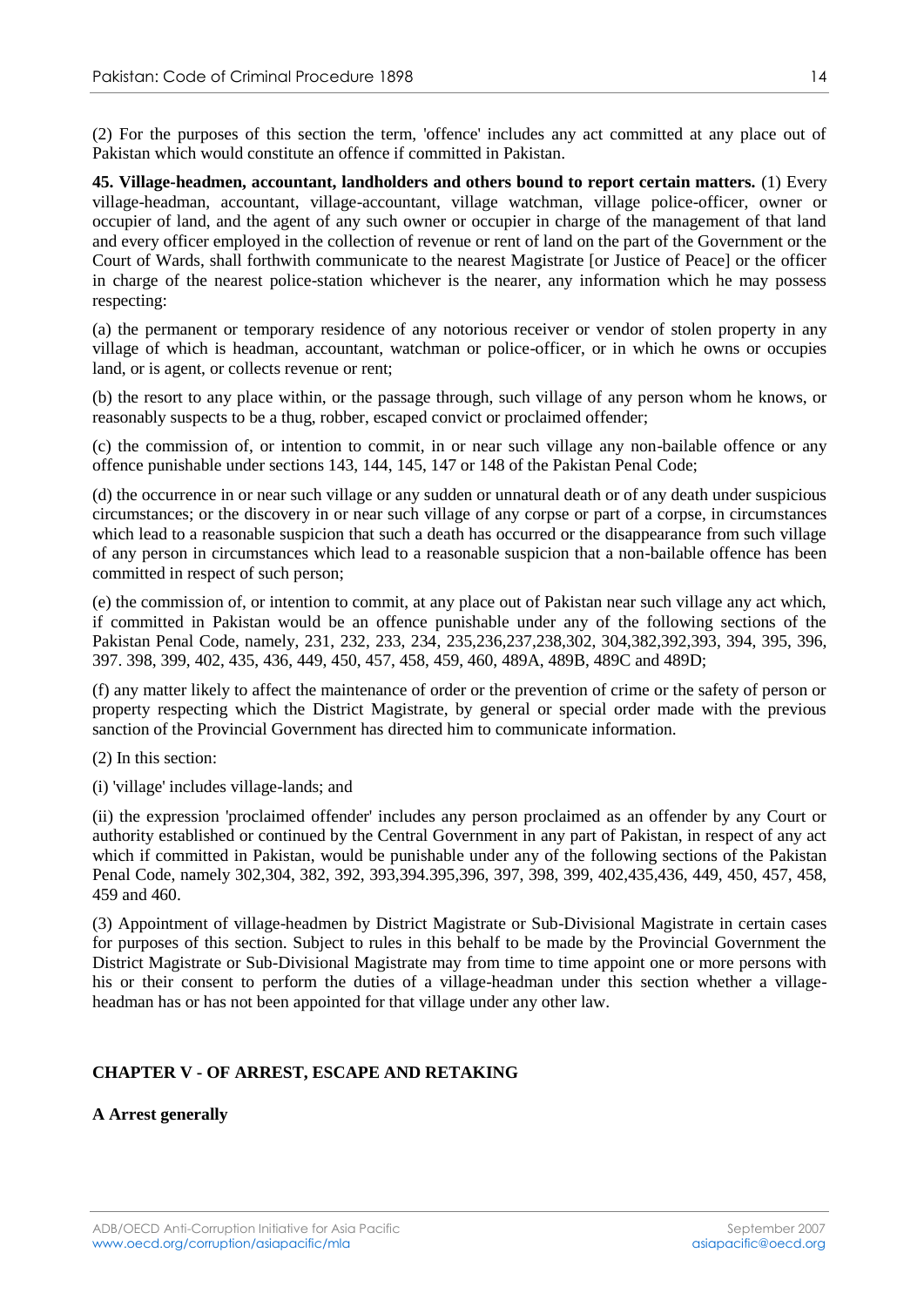**46. Arrest how made.** (1) In making an arrest the police-officer or other person making the same shall actually touch or confine the body of the person to be arrested, unless there be a submission to the custody by word or action.

(2) Resisting endeavor to arrest. If such person forcibly resists the endeavor to arrest him or attempts to evade the arrest, such police-officer or other person may use all means necessary to effect the arrest.

(3) Nothing in this section gives a right to cause the death of a person who is not accused of an offence punishable with death or with [imprisonment for life.]

**47. Search of place entered by person sought to be arrested.** If any person acting under a warrant of arrest, or any police-officer having authority to arrest, has reason to believe that the person to be arrested has entered into, or is within, any place, the person residing in, or being in charge of such place shall, on demand of such person acting as aforesaid or such police-officer, allow him free ingress thereto, and afford all reasonable facilities for a search therein.

**48. Procedure where' ingress not obtainable.** If ingress to such place cannot be obtained under section 47 it shall be lawful in any case for a person acting under a warrant and in any case in which a warrant may issue, but cannot be obtained without affording the person to be arrested an opportunity of escape, for a police-officer to enter such place and search therein, and in order to effect an entrance into such place, to break open any outer or inner door or window of any house or place, whether that of the person to be arrested or of any other person, if after notification of his authority and purpose, and demand of admittance dully made, he cannot otherwise obtain admittance.

Breaking open zanana. Provided that if any such place is an apartment in the actual occupancy of a woman (not being the person to be arrested) who, according to custom, does not appear in public such person or police-officer shall, before entering such apartment, give notice to such woman that she is at liberty to withdraw and shall afford her every reasonable facility for withdrawing, and may then break open the apartment and enter it.

**49. Power to break open doors and windows for purposes of liberation.** Any police-officer or other person authorized to make an arrest may break open any outer or inner door or window of any house or place in order to liberate himself or any other person who, having lawfully entered for the purpose of making an arrest, is detained therein.

**50. No unnecessary restraint.** The person arrested shall not be subjected to more restraint than is necessary to prevent his escape.

**51. Search of arrested persons.** Whenever a person is arrested by a police-officer under a warrant which does not provide for the taking of bail, or under a warrant which provides for the taking of bail but the person arrested cannot furnish bail, and

whenever a person is arrested without warrant, or by a private person under a warrant, and cannot legally be admitted to bail, or is unable to furnish bail,

the officer making the arrest or, when the arrest is made by a private person, the police-officer to whom he makes over the person arrested, may search such person, and place in safe custody all articles, other than necessary wearing-apparel, found upon him.

**52. Mode of searching woman.** Whenever it is necessary to cause a woman to be searched, the search shall be made by another woman, with strict regard to decency.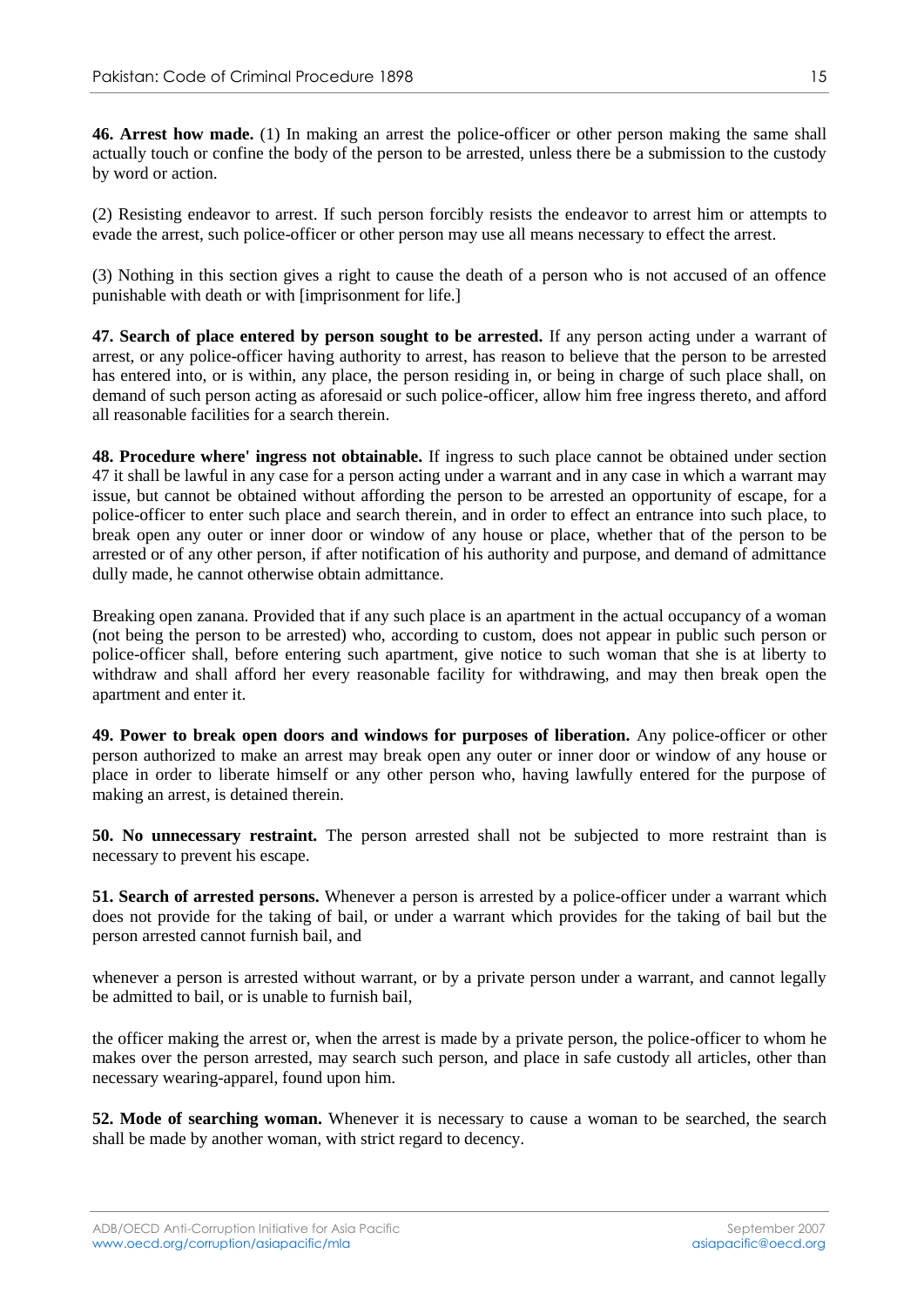**53. Power to seize offensive weapons.** The officer or other person making any arrest under this Code may take from the person arrested any offensive weapons which he has about his person, and shall deliver all weapons so taken to the Court or officer before which or whom the officer or person making the arrest is required by this Code to produce the person arrested,

### **B. Arrest without warrant**

**54. When police may arrest without warrant.** (1) Any police-officer may, without an order from a Magistrate and without a warrant, arrest:

**Firstly,** any person who has been concerned in any cognizable offence or against whom a reasonable complaint has been made or credible information has been received, or a reasonable suspicion exists of his having been so concerned;

**Secondly,** any person having in his possession without lawful excuse, the burden of proving which excuse shall lie on such person, any implement of house-breaking;

**Thirdly,** any person who has been proclaimed as an offender either under this Code or by order of the Provincial Government;

**Fourthly,** any person in whose possession anything is found which may reasonably be suspected to be stolen property and who may reasonably be suspected of having committed an offence with reference to such thing;

**Fifthly,** any person who obstructs a police-officer while in the execution of his duty or who has escaped, or attempts to escape from lawful custody;

**Sixthly,** any person reasonably suspected of being a deserter from the armed forces of Pakistan [\*\*\*\*];

**Seventhly,** any person who has been concerned in, or against whom a reasonable complaint has been made or credible information has been received or a reasonable suspicion exists of his having been concerned in, any act committed at any place out of Pakistan which, if committed in Pakistan, would have been punishable as an offence and, for which he is, under any law relating to extradition or [\*\*\*\*] otherwise, liable to be apprehended or detained in custody in Pakistan.

**Eightly,** any released convict committing a breach of any rule made under section 565, sub-section (3);

**Ninethly,** any person for whose arrest a requisition has been received from another police officer, provided that the requisition specifies the person to be arrested and the offence or other cause for which the arrest is to be made and it appears there from that the person might lawfully be arrested without a warrant by the officer who issued the requisition.

**55. Arrest of vagabonds, habitual robbers, etc.** (1) Any officer in charge of a police station may, in like manner, arrest or cause to be arrested:

(a) any person found taking precautions to conceal his presence within the limits of such station, under circumstances which afford reason to believe that he is taking such precautions with a view to committing a cognizable offence; or

(b) any person within the limits of such station who has no ostensible means of subsistence, or who cannot give a satisfactory account of himself; or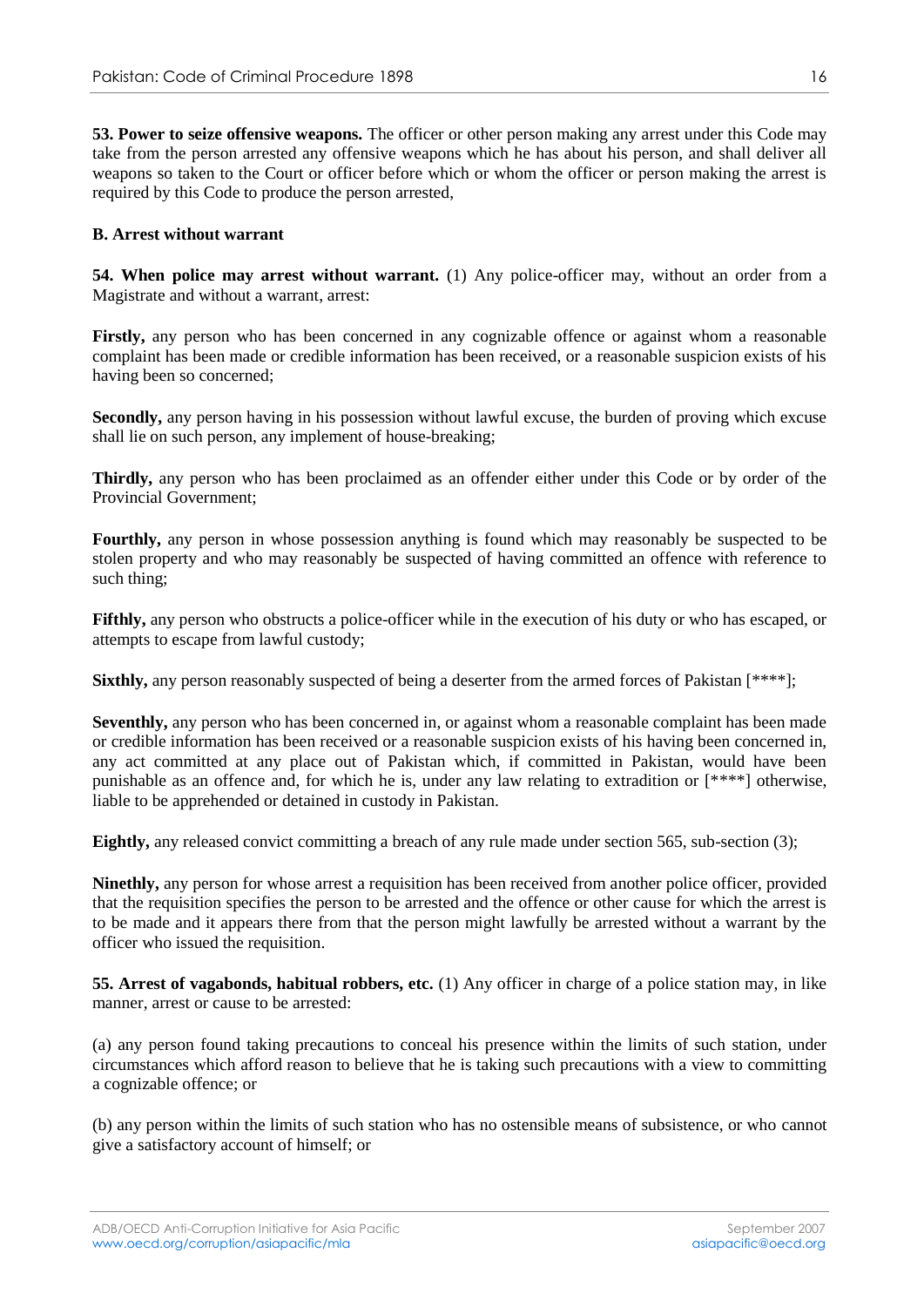(c) any person who is by repute an habitual robber, house-breaker or thief, or an habitual receiver of stolen property knowing it to be stolen, or who by repute habitually commits extortion or in order to the committing of extortion habitually puts or attempts to put person in fear of injury.

**56. Procedure when police-officer deputes subordinate to arrest without warrant** (1) When any officer incharge of a police station or any police-officer making an investigation under Chapter XIV requires any officer subordinate to him to arrest without a warrant (otherwise than in his presence) any person who may lawfully be arrested without a warrant, he shall deliver to the officer required to make the arrest an order in writing, specifying the person to be arrested and the offence or other cause for which the arrest is to be made. The officer so require shall, before making the arrest, notify to the person to be arrested the substance of the order and, if so required by such person, shall show him the order.

**57. Refusal to give name and residence.** (1) When any person who in the presence of a police-officer has committed or has been accused of committing a non-cognizable offence refuses, on demand of such officer, to give his name and residence or gives a name or residence which such officer has reason to believe to be false, he may be arrested by such officer in order that his name or residence may be ascertained.

(2) When the true name and residence of such person have been ascertained, he shall be released on his executing a bond, with or without sureties, to appear before a Magistrate [having jurisdiction] if so required:

Provided that, if such person is not resident in Pakistan, the bond shall be secured by a surety or sureties resident in Pakistan.

(3) Should the true name and residence of such person be not ascertained within twenty-four hours from the time of arrest or should he fail to execute the bond, or, if so required, to furnish sufficient sureties, he shall forthwith be forwarded to nearest Magistrate having Jurisdiction.

**58. Pursuit of offenders into other jurisdictions.** A police-officer may, for the purpose of arresting without warrant any person whom he is authorized to arrest under this Chapter, pursue such person into any place in Pakistan.

**Explanation.** In this section 'police officer includes a police officer acting under this Code as in Azad Jammu & Kashmir.]

**59. Arrest by private persons and procedure on such arrest.** (1) Any private person may arrest any person who in his view commits a non-bailable and cognizable offence, or any proclaimed offender, and without unnecessary delay, shall make over any person so arrested to a police-officer or, in the absence of a police-officer, take such person or causes him to be taken in custody to the nearest police-station.

(2) If there is reason to believe that such person comes under the provisions of section 54, a police-officer shall re-arrest him.

(3) If there is reason to believe that he has committed a non-cognizable offence, and he refuses on the demand of a police-officer to give his name and residence, or gives a name or residence which such officer has reason to believe to be false, he shall be dealt with under the provisions of section 57. If there is no sufficient reason to believe that he has committed any offence, he shall be at once released.

**60. Person arrested to be taken before Magistrate or officer in charge of police-station.** A policeofficer making an arrest without warrant shall, without, unnecessary delay and subject to the provisions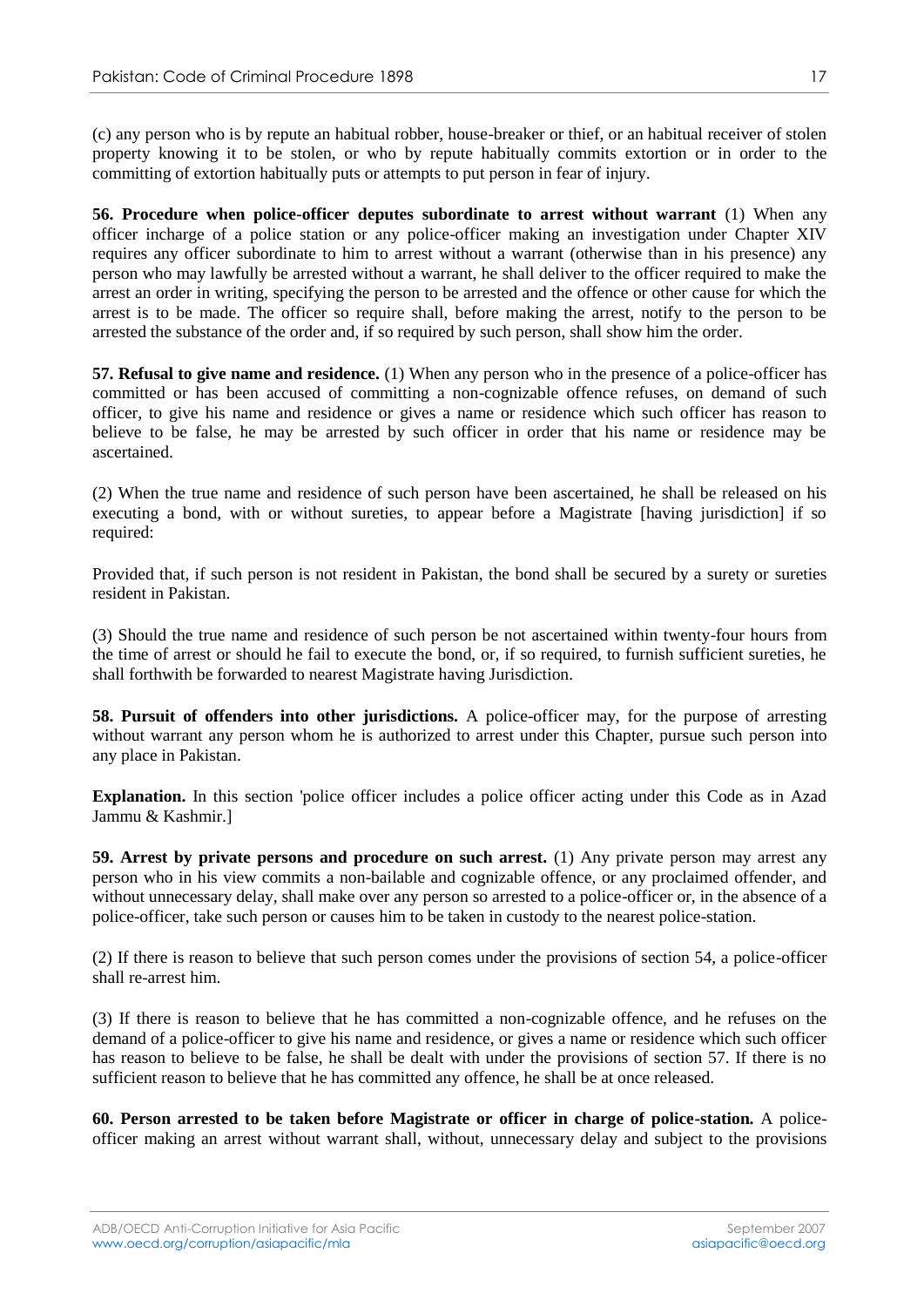herein contained as to bail, take and send the person arrested before a Magistrate having jurisdiction in the case or before the officer in charge of a police-station.

**61. Person arrested not be detained more than twenty four hours.** No police-officer shall detain in custody a person arrested without warrant for a longer period than under all the circumstances of the case is reasonable, and such period shall not, in the absence of a special order of a Magistrate under section 167, exceed twenty-four hours exclusive of the time necessary for the journey from the place of arrest to the Magistrate's Court.

**62. Police to report apprehensions.** Officers in charge of police station shall report, to the District Magistrate, or, if he so directs, to the Sub-Divisional Magistrate, the cases of all person arrested without warrant, within the limits of their respective station, whether such persons have been admitted to bail or otherwise.

**63. Discharge of person apprehended.** No person who has been arrested by a police-officer shall be discharged except on his own bond, or on bail, or under the special order of a Magistrate.

**64. Offence committed in Magistrate's presence.** When any offence is committed in the presence of a Magistrate within the local limits of his jurisdiction he may himself arrest or order any person to arrest the offender, and may thereupon, subject to the provision herein contained as to bail commit the offender to custody.

**65. Arrest by or in presence of Magistrate.** Any Magistrate may at any time arrest or direct the arrest, in his presence, within the local limits of his jurisdiction, of any person for whose arrest he is competent at the time and in the circumstances to issue a warrant.

**66. Power, on escape, to pursue and retake.** If a person in lawful custody escapes or is rescued, the person from whose custody he escaped or was rescued may immediately pursue and arrest him in any place in Pakistan.

**67. Provisions of escape, to sections 47, 48 and 49 to apply to arrest under section 66.** The provisions of sections 47, 48 and 49 shall apply to arrest under section 66, although the person making any such arrest is not acting under a warrant and is not police-officer having authority to arrest.

### **CHAPTER VII - OF PROCESS TO COMPEL THE PRODUCTION OF DOCUMENTS AND OTHER MOVABLE PROPERTY AND FOR THE DISCOVERY OF PERSONS WRONGFULLY CONFINED**

#### **A. Summons to produce**

**94. Summons to produce document or other thing.** (1) Whenever any Court, or any officer in charge of a police station considers that the production of any document or other thing is necessary or desirable for the purposes of any investigation, inquiry, trial or other proceeding under this Code by or before such Court or officer, such Court may issue a summons, or such officers a written order, to the person in whose possession or power such document or thing is believed to be, requiring him to attend and produce it, or to produce it, at the time and place stated in the summons or order:

Provided that no such officer shall issue any such order requiring the production of any document or other thing which is in the custody of a bank or banker as defined in the Bankers' Books Evidence Act, 1891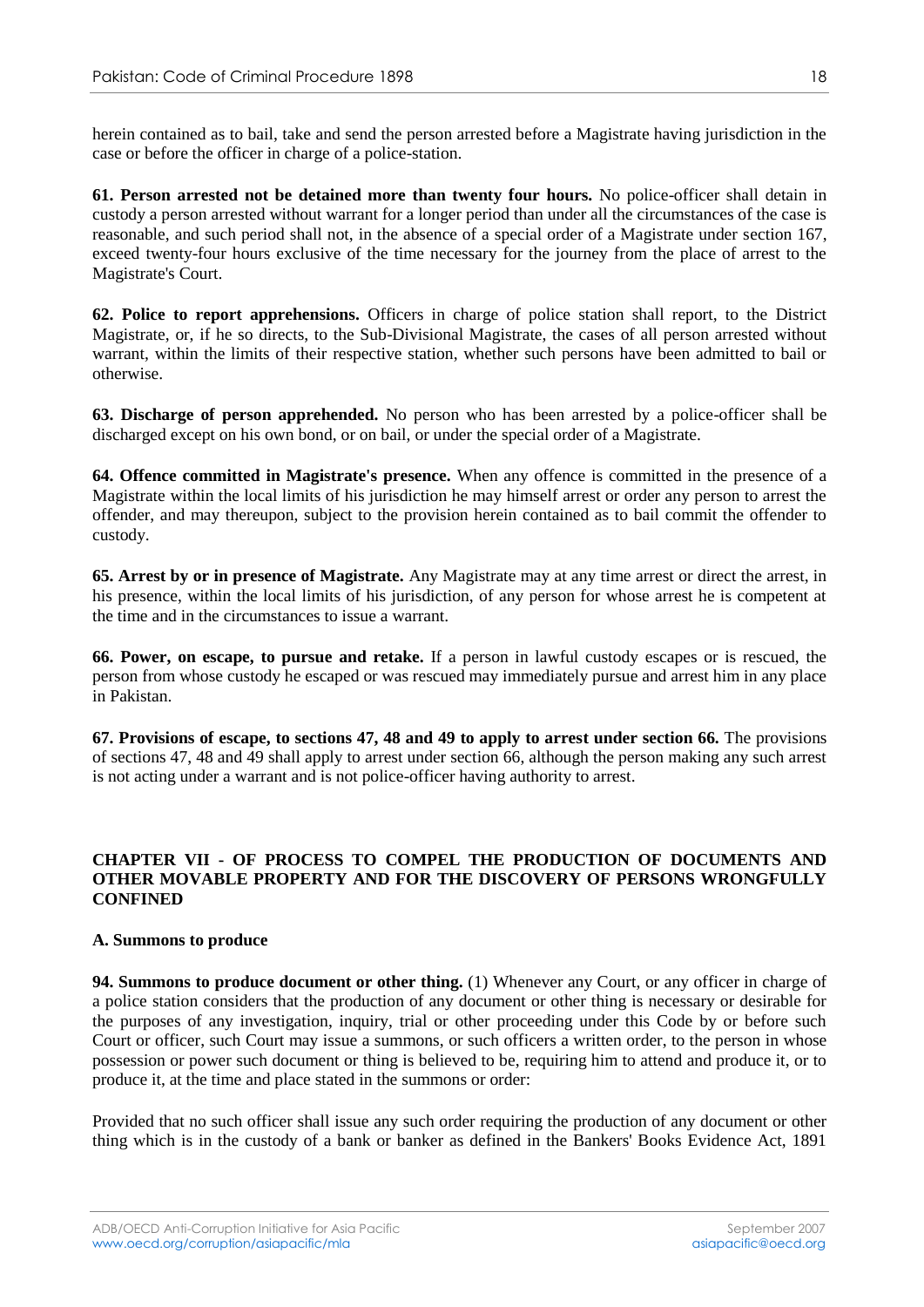(XVIII of 1891) and relates, or might disclose any information which relates to the bank account of any person except.

**Punjab Amendment:** [Provided that no officer shall issue any such order requiring the production of any document or other thing which is in the custody of a bank or banker as defined in the Banker Books Evidence Act, 1891 (XVIII of 1891) and relates or might disclose any information which relates, to bank account of any person except with the prior permission In writing of the High Court or the Sessions Judge within whose jurisdiction such bank or banker, as the case may be, is situated or carries on business.

(2) Any person required under this section merely to produce a document or other thing shall be deemed to have complied with the requisition if he causes such document or thing to be produced instead of attending personally to produce the same.

(3) Nothing in this section shall be deemed to affect the Evidence Act, 1872, section 123 and 124, or to apply to a letter, postcard, telegram, or other document or any parcel or thing in the custody of the Postal or Telegraph authorities.

(a) for the purpose of investigating an offence under sections 403, 406, 408 and 409 and section 421 to 424 (both inclusive) and section 465 to 447-A (both inclusive) of the Pakistan Penal Code, with the prior permission in writing of a Sessions Judge; and

(b) in other cases, with the prior permission in writing of the High Court.

**95. Procedure as to letters and telegraphs.** (1) If any document, parcel or thing in such custody is, in the opinion of any District Magistrate, High Court or Court of Sessions, wanted for the purpose of any investigation, inquiry trial or other proceeding under this Code, such Magistrate or Court may require the Postal or Telegraph authorities, as the case may be to deliver such document, parcel or thing to such person as such Magistrate or Court directs.

(2) If any such document, parcel or thing is, in the opinion of any other Magistrate, or District Superintendent of Police, wanted for any such purpose, he may require the Postal or Telegraph Department, as the case may be, to cause search to be made for and to detain such document, parcel or thing pending the orders of any such District Magistrate, or Court.

### **B. Search warrants**

**96. When search warrant may be issued.** (1) Where any Court has reason to believe that a person to whom a summons or order under section 94 or a requisition under section 95, sub-section (1), has been or might be addressed, will not or would not produce the document or thing as required by such summons or requisition.

or where such documents or thing is not known to the Court to be in the possession of any person,

or where the Court considers that the purposes of any inquiry, trial or other proceeding under this Code will be served by a general search or inspection.

it may issue a search-warrant; and the person to whom such warrant is directed, may search or inspect in accordance therewith and the provisions hereinafter contained.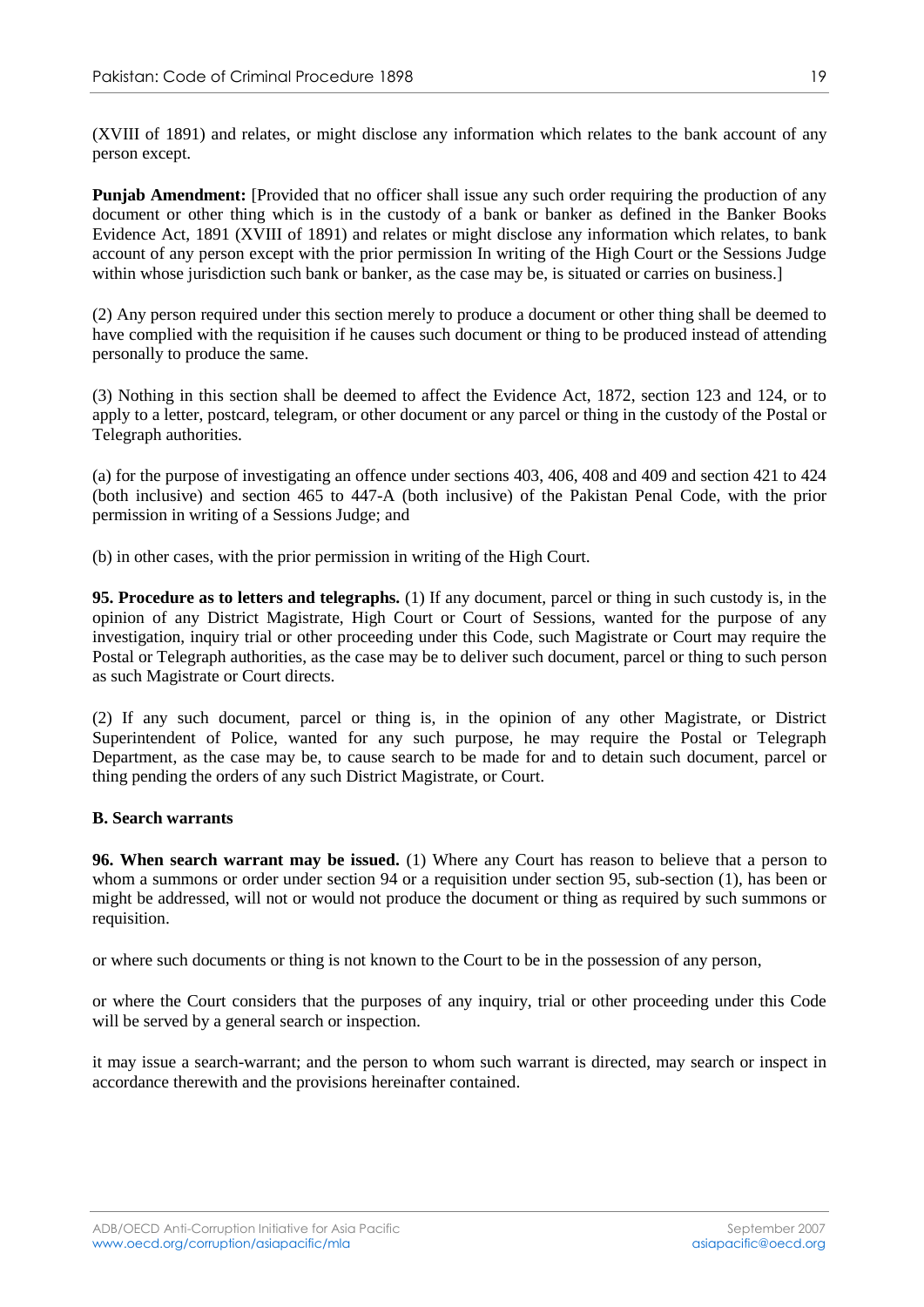(2) Nothing herein contained shall authorize any Magistrate other than a District Magistrate to grant a warrant to search for a document, parcel or other thing in the custody of the Postal or Telegraph authorities.

**97. Power to restrict warrant.** The Court may, if it thinks fit, specify in the warrant the particular place or part thereof to which only the search or inspection shall extend; and the person charged with the execution of such warrant shall then search or inspect only the place or part so specified.

**98. Search of house suspected to contain stolen property, forged documents, etc.** (1) If a District Magistrate, Sub-Divisional Magistrate, or Magistrate of the first class, upon information and after such inquiry as he thinks necessary, has reason to believe that any place is used for the deposit or sale of stolen property,

or for the deposit or sale or manufacture of forged documents, false seals or counterfeit stamps, i5[bank notes, currency notes or coins, or instruments or materials for counterfeiting coins stamps, bank notes or currency notes] or for forging.

or that any forged documents, false seals or counterfeit stamps [bank note currency notes or coins or instruments or materials used for counterfeiting coins, stamps, bank notes or currency notes] or for forging, are kept or deposited in any place.

or for the deposit, sale, manufacture or production of any obscene object such as is referred to in section 292 of the Pakistan Penal Code or that any such obscene objects are kept or deposited in any place;

he may by his warrant authorize any police-officer above the rank of a constable-

(a) to enter, with such assistance as may be required, such place, and

(b) to search the same in manner specified in the warrant, and

(c) to take possession of any property, documents, seals, stamps, 17(bank notes, currency notes] or coins therein found which he reasonably suspects to be stolen, unlawfully obtained, forged, false or counterfeit, and also of any such instruments and materials or of any such obscene objects as aforesaid, and

(d) to convey such property, documents, seals, stamps, [bank notes, currency notes], coins, instruments, or materials or such obscene objects before a Magistrate, or to guard the same on the spot until the offender is taken before a Magistrate, or otherwise to dispose thereof in some place of safety, and

(e) to take into custody and carry before a Magistrate every person found in such place who appears to have been privy to the deposit, sale or manufacture or keeping of any such property, documents seals, or stamps, (bank notes, currency] notes coins, instruments or materials [or such obscene objects] knowing of having reasonable cause to suspect the said property to have been stolen or otherwise unlawfully obtained, or the said documents, seals, stamps, bank notes, currency notes, coin, instruments or materials, to have been forged, falsified or counterfeited, or the said instruments or materials have been or to be intended to be used for counterfeiting coin, stamps, bank notes, or currency notes or for forging 2o[or the said obscene objects to have been or to be intended to be sold, let to hire, distributed, publicly exhibited, circulated, imported or exported].

(2) The provisions of this section with respect to:

(a) counterfeit coin,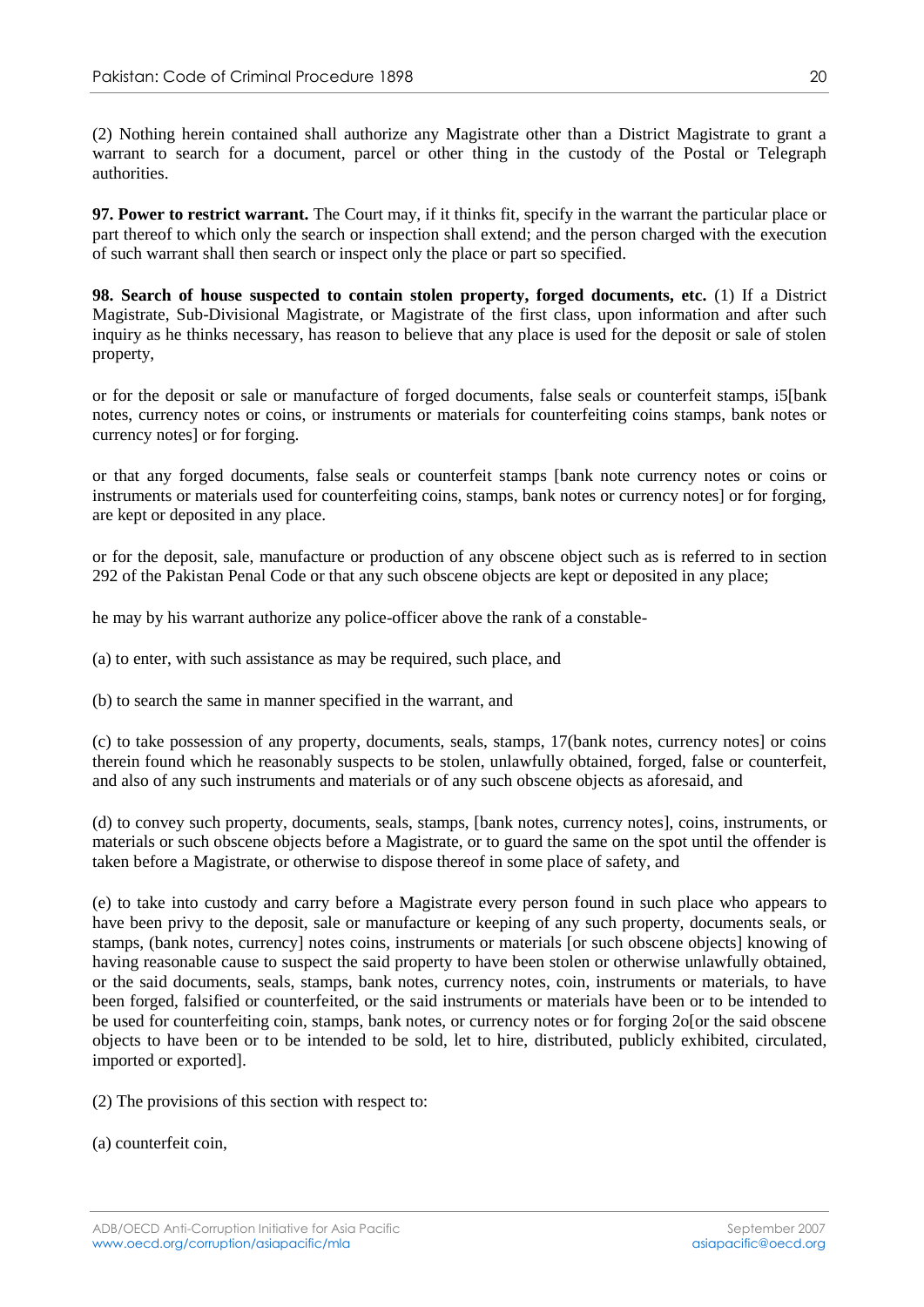(b) coin suspected to be counterfeit, and

(c) instruments or materials for counterfeiting coin. shall, so far as they can be made applicable, apply respectively to:

(a) pieces of metal made in contravention of the Metal Tokens Act, 1889, or brought into Pakistan in contravention of any notification for the time being in force under 21 [section 16 of the Customs Act, 1969].

(b) pieces or metal suspected to have been so made or to have been so brought into Pakistan or to be intended to be issued in contravention of the former, of those Acts, and

(c) instruments or materials for making pieces of metal in contravention of that Act.

**99. Disposal of things found in search beyond jurisdiction.** When, in the execution of a search-warrant at any place beyond the local limits of the jurisdiction of the Court which issued the same, any of the things for which search is made, are found, such things, together with the list of the same prepared under the provisions hereinafter contained, shall be Immediately taken before the Court issuing the warrant, unless such place is nearer to the Magistrate having jurisdiction therein than to such Court, in which case the list and things shall be immediately taken before such Magistrate; and, unless there be good cause to the contrary, such Magistrate shall make an order authorizing them to be taken to such Court.

**99-A. Power to declare certain publications forfeited and to issue search-warrants for the same.** (1) where:-

(a) any newspaper, or book as defined in the z2[West Pakistan Press and Publication Ordinance, 1963, or any other law relating to press and publications for the time being in force] or

(b) any document.

Wherever printed, appears to the Provincial Government to contain any treasonable a seditious matter or any matter which is prejudicial to national integration or any matter which promotes or is intended to promote feelings of enmity or hatred between different classes of the citizens of Pakistan or which is deliberately and maliciously intended to outrage the religious feelings of such class by insulting the religion or the religious beliefs of theat class, [or any matter of the nature referred to in clause (ii) of subsection (i) of S. 24 of the W.P. Press and Publication Ordinance. 1963) that is to say, any matte the publication of which is punishable under section 123A or section 124A or section 154A or section 295A [or S. 298A or S. 298B or S. 298C] of the Pakistan Penal Code, the Provincial Government may, by notification in the Official Gazette, stating the grounds of its opinion, declare every copy of the issue of the newspaper containing such matter, and every copy of such book or other document to be forfeited to Government and thereupon any police-officer may seize the same wherever found in Pakistan and any Magistrate may by warrant authorize any police-officer not below the rank of sub-inspector to enter upon and search for the same in any premises where any copy of such issue or any such book or other document may be reasonably suspected to be.

(2) In sub-section (1) 'document' includes also any painting, drawing or photograph, or other visible representation.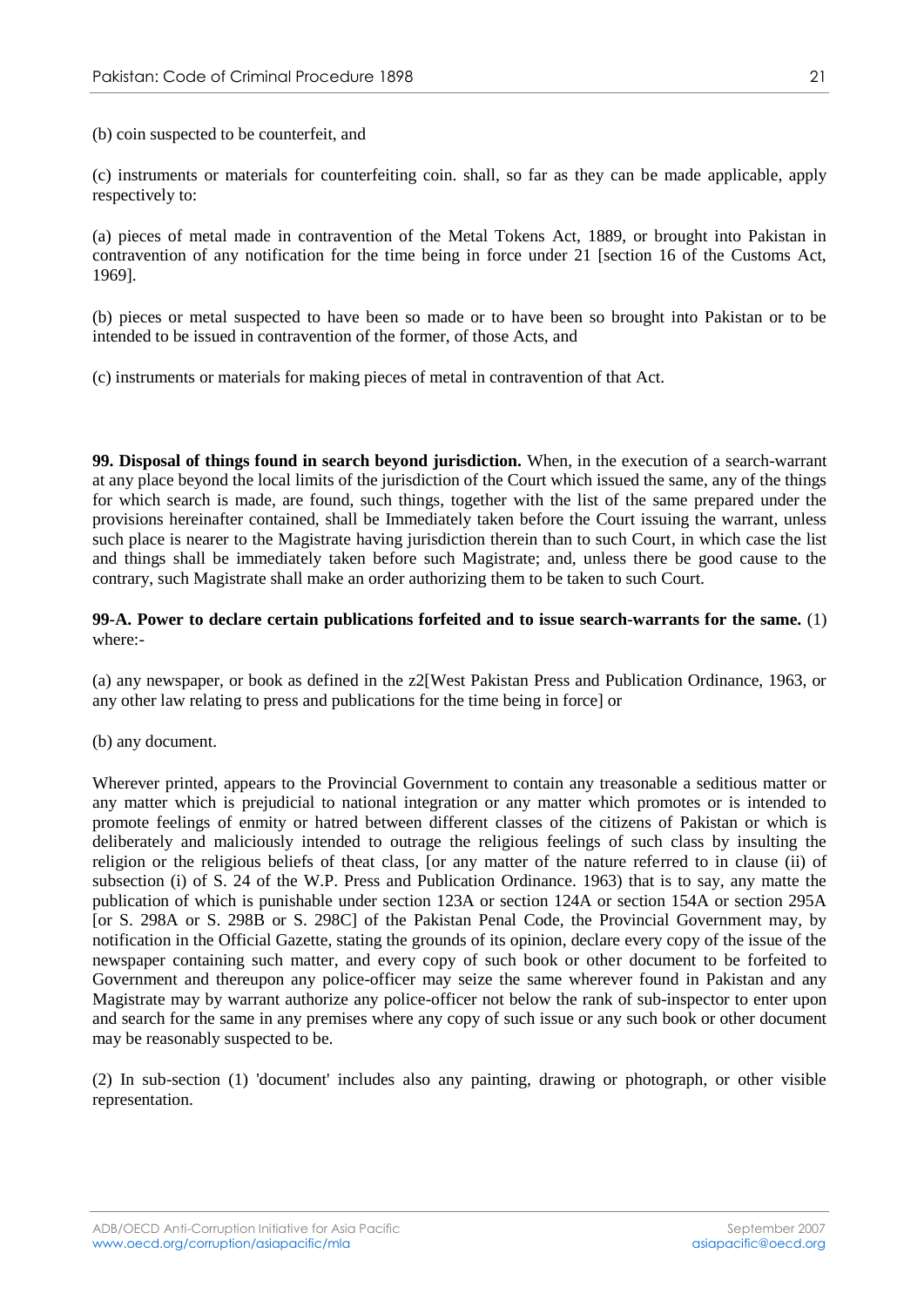**99-B. Application to High Court to set aside order of forfeiture.** (1) Any person having any interest in any newspaper, book or other document, in respect of which an order of forfeiture has been made under section 99-A (or any other law for the time being in force] may, within two months from the date of such order, apply to the High Court to set aside such order on the ground that the issue of the newspaper, or the book or other document, in respect of which the order was made, did not contain any treasonable or seditious or other matter of such a nature as is referred to in sub-section (1) of section 99A.

([2) Nothing is sub-section (1) shall apply to a case where the order of forfeiture has been made

(a) in respect of a newspaper, book or other document printed outside Pakistan; or

(b) in respect of a newspaper, book or other document, on the conviction, in respect of such newspaper, book or other document, of the author or editor thereof for any of the offences referred to in sub-section (1) of section 99A.]

**99-C.** [Omitted by Law Reforms Ordinance, 1972, item 39.]

**99-D, Order of High Court setting aside forfeiture.** (1) On receipt of the application, the [High Court] shall, if it is not satisfied that the issue of the newspaper, or the book or other document, in respect of which the application has been made, contained (1) treasonable or seditious or other matter of such a nature as is referred to in sub-section (1) of section 99A, set aside the order of forfeiture.

(2) (Omitted by Law Reforms Ordinance, 1972, item 40.].

**99-E. Evidence to prove nature or tendency of newspapers.** On the hearing of any such application with reference to any. newspaper, any copy of such newspaper may be given in evidence in aid of the proof of the nature or tendency of the words, signs or visible representations contained in such newspaper, in respect of which the order of forfeiture was made.

**99-F, Procedure in High Court.** Every High Court shall, as soon as conveniently may be, frame rules to regulate the procedure in the case of such applications, the amount of the costs thereof and the execution of orders passed thereon, and until such rules are framed, the practice of such Courts in proceedings other than suits and appeals shall apply so far as may be practicable, to such applications.

**99-G. Jurisdiction barred.** No order passed or action taken under section 99A shall be called in question in any Court otherwise than in accordance with the provisions of sections 99B.

#### **C. Discovery of persons wrongfully confined**

**100. Search for persons wrongfully confined.** If any Magistrate of the first class or Sub-Divisional Magistrate has reason to believe that any person is confined under such circumstances that the confinement amounts to an offence, he may issue a search-warrant, and the person to whom such warrant is directed may search for the person so confined and such search shall be made In accordance therewith, and the person, if found, shall be immediately taken before a Magistrate, who shall make such order as in the circumstances of the case seems proper.

### **D. General provisions relating to searches**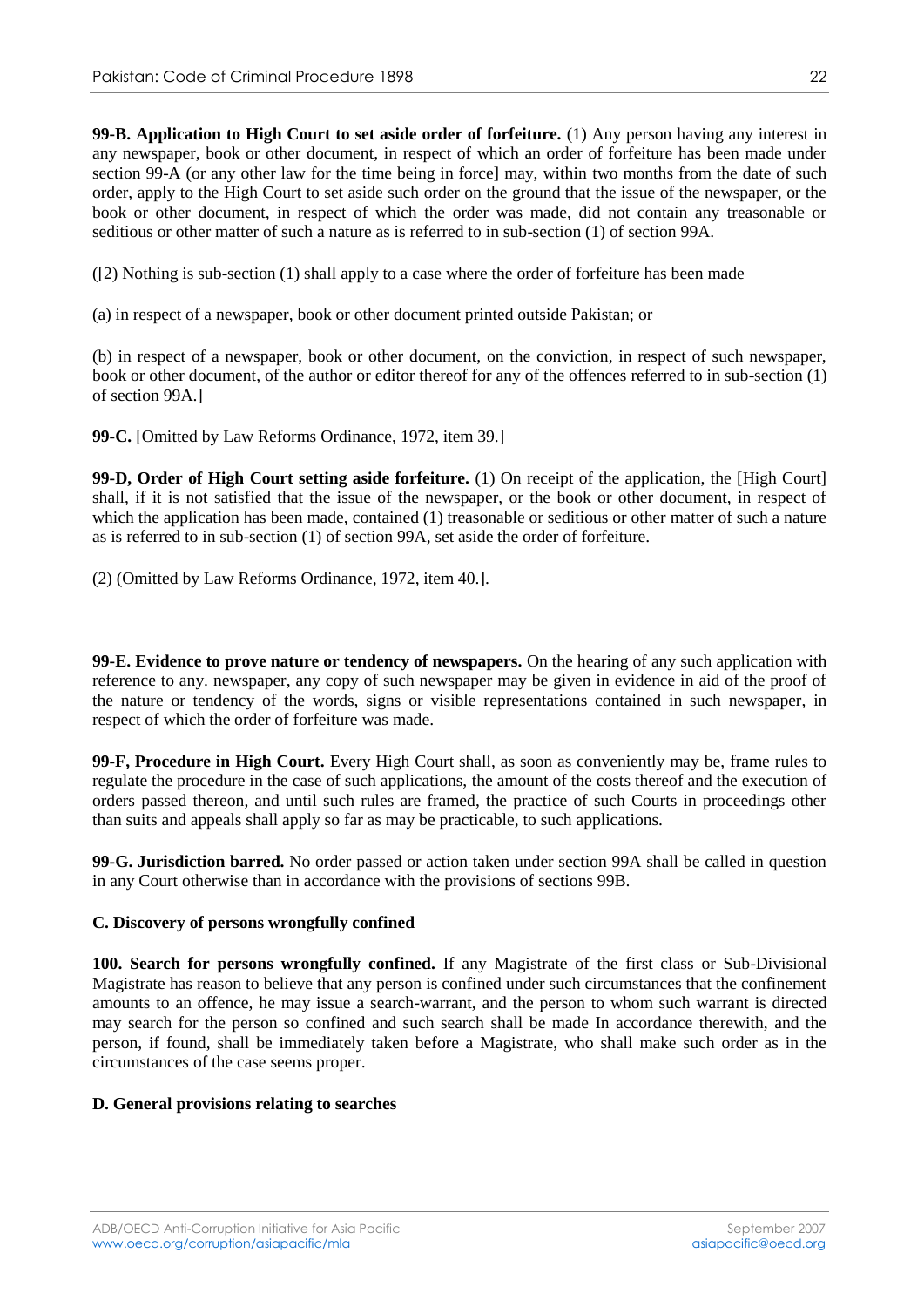**101. Direction, etc. of search-warrants.** The provisions of sections 43,75,77,79,82, 83 and 84 shall, so far as may be apply to all search, warrants issued under section 96, section 98, section 99A or section 100.

**102. Persons incharge of closed place to allow search.** (1) Whenever any place liable to search or inspection under this Chapter is closed, any person residing in, or being in charge of such place shall, on demand of the officer or other person executing the warrant, and on production of the warrant, allow him free ingress thereto, and afford all reasonable facilities, for a search therein.

(2) If ingress into such place cannot be so obtained, the officer or other person executing the warrant may proceed in manner provided, by section 48.

(3) Where any person in or about such place is reasonably suspected of concealing about his person any article for which search should be made, such person may be searched. If such person is a woman, the directions, of section 52 shall be observed.

**103. Search to be made in presence of witness.** (1) Before making a search under this Chapter, the officer or other person about to make it shall call upon two or more respectable inhabitants of the locality in which the place to be searched is situate to attend and witness the search and may issue an order in writing to them or any of them so to do.

(2) The search shall be made in their presence, and a list of all things seized in the course of such search and of the places in which they are respectively found shall be prepared by such officer or other person and signed by such witnesses; but no person witnessing a search under this section shall be required to attend the Court as a witness of the search unless specially summoned by it.

(3) **Occupant of place searched may attend.** The occupant of the place searched, or some person in his behalf, shall, in every instance be permitted to attend during the search, and a copy of the list prepared under this section, signed by the said witness, shall be delivered to such occupant or person at his request.

(4) When any person is searched under section 102, subsection (3), a list of all things taken possession of shall be prepared, and a copy thereof shall be delivered to such person at his request.

(5) Any person who. without reasonable cause, refuses or neglects to attend and witness a search under this section, when called upon to do so by an order in writing delivered or tendered to him, shall be deemed to have committed an offence under section 187 of the Pakistan Penal Code.

**104. Power to impound document etc., produced.** Any Court may, if it thinks fit, impound any document or thing produced before it under this Code.

**105. Magistrate may direct search in his presence.** Any Magistrate may direct a search to be made in his presence of any place for the search of which he is competent to issue a search-warrant.

#### **PART IV - PREVENTION OF OFFENCES**

### **CHAPTER VIII** - **OF SECURITY KEEPING THE PEACE AND FOR GOOD BEHAVIOR**

#### **A. Security for keeping the peace on conviction**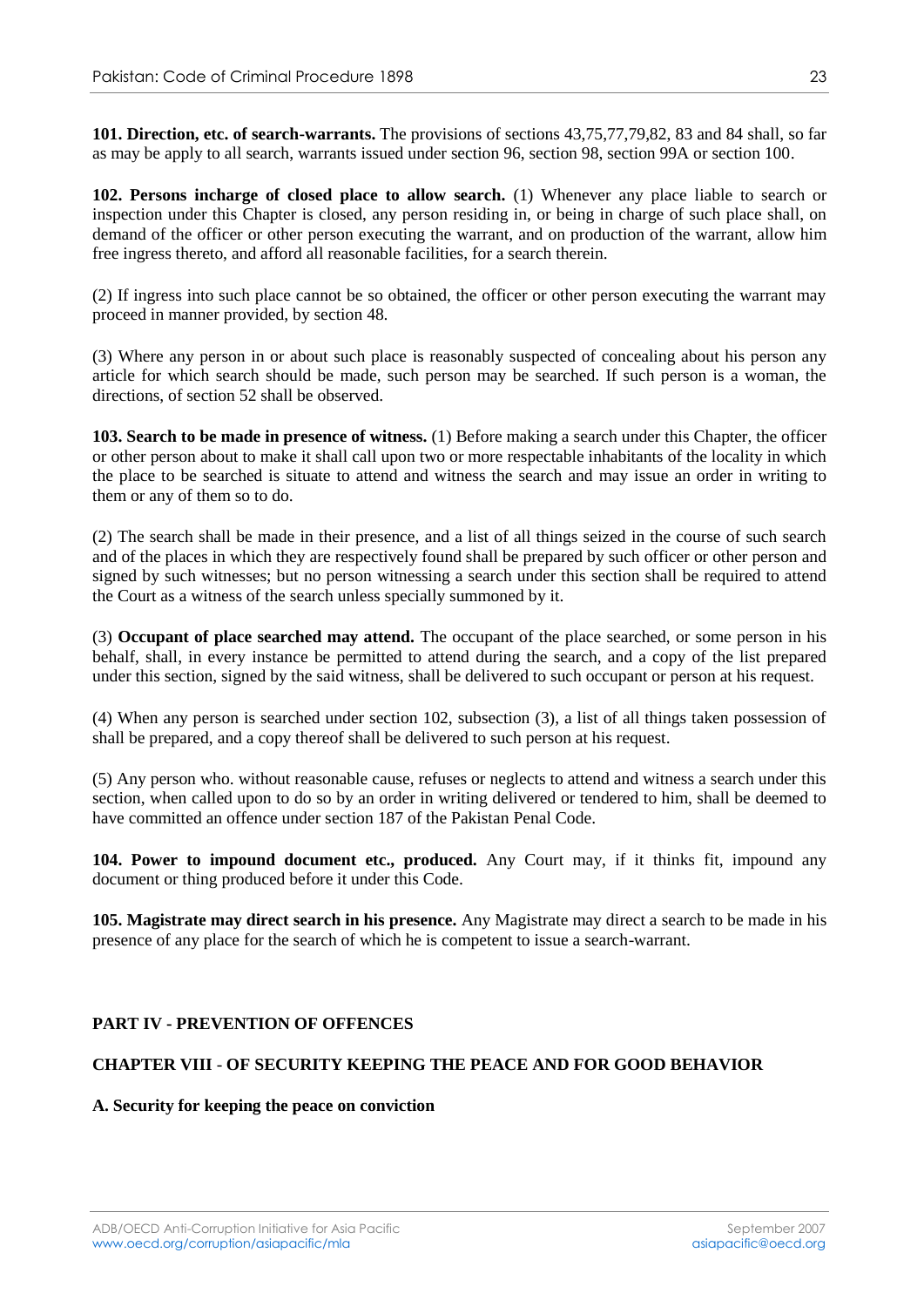**106. Security for keeping the peace on conviction.** (1) Whenever any person accused of any offence punishable under Chapter VIII of the Pakistan Penal Code, other than an offence punishable under section 143. section 149, section 153A or section 154 thereof, or of assault or other offence involving a breach of the peace, or of abetting the same, or any person accused of committing criminal intimidation, is convicted of such offence before a High Court a Court of Sessions, or the Court of [a District Magistrate, Sub-Divisional Magistrate or] a Magistrate of the First class, and such Court is of opinion that it is necessary to require such person to execute a bond for keeping the peace, such Court may, at the time of passing sentence on such person, order him to execute a bond for a sum proportionate to his means, with or without sureties, for keeping the peace during such period, not exceeding three years, as it thinks fit to fix.

(2) If the conviction is set aside on appeal or otherwise, the bond so executed shall become void.

(3) An order under this section may also be made by an Appellate Court [or by a Court] when exercising its powers of revision.

# **B. Security for keeping the peace in other cases and security for good behavior.**

**107. Security for keeping the peace in other cases.** (1) Whenever (a District Magistrate or Sub-Divisional Magistrate or an Executive Magistrate specially empowered in this behalf by the Provincial Government or the District Magistrate] of the first class is informed that any person is likely to commit a breach of the peace or disturb the public tranquility or to do any wrongful act that may probably occasion a breach of the peace or disturb the public tranquility, the Magistrate if in his opinion there is sufficient ground for proceeding may, in manner hereinafter provided, require such person to show cause why he should not be ordered to execute a bond with or without sureties, for keeping the peace for such period not exceeding [three years] as the Magistrate thinks fit to fix.

(2) Proceedings shall not be taken under this section unless either the person Informed against or the place where the breach of the peace or disturbance is apprehended, is within the local limits of such Magistrate's jurisdiction, and no proceedings shall be taken before any Magistrate other than a District Magistrate, unless both the persons informed against and the place where the breach of the peace or disturbance is apprehended, are within the local limits of the Magistrate's jurisdiction.

(3) Procedure of Magistrate not empowered to act under sub-section (1). When any Magistrate not empowered to proceed under sub-section (1) has reason to believe that any person is likely to commit a breach of the peace or disturb the public tranquility or to do any wrongful act that may probably occasion a breach of the peace or disturb the public tranquility, and that such breach of the peace or disturbance cannot be prevented otherwise than by detaining such person in custody, such Magistrate may, after recording his reason, issue a warrant for his arrest (if he is not already in custody or before the Court), and may send him before a Magistrate empowered to deal with the case, together with a copy of his reasons.

(4) A Magistrate before whom a person is sent under sub-section (3) may in his discretion detain such person in custody pending further action by himself under this Chapter.

**108. Security for good behavior from persons disseminating seditious matter.** Whenever a District Magistrate [or a Sub-divisional Magistrate or an Executive Magistrate] specially empowered by the Provincial Government in this behalf, has information that there is within the limits of his jurisdiction any person who, within or without such limits either orally or in writing or in any other manner intentionally disseminates or attempts to disseminate, or in anywise abets the dissemination of:

(a) any seditious matter, that is to say, any matter the publication of which is punishable under section 123A or section 124A of the Pakistan Penal Code; or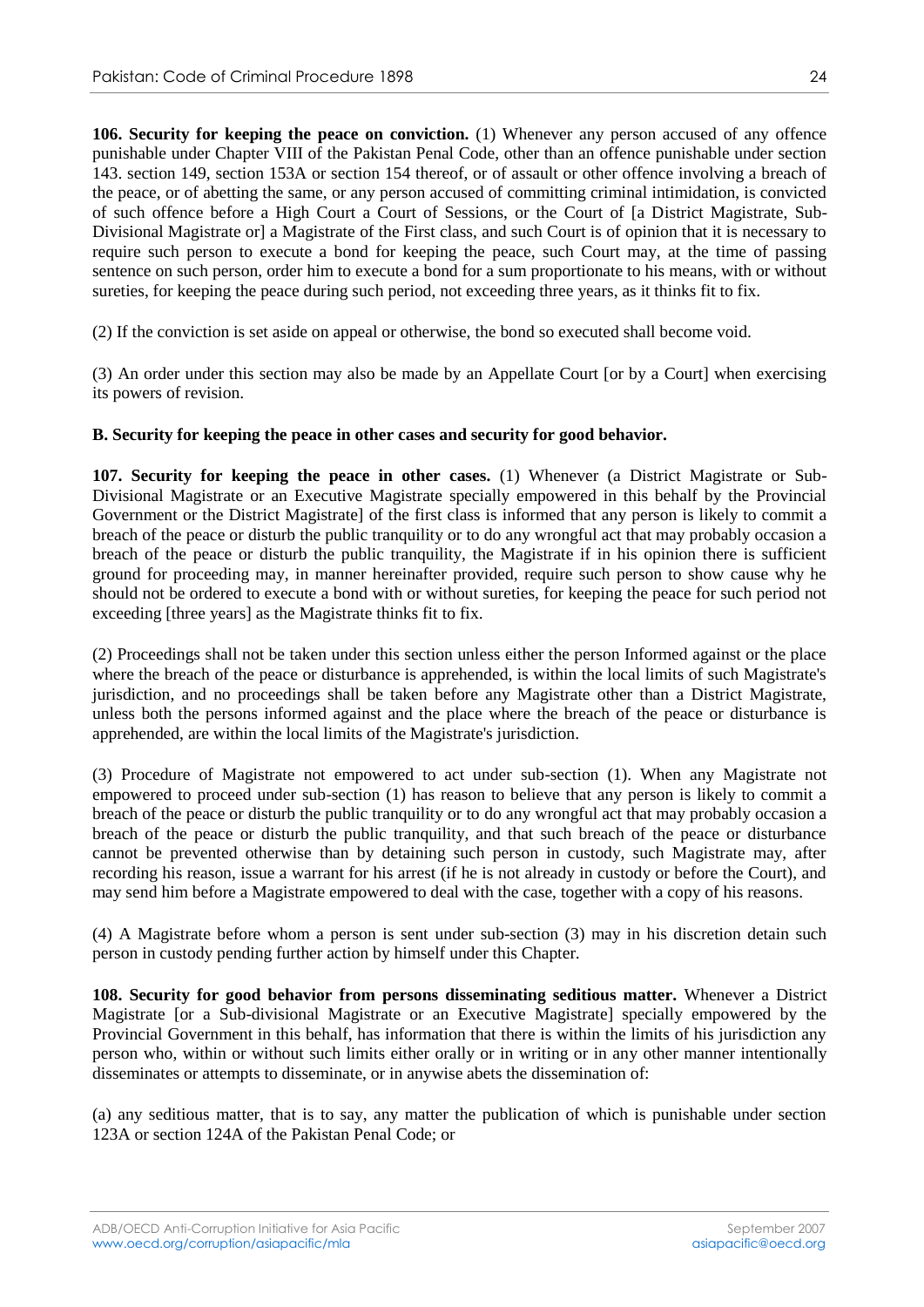(b) any matter the publication of which is punishable under section 153A of the Pakistan Penal Code; or

(c) any matter concerning a Judge which amounts to criminal intimidation or defamation under the Pakistan Penal Code. Such Magistrate, if in his opinion there is sufficient ground for proceeding may (in matter hereinafter provided) require such person to show cause why he should not be ordered to execute a bond; with or without sureties, for his good behavior for period, not exceeding one year, as the Magistrate thinks fit to fix. No proceedings shall be taken under this section against the editor, proprietor, or publisher of any publication registered under, [and edited, printed and published] in conformity with the [provisions of the West Pakistan Press and Publications Ordinance, 1963 or any other law relating to press and publications for the time being in force] with reference to any matters contained in such publication except by the order or under the authority of a Provincial Government or some officer empowered by the Provincial Government in this behalf.

**109. Security for good behavior from vagrants and suspected persons.** Whenever [a District Magistrate or Sub-Divisional Magistrate or an Executive Magistrate specially empowered by the Provincial Government in this behalf] receives information:

(a) that any person is taking precautions to conceal his presence within the local limits of such Magistrate's jurisdiction, and that there is reason to believe that such person is taking such precautions with a view to committing any offence, or

(b) that there is within such limits a person who has no ostensible means of subsistence, or who cannot give a satisfactory account of himself. Such Magistrate may, in manner hereinafter provided, require such person to show cause why he should not be ordered to execute a bond, with sureties, for his good behavior for such period, not exceeding 2(three years], as the Magistrate thinks fit to fix.

**110. Security for good behavior from habitual offenders.** Whenever a District Magistrate, or Subdivisional Magistrate or a 3[Executive Magistrate] specially empowered in this behalf by the Provincial Government receives information that any person within the local limits of his jurisdiction;

(a) is by habit a robber, house-breaker, thief, or forger or

(b) is by habit a receiver of stolen property knowing the same to have been stolen, or

(c) habitually protects or harbors thieves or aids in the concealment or disposal of stolen property, or

(d) habitually commits or attempts to commit, or abets the commission of, the offence of kidnapping, abduction, extortion, cheating or mischief, or any offence punishable under Chapter XII of the Pakistan Penal Code, or under section 489A, section 489B, section 489C or section 489D of that Code, or

(e) habitually commits, or attempts to commit, or abets the commission of, offences involving a breach of the peace, or

(f) is so desperate and dangerous as to render his being at large without security hazardous to the community. Such Magistrate may, in manner hereinafter provided, require such person to show cause why he should not be ordered to execute a bond, with sureties, for his good behavior for such period, not exceeding three years, as the Magistrate thinks fit to fix.

**111.** [Proviso as to European vagrants] Rep. by the Criminal Law Amendment Act, 1923 (XIl of 1023) S. 8.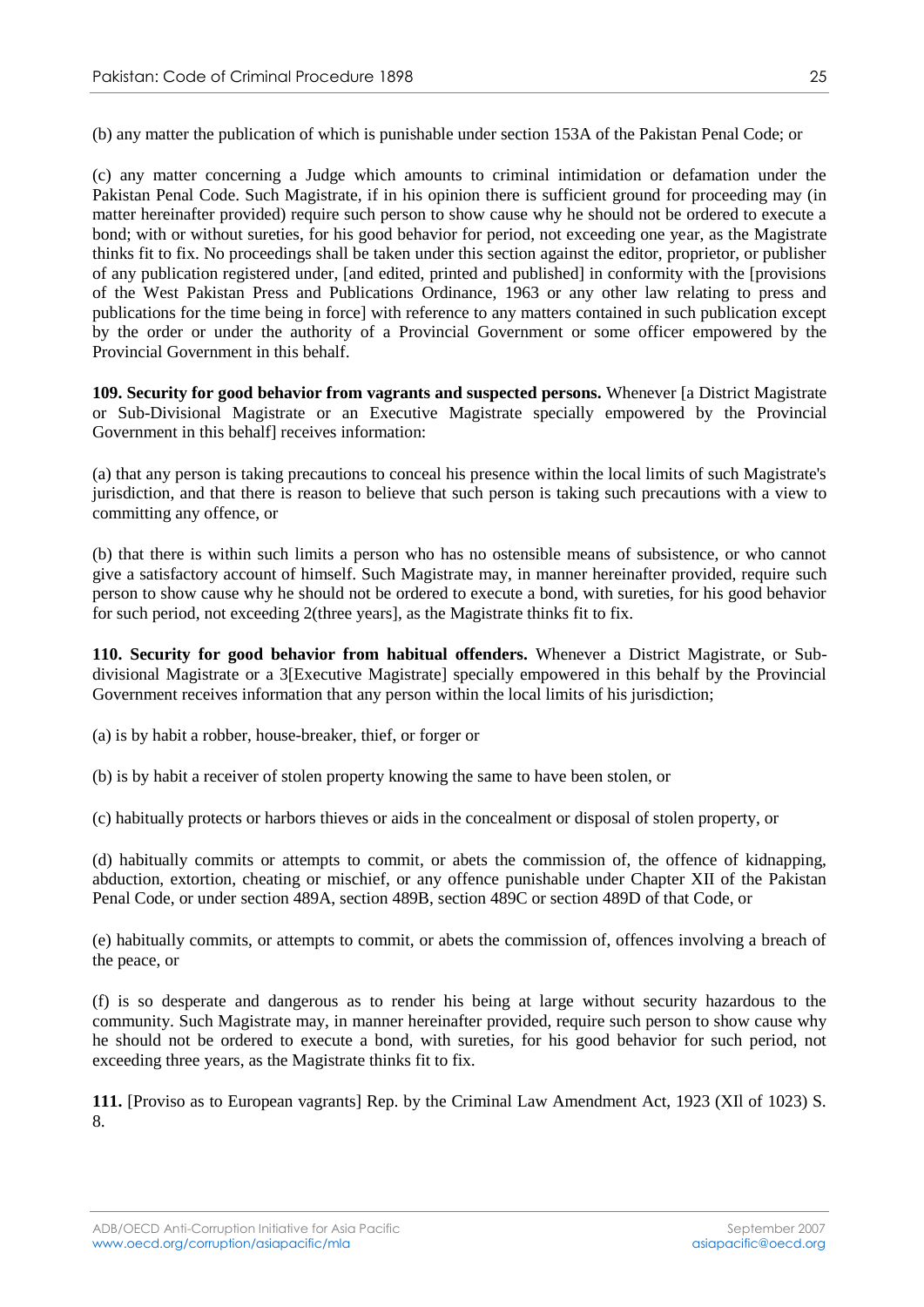**112. Order to be made.** When a Magistrate acting under section 107, section 108 section 109 or section 110 deems it necessary to require any person to show cause under such section, he shall make an order in writing, setting forth the substance of the information received, the amount of the bond to be executed, the term for which it is to be in force, and the number, character and class of sureties (if any) required.

**113. Procedure in respect of person present in Court.** If the person in respect of whom such order is made is present in Court, it shall be read over to him, or, if he so desires, the substance thereof shall be explained to him.

**114. Summons or warrant in case of person not so present.** If such person is not present in Court, the Magistrate shall issue a summons requiring him to appear, or, when such person is in custody, a warrant directing the officer in whose custody he is, to bring him before the Court;

Provided that whenever it appears to such Magistrate, upon the report of a police-officer or upon other information (the substance of which report or information shall be recorded by the Magistrate), that there is reason to fear the commission of a breach of the peace, and that such breach of the peace cannot be prevented otherwise than by the immediate arrest of such person, the Magistrate may at any time issue a warrant for his arrest.

**115. Copy of order under section 112 to accompany summons or warrant.** Every summons of warrant issued under section 114 shall be accompanied by a copy of the order made under section 112, and such copy shall be delivered by the officer serving or executing such summons or warrant to the person served with, or arrested under the same.

**116. Power to dispense with personal attendance.** The Magistrate may, if he sees sufficient cause, dispense with the personal attendance of any person called upon to show cause why he should not be ordered to execute a bond for keeping the peace, and permit him to appear by a pleader.

**117. Inquiry as to truth of information.** (1) When an order under section 112 has been read or explained under section 113 to a person present in Court, or when any person appears or is brought before a Magistrate in compliance with. or in execution of a summons or warrant, issued under section 114. the Magistrate shall proceed to inquire into the truth of the information upon which action has been taken, and to take such further evidence as may appear necessary.

(2) Such Inquiry shall be made, as nearly as may be practicable, in the manner prescribed in Chapter XX for conducting trials and recording evidence, except that no charge need be framed.]

(3) Pending the completion of the inquiry under sub-section (1) the Magistrate, if he considers that immediate measures are necessary for the prevention of a breach of the peace or disturbance of the public tranquility or the commission of any offence or for the public safety, may for reasons to be recorded in writing, direct the person in respect of whom the order under section 112 has been made to execute a bond, with or without sureties, for keeping the peace or maintaining good behavior until the conclusion of the inquiry, and may detain him in custody until such bond is executed or, in default of execution, until the inquiry is concluded. Provided that:

(a) no person against whom proceedings are not being taken under section 108, section 109, or section 110, shall be directed to execute a bond for maintaining good behavior, and

(b) the conditions of such bond, whether as to the amount thereof or as to the provision of sureties or the number thereof or the pecuniary extent of their liability, shall not be more onerous than those specified in the order under section 112.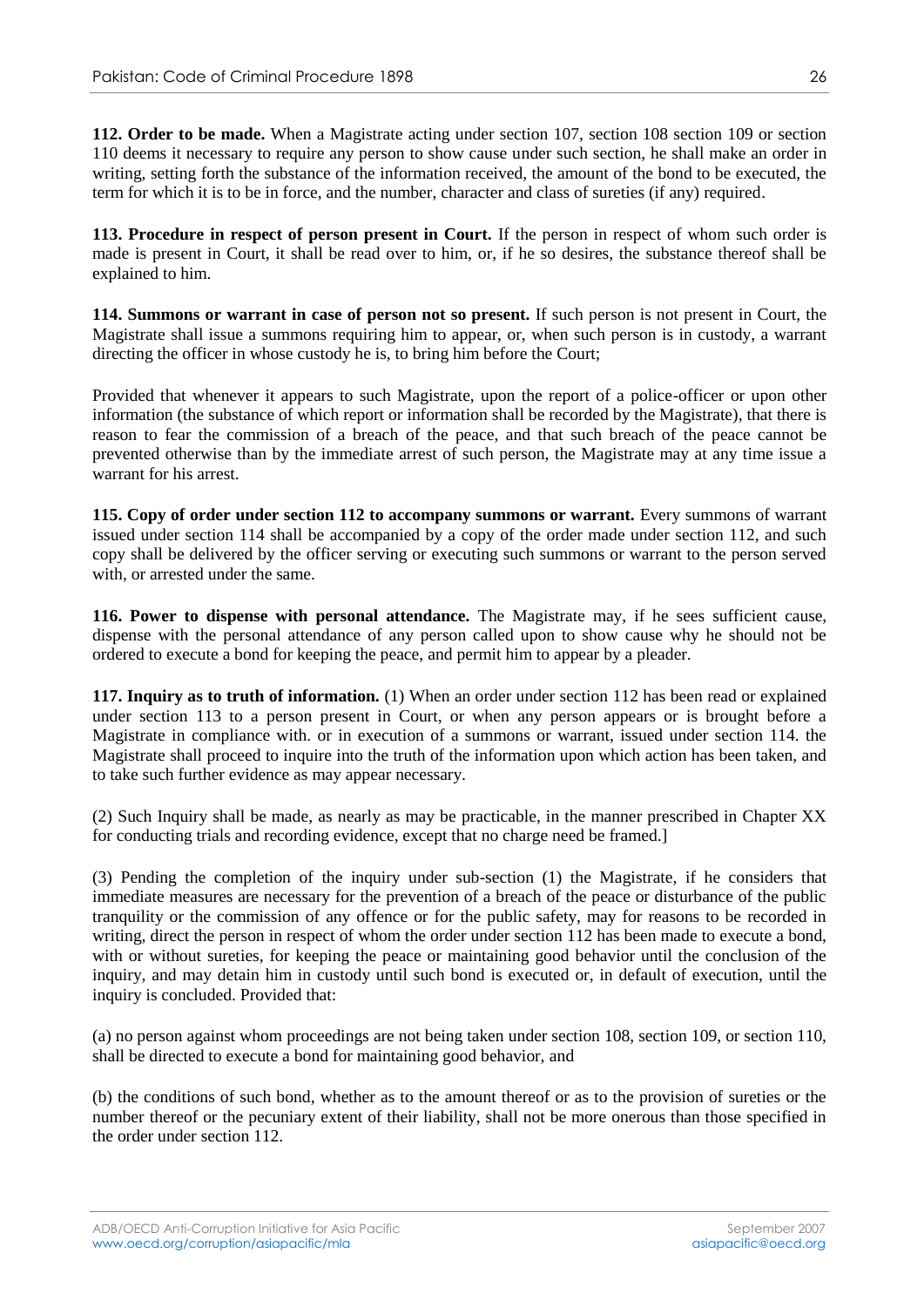(4) For the purpose of this section the fact that a person is an habitual offender or is so desperate and dangerous as to render his being at large without security hazardous to the community may be proved by evidence of general repute or otherwise.

(5) Where two or more persons have been associated together in the matter under inquiry they may be dealt with in the same or separate inquiries as the Magistrate shall think just.

**118. Order to give security.** (1) If, upon such inquiry, it is proved that it is necessary for keeping the peace or maintaining good behavior, as the case may be, that the person in respect of whom the inquiry is made should execute a bond, with or with sureties, the Magistrate shall make an order accordingly; Provided:

**Firstly,** that no person shall be ordered to give security of a nature different from, or of an amount larger than, or for a period longer than, that specified in the order made under section 112:

**Secondly,** that the amount of every bond shall be fixed with due regard to the circumstances of the case and shall not be excessive:

**Thirdly,** that when the person in respect of whom the inquiry is made is a minor, the bod shall be executed only by his sureties.

**119. Discharge of person informed against.** If, on an inquiry under section 117, its is not proved that it is necessary for keeping the peace or maintaining good behavior, as the case may be, thus the person in respect of whom the inquiry is made, should execute a bond, the Magistrate shall make an entry on the record to that effect, and if a such person is in custody only for the purposes of the inquiry shall release him, or, if such person is not in custody, shall discharge him.

### **C. Proceedings in all cases subsequent to order to furnish Security**

**120. Commencement of period for which security is required.** (1) If any person, in respect of whom an order requiring security is made under section 106 or section 118, is, at the time such order is made, sentenced to, or undergoing a sentence of imprisonment the period for which such security is required shall commence on the expiration of such sentence.

(2) In other case such period shall commence on the date of such order unless the Magistrate, for sufficient reason, fixes a later date.

**121. Contents of bond.** The bond to be executed by any such person shall bind him to keep the peace or to be of good behavior, as the case may be, and in the later case the commission or attempt to commit, or the abetment of, any offence punishable with imprisonment, wherever it may be committed, is a breach of the bond.

**122. Power to reject sureties.** (1) A Magistrate may refuse to accept any surety offered, or may reject any surety previously accepted by him or his predecessor under this Chapter on the ground that such surety is an unfit person for the purposes of the bond: Provided that, before so refusing to accept or rejecting any such surety, he shall either himself hold an inquiry on oath into the fitness of the surety or cause such inquiry to be held , and a report to be made thereon by a Magistrate subordinate to him.

(2) Such Magistrate shall, before holding inquiry, give reasonable notice to the surety and to the person by whom the surety was offered and shall in making the inquiry record the substance of the evidence adduced before him.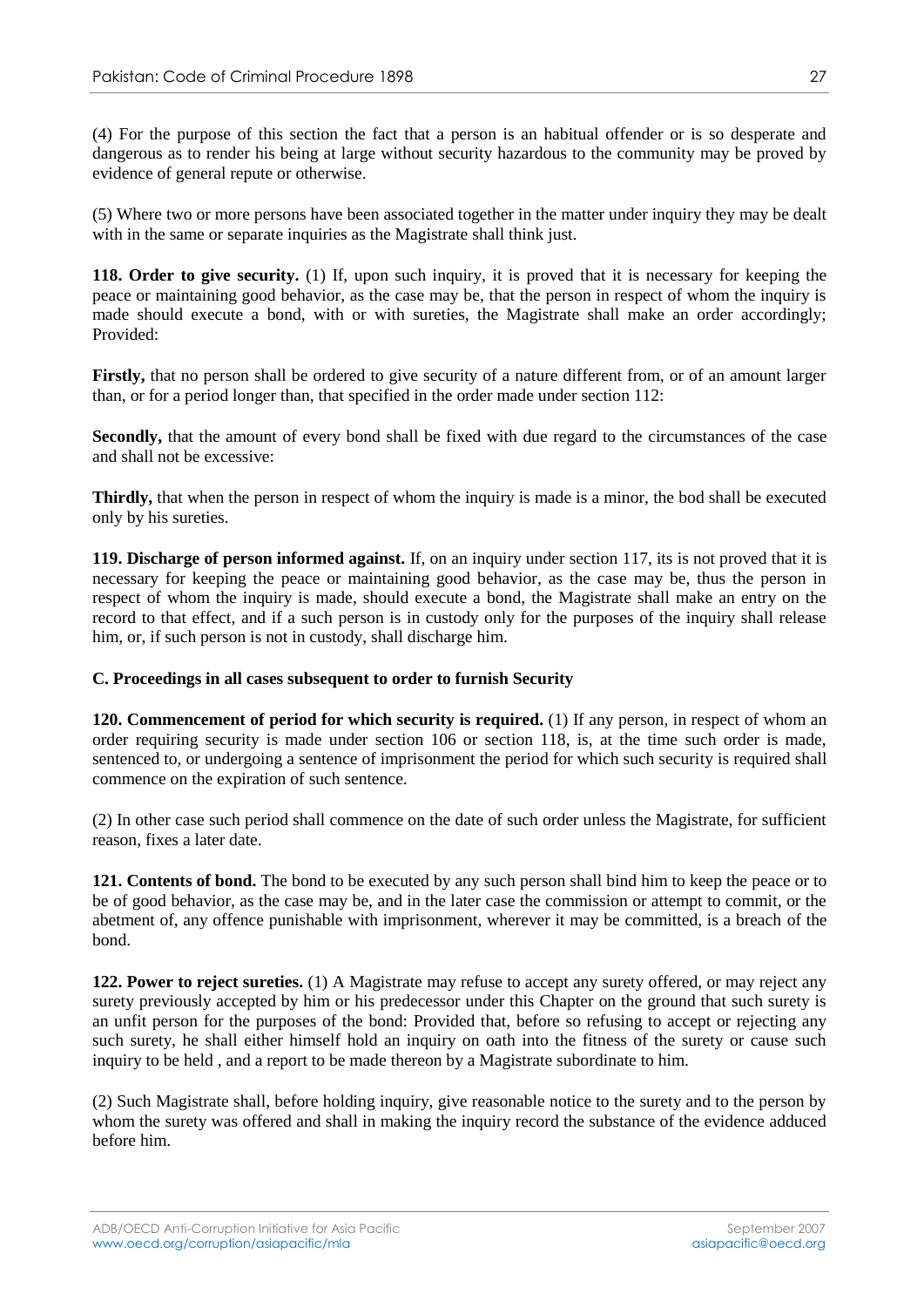(3) If the Magistrate is satisfied, after considering the evidence so adduced either before him or before a Magistrate deputed under sub-section (1), and the report of such Magistrate (if any) that the surety is an unfit person for the purposes of the bond, he shall make an order refusing to accept or rejecting, as the case may be, such surety and recording his reasons for so doing.

Provided that, before making an order rejecting any surety who has previously been accepted, the Magistrate shall issue his summons or warrant, as he thinks fit, and cause the person for whom the surety is bound to appear or to be brought before him,

**123. Imprisonment in default of security.** (1) If any person ordered to give security under section 106 or section 118 doe's not give such security on or before the date on which, the period for which such security is to be given commences, he shall, except in the case next hereinafter mentioned be committed to prison, or if he is already in prison be detained in prison until such period expires or until within such period he gives the security to the Court or Magistrate who made the order requiring it.

(2) Proceedings when to be laid before High Court or Court of Sessions. When such person has been ordered by a Magistrate to give security for a period exceeding one year, such Magistrate shall, if such person does not give such security as aforesaid, issue a warrant directing him to be detained in prison pending the orders of the Sessions Judge; [\*\*\*\*] and the proceedings shall be laid, as soon as conveniently may be, before [such Judge.]

(3) The Sessions Judge, after examining such proceedings and requiring from the Magistrate any further information or evidence which he thinks necessary, may pass such order on the cases as he thinks fit:

Provided that the period (if any) for which any person is imprisoned for failure to give security shall not exceed three years.

(3-A) If security has been required in the course of the same proceedings from two or more persons in respect of anyone of whom the proceedings are referred to the Sessions Judge under sub-section (2), such reference, shall also include the case of any other of such persons who has been ordered to give security, and the provisions of sub-sections (2) and (3) shall, in that event, apply to the case of such other person also, except that the period (if any) for which he may be imprisoned shall not exceed the period for which he was ordered to give security.

(3-B) A Sessions Judge may in his discretion transfer any proceedings laid before him under sub-section (2) or sub-section (3A) to an Additional Sessions Judge or Assistant Sessions Judge and upon such transfer, such Additional Sessions Judge or Assistant Sessions Judge may exercise the powers of a Sessions Judge under this section in respect of such proceedings.

(4) If the security is tendered to the officer incharge of the jail, he shall forthwith refer the matter to the Court or Magistrate who made the order, and shall await the orders of such Court or Magistrate.

(5) Kind of imprisonment. Imprisonment for failure to give security for keeping the peace shall be simple.

(6) Imprisonment for failure to give security for good behavior shall, where the proceedings have been taken under section 108 be simple and, where the proceedings have been taken under section 109 or section 110, be rigorous or simple as the Court or Magistrate in each case directs.

**124. Power to release person imprisoned for failing to give security.** (1) Whenever the District Magistrate is of opinion that any person imprisoned for failing to give security under this Chapter may be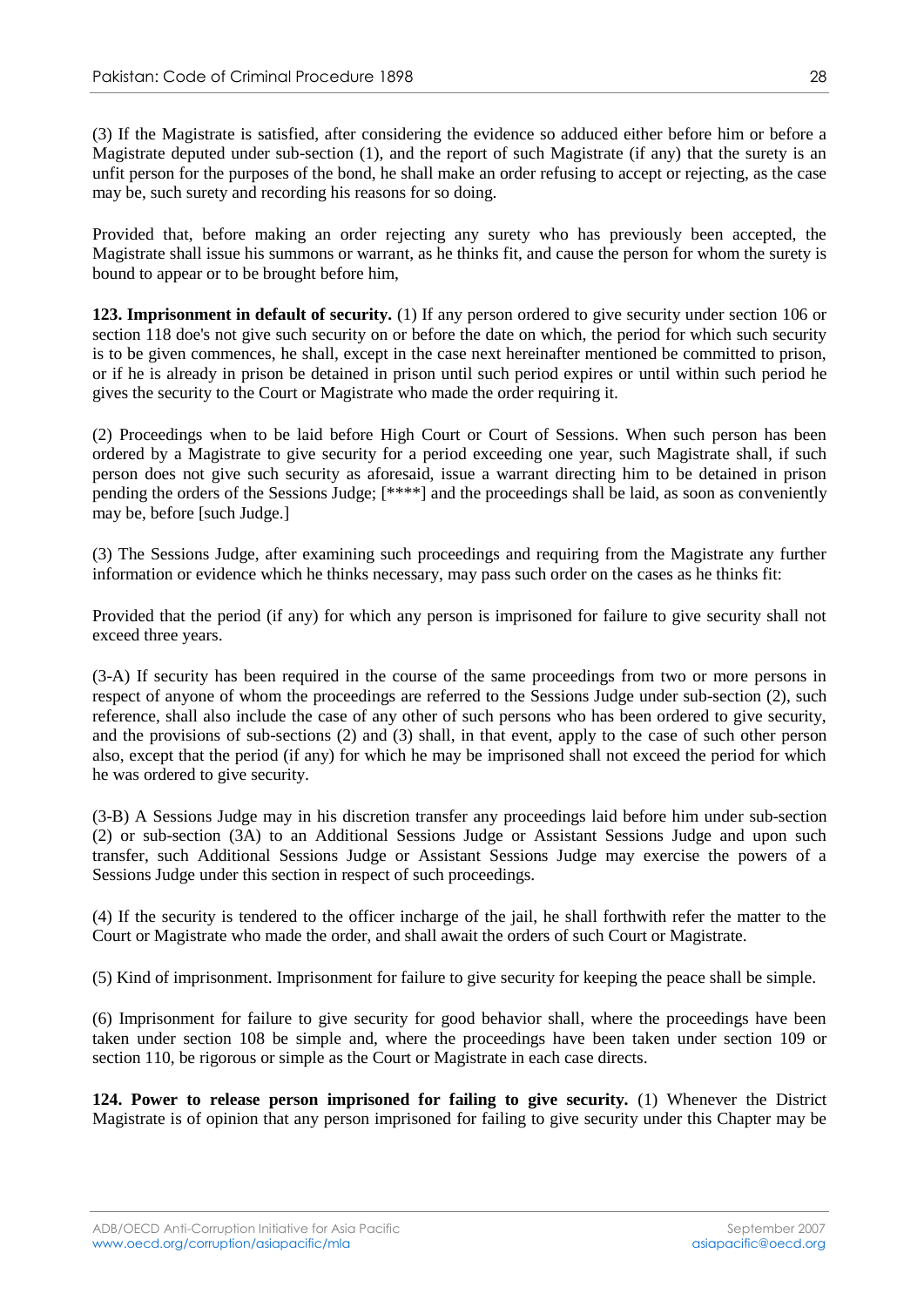released without hazard to the community or to any other person, he may order such person to be discharged.

(2) Whenever any person has been imprisoned for failing to give security under this Chapter, the District Magistrate may (unless the order has been made by some Court superior to his own) make an order reducing the amount of the security or the number of sureties or the time for which security has been required.

(3) An order under sub-section (1) may direct the discharge of such person either without conditions or upon any conditions which such person accepts.

Provided that any condition imposed shall cease to be operative when the period for which such person was ordered to give security has expired.

(4) The Provincial Government may prescribe the conditions upon which a conditional discharge may be made.

(5) If any condition upon which any such person has been discharged is in the opinion of the District Magistrate by whom the order of discharge was made or of his successor not fulfilled, he may cancel the same.

(6) When a conditional order of discharge has been cancelled under sub-section (5), such person may be arrested by any police-officer without warrant, and shall thereupon be produced before the District Magistrate. Unless such person then gives security in accordance with the terms of the original order for the unexpired portion of the term for which he was in the first instance committed or ordered to be detained (such portion being deemed to be a period equal to the period between the date of the breach of the conditions of discharge and the date on which, except for such conditional discharge, he would have been entitled to release), the District Magistrate may remand such person to prison to undergo such unexpired portion. A person remanded to prison under this sub-section shall, subject to the provisions of section 122, be released at any time on giving security in accordance with the terms of the original order for the unexpired portion aforesaid to the Court or Magistrate by whom such order was made or to its or his successor.

**125. Power of District Magistrate to cancel any bond for keeping the peace or good behavior.** The District Magistrate may at any time, for sufficient reasons to be recorded in writing, cancel any bond for keeping the peace or for good behavior executed under this Chapter by order of any Court in his district not superior to his Court.

**126. Discharge of sureties.** (1) Any surety for the peaceable conduct or good behavior of another person may at any time apply to a District Magistrate [or Sub-Divisional Magistrate] to cancel any bond executed under this Chapter within the local limits of his jurisdiction.

(2) On such application being made, the Magistrate shall issue his summons or warrant, as he thinks fit, requiring the person for whom such surety is bound to appear or to be brought; before him.

**126-A. Surety for unexpired period of bound.** When a person for whose appearance a warrant or summons has been issued under the proviso to sub-section (3) of section 122, or under section 126, subsection (2), appears or if brought before him, the Magistrate shall cancel the bond executed by such person and shall order such person to give, for the unexpired portion of the term of such bond fresh security of the same description as the original security. Every such order shall, for the purposes of sections 121,122,123 and 124, be deemed to be an order made under section 106 or section 118, as the case may be.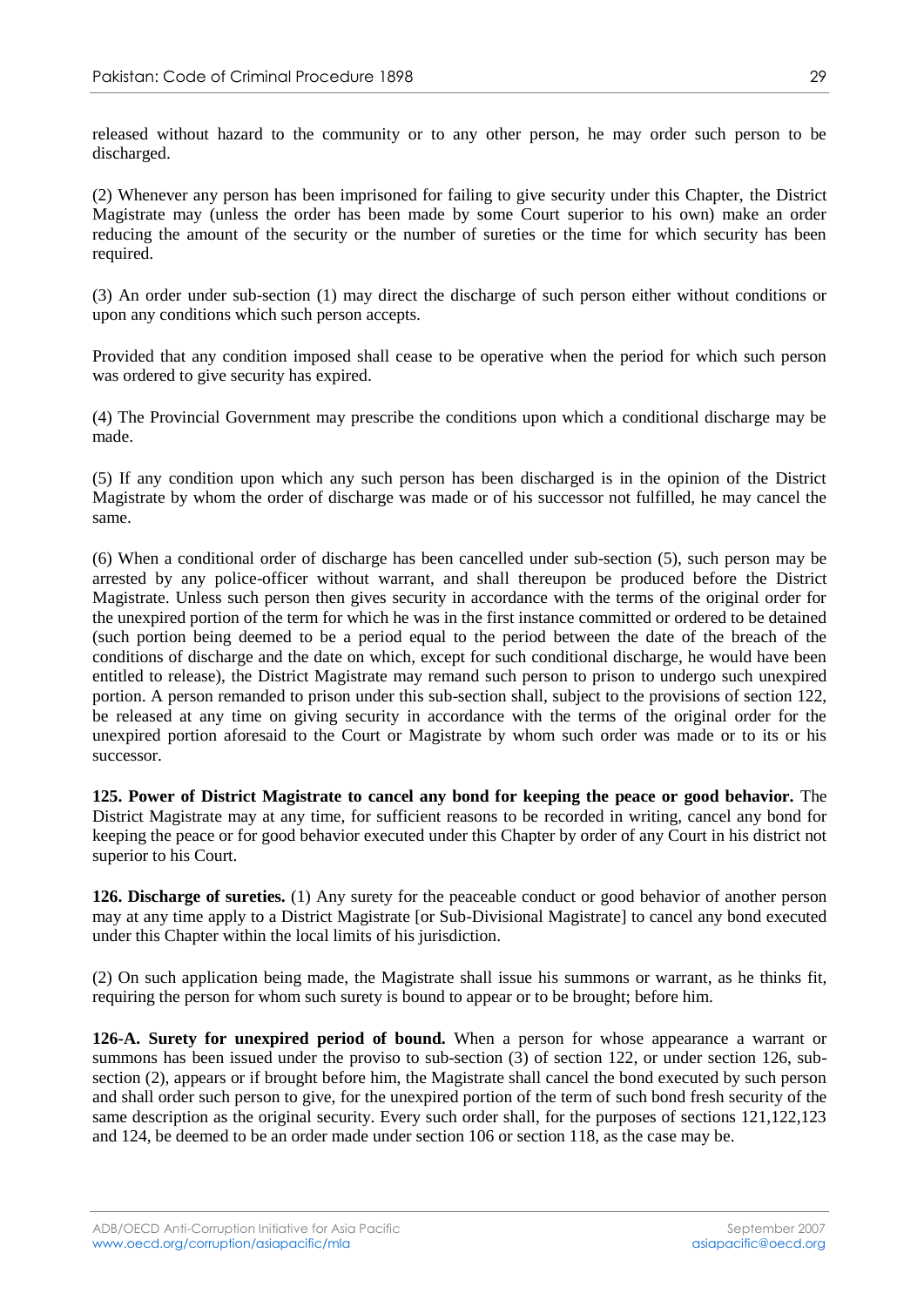# **CHAPTER IX** - **UNLAWFUL ASSEMBLIES [AND MAINTENANCE OF PUBLIC PEACE AND SECURITY**

**127. Assembly to disperse on command of magistrate or police officer.** (l) Any [Executive Magistrate] or officer incharge of a police-station may command any unlawful assembly or any assembly of five or more persons likely to cause a disturbance of the public peace to disperse; and it shall thereupon be the duty of the members of such assembly to disperse accordingly.

(2) [Omitted by A.O., 1949]

**128. Use of civil force to disperse.** if, upon being so commanded, any such assembly does not disperse, or if, without being so commanded, it conducts itself in such a manner as to show a determination not to disperse, any io[Executive Magistrate] or officer incharge of a police-station, may proceed to disperse such assembly by force, and may require the assistance of any male person, not being an officer, soldier, sailor or airman in the armed forces of Pakistan ..... and acting as such, for the purpose of dispersing such assembly, and, if necessary, arresting and confining the persons who form part of it, in order to disperse such assembly or that they may be punished according to law.

**129. Use of military force.** If any such assembly cannot be otherwise dispersed, and if it is necessary for the public security that it should be dispersed, the [Executive Magistrate] of the highest rank who is present may cause it to be dispersed by military force.

**130. Duty of officer commanding troops required by magistrate to disperse assembly.** (1) When a Magistrate determines to disperse any such assembly by the armed forces, ..... he may require any officer thereof in command of any group of persons belonging to the armed forces to disperse such assembly with the help of the armed forces under his command and to arrest and confine such persons forming part of it as the Magistrate may direct, or as it may be necessary to arrest and confine in order to disperse the assembly or to have them punished according to law.

**131. Power to commissioned military officers to disperse assembly.** When the public security is manifestly endangered by such assembly, and when no [Executive Magistrate] can be communicated with, any commissioned officer of the Pakistan Army may disperse such assembly by military force, and may arrest and confine any persons forming part of it, in order to disperse such assembly or that they may be punished according to law; but if, while he is acting under this section it becomes practicable for him to communicate with [an Executive Magistrate], he shall do so, and shall thenceforward obey the instructions of the Magistrate as to whether he shall or shall not continue such action.

**[131-A. Power to use military force for public security and maintenance of law and order.** (1) If the Provincial Government is satisfied that, for the public security, protection of life and property, public peace and the maintenance of law and order, it is necessary to secure the assistance of the armed forces, the Provincial Government may require, with the prior approval of the Federal Government, or the Federal Government, on the request of the Provincial Government, direct, any officer of the armed forces to render such assistance with the help of the armed forces under his command, and such assistance shall include the exercise of powers specified in sections 46 to 49, 53. 54, 55(a) and (c), 58, 63 to 67,100,102,103 and 156: Provided that such powers shall not include the powers of a Magistrate.

(2) Every such officer shall obey such requisition or direction, as the case may be, and in doing so may use such force as the circumstances may require.

(3) In rendering assistance relating to exercise of powers specified in subsection (1), every officer shall, as far as may be, follow the restrictions and conditions laid down in the Code.']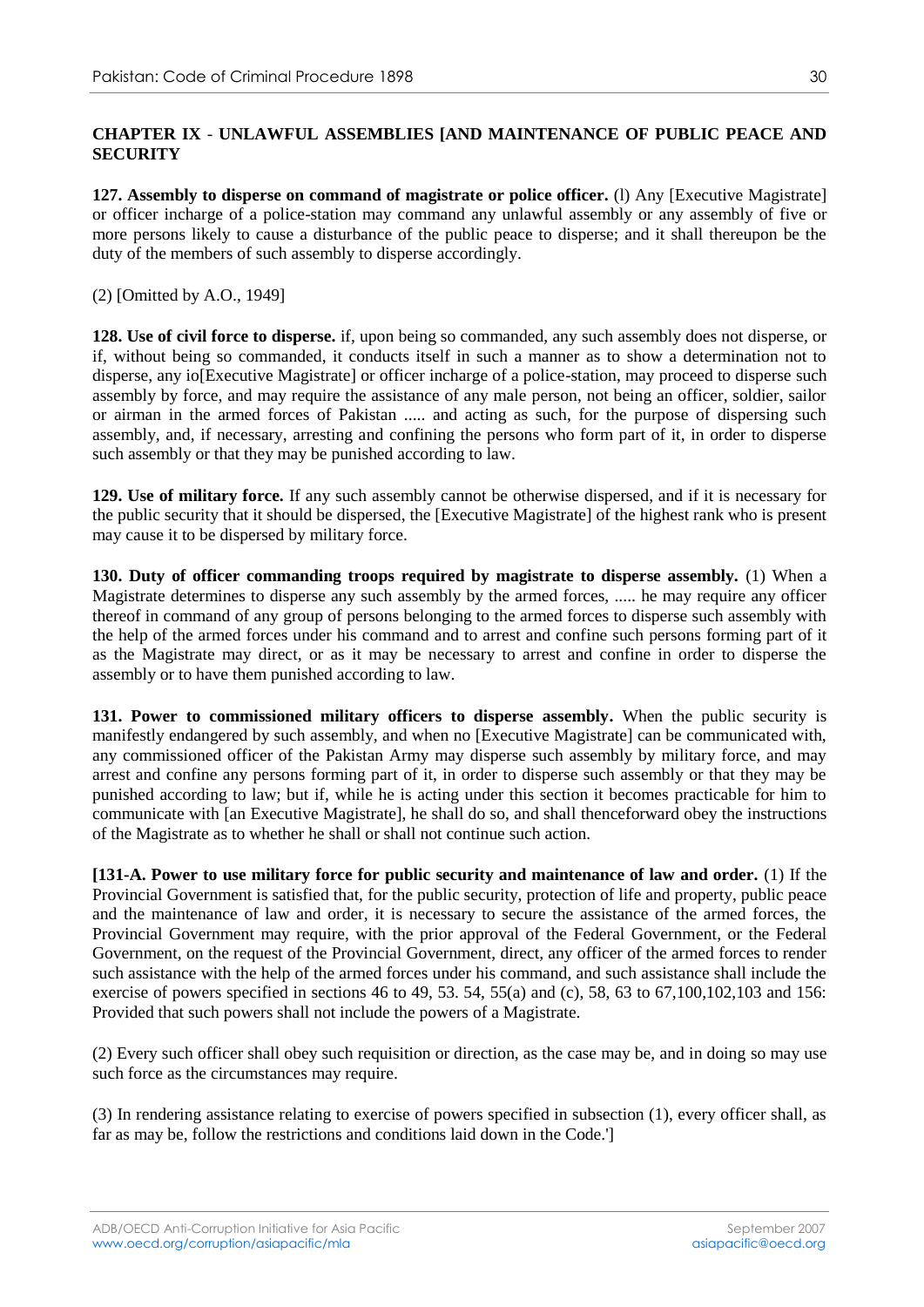**132. Protection against prosecution for acts done under this Chapter.** No prosecution against any person for any act purporting to be done under this Chapter shall be instituted in any Criminal Court, except with the sanction of the Provincial Government; and:

(a) no Magistrate or police officer acting under this Chapter in good faith.

(b) no officer acting under section 131 in good faith.

(c) no person doing any act in good faith, in compliance with a requisition under section 128 or section 130 [or  $S.131-A$ ], and

(d) no inferior officer, or soldier, sailor or airman in the armed forces ..... doing any act in obedience to any order which he was bound to obey. shall be deemed to have thereby committed an offence: Provided that no such prosecution shall be instituted in any Criminal Court against any officer or soldier, sailor or airman in the armed forces except with the sanction of the Central Government. Scope-Section 132, Criminal P.C. is a protection against prosecution and has nothing to do with ingredients of any offence. In order to obtain benefit of S. 132 the accused has to prove that the acts complained of were done under circumstances mentioned in the section, He need not prove that he committed no offence. In other words he must place before the Judge materials and circumstances justifying an inference that there was an unlawful assembly and the acts complained of were purported to have been done while dispersing that assembly. AIR 1956 S.C. 44

#### **132-A. Definitions.** In this Chapter:-

(a) the expression 'armed forces' means the military, naval and air forces, operating as land forces and includes the force constituted under the Federal Security Force Act (XL of 1973), and any other armed forces of Pakistan so operating.

(aa) the expression 'civil armed forces' means the Pakistan Rangers, Frontier Corps, Frontier Constabulary, Baluchistan Constabulary, Pakistan Coast Guards or any other force as the Federal Government may notify.'

(b) 'officer', in relation to the armed forces, means a person Commissioned, gazette or in pay as an officer of the armed forces and includes a junior commissioned officer a warrant officer, a petty officer and a noncommissioned officer; and

(c) 'soldier' includes a member of the force constituted under the Act referred to in clause (b).

### **CHAPTER X - PUBLIC NUISANCES**

**133. Conditional order for removal of nuisance.** (1) Whenever a District Magistrate, a Sub-Divisional Magistrate or 2o[an Executive Magistrate] considers, on receiving a police report or other information and on taking such evidence (if any) as the thinks fit. that any unlawful obstruction or nuisance should be removed from any way, river or channel which is or may be lawfully used by the public or from any public place, or that the conduct of any trade or occupation, or the keeping of any goods or merchandise, is injurious to the health or physical comfort of the community, and that in consequence such trade or occupation should be prohibited or regulated or such goods or merchandise should be removed or the keeping thereof regulated, or that the construction of any building, or the disposal of any substance, as likely to occasion conflagration or explosion, should be prevented or stopped, or that any building, tent or structure, or any tree is in such a condition that it is likely to fail and thereby cause injury to persons living or carrying on business in the neighborhood or passing by, and that in consequence the removal, repair or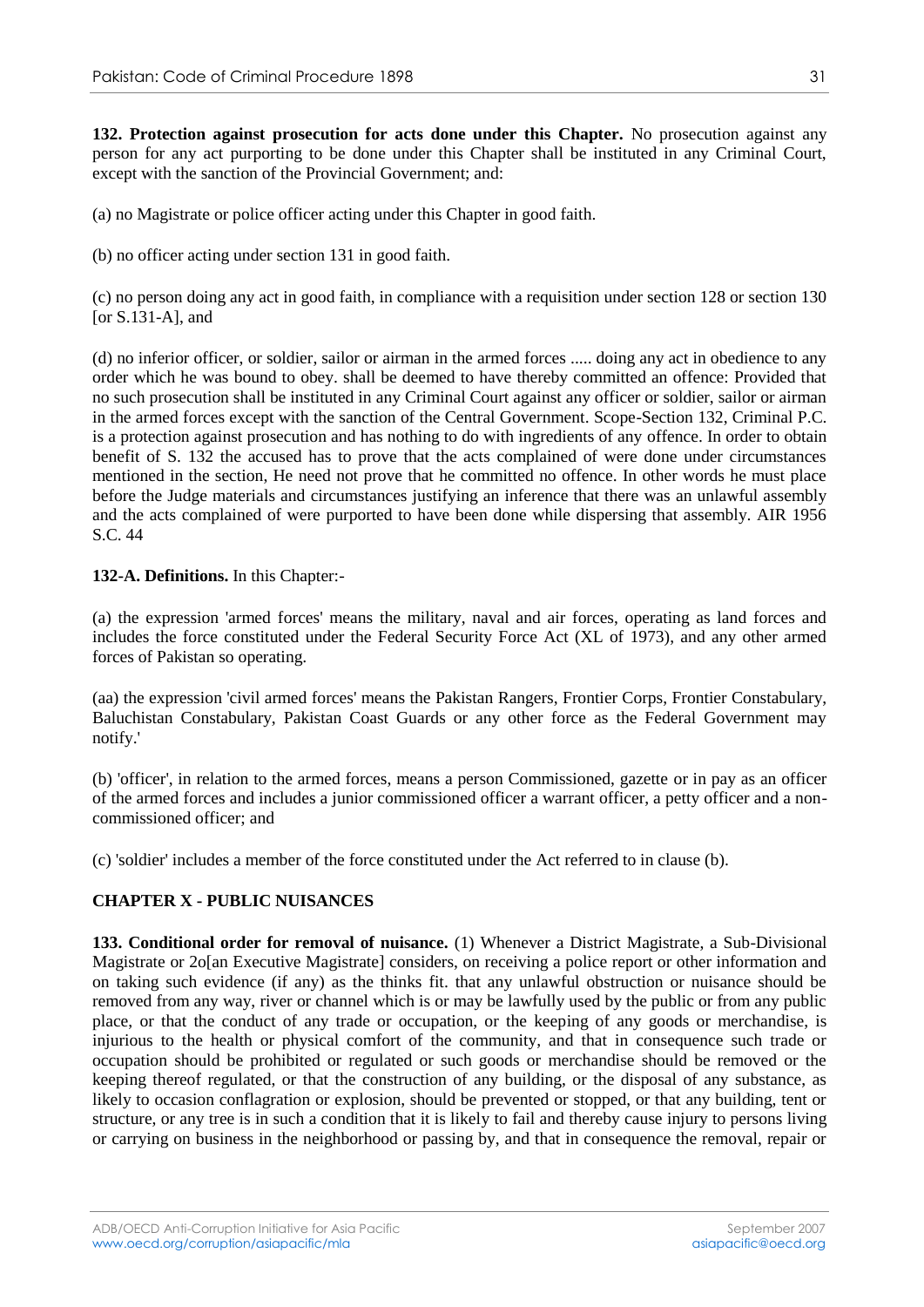support of such building, tent or structure, or the removal or support of such tree, is necessary, or that any tank, well or excavation adjacent to any such way or public place should be fenced in such manner as to prevent danger arising to the public, or that any dangerous animal should be destroyed, confined or otherwise disposed of, such magistrate may make a conditional order requiring the person causing such obstruction or nuisance, or carrying on such trade or occupation, or keeping any such goods or merchandise, or owning, possessing or controlling such building, tent, structure, substance, tank, well or excavation, or owning or possessing such animal or tree, within a time to be fixed In the order. or remove such obstruction or nuisance; or to desist from carrying on, or to remove or regulate the keeping thereof in such manner as may be directed; or

to remove such goods, or merchandise, or to regulate the keeping thereof in such manner as may be directed; or to prevent or stop the erection of, or to remove, repair or support, such building, tent or structure; or to remove or support such tree; or to alter the disposal of such substance; or to fence such tank, well or excavation, as the case may be; or to destroy, confine or dispose of such dangerous animal in the manner provided in the said order; or, if he objects so to do, to appear before himself or some other 21 (Executive Magistrate], at a time and place to be fixed by the order, and move to have the order set aside or modified in the manner hereinafter provided.

(2) No order duly made by a Magistrate under this section shall be called in question in any Civil Court.

**Explanation.** A 'public place' Includes also property belonging to the State, camping grounds and grounds left unoccupied for sanitary or recreative purposes.

**134. Service or notification of order.** (1) The order shall, if practicable, be served on the person against whom it is made, in manner herein provided for service of a summons.

(2) If such order cannot be so served, it shall be notified by proclamation, published in such manner as the Provincial Government by rule direct, and a copy thereof shall be stuck up at such place or places as may be fittest for conveying the information to such person.

**135. Person to whom order is addressed to obey or show cause or claim jury.** The person against whom such order is made shall;

(a) perform, within the time and in the manner specified in the order the act directed thereby; or

(b) appear in accordance with such order and either show cause against the same or apply to the Magistrate by whom it was made to appoint a jury to try whether the same is reasonable and proper.

**136. Consequence of his failing to do so.** If such person does not perform such act or appear and show cause or apply for the appointment of a jury as required by section 135, he shall be liable to the penalty prescribed in that behalf in section 188 of the Pakistan Penal Code, and the order shall be made absolute.

**137. Procedure where he appears to show cause.** (1) If he appears and shows cause against the order, the Magistrate shall take evidence in the matter 22[in the manner provided in Chapter XX].

(2) If the Magistrate is satisfied that the order is not reasonable and proper, no further proceedings shall be taken in the case.

(3) If the Magistrate is not so satisfied, the order shall be made absolute.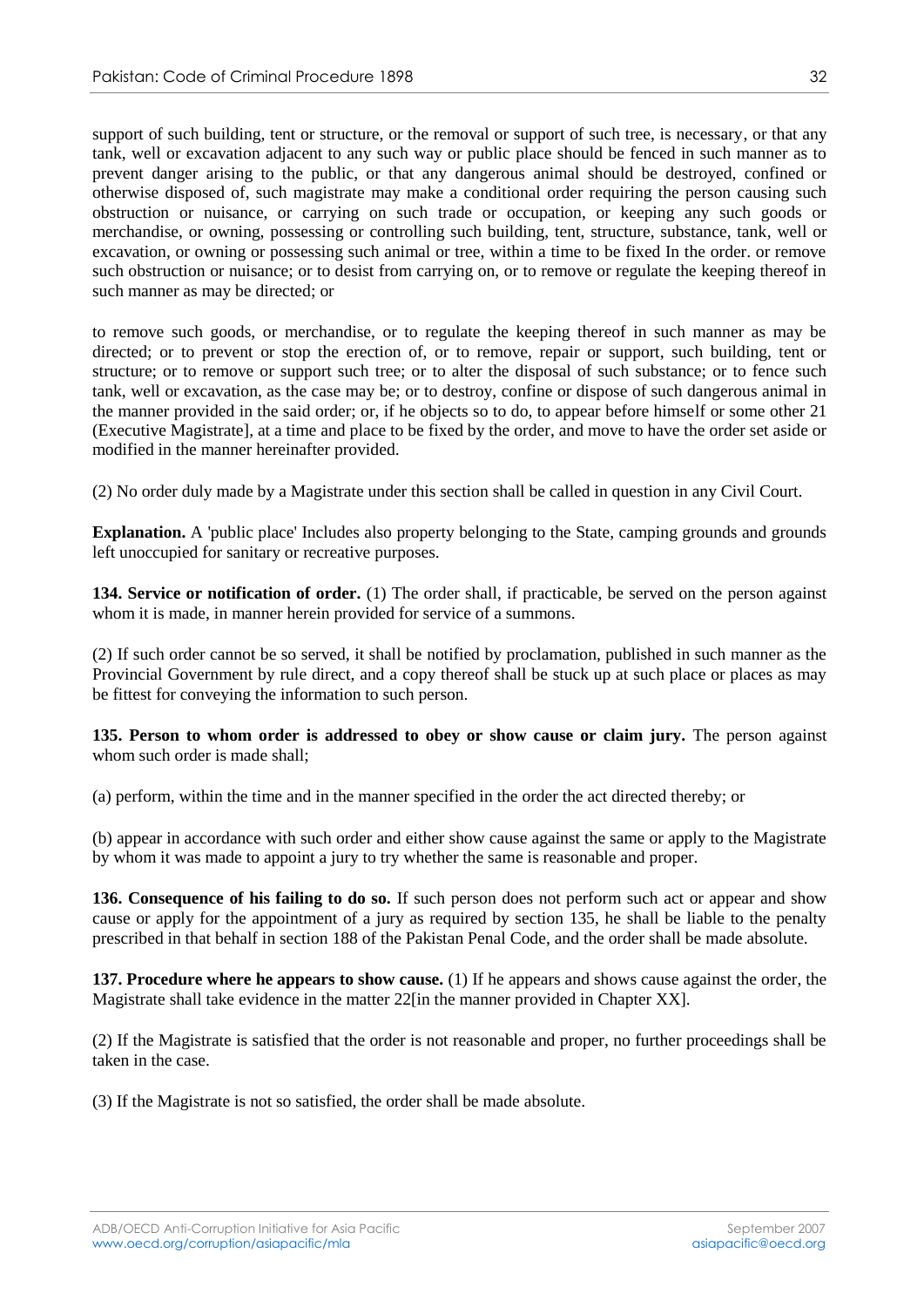**138. Procedure where he claims jury.** (1) On receiving an application under section 135 to appoint a jury, the Magistrate shall:

(a) forthwith appoint a jury consisting of an uneven number of persons not less than five, of whom the foreman and one half of the remaining members shall be nominated by such Magistrate, and the other members by the applicant.

(b) summon such foreman and members to attend at such place and time as the Magistrate thinks fit; and

(c) fix a time within which they are to return their verdict.

(2) The time so fixed may, for good cause shown, be extended by the Magistrate.

**139. Procedure where jury finds Magistrate's order to be reasonable.** (1) If the jury or a majority of the jurors find that the order of the Magistrate is reasonable and proper as originally made, or subject to a modification which the Magistrate accepts, the Magistrate shall make the order absolute, subject to such modification (if any).

(2) In other cases no further proceedings shall be taken under this Chapter.

**139-A. Procedure where existence of public right is denied.** (1) Where an order is made under section 133 for the purpose of preventing obstruction, nuisance or danger to the public in the use of any way, river, channel or place, the Magistrate shall, on the appearance before him of the person against whom the order was made, question him as to whether he denies the existence of any public right in respect of the way, river, channel or place, and if he does so the Magistrate shall, before proceeding under section 137 or section 138, inquire into the matter.

(2) If in such inquiry Magistrate finds that there is any reliable evidence in support of such denial, he shall stay the proceedings until the matter of the existence of such right has been decided by a competent Civil Court; and, if he finds that there is no such evidence, he shall proceed as laid down in section 137 or section 138, as the case may require.

(3) A person who has, on being questioned by the Magistrate under sub-section (1) failed to deny the existence of a public right of the nature therein referred to, or who having made such denial, has failed to adduce reliable evidence in support thereof, shall not in the subsequent proceedings be permitted to make any such denial, nor shall any question in respect of the existence of any such public right be inquired into by any jury appointed under section 138.

**140. Procedure on order being made absolute.** (1) When an order has been made absolute under section 136, section 137 or section 139, the Magistrate shall give notice of the same to the person against whom the order was made, and shall further require him to perform the act directed by the order within a time to be fixed in the notice, and inform him that, in case of disobedience, he will be liable to the penalty provided by section 188 of the Pakistan Penal Code.

(2) Consequences of disobedience to order. If such act is not performed within the time fixed, the Magistrate may cause it to be performed, and may recover the costs of performing it either by the sale of any building, goods or other property removed by his order, or by the distress and sale of any other movable property of such person within or without the local limits of such Magistrate's jurisdiction. If such other property is without such limits, the order shall authorize its attachment and sale when endorsed by the Magistrate within the local limits of whose jurisdiction the property to be attached is found.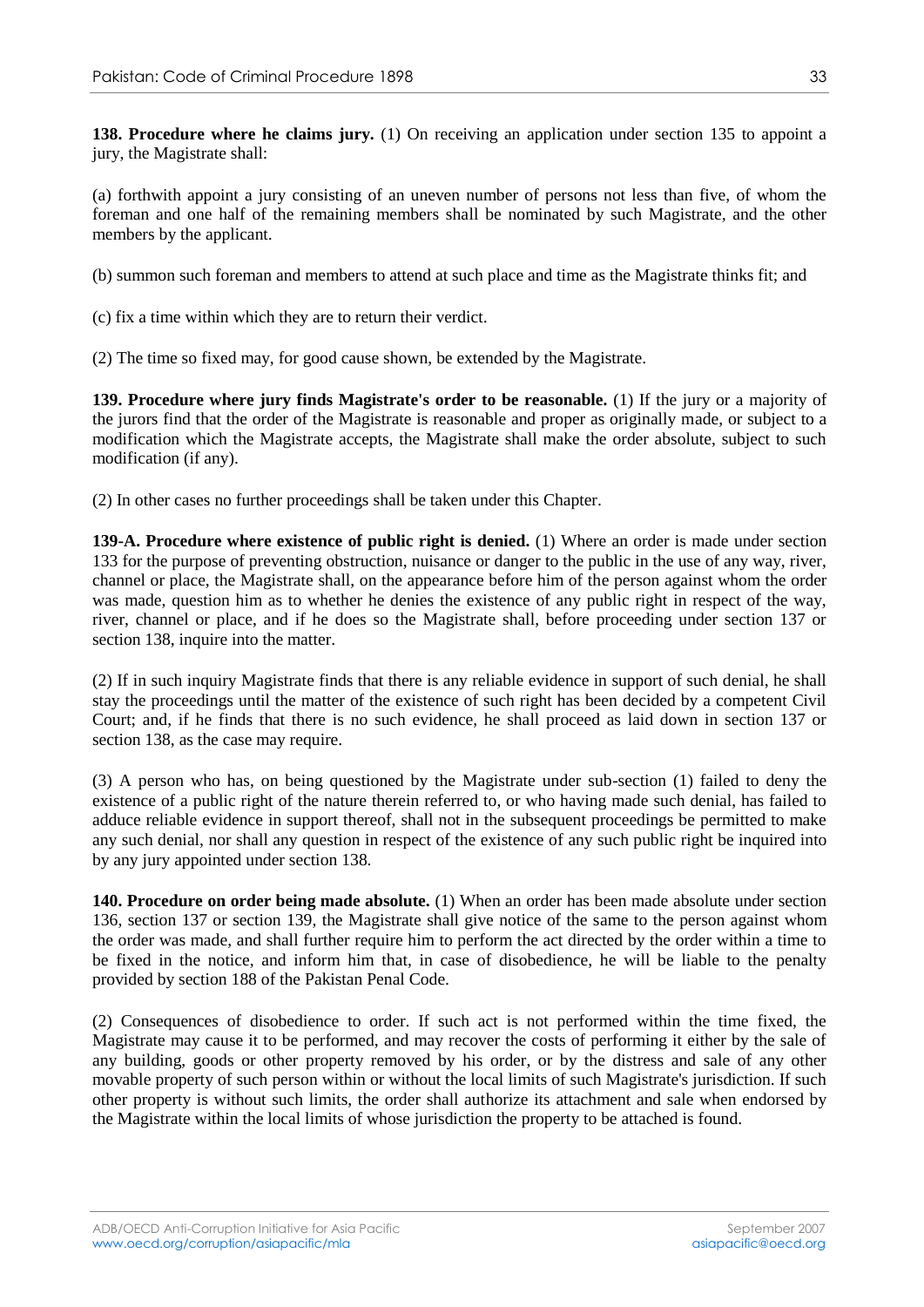(3) No suit shall lie in respect of anything done in good faith under this section.

**141. Procedure on failure to appoint jury or omission to return verdict.** If the applicant, by neglect or otherwise, prevents the appointment of the jury, or if from any cause the jury appointed do not return their verdict within the time fixed or within such further time as the Magistrate may In his discretion allow, the Magistrate may pass such order as he thick fit, and such order shall be executed in the manner provided by section 140.

**142. Injunctions pending inquiry.** (1) If a Magistrate making an order under section 133 considers that immediate measures should be taken to prevent imminent danger or injury of a serious kind to the public, he may, whether a jury is to be, or has been, appointed or not, issue such an injunction to the person against whom the order was made, as is required to obviate or prevent such danger or injury pending the determination of the matter.

(2) In default of such person forthwith obeying such injunctions, the Magistrate may himself use, or cause to be used, such means as he thick fit to obviate such danger to prevent such injury.

(3) No suit shall lie in respect of anything done in good faith by a Magistrate under this section.

**143. Magistrate may prohibit repetition or continuance of public nuisance.** A District Magistrate or Sub-divisional Magistrate [or any other Executive Magistrate] empowered by the Provincial Government or the District Magistrate in this behalf, may order any person not to repeat or continue a public nuisance, as defined in the Pakistan Penal Code or any special or local law.

# **CHAPTER XI - TEMPORARY ORDERS IN URGENT CASES OF NUISANCE OR APPREHENDED DANGER**

**144. Power to issue order absolute at once in urgent cases of nuisance or apprehended danger.** in cases where, in the opinion of a District Magistrate, Sub-Divisional Magistrate, (or of any other Executive Magistrate] specially empowered by the Provincial Government or the District Magistrate to act under this section, there is sufficient ground for proceeding under this section and immediate prevention or speedy remedy is desirable, such Magistrate may, by a written order stating the material facts of the case and served in manner provided by section 134, direct any person to abstain from a certain act or to take certain order with certain property in his possession or under his management, if such Magistrate considers that such direction Is likely to prevent, or tends to prevent, obstruction, annoyance or injury, or risk of obstruction, annoyance or injury to any person lawfully employed, or danger to human life, health or safety, or a disturbance of the public tranquility, or a riot, or an affray.

(2) An order under this section may. in cases of emergency or in cases where the circumstances do not admit of the serving in due time of a notice upon the person against whom the order is directed, be passed, exparte.

(3) An order under this section may be directed to a particular individual, or to the public generally when frequenting or visiting a particular place.

(4) Any Magistrate may, either on his own motion or on the application of any person aggrieved, rescind or alter any order made under this section by himself or by his predecessor in office.

(5) Where such an application is received, the Magistrate shall afford to the applicant an early opportunity of appearing before him either in person or by pleader and showing cause against the order; and, if the Magistrate rejects the application wholly or in part, he shall record in writing his reasons for so doing.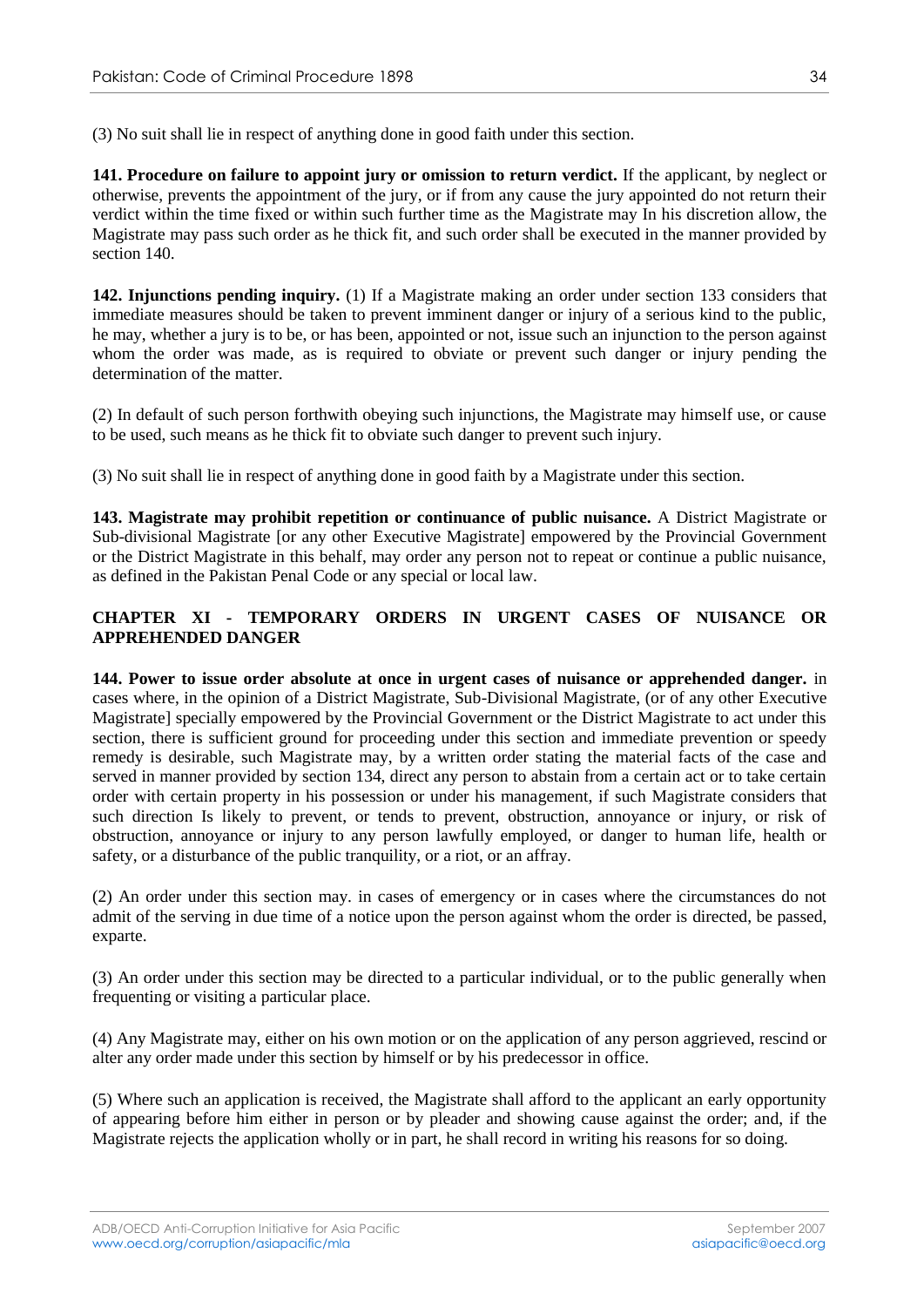(6) No order under this section shall remain in force for more than two months from the making thereof, unless, in cases of danger to human life, health or safety, or a likelihood of a riot or an affray, the Provincial Government, by notification in the official Gazette, otherwise directs.

### **CHAPTER XII** - **DISPUTES AS TO IMMOVABLE PROPERTY**

**145. Procedure where dispute concerning land, etc., is likely to cause breach of peace.** (1) Whenever a District Magistrate [or Sub-Divisional Magistrate or an Executive Magistrate specially empowered by the Provincial Government in this behalf] is satisfied from a police-report or other information that a dispute likely to cause breach of the peace exists concerning any land or water or the boundaries thereof, within the local limits of his jurisdiction, he shall make an order in writing, stating the grounds of being so satisfied, and requiring the parties concerned in such dispute to attend his Court in person or by pleader, within a time to be fixed by such Magistrate, and to put in written statement of their respective claims as respects the fact of actual possession of the subject of dispute.

(2) For the purposes of this section the expression 'land or water' includes buildings markets, fisheries, crops or other produce of land, and the rents or profits of any such property.

(3) A copy of the order shall be served in manner provided by this Code for the service of a summons upon such person or persons as the Magistrate may direct, and at least one copy shall be published by being affixed to some conspicuous place at or near the subject of dispute.

(4) Inquiry as to possession. The Magistrate shall then, without reference to the merits or the claims of any such parties to a right to possess the subject of dispute, pursue the statements so put in, hear the parties, receive all such evidence as may be produced by them respectively, consider the effect of such evidence, take such further evidence (if any) as he thinks necessary, and, if possible, decide whether any which of the parties was at the date of the order before mentioned in such possession of the said subject: Provided that, if it appears to the Magistrate that any party has within two months next before the date of such order been forcibly and wrongfully dispossessed, he may treat the party so dispossessed as if he had been in possession at such date: Provided also, that if the Magistrate considers the case one of emergency, he may at any time attach the subject of dispute, pending his decision under this section.

(5) Nothing in this section shall preclude any party so required to attend, or any other person interested, from showing that no such dispute as aforesaid exists or has existed; and in such case the Magistrate shall cancel his said order, and all further proceedings thereon shall be stayed, but, subject to such cancellation, the order of the Magistrate under sub-section (1) shall be final.

(6) Party in possession to retain possession until legally evicted. If the Magistrate decides that one of the parties was or should under the first proviso to sub-section (4) be treated as being in such possession of the said subject, he shall issue an order declaring such party to be entitled to possession thereof until evicted therefrom in due course of law, and forbidding all disturbance of such possession until such eviction and when he proceeds under the first proviso to sub-section (4), may restore to possession the party forcibly and wrongfully dispossessed.

(7) When any party to any such proceeding dies, the Magistrate may cause the legal representative of the deceased party to be made a party to the proceeding and shall thereupon continue the inquiry, and if any question arises as to who the legal representative of a deceased party for the purpose of such proceeding is, all persons claiming to be representatives of the deceased party shall be made parties thereto.

(8) If the Magistrate is of opinion that any crop or other produce of the property, the subject of dispute in a proceeding under this section pending before him is subject to speedy and natural decay, he may make an order for the proper custody or sale of such property, and, upon the completion of the inquiry, shall make such order for the disposal of such property, or the sale-proceeds thereof as he thinks fit.

(9) The Magistrate may, if he thinks fit, at any stage of the proceedings under this section, on the application of either party, issue a summons to any witness directing him to attend or to produce any document or thing.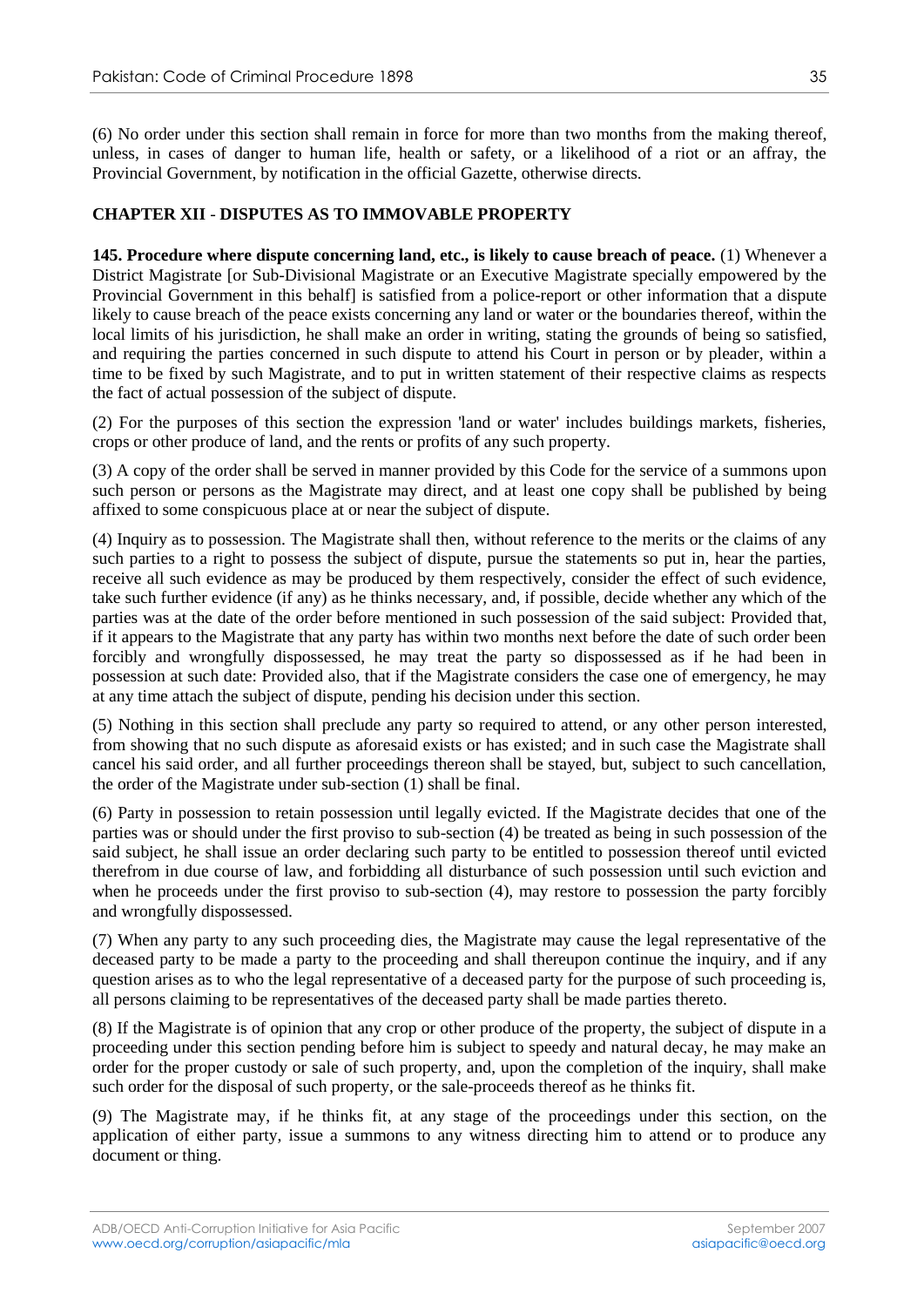(10) Nothing in this section shall be deemed to be in derogation of the powers of the Magistrate to proceed under section 107.

**146. Power to attach subject of dispute.** (1) If the Magistrate decides that none of the parties was then In such possession, or Is unable to satisfy himself as to which of them was then in such possession of the subject of dispute, he may attach It until a competent Court has determined the rights of the parties thereto, or the person entitled to possession thereof. Provided that the District Magistrate or the Magistrate who has attached the subject of dispute may withdraw the attachment at any time if he satisfied that there is no longer any likelihood of a breach of the peace in regard to the subject of dispute.

(2) When the Magistrate attaches the subject of dispute, he may, if he thinks fit and if no receiver of the property, the subject of dispute, has been appointed by any Civil Court appoint a receiver thereof, who, subject to the control of the Magistrate, shall have ail the powers of a receiver appointed under the [Code of Civil Procedure, 1908]: Provided that in the event of a receiver of the property, the subject of dispute, being subsequently appointed by any Civil Court, possession shall be made over to him by the receiver appointed by the Magistrate, who shall thereupon be discharged.

**147. Disputes concerning rights of use of immovable property, etc.** (1) Whenever any District Magistrate 27[or Sub-Divisional Magistrate or an Executive Magistrate specially empowered by the Provincial Government in this behalf] is satisfied, from a police-officer or other information, that a dispute likely to cause a breach of the peace exists regarding any alleged right of user of any land or water as explained in section 145. sub-section (2) (whether such rights be claimed as an easement or otherwise), within the local limits of his jurisdiction, he may make an order in writing stating the grounds of his being so satisfied and requiring the parties concerned in such dispute to attend the Court In person or by pleader within a time to be fixed by such Magistrate and to put in written statement of their respective claims and shall thereafter inquire into the matter in the manner provided in section 145, and the provisions of that section shall, as for as may be applicable in the case of such inquiry.

(2) If it appears to such Magistrate that such right exists, he may make an order prohibiting any interference with the exercise of such right: Provided that no such order shall be made where the right is exercisable at all times of the years, unless such right has been exercised within three months next before the institution of the inquiry, or where the right is exercisable only at particular seasons or on particular occasions, unless the right has been exercised during the last of such seasons or on the last of such occasions before such institution.

(3) If it appears to such Magistrate that such right does not exist, he may make an order prohibiting any exercise of the alleged right.

(4) An order under this section shall be subject to any subsequent decision of a Civil Court of competent jurisdiction.

**148. Local inquiry.** (1) Whenever a local inquiry is necessary for the purpose of this Chapter, any District Magistrate or Sub-Divisional Magistrate may depute any Magistrate subordinate to him to make the inquiry, and may furnish him with such written instructions as may seem necessary for his guidance, and may declare by whom the whole or any part of the necessary expenses of the inquiry shall be paid.

(2) The report of the person so deputed may be read as evidence in the case.

#### **Order as to costs.**

(3) When any costs have been incurred by any party to a proceeding under this Chapter the Magistrate passing a decision under section 145, section 146 or section 147 may direct by whom such costs shall be paid, whether by such party or by any other party to the proceeding, and whether in whole or in part or proportion. Such costs may Include any expenses incurred in respect of witnesses, and of pleaders' fees, which the Court may consider reasonable.

### **CHAPTER XIII - PREVENTIVE ACTION OF THE POLICE**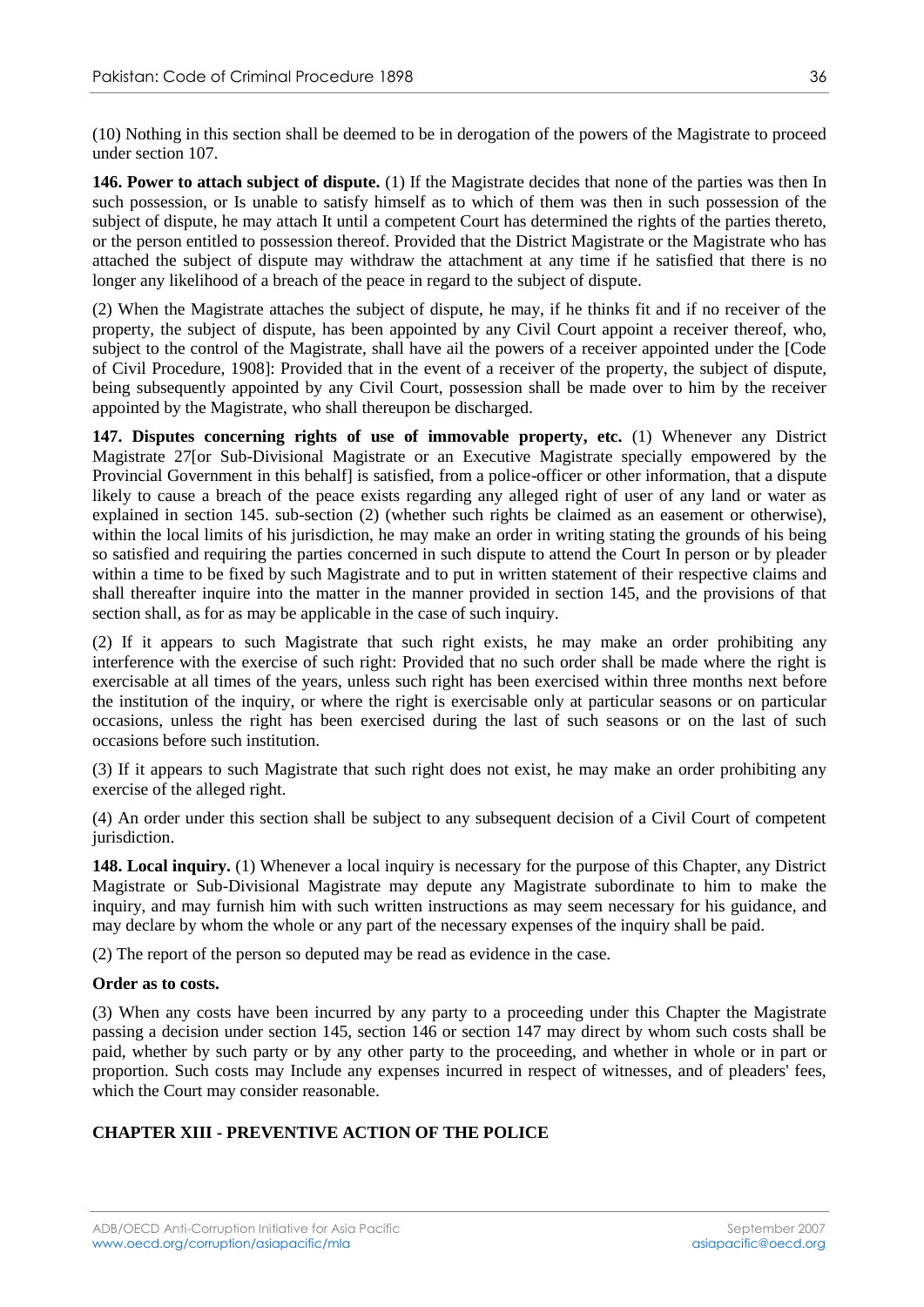**149. Police to prevent cognizable offences.** Every police-officer may interpose for the purpose of preventing and shall, to the best of his ability prevent, the commission of any cognizable offence.

**150. information of design to commit such offences.** Every police-officer receiving information of a design to commit any cognizable offence, shall communicate such information to the police officer to whom he is subordinate, and to any other officer whose duty it is to prevent or take cognizance of the commission of any such offence.

**151. Arrest to prevent such offences.** A police-officer knowing of a design to commit any cognizable offence may arrest, without orders from a Magistrate and without a warrant, the person so designing, if it appears to such officer that the commission of the offence cannot be otherwise prevented.

**152. Prevention of injury to public property.** A police-officer may of his own authority interpose to prevent any injury attempted to be committed in his view to any public property, movable or immovable, or the removal or injury of any public landmark or buoy or other mark used for navigation.

**153. Inspection of weights and measures.** (1) Any officer incharge of a police-station may, without a warrant, enter any place within the limits of such station for the purpose of inspecting or searching for any weights or measures or instruments for weighing, used or kept therein, whenever he has reason to believe that there are in such place any weights, measures or instruments for weighing which are false.

(2) If he finds in such place any weights, measures or instruments for weighing which are false, he may seize the same, and shall forthwith give information of such seizure to a Magistrate having jurisdiction.

## **PART V - INFORMATION TO THE POLICE AND THEIR POWERS TO INVESTIGATE**

#### **CHAPTER XIV**

**154. Information in cognizable cases.** Every information relating to the commission of a cognizable offence If given orally to an officer incharge of a police-station, shall be reduced to writing by him or under his direction, and be read over to the informant, and every such information, whether given in writing or reduced to writing as aforesaid shall be signed by the person giving it, and the substance thereof shall be entered in a book to be kept by such officer In such form as the Provincial Government may prescribe in this behalf.

**155. Information in non-cognizable cases.** (1) When information is given to an officer incharge of a police-station of the commission within the limits of such station of a non-cognizable offence, he shall enter in a book to be kept as aforesaid the substance of such information and refer the informant to the [Magistrate].

(2) Investigation into non-cognizable cases. No police-officer shall investigate a non-cognizable case without the order of a Magistrate of first or second class having power to try such case [or send the same for trial to the Court of Session].

(3) Any police-officer receiving such order may exercise the same powers in respect of the investigation (except the power to arrest without warrant) as an officer incharge of a police station may exercise in a cognizable case.

**156. Investigation into cognizable case.** (1) Any officer incharge of a police-station may, without the order of a Magistrate, investigate any cognizable case which a Court having jurisdiction over the local area within the limits of such station would have power to inquire into or try under the provisions of Chapter XV relating to the place of inquiry or trial.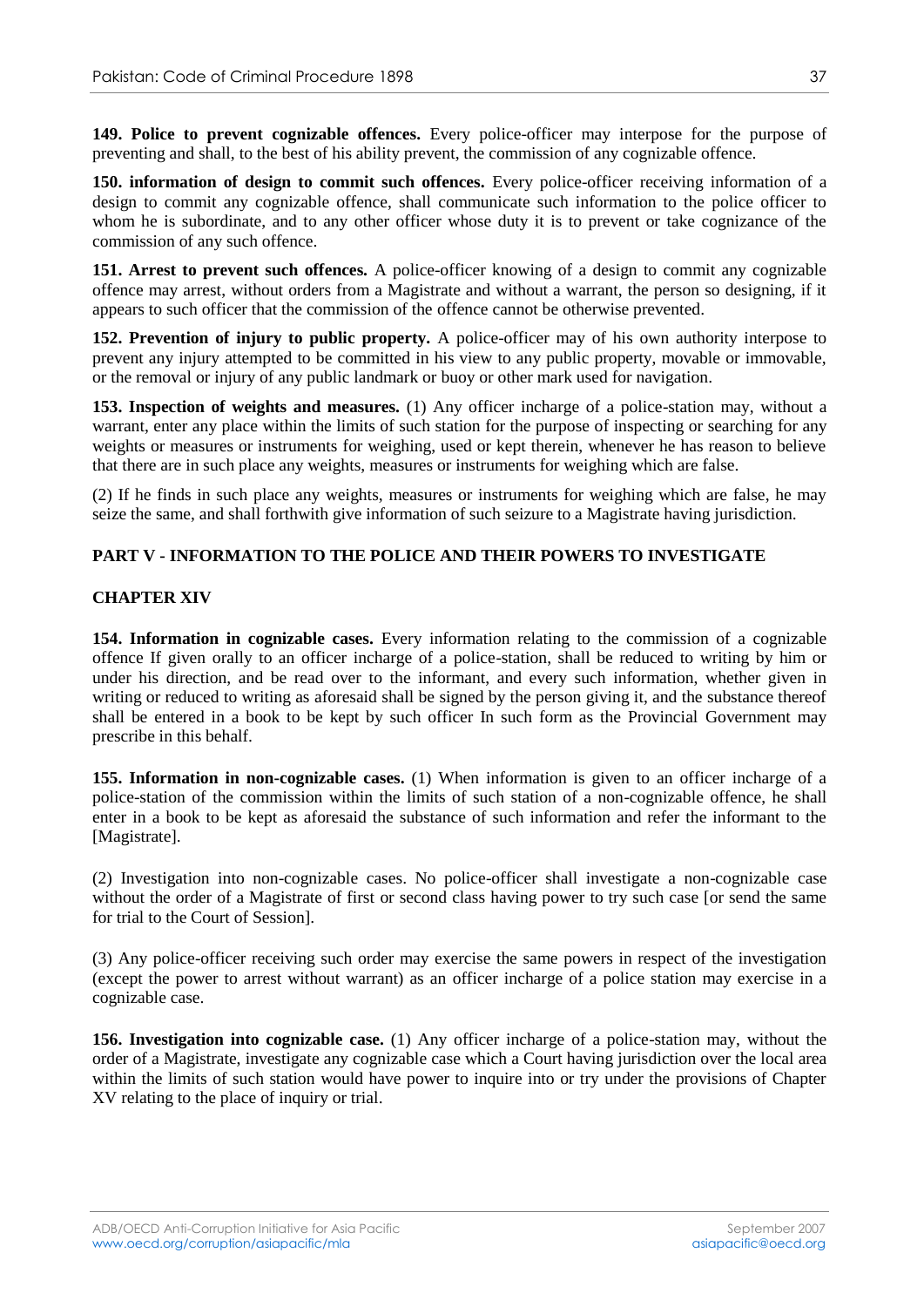(2) No proceeding of a police officer in any such case shall at any stage be called in question on the ground that the case was one which such officer was not empowered under this section to investigate.

(3) Any Magistrate empowered under section 190 may order such an Investigation as above mentioned.

[(4) Notwithstanding anything contained in sub-sections (1) (2) or (3), no police-officer shall investigate an offence under section 497 or section 498 of the Pakistan Penal Code, except upon a complaint made by the husband of the woman, or, in his absence, by some person who had the care of such woman on his behalf at the time when such offence was committed.]

**157. Procedure where cognizable offence suspected.** (1) If, from information received or otherwise an officer incharge of a police-station has reason to suspect the commission of an offence which he is empowered under section 156 to investigate, he shall forthwith send a report of the same to a Magistrate empowered to take cognizance of such offence upon a police-report, and shall proceed in person, or shall depute one of his subordinate officers not being below such rank as the Provincial Government may, by general or special order, prescribe in this behalf to proceed, to the sport, to investigate the facts and circumstances of the case, and, if necessary to take measures for the discovery and arrest of the offender:

Provided as follows:

(a) Where local Investigation dispensed with. When any information as to the commission of any such offence is given against any person by name and the case is not of a serious nature, the officer Incharge of a police-station need not proceed in person or depute a subordinate officer to make an investigation on the spot;

(b) Where police officer incharge sees no sufficient ground for investigation, if it appears to the officer Incharge of a police-station that there is no sufficient ground for entering on an investigation, he shall not investigate the case.

(2) In each of the cases mentioned in clauses (a) and (b) of the proviso to sub-section (1). the officer incharge of the police-station shall state in his said report his reasons for not fully complying with the requirements of that sub-section, and, in the case mentioned in clause (b). such officer shall also forthwith notify to the informant, if any, in such manner as may be prescribed by the Provincial Government, the fact that he will not investigate the case or cause it to be Investigated.

**158. Report\* under section 157 how submitted.** (1) Every report sent to a Magistrate under section 157 shall, if the Provincial Government so directs, be submitted through such superior officer of police as the Provincial Government, by general or special order appoints in that behalf.

(2) Such superior officer may give such instructions to the officer incharge of the police-station as he thinks fit, and shall, after recording such instructions on such report, transmit the same without delay to the Magistrate.

**159. Power to hold investigation of preliminary inquiry.** Such Magistrate, on receiving such report, may direct an investigation or, if he thinks fit, at once proceed, or depute any Magistrate subordinate to him to proceed to hold a preliminary inquiry into, or otherwise to dispose of, the case in manner provided in this Code.

**160. Police-officer's power to require attendance of witnesses.** Any police-officer making an investigation under this Chapter may, by order in writing, require the attendance before himself of any person being within the limits of his own or any adjoining station who, from the information given or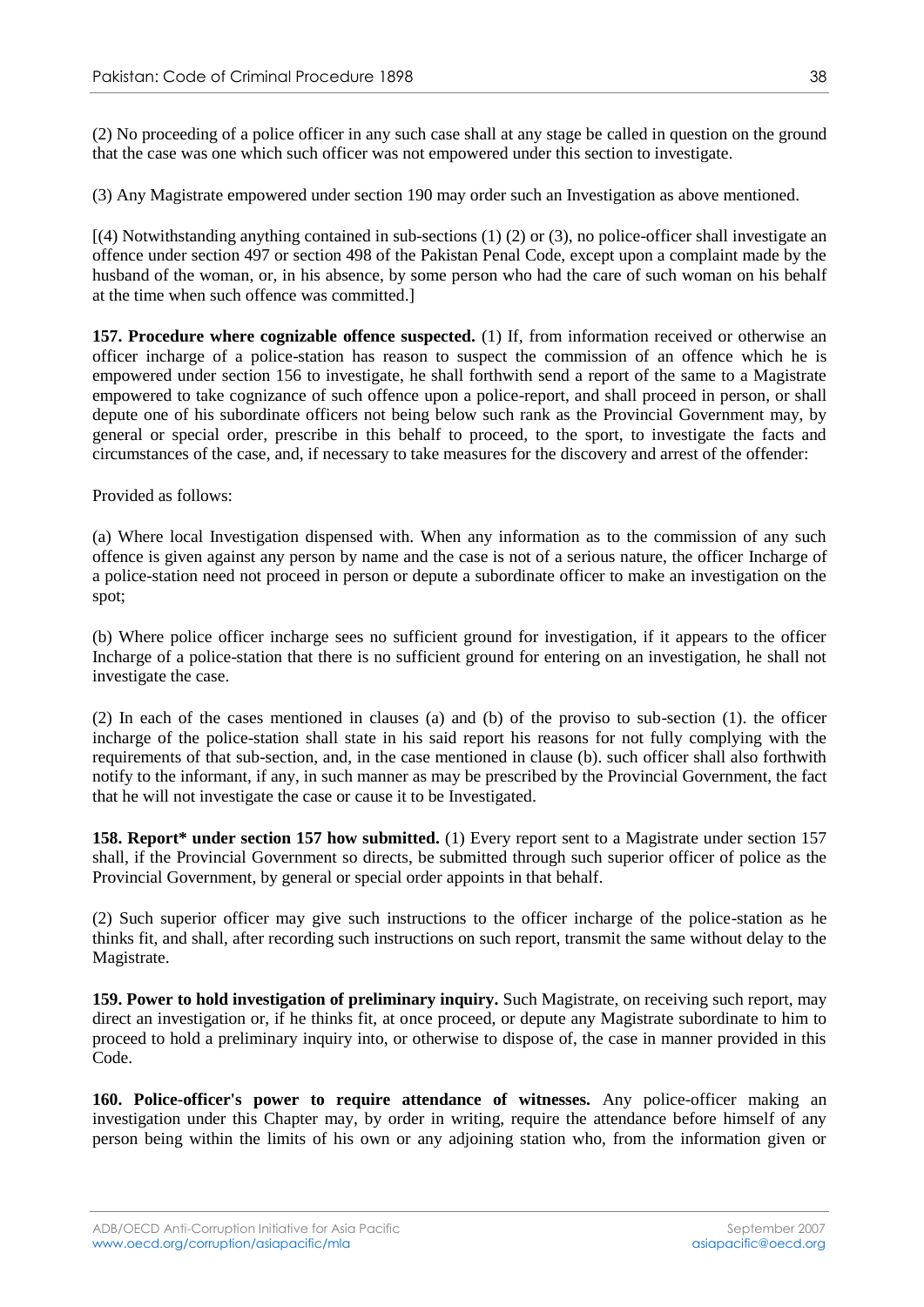otherwise, appears to be acquainted with the circumstances of the case; and such person shall attend as so required.

**161. Examination of witnesses by police.** (1) Any police-officer making an investigation under this Chapter or any police-officer not below such rank as the Provincial Government may. by general or special order, prescribe in this behalf, acting on the requisition of such officer, may examine orally any person supposed to be acquainted with the facts and circumstances of the case.

(2) Such person shall be bound to answer all questions relating to such case put to him by such officer, other than questions the answers to which would have a tendency to expose him to a criminal charge or to a penalty or forfeiture.

(3) The police-officer may reduce Into writing any statement made to him in the course of an examination, under this section, and if he does so he shall make a separate record of the statement, of each such person whose statement he records.

**162. Statements to police not to be signed: Use of statements in evidence.** (1) No statement made by any person to a police-officer in the course of an investigation under this Chapter shall, if reduced into writing, be signed by the person making it; nor shall any such statement or any record thereof, whether In a police-diary or otherwise or any part of such statement or record, be used for any purpose (save as hereinafter provided) at any inquiry or trial in respect of any offence under investigation at the time when such statement was made.

Provided that, when any witness is called for the prosecution in such inquiry or trial whose statement has been reduced into writing as aforesaid, the Court shall on the request of the accused be furnished with a copy thereof, in order that any part of such statement, if duly proved, may be used to contradict such witness in the manner provided by 'section 145 of the Evidence Act. 1872. When any part of such statement is so used, any part thereof may also be used in the re-examination of such witness, but for the purpose only of explaining any matter referred to in his cross-examination.

Provided, further that, if the Court is of opinion that any part of any such statement is not relevant to the subject-matter of the inquiry or trial or that its disclosure to the accused is not essential in the interests of justice and is inexpedient in public interests, it shall record such opinion (but not the reasons therefore) and shall exclude such part from the copy of the statement furnished to the accused.

(2) Nothing in this section shall be deemed to apply to any statement falling within the provisions of section 32, clause (1). of the Evidence Act, 1872 [or to affect the provisions of section 27 of that Act].

**163. No inducement to be offered.** (1) No police-officer or other person in authority shall offer or make, or cause to be offered or made, any such inducement, threat or promise as is mentioned in the Evidence Act, 1872, section 24.

(2) But no police-officer or other person shall prevent, by any caution or otherwise, any person from making in the course of any investigation under this Chapter any statement which he may be disposed to make of his own free will.

**164. Power to record statements and confessions.** (1) Any Magistrate of the first class and any Magistrate of the second class specially empowered in this behalf by the Provincial Government may, if he is not a police-officer, record any statement or confession made to him in the course of an investigation under this Chapter or at any time afterwards before the commencement of the inquiry or trial.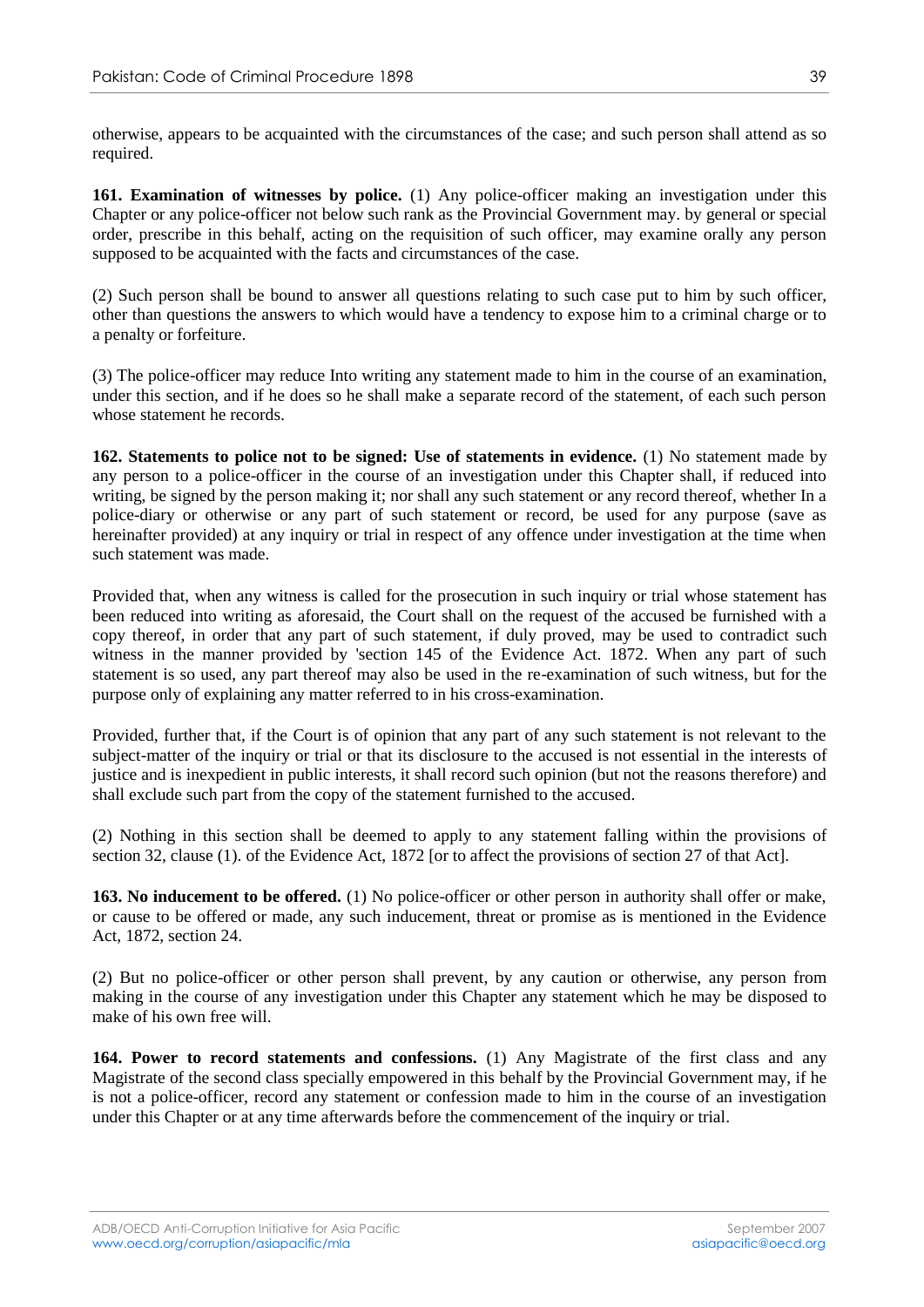[(1A) Any such statement may be recorded by such Magistrate in the presence of the accused, and the accused given an opportunity of cross-examining the witness making the statement.]

(2) Such statement shall be recorded in such of the manners hereinafter prescribed for recording evidence as is, in his opinion, best fitted for the circumstances of the case. Such confessions shall be recorded and signed in the manner provided in section 364, and statements of confessions shall then be forwarded to the Magistrate by whom the case is to be inquired into or tried.

(3) A Magistrate shall, before recording any such confession, explain to the person making it that he is not bound to make a confession and that if he does so it may be used as evidence against him and no Magistrate shall record any such confession unless, questioning the person making, it, he has reasons to believe that it was made voluntarily: and, when he records any confession, he shall make a memorandum at the foot of such record to the following effect: 'I have explained to (name) that he is not bound to make a confession and that, if he does so, any confession he may make may be used as evidence against him and. I believe that this confession was voluntarily made. It was taken in my presence and hearing, and was read over to the person making it and admitted by him to be correct, and it contains a full and true account of the statement made by him. (Signed} A.B., Magistrate

**Explanation.** It is not necessary that the Magistrate receiving and recording a confession or statement should be a Magistrate having jurisdiction in the case.

**165. Search by police-officer.** (1) Whenever an officer incharge of a police-station or a police-officer making an investigation has reasonable grounds for believing that anything necessary for the purpose of an investigation into any offence which he is authorized to investigate may be found In any place within the limits of the police-station of which he is Incharge, or to which he is attached and that such thing cannot in his opinion be otherwise obtained without undue delay, such officer may, after recording in writing the grounds of his belief and specifying in such writing, so far as possible, the thing for which search is to be made, search or cause search to be made, for such thing in any place within the limits of such station.

[Provided that no such officer shall search, or cause search to be made, for anything which is In the custody of any bank or banker as defined in the Bankers Books Evidence Act, 1891 (XVIII of 1891), and relates or might disclose any information which relates, to the bank account of any person except:-

(a) for the purpose of investigating an offence under sections 403, 406 and 409 and sections 421 to 424 (both inclusive) and sections 465 to 477-A (both inclusive) of the Pakistan Penal Code, with the prior permission in writing of a Sessions Judge; and

(b) in other cases, with the prior permission in writing of the High Court.]

(2) A police-officer proceeding under sub-section (1) shall, if practicable, conduct the search in person.

(3) If he is unable to conduct the search in person, and there is no other person competent to make the search present at the time, he may after recording in writing his reasons for so doing require any officer sub-ordinate to him to make the search, and he shall deliver to such subordinate officer an order in writing specifying the place to be searched, and, so far as possible, the thing for which search is to be made: and such subordinate officer may thereupon search for such things in such place.

(4) The provisions of this Code as to search-warrants and the general provisions as to searches contained in section 102 and section 103 shall, so far as may be, apply to a search made under this section.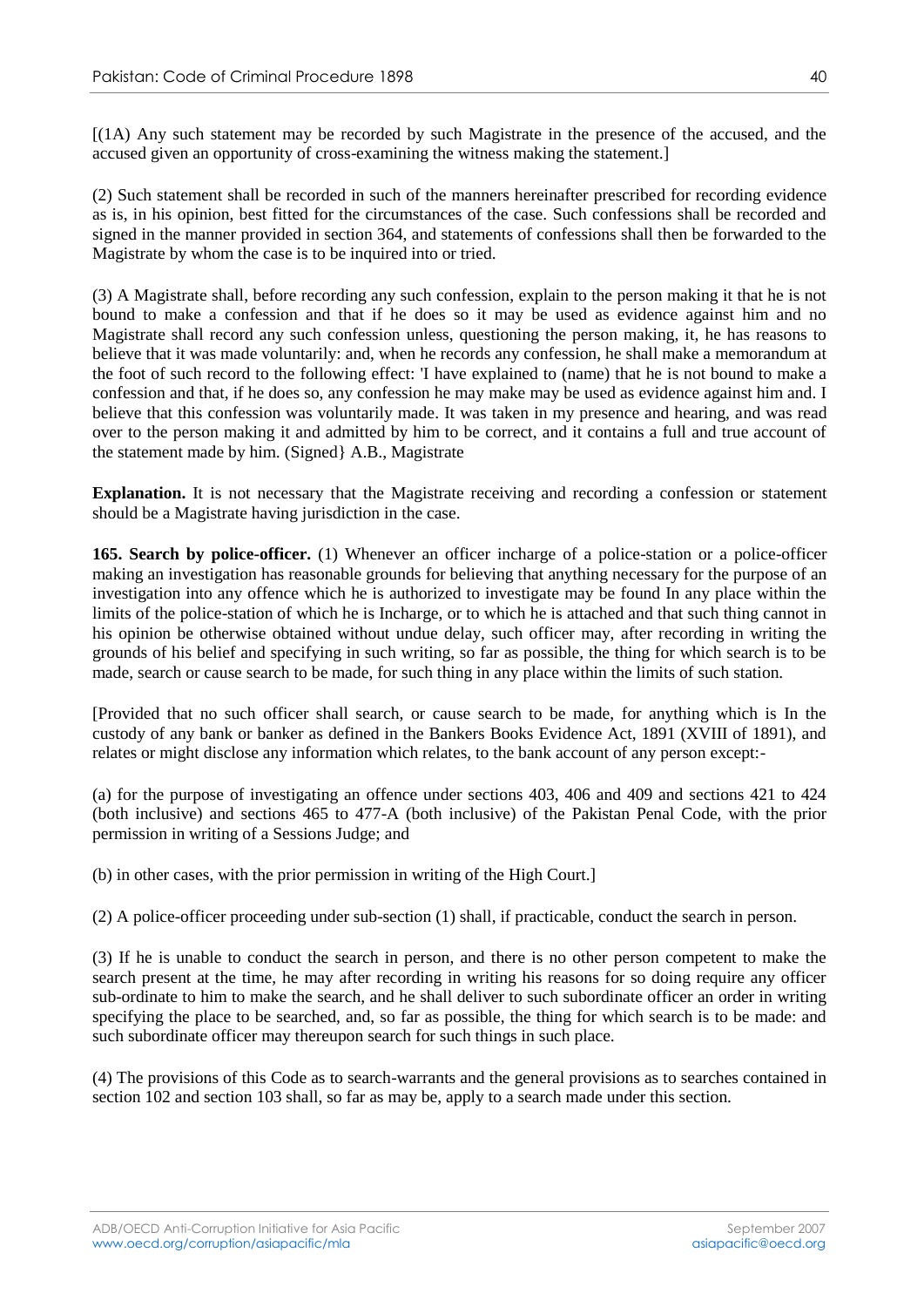(5) Copies of any record made under sub-section (1) or sub-section (3) shall forthwith be sent to the nearest Magistrate empowered to take cognizance of the offence and the owner or occupier of the place searched shall on application be furnished with a copy of the same by the Magistrate:

Provided that he shall pay for the same unless the Magistrate for some special reason thinks fit to furnish it free of cost.

**Punjab Amendment.** In section 165, for proviso to sub-section (1), the following proviso, shall be substituted namely: ['Provided that no such officer shall search, or cause a search to be made, for anything which is in the custody of a bank or a banker as defined in the Bankers' Books Evidence Act 1891 (XVIII of 1891) and relates, or might disclose any Information which relates, to the bank account of any person except with the prior permission in writing of the High Court or the Sessions Judge within whose jurisdiction such bank or banker, as the case may be, is situated or carries on business.']

**166. When officer incharge of police-station may require another to issue search warrant.** (1) An officer incharge of a police-station or a police officer not being below the rank of sub-inspector making an investigation may require an officer incharge of another police-station, whether in the same or a different district, to cause a search to be made in any place, in any case in which the former officer might cause such search to be made, within the limits of his own station.

(2) Such officer, on being so required, shall proceed according to the provisions of section 165, and shall forward the thing found, if any, to the officer at whose request the search was made.

(3) Whenever there is reason to believe that the delay occasioned by requiring an officer incharge of another police-station to cause a search to be made under sub-section (1) might result in evidence of the commission of an offence being concealed or destroyed, it shall be lawful for an officer incharge of a police-station or a police-officer making an investigation under this Chapter to search, or cause to be searched, any place in the limits of another police-station, in accordance with the provisions of section 165, as if such place were within the limits of his own station.

(4) Any officer conducting a search under sub-section (3) shall forthwith send notice of the search to the officer incharge of the police-station within the limits of which such place is situate, and shall also send with such notice a copy of the list (if any) prepared under section 103 and shall also send to the nearest Magistrate empowered to take cognizance of the offence, copies of the records referred in section 165, subsections  $(1)$  and  $(3)$ .

(5) The owner or occupier of the place searched shall, on application, be furnished with a copy of any record sent to the Magistrate under sub-section (4):

Provided that he shall pay for the same unless the Magistrate for some special reason thinks fit to furnish it free of cost.

**167. Procedure when investigation cannot be completed in twenty-four hours.** (1) Whenever any person is arrested and detained in custody, and it appears that the investigation cannot be completed within the period of twenty-tour hours fixed by section 61, and there are grounds for believing that the accusation or information is well-founded, the officer incharge of the police-station or the police-officer making the investigation if he is not below the rank of sub-inspector shall forthwith transmit to the [nearest Magistrate] a copy of the entries in the diary hereinafter prescribed relating to the case, and shall at the same time forward the accused to such Magistrate.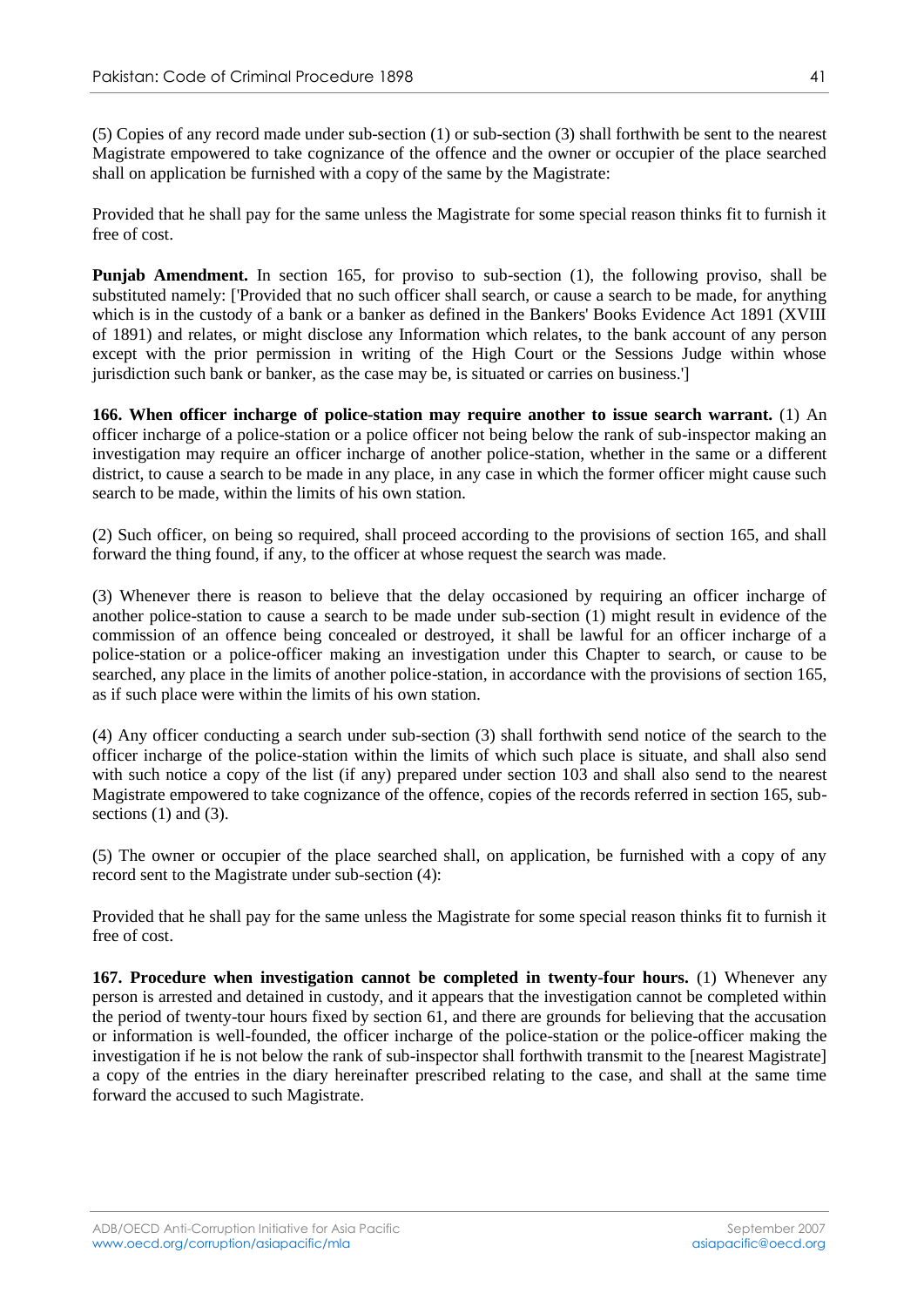**[Explanation:**- For this purpose of this section, in the cases triable by the Executive magistrates, the expression 'nearest Magistrate' means the Executive Magistrate and in all other cases, the Judicial Magistrate.]

(2) The Magistrate to whom an accused person is forwarded under this section may, whether he has or has not jurisdiction to try the case from time to time authorize the detention of the accused in such custody as such Magistrate thinks fit, for a term not exceeding fifteen days in the whole. If he has not jurisdiction to try the case or [send] it for trial, and considers further detention unnecessary, he may order the accused to be forwarded to a Magistrate having such jurisdiction:

Provided that no Magistrate of the third class, and no Magistrate of the second class not specially empowered in this behalf by the Provincial Government shall authorize detention in the custody of the police.

(3) A Magistrate authorizing under this section detention in the custody of the police shall record his reasons for so doing.

[(4) The Magistrate giving such order shall forward a copy of his order, with his reasons for making it, to the Sessions Judge.]

[(5) Notwithstanding anything contained in sections 60 and 61 or hereinbefore to the contrary, where the accused forwarded under subsection (2) is a female, the Magistrate shall not, except in the cases involving Qatl or dacoity supported by reasons to be recorded in writing, authorize the detention of the accused in police custody, and the police officer making in investigation shall interrogate the accused referred to in subsection (1) in the prison in the presence of an officer of jail and a female police officer.

(6) The officer incharge of the prison shall make appropriate arrangements for the admission of the investigating police officer into the prison for the purpose of interrogating the accused.

(7) If for the purpose of investigation, it is necessary that the accused referred to in subsection (1) be taken out of the prison, the officer incharge of the police station or the police officer making investigation not below the rank of Sub-Inspector, shall apply to the Magistrate in that behalf and the Magistrate may, for the reasons to be recorded in writing, permit taking of accused out of the prison in the company of a female police officer appointed by the Magistrate:

Provided that the accused shall not be kept out of the prison while in the custody of the police between sunset and sunrise.']

**168. Report of investigation by subordinate police-officer.** When any subordinate police-officer has made any investigation under this Chapter, he shall report the result of such investigation to the officer incharge of police-station.

**169. Release of accused when evidence deficient.** If, upon an investigation under this Chapter, it appears to the officer incharge of the police-station, or to the police-officer making the investigation that there is no sufficient evidence or reasonable ground or suspicion to justify the forwarding of the accused to a Magistrate, such officer shall, if such person is in custody, release him on his executing a bond, with or without sureties, as such officer may direct, to appear, if and when so required, before a Magistrate empowered to take cognizance of the offence on a police-report and to try the accused or 11 [send] him for trial.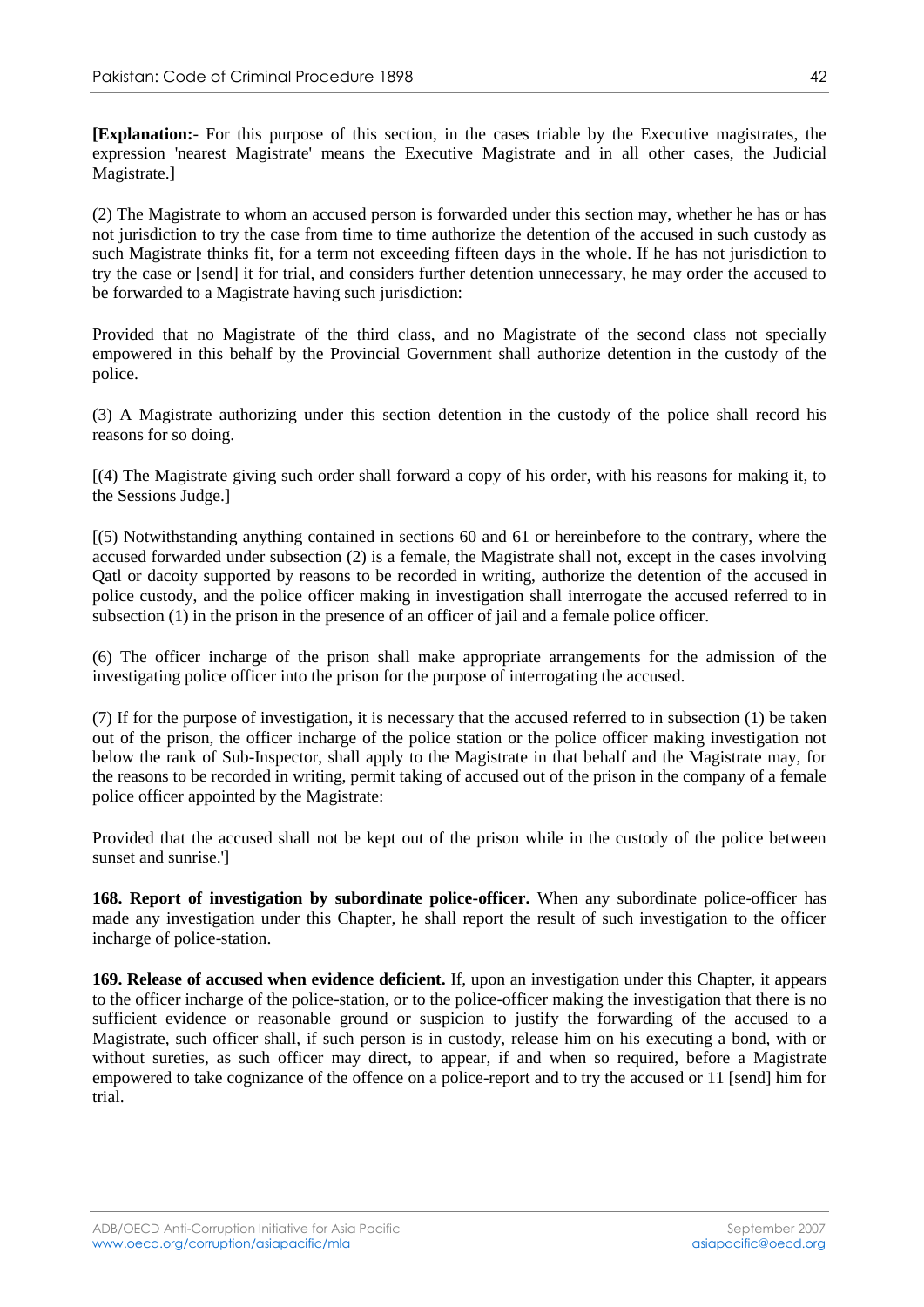**170. Case to be sent to Magistrate when evidence is sufficient.** (1) If, upon an investigation under this Chapter, it appears to the officer incharge of the police-station that there is sufficient evidence or reasonable ground as aforesaid, such officer shall forward the accused under custody to a Magistrate empowered to take cognizance of the offence upon a police-report and to try the accused or [send] him for trial or, if the offence is bailable and the accused is able to give security, shall take security from him for his appearance before such Magistrate on a day fixed and for his attendance from day to day before such Magistrate until otherwise directed.

(2) When the officer incharge of police-station forwards an accused person to a Magistrate or takes security for his appearance before such Magistrate under this section, he shall send to such Magistrate any weapon or other article which it may be necessary to produce before him, and shall require the complainant (if any) and so many of the persons who appear to such officer to be acquainted with the circumstances of the case as he may think necessary to execute a bond to appear before the Magistrate as thereby directed and prosecute or give evidence (as the case may be) in the matter of the charge against the accused.

[(3) If the Court of District Magistrate or Sub-divisional Magistrate Is mentioned in the bond, such Court shall be held to include any Court to which such Magistrate may refer the cases for inquiry or trial, provided reasonable notice of such reference is given to such complainant or persons.]

#### (4) x x x x x x x

(5) The officer in whose presence the bond is executed shall deliver a copy thereof to one of the persons who executed it, and shall then send to the Magistrate the original with his report.

**171. Complainants and witnesses not to be required to accompany police-officer.** No complainant or witness on his way to the Court of the Magistrate shall be required to accompany a police-officer. Complainants and witnesses not to be subject to restraint, or shall be subjected to , unnecessary restraint or inconvenience, or required to give any security for his appearance other than his own bond: Recusant complainant or witnesses may be forwarded in custody. Provided that, if any complainant or witness refuses to attend or to execute a bond as directed in section 170, the officer incharge of the police-station may forward him in custody to the Magistrate, who may detain him in custody until he executes such bond, or until the hearing of the case is completed.

**172. Diary of proceedings in investigation.** (1) Every police-officer making an investigation under this Chapter shall day by day enter his proceedings in the investigation in a diary, setting forth the time at which the information reached him, the time at which he began and closed his investigation, the place or places visited by him, and a statement of the circumstances ascertained through his investigation.

(2) Any Criminal Court, may send for the police-diaries of a case under inquiry or trial in such Court, and may use such diaries not as evidence in the case, but to aid it in such inquiry or trial. Neither the accused nor his agents shall be entitled to call for such diaries, nor shall he or they be entitled to see them merely because they are referred to by the Court; but if they are used by the police-officer who made them, to refresh his memory, if the Court uses them for the purpose of contradicting such police-officer the provisions of the Evidence Act, 1872 section 161 section 145 as the case may be, shall apply.

**173. Report of police-officer.** (1) Every investigation under this Chapter shall be completed, without unnecessary delay, and, as soon as it is completed, the officer incharge of the police-station shall, [through the public prosecutor]. is

(a) forward to a Magistrate empowered to take cognizance of the offence on a police-report a report, in the form prescribed by the Provincial Government, setting forth the names of the parties, the nature of the information and the names of the persons who appear to be acquainted with the circumstances of the case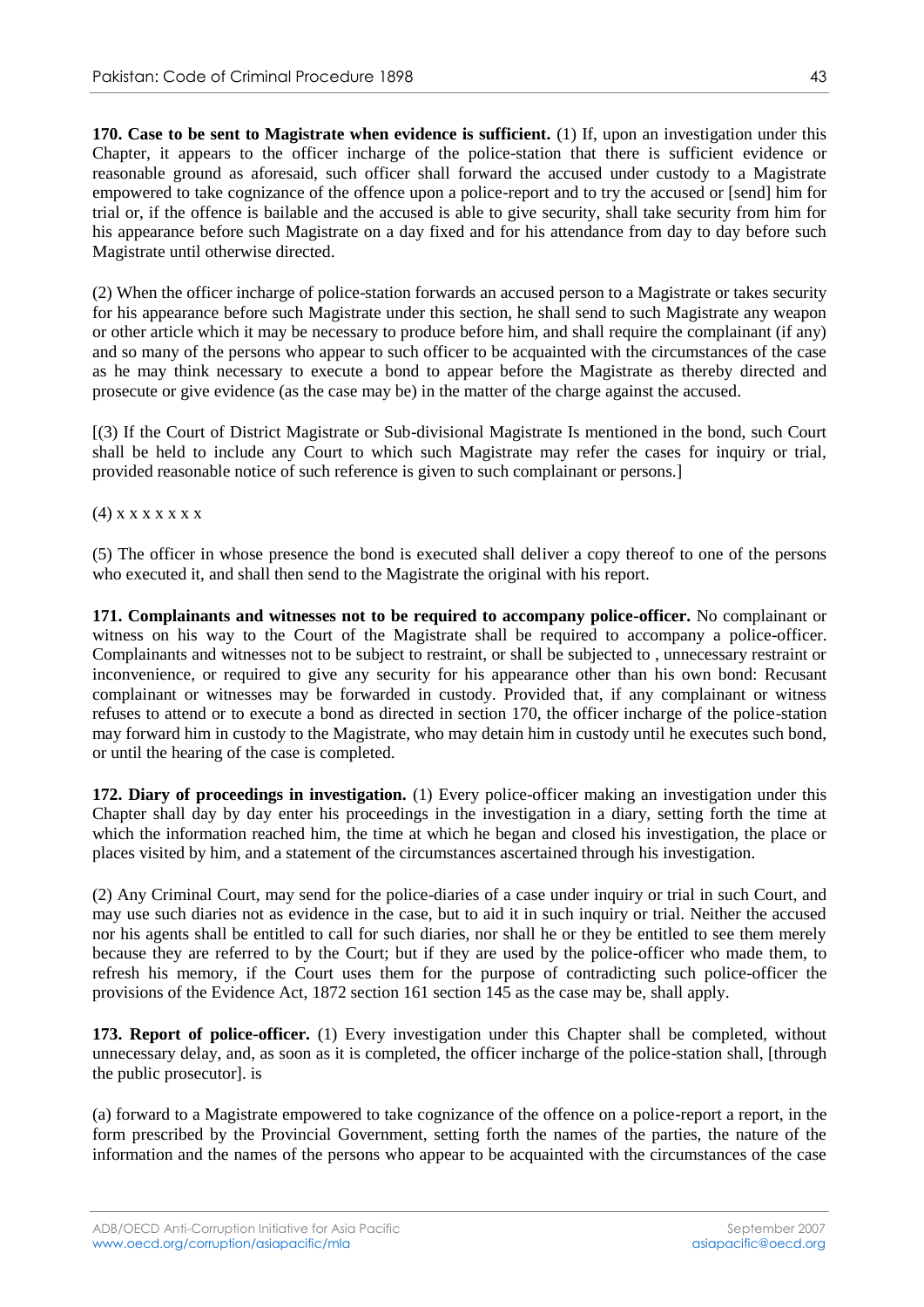and stating whether the accused (if arrested) has been forwarded in custody or has been released on his bond and, if so, whether with or without sureties, and

(b) communicate, in such manner as may be prescribed by the Provincial Government, the action taken by him to the person, if any, by whom the information relating to the commission of the offence was first given.

Provided that, where investigation is not completed within a period of fourteen days from the date of recording of the first information report under section 154, the officer incharge of the police station shall, within three days of the expiration of such period, forward to the Magistrate through the Public prosecutor, an interim report in the form prescribed by the Provincial Government stating therein the result of the investigation made until then and the court shall commence the trial on the basis of such interim report, unless, for reasons to be recorded, the court decides that the trial should not so commence.

(2) Where a superior officer of police has been appointed under section 158, the report shall, in any cases in which the Provincial Government by general or special order so directs, be submitted through that officer, and he may pending the orders of the Magistrate, direct the officer incharge of the police-station to make further investigation.

(3) Whenever it appears from a report forwarded under this section that the accused has been released on his bond, the Magistrate shall make such order for the discharge of such bond or otherwise as he thinks fit.

(4) A copy of any report forwarded under this section shall, on application, be furnished to the accused before the commencement of the inquiry or trial:

'(5) Where the officer incharge of a police-station forwards a report under sub-section (1), he shall along with the report produce the witnesses in the case, except the public servants, and the Magistrate shall bind such witnesses for appearance before him or some other court on the date fixed for trial'.

Provided that the same shall be paid for unless the Magistrate for some special reason thinks fit to furnish it free of cost.

**174. Police to inquire on suicide, etc.** (1) The officer incharge of a police-station or some other policeofficer specially empowered by the Provincial Government in that behalf, on receiving information that a person:

(a) has committed suicide, or

(b) has been killed by another, or by an animal, or by machinery, or by an accident, or

(c) has died under circumstances raising a reasonable suspicion that some other person has committed an offence, shall immediately give intimation thereof to the nearest Magistrate empowered to hold inquests, and, unless otherwise directed by any rule prescribed by the Provincial Government, or by any general or special order of the District or Sub-Divisional Magistrate, shall proceed to the place where the body of such deceased person is, and there, in the presence of two or more respectable Inhabitants of the neighborhood, shall make an investigation, and draw up a report of the apparent cause of death describing such wounds fractures, bruises and other marks of Injury as may be found on the body, and stating in what manner, or by what weapon or instrument (if any), such marks appear to have been inflicted.

(2) The report shall be signed by such police officer and other persons, or by so many of them as concur therein, and shall be forthwith forwarded to the District Magistrate or the Sub-Divisional Magistrate.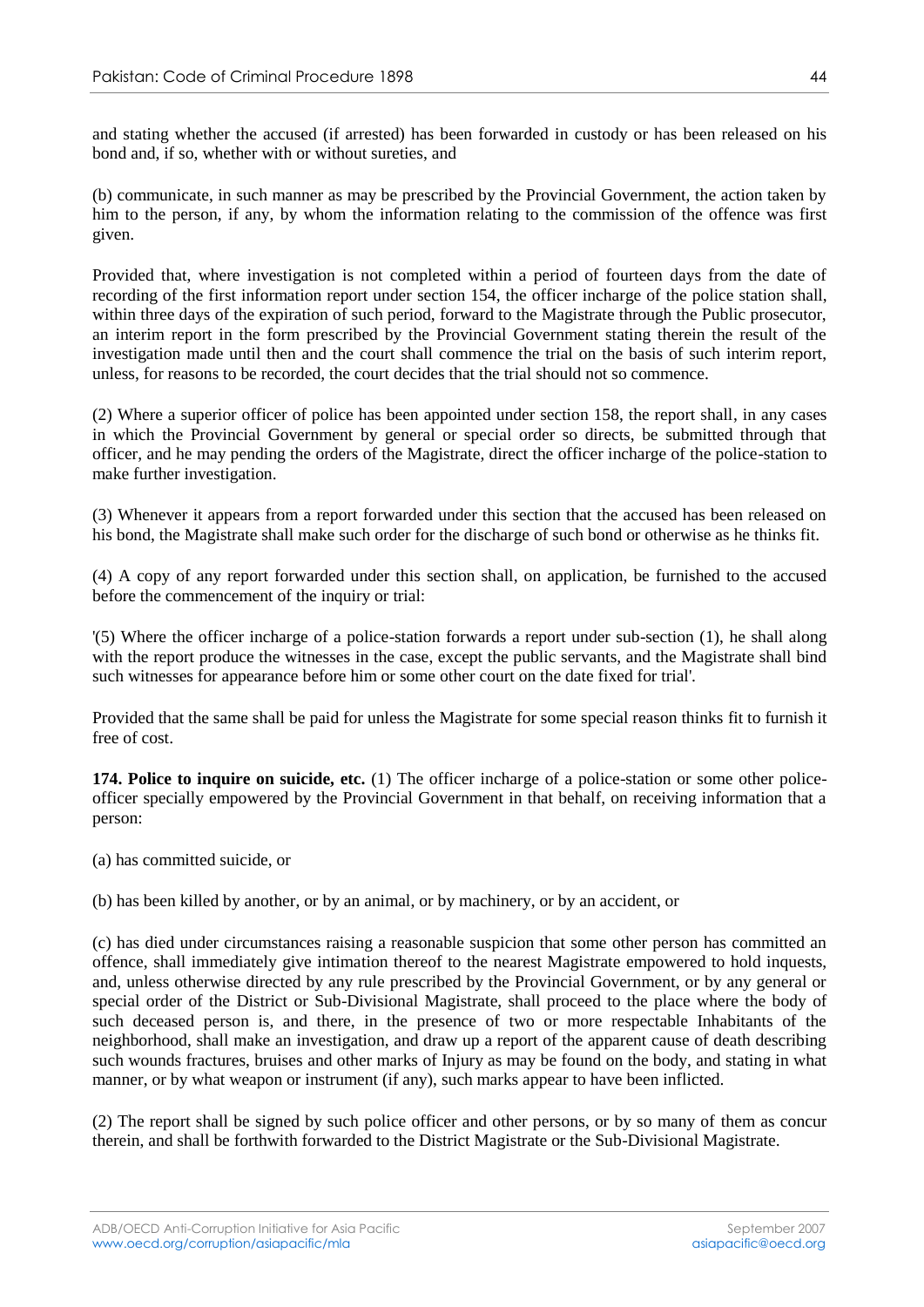(3) When there is any doubt regarding the cause of death, or when for any other reason the police officer considers it expedient so to do, he shall, subject to such rules as the Provincial Government may prescribe in this behalf, forward the body, with a view to its being examined, to the nearest Civil Surgeon, or other qualified medical man appointed in this behalf by the Provincial Government, if the state of the weather and the distance admit of its being so forwarded without risk of such putrefaction on the road as would render such examination useless.

(4) [Omitted by A.O. 1949].

(5) The following Magistrates are empowered to hold inquests, namely, any District Magistrate, Subdivisional Magistrate [or any other Executive Magistrate] especially empowered in this behalf by the Provincial Government or the District Magistrate.

**175. Power to summon person.** (1) A Police-officer proceeding under section 174, may, by order in writing, summon two or more persons as aforesaid for the purpose of the said investigation, and any other person who appears to be acquainted with the facts of the case. Every person so summoned shall be bound to attend and to answer truly all questions other than questions the answers to which would have a tendency to expose him to a criminal charge, or to a penalty or forfeiture.

(2) If the facts do not disclose a cognizable offence to which section 170 applies, such persons shall not be required by the police-officer to attend a Magistrate's Court.

**176. Inquiry by Magistrate into cause of death.** (1) When any person dies when in the custody of the police, the nearest Magistrate empowered to hold inquests shall, and, in any other case mentioned in section 174, clauses (a), (b) and (c) of sub-section (1), any Magistrate so empowered may hold an inquiry into the cause of death either instead of, or in addition to, the investigation held by the police-officer, and if he does so, he shall have all the powers in conducting it which he would have in holding an inquiry into an offence. The Magistrate holding such an inquiry shall record the evidence taken by him in connection therewith in any of the manners hereinafter prescribed according to the circumstances of the case.

(2) Power to disinter corpses. Whenever such Magistrate considers it expedient to make an examination of the dead body of any person who has been already interred, in order to discover the cause of his death, the Magistrate may cause the body to be disinterred and examined.

## **PART VI - PROCEEDINGS IN PROSECUTIONS**

## **CHAPTER XV** - **OF THE JURISDICTION OF THE CRIMINAL COURTS IN INQUIRIES AND TRIALS**

## **A. Place of Inquiry or Trial**

**177. Ordinary place of inquiry and trial.** Every offence shall ordinary be inquired in and tried by a Court within the local limits of whose jurisdiction it was committed.

**178. Power to order cases to be tried in different sessions divisions.** Notwithstanding anything contained in section 177, the Provincial Government may direct that any cases or class of cases [in any district sent for trial to a Court of sessions] may be tried in any sessions division:

[Provided that such direction is not repugnant to any direction previously issued by the High Court under section 526 of the Code or any other law for the time being in force]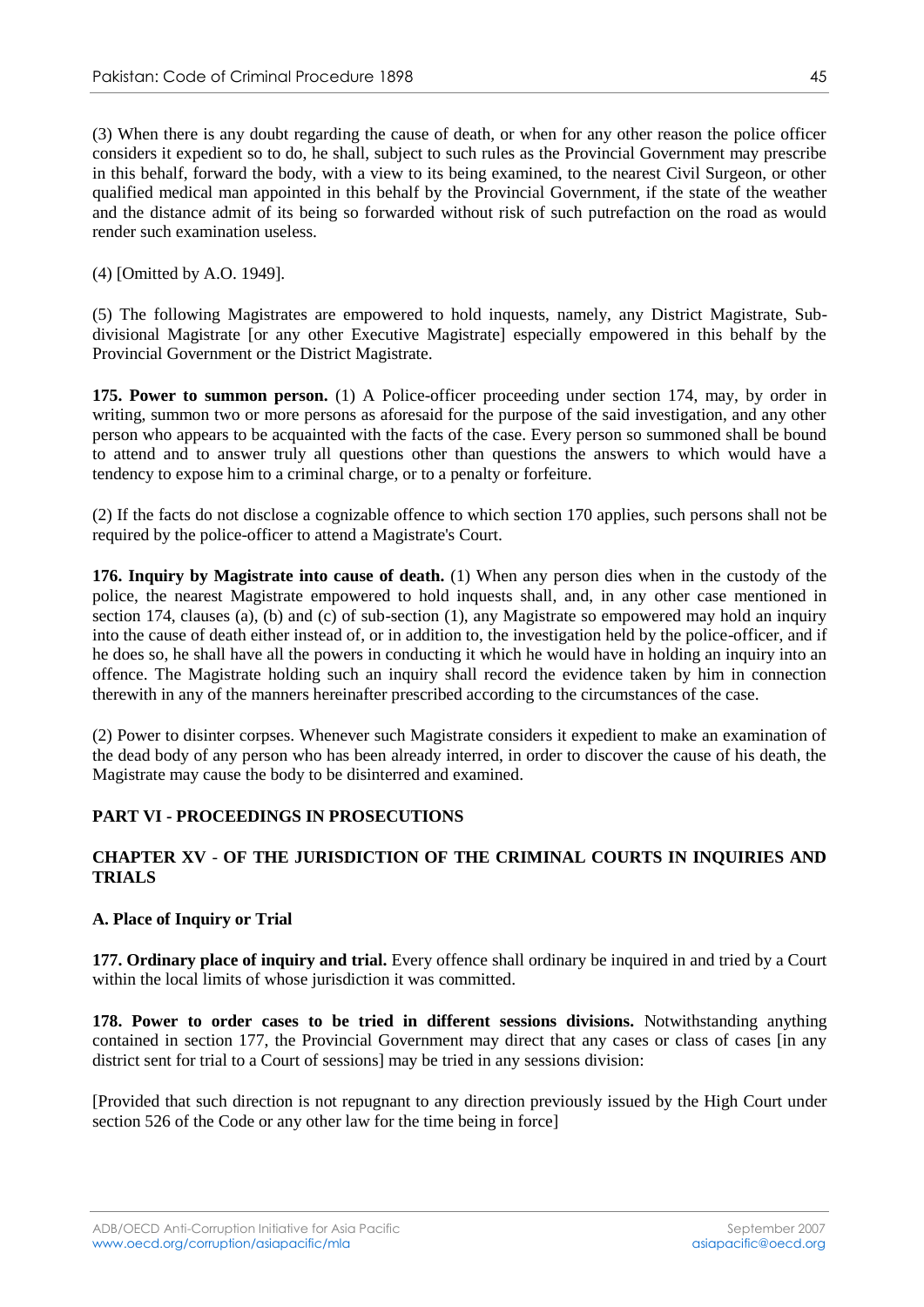**179. Accused triable in district where act is done or where consequence ensues.** When a person is accused of the commission of any offence by reason of anything which had been done, and of any consequence which has ensued, such offence may be inquired into or tried by a Court within the limits of whose jurisdiction any such thing has been done or any such consequence has ensued.

### **Illustrations**

(a) A is wounded within the local limits of the jurisdiction of Court X, and dies within the local limits of the jurisdiction of Court Z, The offence of the culpable homicide of A may be inquired into or tried by X or Z.

(b) A is wounded within the local limits of the jurisdiction of Court X, and is, during ten days within the local limits of the jurisdiction of Court Y, and during ten days more within the local limits of the jurisdiction of Court Z unable in the local limits of the jurisdiction of either Court Y, or court Z, to follow his ordinary pursuits. The offence of causing grievous hurt to A may be inquired into or tried by X, Y or Z.

(c) A is put in fear of injury within local limits of jurisdiction of Court X, and is thereby induced, within the local limits of the jurisdiction of Court. Y, to deliver property to the person who put him in fear. The offence of extortion committed on A may be inquired into or tried either by X or Y.

(d) A is wounded in the State of Junagadh, and dies of his wounds in Karachi. The offence of causing A's death may be inquired into and tried in Karachi.

**180. Place of trial where act is offence by reason of relation to other offence.** When an act is an offence by reason of its relation to any other act which is also an offence or which would be an offence if the doer were capable of committing an offence, a charge of the first-mentioned offence may be Inquired into or tried by a Court within the local limits of whose jurisdiction either act was done.

### **Illustrations**

(a) A charge of abetment may be inquired into or tried either by the Court within the local limits of whose jurisdiction the abetment was committed, or by the Court within the local limits of whose jurisdiction the offence abetted was committed.

(b) A charge of receiving or retaining stolen goods may be inquired into or tried either by the Court within the local limits of whose jurisdiction the goods were at any time dishonestly received or retained.

(c) A charge of wrongfully concealing a person known to have been kidnapped may be inquired into or tried by the Court within the local limits of whose jurisdiction the wrongful concealing, or by the Court within the local limits of whose jurisdiction the kidnapping, took place.

**181. Being a thug or belonging to a gang of dacoits, escape from custody, etc.** (1) The offence of being a thug, of being a thug and committing murder, of dacoity, of dacoity with murder, of having belonged to gang of dacoits, or of having escaped from custody, may be inquired into or tried by a Court within the local limits of whose jurisdiction the person charged is.

(2) **Criminal misappropriation and criminal breach of trust.** The offence of criminal misappropriation or of criminal breach of trust may be inquired into or tried by a Court within the local limits of whose jurisdiction any part of the property which is the subject of the offence was received or retained by the accused person, or the offence was committed.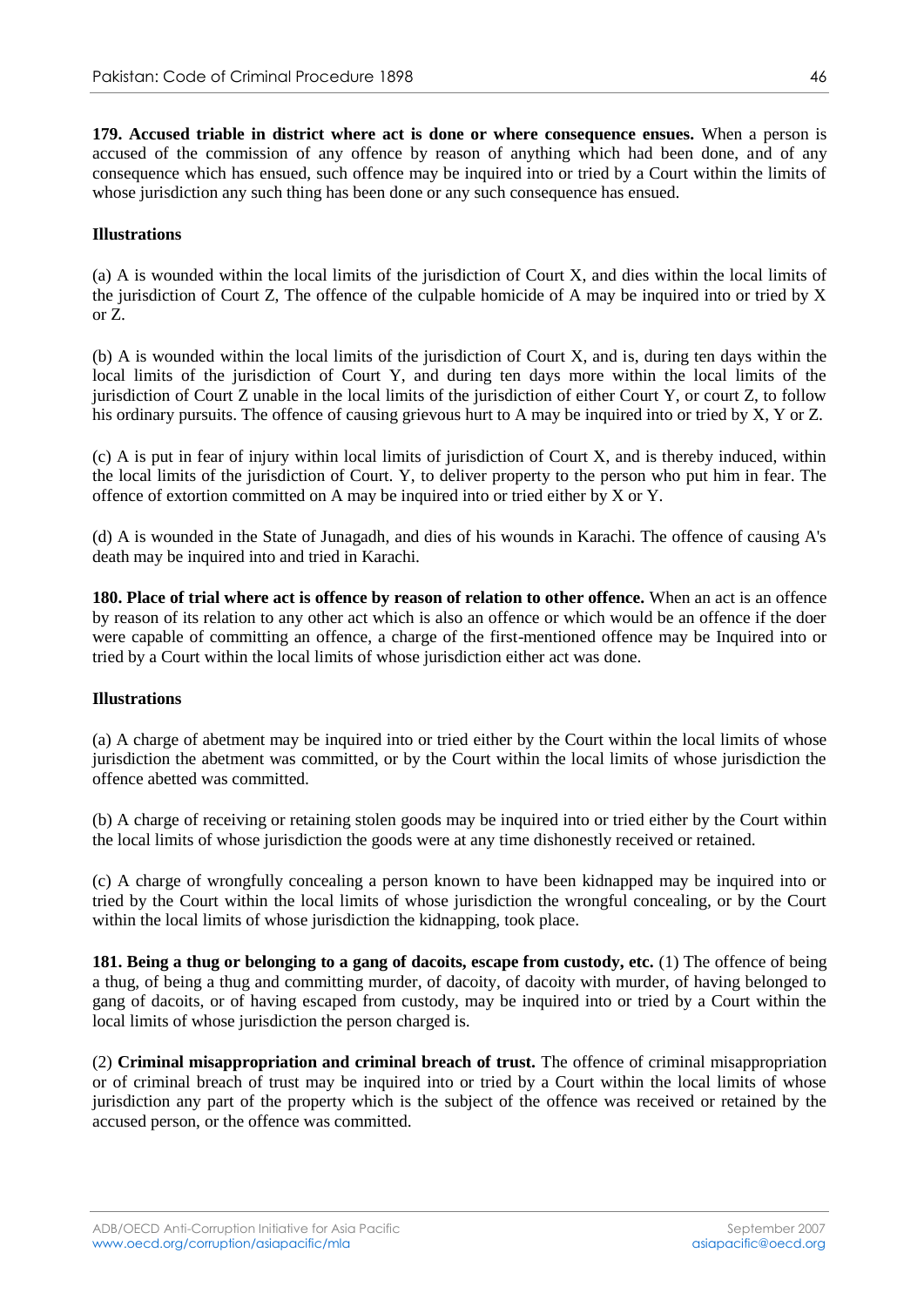(3) **Theft.** The offence of theft, or any offence which includes theft or the possession of stolen property, may be inquired into or tried by a Court within the local limits of whose jurisdiction such offence was committed or the property stolen was possessed by thief or by any person who received or retained the same knowing or having reason to believe it to be stolen.

(4) **Kidnapping and abduction.** The offence of kidnapping or abduction may be inquired into or tried by a Court within the local limits of whose jurisdiction the person kidnapped or abducted was kidnapped or abducted or was conveyed or concealed or detained.

**182. Place of inquiry or trial where scene of offence is uncertain or not in one district only or where offence is continuing or consists of several acts.** When it is uncertain in which or several local areas an offence was committed, or where an offence is committed partly in one local area and partly in another, or where an offence is a continuing one, and continues to be committed in more local areas than, one, or where it consists of several acts done in different local areas, it may be inquired into or tried by a Court having jurisdiction over any of such local areas.

**183. Offence committed on a journey.** An offence committed whilst the offender in the course of performing a journey or voyage may be inquired into or tried by a Court through or into the local limits of whose jurisdiction the offender, or the person against whom or the thing in respect of which, the offence was committed, passed in the course of that journey or voyage.

**184. Offences against Railway, Telegraph, Post Office and Arms Acts.** [Rep. by the Federal Laws (Revision and Declaration) Act, 1951 (XXVI) of 1951), S. 3 and Second Schedule.)

**185. High Court to decide, in case of doubt, district where inquiry or trial shall take place.** (1) Whenever a question arises as to which of two or more Courts subordinate to the same High Court ought to inquire into or try any offence, it shall be decided by that High Court.

(2) Where two or more Courts not subordinate to the same High Court have taken cognizance of the same offence, the High Court within the local limits of whose appellate criminal jurisdiction the proceedings were first commenced may direct the trial of such offender to be held in any Court subordinate to it, and if it so decides all other proceedings against such person in respect of such offence shall be discontinued. If such High court, upon the matter having been brought to Its notice, does not so decide any other High Court, within the local limits of whose appellate criminal jurisdiction such proceedings are pending may give a like direction, and upon its so doing all other such proceedings shall be discontinued.

**186. Power to issue summons or warrant for offence committed beyond local jurisdiction.** (1) When a [District Magistrate, a Sub-Divisional Magistrate, or, if he is specially empowered in this behalf by the Provincial Government, a Magistrate of the first class], sees reason to believe that any person within the local limits of his jurisdiction has committed without such limits (whether within or without Pakistan) an offence which cannot, under the provisions of section 177 to 184 (both inclusive), or any other law for the time being in force be inquired into or tried within such local limits, but is under some law for the time being in force triable in Pakistan such Magistrate may inquire into the offence as if it had been committed within such local limits and compel such person in manner hereinbefore provided to appear before him, and send such person to Magistrate having jurisdiction to inquire into or try such offence, or, if such offence is bailable, take a bond with or without sureties for his appearance before such Magistrate.

(2) When there are more Magistrates than one having such jurisdiction and Magistrate acting under the section cannot satisfy himself as to the Magistrate to or before whom such person should be sent or bound to appear, the case, shall be reported for the orders of the High Court.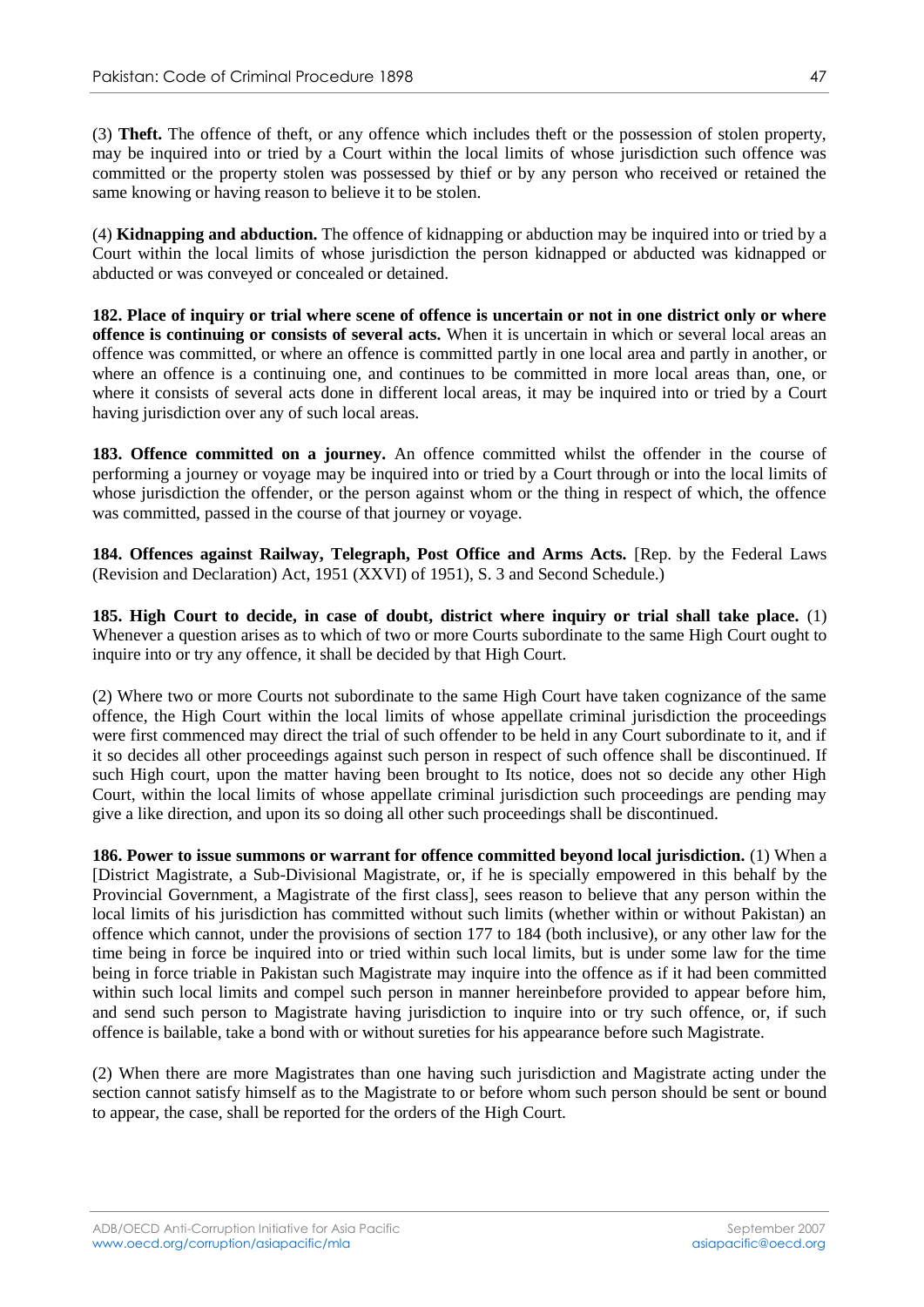**187. Procedure where warrant issued by subordinate Magistrate.** (1) If the person has been arrested under a warrant issued under section 186 [the Magistrate issuing the warrant shall send the arrested person to the Sessions Judge] to whom he is subordinate, unless the Magistrate having jurisdiction to inquire into or try such offence issues his warrant for the arrest of such person, in which case the person arrested shall be delivered to the police-officer executing such warrant or shall be sent to the Magistrate by whom such warrant was issued,

(2) If the offence with which the person arrested is alleged or suspected to have committed is one which may be inquired into or tried by any Criminal Court in the same district other than that of the Magistrate acting under section 186, such Magistrate shall send such person to such Court.

**188. Liability for offences committed outside Pakistan.** When a citizen of Pakistan commits an offence at any place without and beyond the limits of Pakistan, or when a servant of the State (whether a citizen of Pakistan or not commits an offence in [a tribal area,] when any person commits an offence on any ship or aircraft registered in Pakistan wherever it may be, he may be dealt with in respect of such offence as if it had been committed at any place within Pakistan at which he may be found:

Political Agents to certify fitness of inquiry into charge. Provided that notwithstanding anything in any of the preceding sections of this Chapter no charge as to any such offence shall be inquired into in Pakistan unless the Political Agent, if there is one, for the territory in which the offence is alleged to have been committed, certifies that, in his opinion, the charge, ought to be inquired into in Pakistan; and, where there is no Political Agent, the sanction of Federal Government shall be required.

Provided, also that any proceedings taken against any person under this section which would be a bar to subsequent proceedings against such person for the same offence if such offence had been committed in Pakistan shall be a bar to further proceedings against him under the [Extradition Act, 1972,] in respect of the same offence in any territory beyond the limits of Pakistan.

**189. Power to direct copies of depositions and exhibits to be received in evidence.** Whenever any such offence as is referred to in section 188 is being inquired into or tried, the Provincial Government may, if it thinks fit, direct that copies of depositions made or exhibits produced before the Political Agent or a judicial officer in or for the territory in which such office is alleged to have been committed shall be received as evidence by the Court holding such inquiry or trial in any case in which such Courts might issue a commission for taking evidence as to the matters to which such depositions or exhibits relate.

## **B. Conditions requisite for initiation of proceedings.**

**190. Cognizance of offences by Magistrates.** (1) Except as hereinafter provided, [any District Magistrate or a Sub-Divisional Magistrate or any other Magistrate specially empowered in this behalf] by the Provincial Government on the recommendation of High Court may take cognizance of any offence:

(a) upon receiving a complaint of facts which constitute such offence;

(b) upon a report in writing of such facts made by any police-officer;

(c) upon information received from any person other than a police-officer, or upon his own knowledge or suspicion that such offence has been committed.

[(2) The Provincial Government may empower any Magistrate to take cognizance under sub-section (1), clause (a) or clause (b), of offences for which he may try or send to the Court of Session for trial: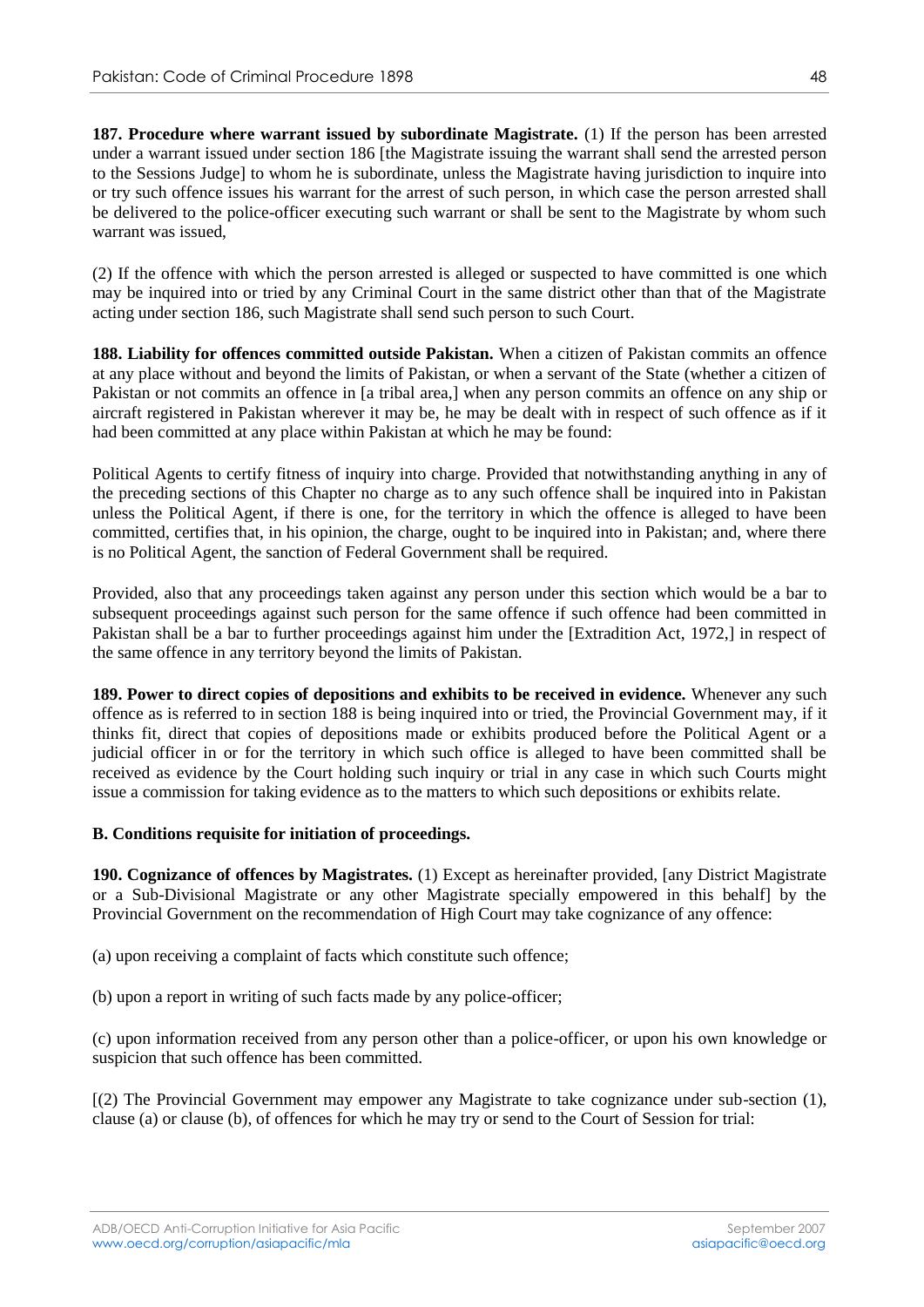Provided that in case of Judicial Magistrate, the Provincial Government shall exercise this power on the recommendations of the High Court.]

[(3) A Magistrate taking cognizance under sub-section (1) of an offence triable exclusively by a Court of Session shall, without recording any evidence, send the case to Court of Session for trial.]

**[191. Transfer on application of accused.** When a Magistrate takes cognizance of an offence under subsection (1), clause (c) of the preceding section, the accused shall, before any evidence is taken, be informed that he is entitled to have the case tried by another Court, and, if the accused or any of the accused if there be more than one, objects to being tried by such Magistrate, the case shall, instead of being tried by such Magistrate, be [sent] to the [in the case of Judicial Magistrate to the Session Judge and in the case of Executive Magistrate to the District Magistrate] for transfer to another Magistrate.]

**[192. Transfer of cases by Magistrate.** (1) Any District Magistrate, or Sub-Divisional Magistrate may transfer any case of which he has taken cognizance, for inquiry or trial, to any Magistrate subordinate to him;

[Provided that if the offence is triable by a Judicial Magistrate the case shall be sent to the Court of Session for transfer to such Magistrate.]

['(2) Any District Magistrate may empower any Executive Magistrate subordinate to him, who has taken cognizance of any case, to transfer such case for inquiry or trial to any other Executive Magistrate in his district who is competent under this Code to try the accused; and such Magistrate may dispose of the case accordingly'; and

'(3) A Sessions Judge may empower any Judicial Magistrate who has taken cognizance of any case, to transfer such case for trial to any other Judicial Magistrate in his district and such Magistrate may dispose of the case accordingly.']

**193. Cognizance of offences by Courts of Sessions.** (1) Except as otherwise expressly provided by this Code or by any other law for the time being in force, no Court of Session shall take cognizance of any offence as a Court of original jurisdiction [unless the case has been sent to it under section 190 sub-section (3).

(2) Additional Sessions Judges and Assistant Sessions Judges shall try such cases only as the Provincial Government by general or special order may direct them to try, or as the Sessions Judge of the division, by general or special order, may make over to them for trial.

**194. Cognizance of offences by High Court.** (1) The High Court may take cognizance of any offence [.....] in manner hereinafter provided. Nothing herein contained shall be deemed to affect the provisions of any Letters Patent or Order by which a High Court is constituted or continued, or any other provision of this Code. [\*\*\*\*\*]

**195. Prosecution for contempt of lawful authority of public servants; Prosecution for certain offences against public justice: Prosecution for certain offences relating to documents given in evidence.** (1) No Court shall take cognizance:

(a) of any offence punishable under sections 172 to 188 of the Pakistan Penal Code, except on the complaint in writing of the public servant concerned or of some other public servant to whom he is subordinate.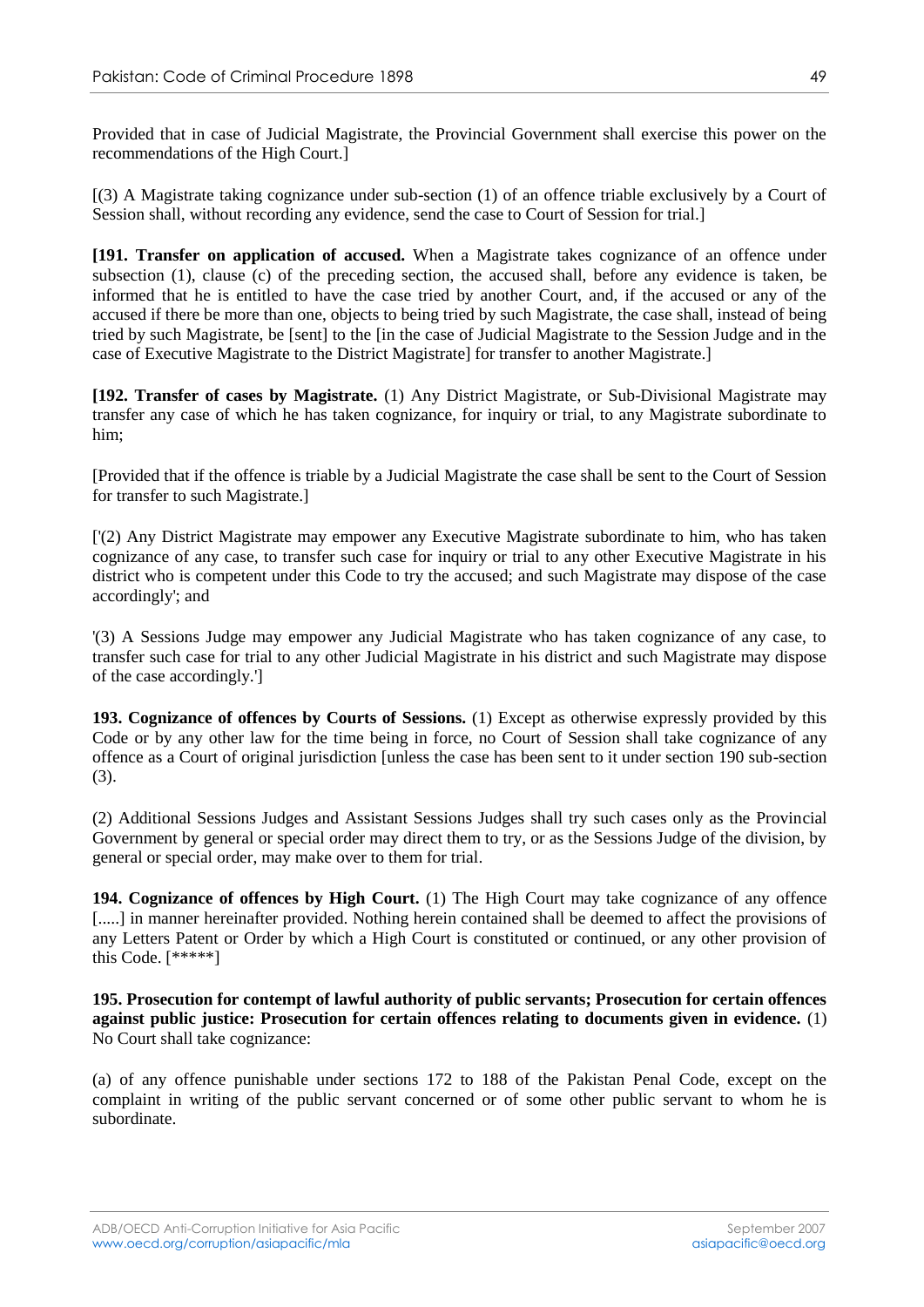(b) of any offence punishable under any of the following sections of the same Code namely sections 193, 194, 195, 196, 199, 200, 205, 206, 207, 208, 209, 210, 211 and 228, when such offence is alleged to have been committed in, or in relation to, any proceeding in any Court, except on the complaint in writing of such Court or of some other Court to which such Court is subordinate, or

(c) of any offence described in section 463 or punishable under section 471, section 475 or section 476 of the same Code, when such offence is alleged to have been committed by a party to any proceeding i.e. any Court in respect of a document produced or given in evidence in such proceeding, except on the complaint in writing of such Court, or of some other Court to which such Court is subordinate.

(2) In clause (b) and (c) of the sub-section (1), the term 'Court' includes a Civil, Revenue or Criminal Court, but does not include a Registrar or Sub-Registrar under the [Registration Act, 1908].

(3) For the purposes of this section, a Court shall be deemed to be subordinate to the Court to which appeals ordinarily lie from the appealable decrees or sentences of such former Court, or in the case of a Civil Court from whose decree no appeal ordinarily lies to the principal Court having ordinary original civil jurisdiction within the local limits of whose jurisdiction such Civil Court is situate: Provided that:

(a) where appeals lie to more than one Court, the appellate Court of inferior jurisdiction shall be the Court to which such Court shall be deemed to be subordinate; and

(b) where appeals lie to a Civil and also to a Revenue Court, such Court shall be deemed to be subordinate to the Civil or Revenue Court according to the nature of the case or proceedings in connection with which the offence is alleged to have been committed.

(4) The provisions of sub-section (1), with reference to the offences named therein, apply also to criminal conspiracies to commit such offences and to the abetment of such offence, and attempts to commit them.

(5) Where a complaint has been made under sub-section (1), clause(a), by a public servant, any authority to which such public servant is subordinate may order the withdrawal of the complaint and if it does so. it shall forward a copy or such order to the Court and, upon receipt thereof by the Court, no further proceedings shall be taken on the complaint.

**196. Prosecution for offences against the State.** No Court shall take cognizance of any offence punishable under Chapter VI or IXA of the Pakistan Penal Code (except section 127), or punishable under section 108A, or section 153A, or section 294A, or section 295A or section 505 of the same Code, unless upon complaint made by order of, or under authority from, the Central Government, or the Provincial Government concerned, or some officer empowered in this behalf by either of the two Governments.

**196-A. Prosecution for certain classes of criminal conspiracy.** No Court shall take cognizance of the offence of criminal conspiracy punishable under section 120B of the Pakistan Penal Code.

(1) in a case where the object of the conspiracy is to commit either an illegal act other than an offence, or a legal act by illegal means or an offence to which the provisions of section 196 apply, unless upon complaint made by order or under authority from the Central Government, or the Provincial Government concerned, or some officer empowered in this behalf by either of the two Governments, or

(2) in a case where the object of the conspiracy is to commit any non-cognizable offence, or a cognizable offence, or a cognizable offence not punishable with death or [imprisonment for life] or rigorous imprisonment for a term of two years or upwards, unless the Provincial Government, or a District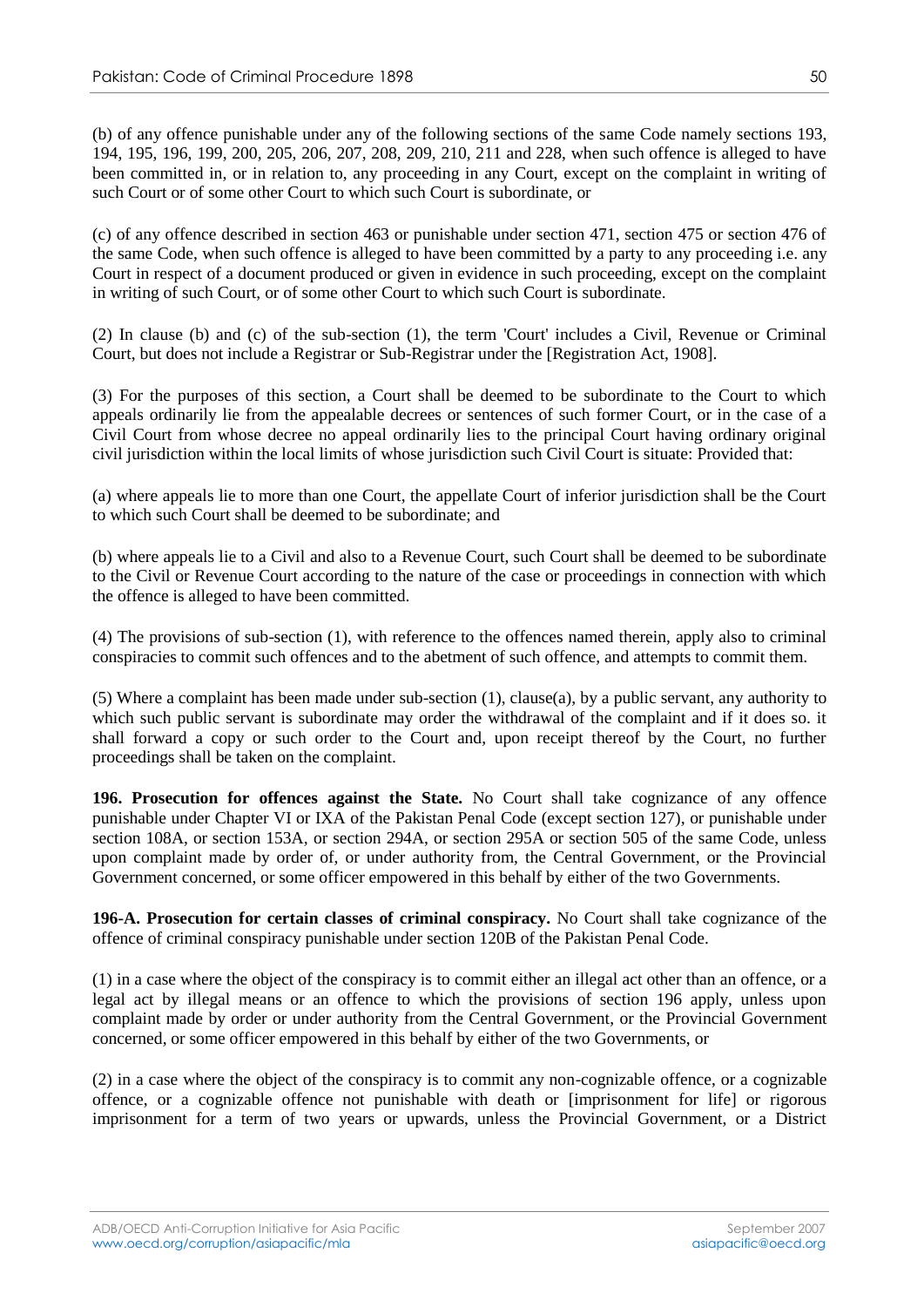Magistrate empowered in this behalf by the Provincial Governments, has by order in writing, consented to the initiation of the proceedings:

Provided that where the criminal conspiracy is one to which the provisions of sub-section (4) of section 195 apply no such consent shall be necessary.

**196-B. Preliminary inquiry in certain cases.** In the case of any offence in respect of which the provisions of section 196 or section 196A apply, a District Magistrate may, notwithstanding anything contained in those sections or in any other part of this Code, order a preliminary investigation by a police-officer not being below the rank of Inspector, in which case such police-officer shall have the powers referred to in section 155, sub-section (3).

**197. Prosecution of Judges and public servants.** (1) When any person who is a Judge within the meaning of section 19 of the Pakistan Penal Code or when any Magistrate, or when any public servant who is not removable from his office save by or with the sanction of the Central Government or a Provincial Government, is accused of any offence alleged to have been committed by him while acting or purporting to act in the discharge of his official duty, no Court shall take cognizance of such offence except with the previous sanction:

(a) in the case of a person employed in connection with the affairs of the Centre, of the President; and

(b) in the case of a person employed in connection with the affairs of a Province, of Governor of that Province.

(2) Power of President or Governor as to prosecution. The President or Governor, as the case may be, may determine the person by whom, the manner in which, the offences for which, the prosecution of such Judge, Magistrate or public servant is to be conducted, and may specify the Court before which the trial is to be held.

**198. Prosecution for breach of contract, defamation and offences against marriage.** No Court shall take cognizance of an offence falling under Chapter XIX or Chapter XXI of the Pakistan Penal Code or under sections 493 to 496 (both inclusive) of the same Code, except upon a complaint made by some person aggrieved by such offence:

Provided that, where the person so aggrieved is a woman who, according to the customs and manners of the country ought not to be compelled to appear in public, or where such person is under the age of eighteen years or is an idiot or lunatic, or is from sickness or infirmity unable to make a complaint, some other person may, with the leave of the Court, make a complaint on his or her behalf;

Provided further that where the husband aggrieved by an offence under section 494 of the said Code is serving in any of the Armed Forces of Pakistan under conditions which are certified by the Commanding Officer as precluding him from obtaining leave of absence to enable him to make a complaint in person, some other person authorized by the husband in accordance with the provisions of sub-section (1) of section 199B may, with the leave of the Court, make a complaint on his behalf.

**N.W.F.P. Amendment.** In Section 198 of the Code, omit the words 'or under sections 493 to 496 (both inclusive) of the same Code'; and the second proviso to this section.

**[198-A. Prosecution for defamation against public servants in respect of their conduct in the discharge of public functions.** (1) Notwithstanding anything contained in this Code, when any offence falling under Chapter XXI of the Pakistan Penal Code (Act XLV of 1860) is alleged to have been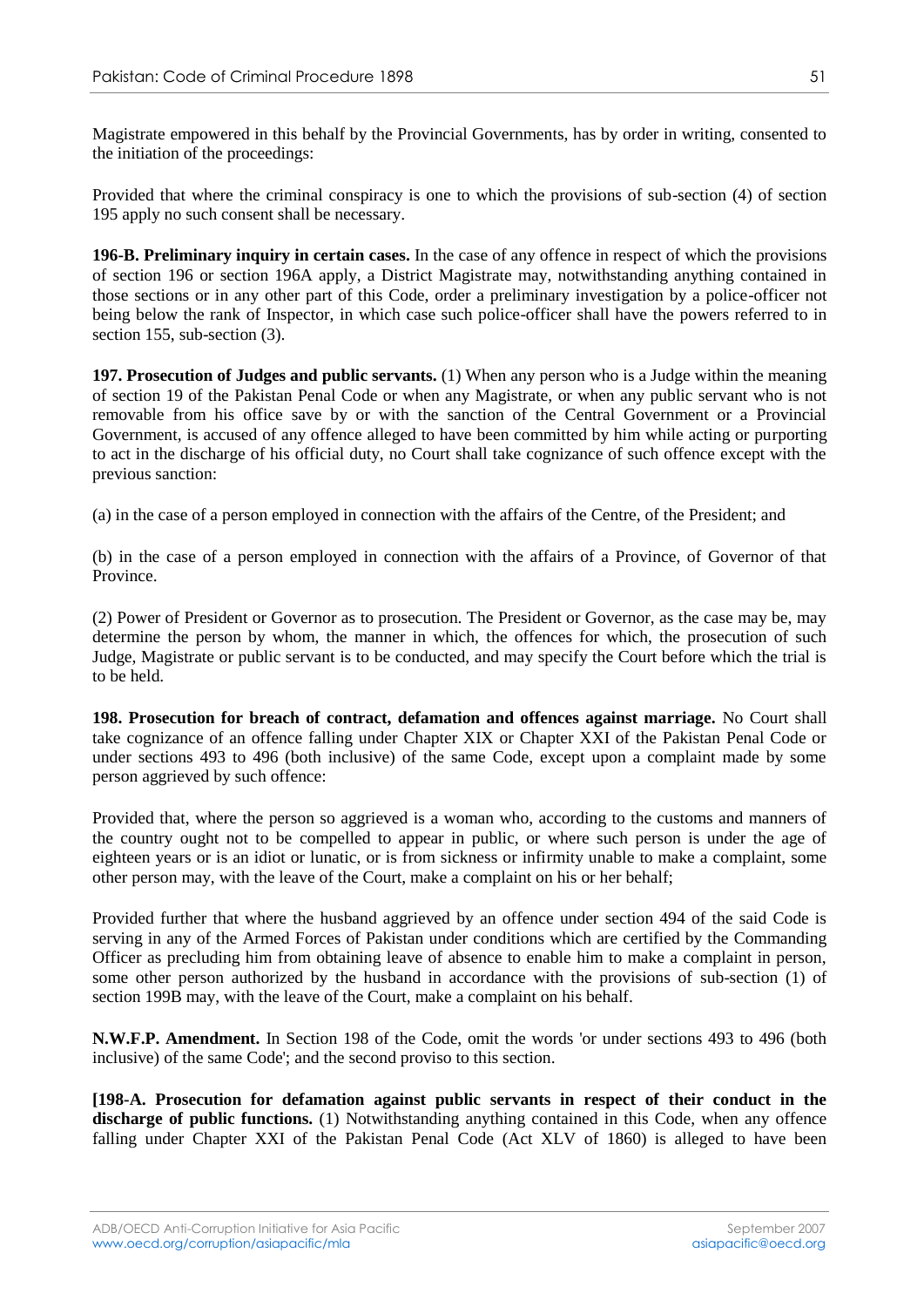committed against the President, the Prime Minister a Federal Minister, Minister of State, Governor, Chief Minister or Provincial Minister or any public servant employed in connection with the affairs of the Federation or of a Province, in respect of his conduct in the discharge of his public functions, a Court of Session may take cognizance of such offence, without the accused being committed to it for trial, upon a complaint in writing made by the Public Prosecutor.

(2) Every such complaint shall set forth the facts which constitute the offence alleged, the nature of such offence and such other particulars as are reasonably sufficient to give notice to the accused of the offence alleged to have been committed by him.

(3) No complaint under sub-section (1) shall be made by the Public Prosecutor except with the previous sanction.

(a) in the case of the President or the Prime Minister or a Governor, or any Secretary to the Government authorized by him in this behalf.

(b) in the case of a Federal Minister or Minister of State, Chief Minister or Provincial Minister, of any Secretary to the Government authorized in this behalf by the Government concerned.

(c) in the case of any public servant employed in connection with the affairs of the Federation or of a province, of the Government concerned.

(4) No Court of Sessions shall take cognizance of an offence under sub-section (1) unless the complaint is made within six months from the date on which the offence is alleged to have been committed.

(5) When the Court of Session takes cognizance of an offence under sub-section (1), then, notwithstanding anything contained in the Code, the Court of Sessions shall try the case without the aid of a jury or assessors and in trying the case shall follow the procedure prescribed for the trial by Magistrate of warrant cases instituted otherwise than on a police report.

(6) The provisions of this section shall be in addition to, and not in derogation of those of section 198].

**199. Prosecution for adultery or enticing a married woman.** [No Court shall take cognizance of an offence under section 497 or section 498 of the Pakistan Pena! Code, except:

(a) upon a report in writing made by a police-officer on the complaint of the husband of the woman, or in this absence, by some person who had care of such woman on his behalf at the time when such offence was committed; or

(b) upon a complaint made by the husband of the woman or, in his absence, made with the leave of the Court by some person who had care of such woman on his behalf at the time when such offence was committed:]

Provided that where such husband is under the age of eighteen years or is an idiot or is from sickness or infirmity unable to make complaint, some other person may with the leave of the Court make a complaint on his behalf:

Provided further that where such husband is serving in any of the Armed Forces of Pakistan under conditions which are certified by his Commanding Officer as precluding him from obtaining leave of absence to enable him to make a complaint in person, and where for any reason no complaint has been made by a person having care of the woman as aforesaid, some other person authorized by the husband in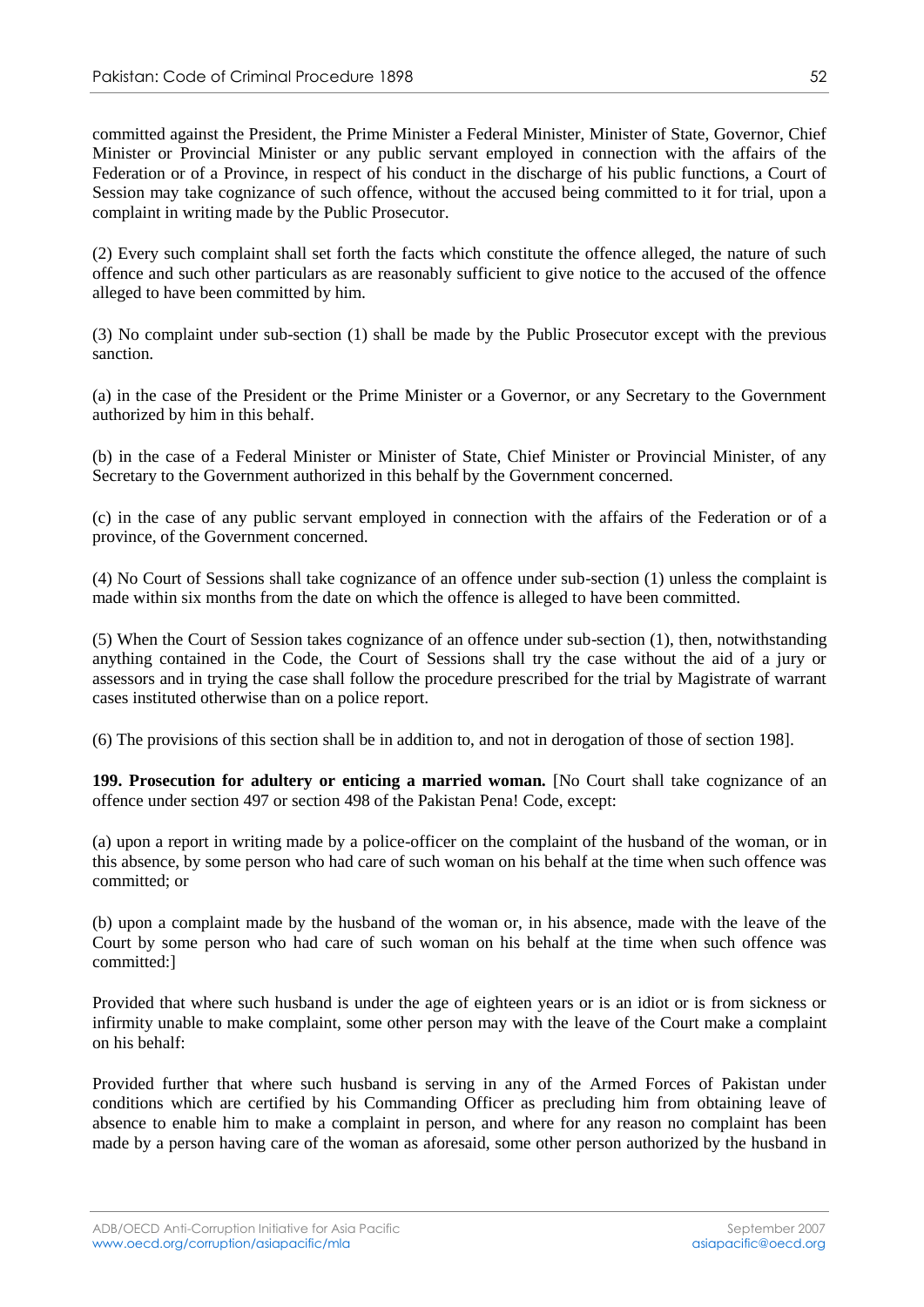accordance with the provisions of sub-section (1) of section 199B may, with the leave of the Court make a complaint on his behalf.

**(N.W.F.P. Amendment**-Delete Section 199].

**199-A. Objection by lawful guardian to complaint by person other than person aggrieved.** When in any case falling under section 198 or. section 199, the person on whose behalf the complaint is sought to be made is under the age of eighteen years or is a lunatic, and the person applying for leave has not been appointed or declared by competent authority to be the guardian of the person of the said minor or lunatic, and the Court is satisfied that there is a guardian so appointed or declared, notice shall be given to such guardian and the Court shall, before granting the application, give him a reasonable opportunity of objecting to the granting thereof.

**199-B. Form of authorization under second proviso to section 198 or 199.** (1) The authorization of a husband given to another person to make a complaint on his behalf under the second proviso to section 198 or the second proviso to section 199 shall be in writing, shall be signed or otherwise attested by the husband, shall contain a statement to the effect that he has been informed of the allegation upon which the complaint is to be founded, shall be countersigned by the Officer referred to in the said provisos, and shall be accompanied by a certificate signed by the Officer, to the effect that leave of absence for the purpose of making a complaint in person cannot for the time being be granted to the husband.

(2) Any document purporting to be such an authorization and complying with the provisions of sub-section (1), and any document purporting to be a certificate required by that sub-section shall, unless the contrary is proved, be presumed to be genuine, and shall be received in evidence.

**N.W.F.P. Amendment**-[In section 199-A of the Code; omit the words 'or section 199' and delete section 199-B].

## **CHAPTER XVI - OF COMPLAINTS TO MAGISTRATE**

**200. Examination of complainant.** A Magistrate taking cognizance of an offence on complaint shall at once examine the complainant upon oath, and the substance of the examination shall be reduced to writing and shall be signed by the complainant, and also by the Magistrate:

Provided as follows:

(a) when the complaint is made in writing nothing herein contained shall be deemed to require a Magistrate to examine the complaint before transferring the case under section 192 [or sending it to the Court of Sessions].

(aa) when the complaint is made in writing nothing herein contained shall be deemed to require the examination of a complainant in any case in which the complainant has been made by a Court or by a public servant acting or purporting to act in the discharge of his official duties:

(b) \* \* \* \* \*

(c) when the case has been transferred under section 192 and the Magistrate so transferring it has already examined the complainant, Magistrate to whom it is so transferred shall not be bound to re-examine the complainant.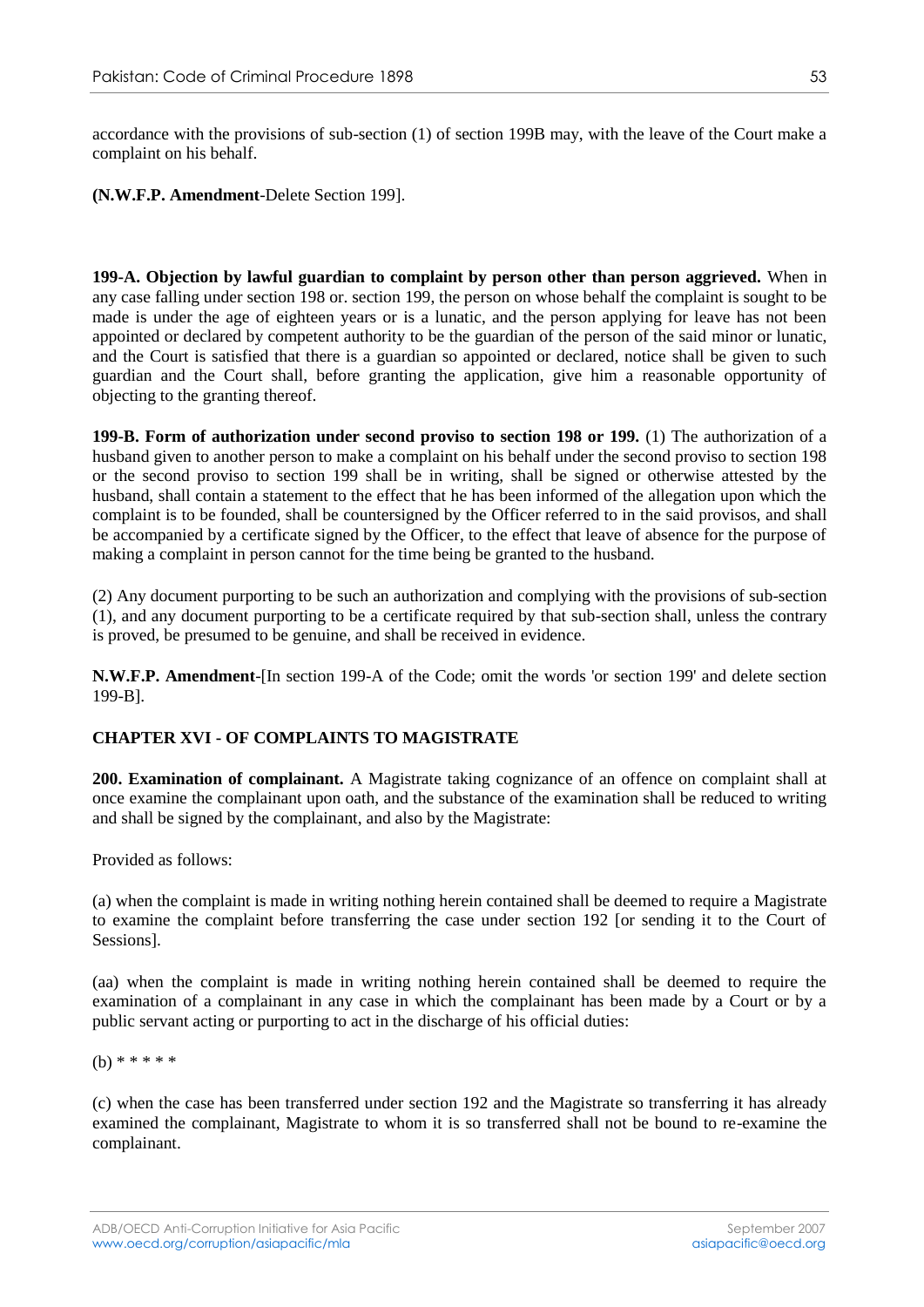**201. Procedure by Magistrate not competent to take cognizance of the case.** (1) If the complaint has been made in writing to a Magistrate who is not competent to take cognizance of the case, he shall return the complaint for presentation to the proper Court with an endorsement to that effect.

(2) If the complaint has not beep made in writing such Magistrate shall direct the complainant to the proper Court.

**[202. Postponement of issue of process.** (1) Any Court, on receipt of a complaint of an offence of which it is authorized to take cognizance, or which has been sent to it under Section 190, sub-section (3), or transferred to it under Section 191 or Section 192, may, if it thinks fit, for reasons to be recorded postpone the issue of process for compelling the attendance of the person complained against, and either inquire into the case itself or direct an inquiry or investigation to be made by [any Justice of the Peace or by] a policeofficer or by such other person as it thinks fit, for the purpose of ascertaining the truth or falsehood of the complaint.

Provided that, save where the complaint has been made by a Court, no such direction shall be made unless the complainant has been examined on oath under the provisions of Section 200.

(2) A Court of Session may, instead of directing an investigation under the provisions of sub-section (1), direct the investigation to be made by any Magistrate subordinate to it for the purpose of ascertaining the truth or falsehood of the complaint.

(3) If any inquiry or investigation under this section is made by a person not being a Magistrate [or Justice of the Peace] or a police-officer, such person shall exercise all the powers conferred by this Code on an officer-in-charge of a police-station, except that he shall not have power to arrest without warrant.

(4) Any Court inquiring into a case under this section may, if it thinks fit, take evidence of witnesses on oath.]

**203. Dismissal of complaint.** [The Court] before whom a complaint is made or to whom it has been transferred or [sent] may dismiss the complaint, if, after considering the statement on oath (if any) of the complainant and the result of the investigation or inquiry if any under section 202 there is in his judgment no sufficient ground for proceeding. In such case he shall briefly record his reasons for so doing.

## **CHAPTER XVII - OF THE COMMENCEMENT OF PROCEEDING BEFORE [COURTS]**

**204. Issue of process.** (1) If in the opinion of a [Court] taking cognizance of an offence there is sufficient ground for proceeding and the case appears to be one in which, according to the fourth column of the second schedule a summons should issue in the first instance, [it] shall issue its summons for the attendance of the accused. If the case appears to be one in which, according to that column, a warrant should issue in the first instance, [it] may issue a warrant, or, if, [it] thinks fit, a summons for causing the accused to be brought or to appear at a certain time before such Court or (if [it] has not jurisdiction [itself]) some other Court having jurisdiction.

(2) Nothing in this section-shall be deemed to affect the provision of section 90.

(3) When by any law for the time being in force any process-fees or other fees are payable, no process shall be issued until the fees are paid, and, if such fees are not paid within a reasonable time, the [Court] may dismiss the complaint.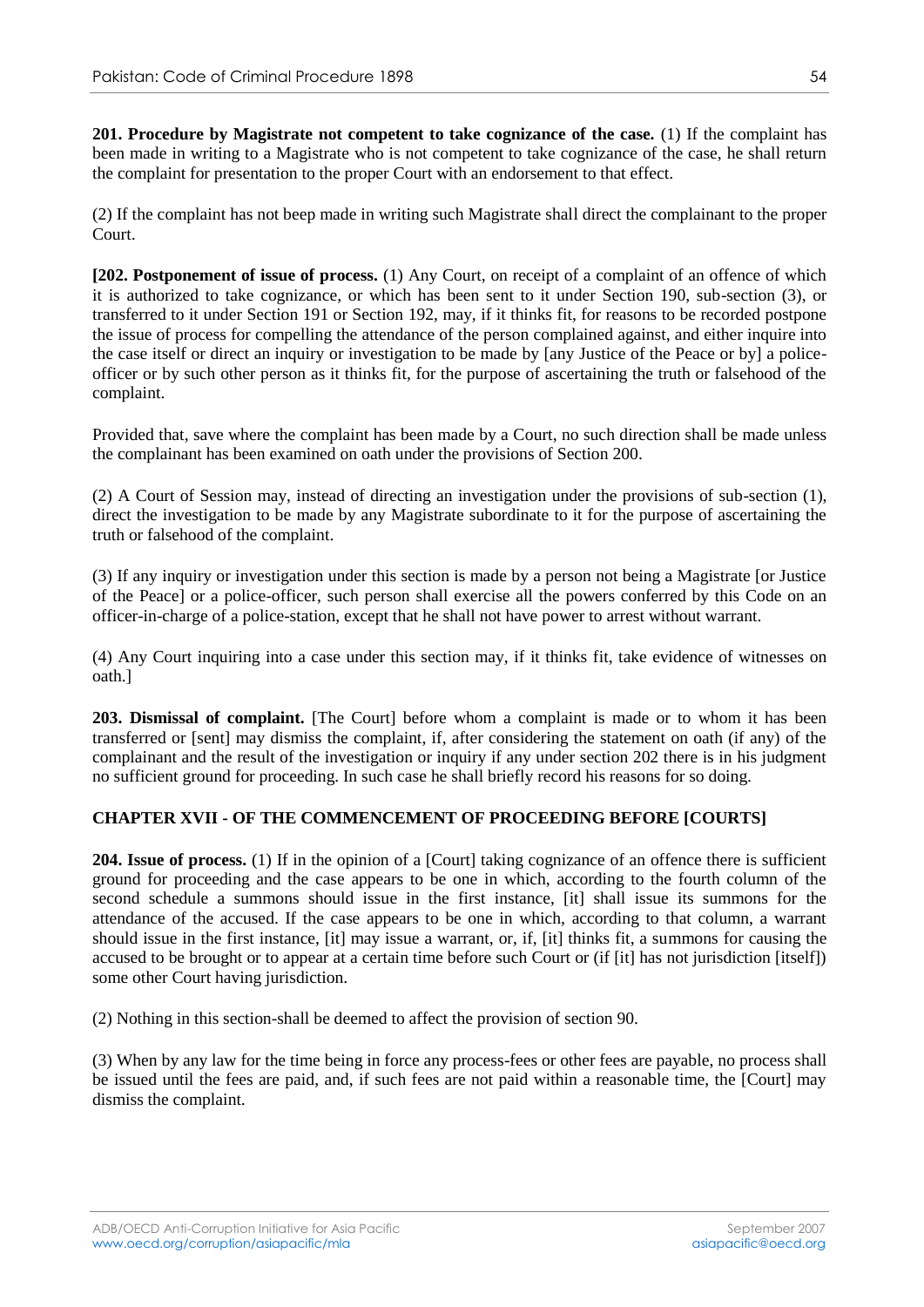**205. Magistrate may dispense with personal attendance of accused.** (1) Whenever a magistrate issue a summons, he may, if he sees reason so to do, dispense with the personal attendance of the accused, and permit him to appear by his pleader.

(2) But the Magistrate inquiring or trying the case may, in his discretion, at any stage of the proceedings direct the personal attendance of the accused, and, if necessary, enforce such attendance in manner hereinbefore provided.

### **CHAPTER XVIII - OF INQUIRY INTO CASES TRIABLE BY THE COURT OF SESSION OR HIGH COURT**

**206-220.** [Chapter XVIII consisting of sections 206-220 omitted by Law Reforms Ordinance, 1972. item 82. Enforced in the Province of Punjab w.e.f. 26.12.1975.]

### **CHAPTER XIX - OF THE CHARGE FORM OF CHARGES**

**221. Charge to state offence.** (1) Every charge under this Code shall state the offence with which the accused is charged.

(2) Specific name of offence; sufficient description. If the law which creates the offence gives it any specific name, the offence may be described in the charge by that name only.

(3) How stated where offence has no specific name. If the law which creates the offence does not give it any specific name, so much of the definition of the offence must be stated as to give the accused notice of the matter with which he Is charged.

(4) The law and section of the law against which the offence is said to have been committed shall be mentioned in the charge.

(5) What implied In charge. The fact that the charge is made is equivalent to a statement that every legal condition required by law to constitute the offence charged was fulfilled in the particulars case.

(6) Language of charge. The charge shall be written either in English or in the language of the Court.

(7) Previous conviction when to be set out. If the accused having been previously convicted of any offence, is liable by reason of such previous conviction, to enhanced punishment, or to punishment of a different kind, for a subsequent offence, and it is intended to prove such previous conviction for the purpose of affecting the punishment which the Court may think fit to award for the subsequent offence, the fact, date and place of the previous conviction shall be stated in the charge. If such statement has been omitted, the Court may add it any time before sentence is passed.

#### **Illustrations**

(a) A is charged with the murder of B. This is equivalent to a statement that A's act fell within the definition of murder given in section 299 and 300 of the Pakistan Penal Code; that it did not fall within any of the general exceptions of the same Code; and that it did not fall within any of the five exceptions to sections 300 or that, if it did fall within Exception 1, one or other of the three provisos to that exception apply to it.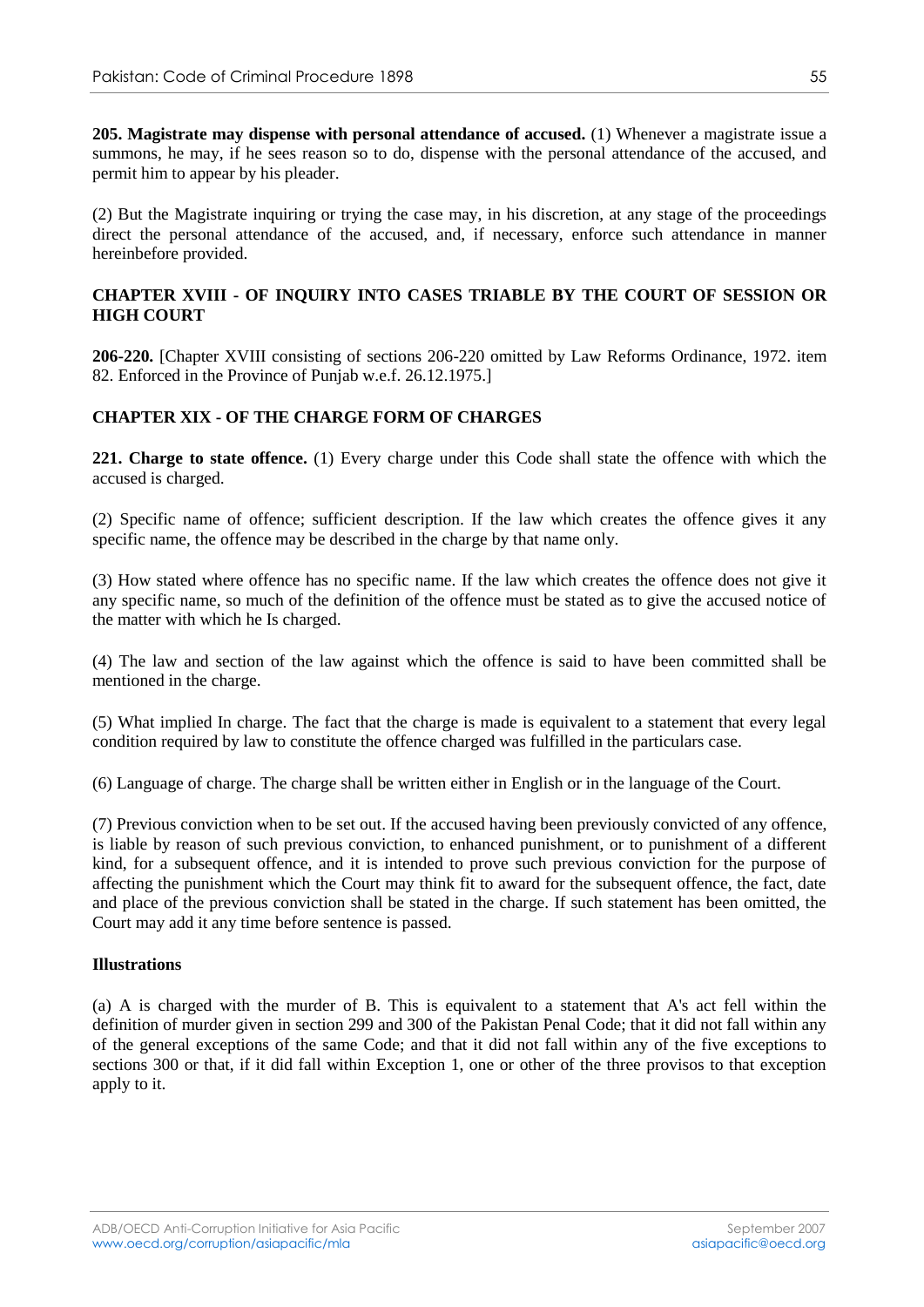(b) A is charged, under section 326 of the Pakistan Penal Code, with voluntarily causing grievous hurt to B by means of an instrument for shooting. This is equivalent to a statement that the case was not provided for by section 335 of the Pakistan Penal Code, and that the general exceptions did not apply to it

(c) A is accused of murder cheating, theft, extortion, adultery or criminal intimidation or using a false property-mark. The charge may state that A committed murder, cheating, or theft, or extortion, or adultery or criminal intimidation, or that he used a false property-mark, without reference to the definitions of those crimes contained in the Pakistan Penal Code; but the sections under which the offence is punishable must, in each instance, be referred to in the charge.

(d) A is charged, under section 184 of the Pakistan Penal Code, with intentionally obstructing a sale of property offered for sale by the lawful authority of a public servant. The charge should be in those words.

**222. Particulars as to time, place and person.** (1) The charge shall contain such particulars as to the time and place of the alleged offence, and the person (if any) against whom; or the thing (if any) in respect of which, it was committed, as are reasonably sufficient to give the accused notice of the matter with which he is charged.

(2) When the accused is charged with criminal breach of trust or dishonest misappropriation of money, it shall be sufficient to specify the gross sum in respect of which the offence is alleged to have been committed, and the dates between which the offence is alleged to have been committed, without specifying particular items or exact dates, and the charge so framed shall be deemed to be a charge of one offence within the meaning of section 234;

Provided that the time included between the first and last of such dates shall not exceed one year.

**223. When manner of committing offence must be stated.** When the nature of the case is such that the particulars mentioned in section 221 and 222 do not give the accused sufficient notice of the matter with which he is charged, the charge shall also contain such particulars of the manner in which the alleged offence was committed as will be sufficient for that purpose.

#### **Illustrations**

(a) A is accused of the theft of a certain article at a certain time and place. The charge need not set out the manner in which theft was effected.

(b) A is accused of cheating B at a given time and place. The charge must set out the manner In which A cheated B.

(c) A is accused of giving false evidence at a given time and place. The charge must set out that portion of the evidence given by A which is alleged to be false.

(d) A is accused of obstructing B, a public servant, in the discharge of his public functions at a given time and place. The charge must set out the manner in which A obstructed B in the discharge of his functions.

(e) A is accused of the murder of B at a given time and place. The charge need not state the manner in which A murdered B.

(f) A is accused of disobeying a direction of the law with intent to save B from punishment. The charge must set out the disobedience charged and the law infringed.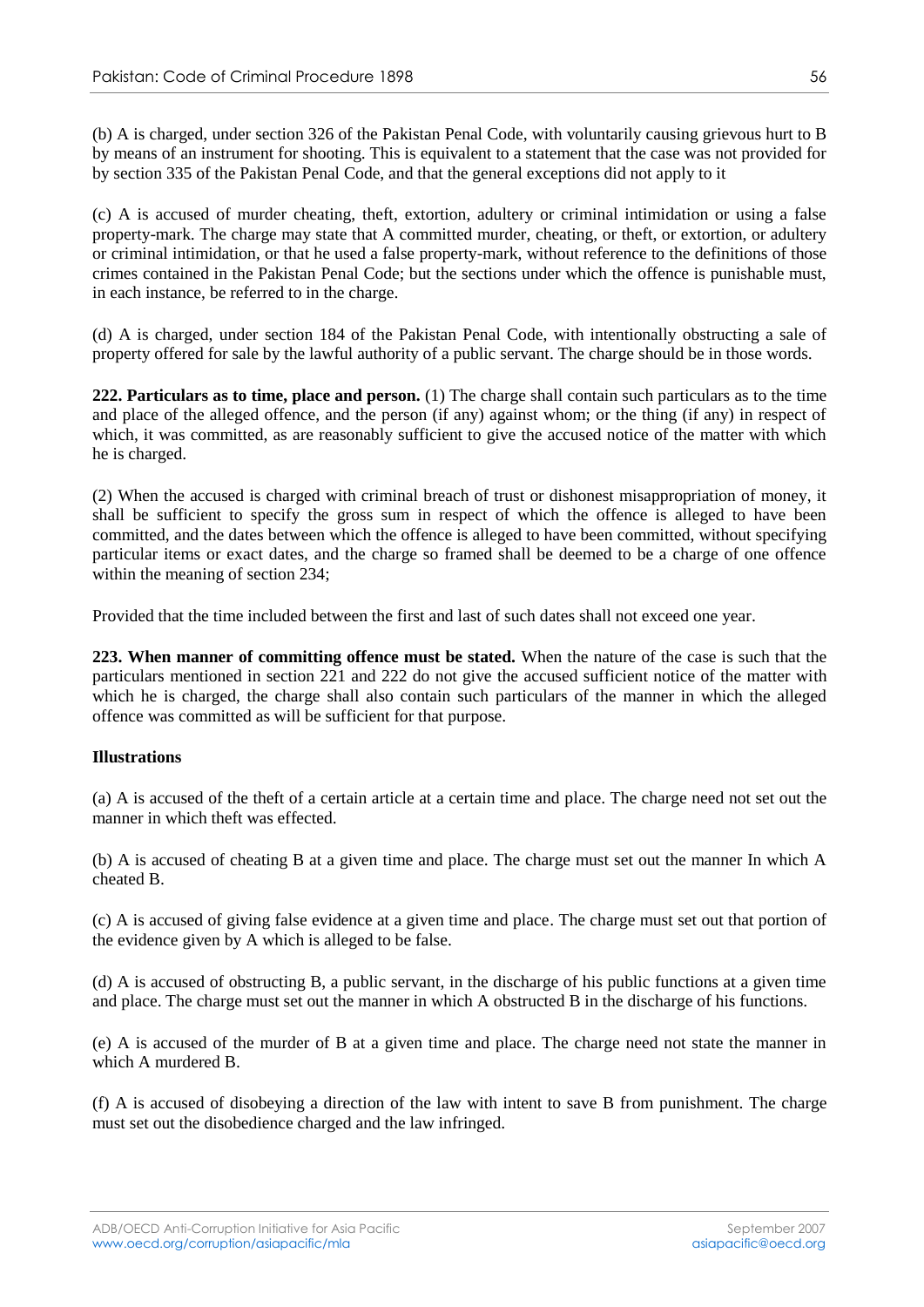**224. Words in charge taken in sense of law under which offence is punishable.** In every charge words used in describing an offence shall be deemed to have been used in the sense attached to them respectively by the law under which such offence is punishable.

**225. Effect of errors.** No error in stating either the offence or the particulars required to be stated in the charge, and no omission to state the offence or those particulars, shall be regarded at any stage of the case as material, unless the accused was in fact misled by such error or omission, and it has occasioned a failure of justice.

### **Illustrations**

(a) A is charged under section 242 of the Pakistan Penal Code, with 'having been in possession of counterfeit coin, having known at the time when he became possessed thereof that such coin was counterfeit', the word 'fraudulently' being omitted in the charge. Unless it appears that A was in fact misled by this omission, the error shall not be regarded as material.

(b) A is charged with cheating B, and the manner in which he cheated B is not set out in the charge, or is set out incorrectly. A defends himself, call witnesses and gives his own account of the transaction. The Court may infer from this that the omission to set out the manner of the cheating is not material.

(c) A is charged with cheating B, and the manner in which he cheated B is not set out in the charge. There were many transactions between A and B and A had no means of knowing to which of them the charge referred, and offered no defence. The Court may infer from such facts that the omission to set out the manner of the cheating was, in the case a material error.

(d) A is charged with the murder of Khoda Bakhsh on the 21st January 1882. In fact the murdered person's name was Haider Bakhsh, and the date of the murder was the 20th January 1882. A was never charged with any murder but one, and had heard the [trial], which referred exclusively to the case of Haider Bakhsh. The Court may infer from these facts that A was not misled and that the error in the charge was immaterial.

(e) A was charged with murdering Haider Bakhsh on the 21st January 1882. When charged for the murder of Haider Bakhsh, he was tried for the murder of Khoda Bakhsh. The witnesses present in his defence were witnesses in the case of Haider Bakhsh. The Court may infer from this that A was misled, and that the error was material.

**226.** [Omitted by Law Reforms Ordinance 1972, item 84].

**227. Court may alter charge.** (1) Any Court may later or add to any charge at any time before judgement is pronounced [......].

(2) Every such alteration or addition shall be read and explained to the accused.

**228. When trial may proceed immediately after alteration.** If the charge framed or alteration or addition made under [....} section 227 is such that proceeding immediately with the trial is not likely, in the opinion of the Court, to prejudice the accused in his defence or the prosecutor in the conduct of the case. the Court may, in its discretion, after such charge or alteration has been framed or made, proceed with the trial as if the new or altered charge had been the original charge.

**229. When new trial may be directed, or trial suspended.** If the new or altered or added charge is such that proceeding immediately with the trial is likely, in the opinion of the Court, to prejudice the accused or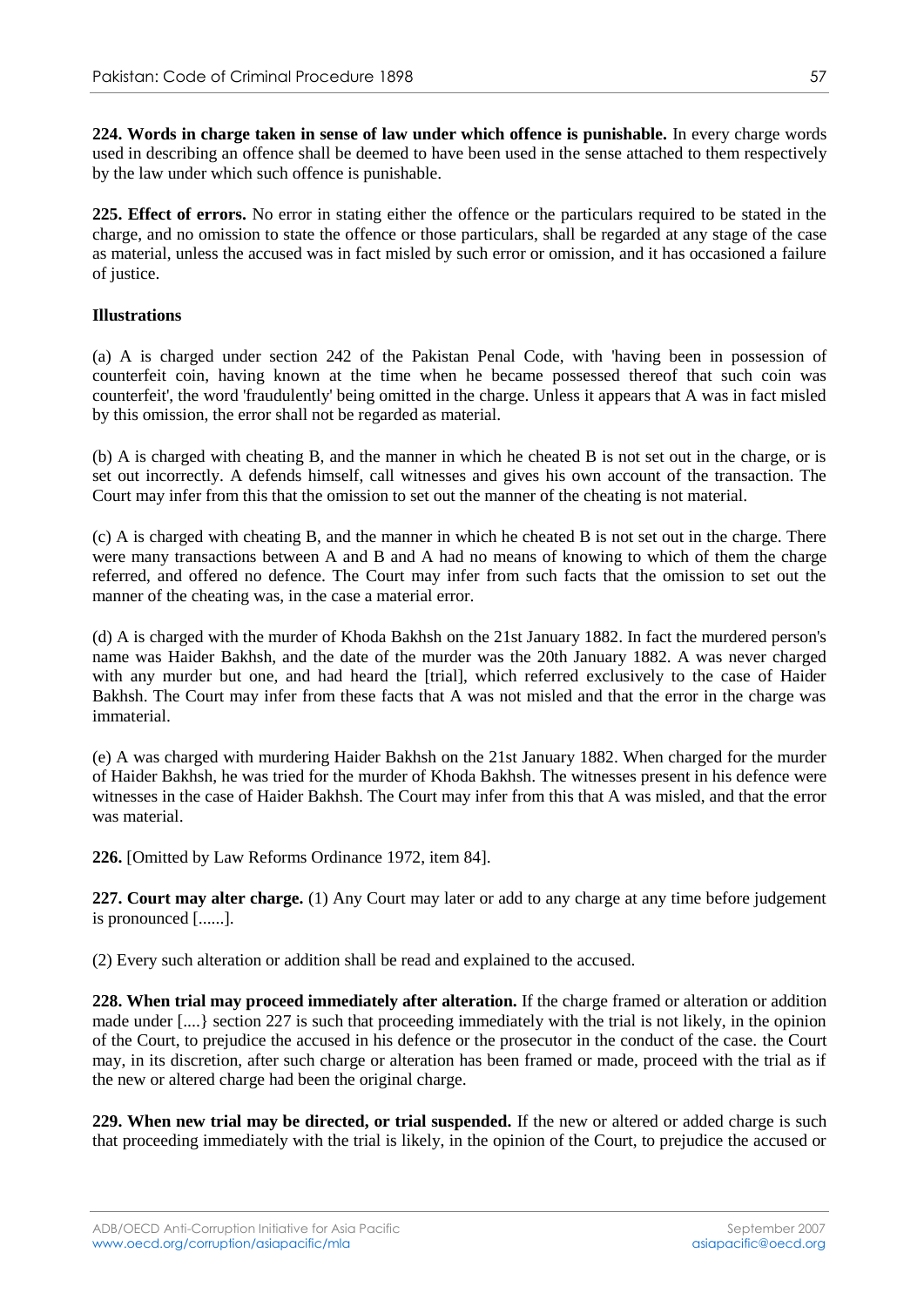the prosecutor as aforesaid, the Court may either direct a new trial or adjourn the trial for such period as may be necessary.

**230. Stay of proceedings if prosecution of offence in altered charge requires previous sanction.** If the offence stated in the new or altered or added charge is one for the prosecution of which previous sanction is necessary, the case shall not be proceeded with until such sanction is obtained for a prosecution on the same facts as those on which the new or altered charge is founded.

**231. Recall of witnesses when charge altered.** Whenever a charge is altered or added to by the Court after the commencement of the trial, the prosecutor and the accused shall be allowed to recall or resummon, and examine with reference to such alteration or addition, any witness who may have been examined, and also to call any further witness whom the Court may think to be material.

**232. Effect of material error.** (1) If any Appellate Court, or the [Court of Session] in the exercise of revision or of its powers under Chapter XVII, is of opinion that any person convicted of an offence was misled in his defence by the absence of a charge by any error in the charge, It shall direct a new trial to be held upon a charge framed in whatever manner it thinks fit.

(2) If the Court is of opinion that the facts of the case are such that no valid charge could be preferred against the accused in respect of the facts proved, it shall quash the conviction.

#### **Illustration**

A is convicted of an offence, under section 196 of the Pakistan Penal Code, upon a charge which omits to state that he knew the evidence, which he corruptly used or attempted to use as true or genuine, was false or fabricated. If the Court thinks it probable that A had such knowledge, and that he was misled in his defence by the omission from the charge; but, if it appears probable from the proceedings that A had no such knowledge, it shall quash the conviction.

**233. Separate charges for distinct offences.** For every distinct offence of which any person is accused there shall be a separate charge, and every such charge shall be tried separately, except in the cases mentioned in sections 234.235, 236 and 239.

### **Illustration**

A is accused of a theft on one occasion, and causing grievous hurt on another occasion. A must be separately charged and separately tried for the theft and causing grievous hurt.

**234. Three offences of same kind within one year may be charged together.** (1) When a person is accused of more offences than one of the same kind committed within the space of twelve months from the first to the last of such offences, whether in respect of the same person or not, he may be charged with, and tried at one trial for, and number of them not exceeding three.

(2) Offences are of the same kind when they are punishable with the same amount of punishment under the same section of the Pakistan Penal Code or of any special or local low:

Provided that, for the purpose of this section, an offence punishable under section 379 of the Pakistan Penal Code shall be deemed to be an offence of the same kind as an offence punishable under section 380 of the said Code, and that an offence punishable under any section of the Pakistan Penal Code or of any special or local law shall be deemed to be an offence of the same kind as an attempt to commit such offence, when such an attempt is an offence.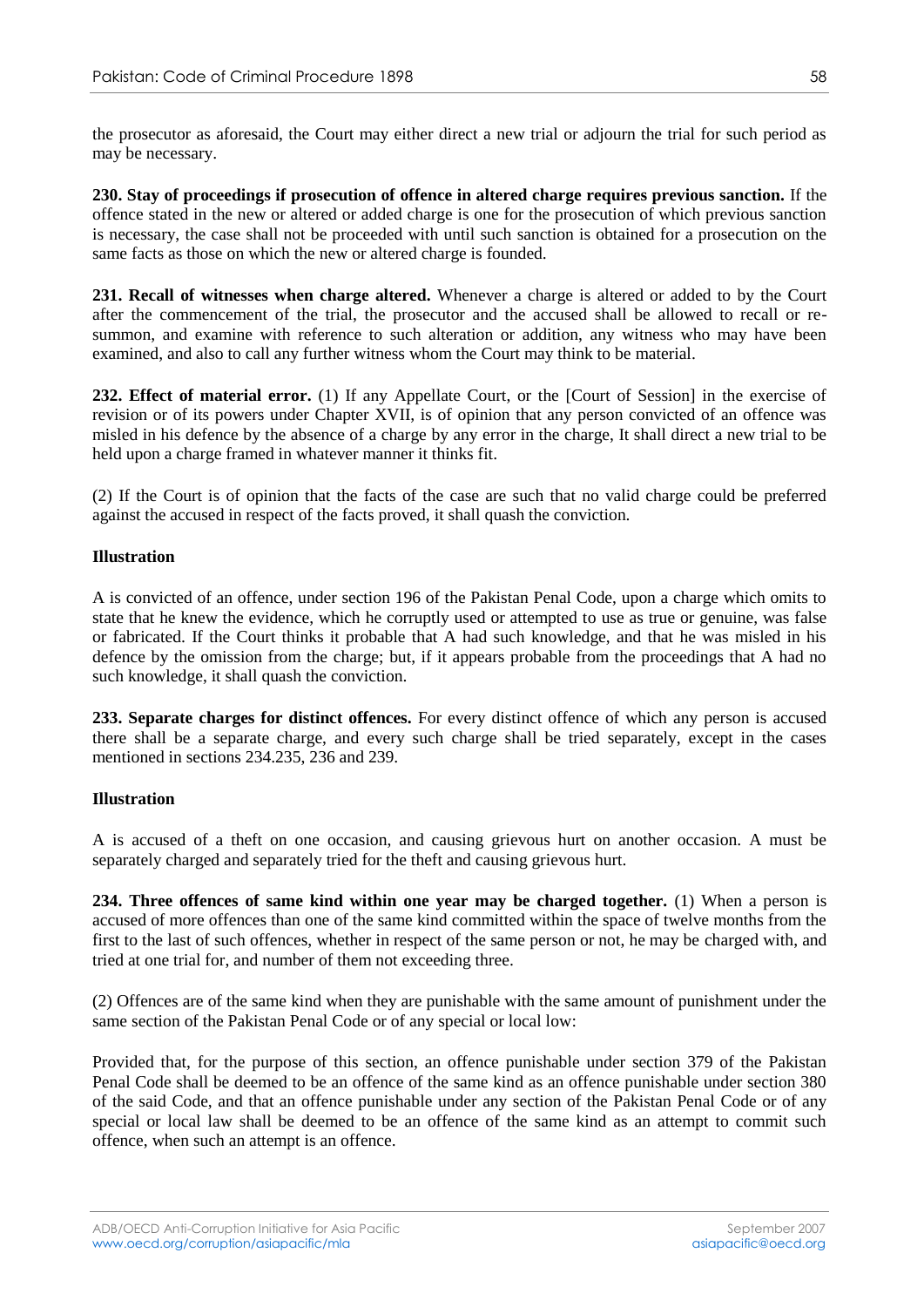**235. Trial for more than one offence.** (1) If, in one series of facts so connected together as to form the same transaction, more offences than one are committed by the same person, he may be charged with, and tried at one trial for, every such offence.

(2) Offence falling within two definitions. If the acts alleged constitute an offence falling within two or more separate definitions of any law in force for the time being by which offences are defined or punished, the person accused of them may be charged with, and tried at one trial for, each of such offences.

(3) Acts constituting one offence, but constituting when combined a different offence. If several acts, of which one or more than one would by itself or themselves constitute an offence, constitute when combined a different offence, the person accused of them may be charged with, and tried at one trial for, the offence constituted by such acts when combined, and for any offence constituted by anyone, or more, of such acts.

(4) Nothing contained in this section shall affect the Pakistan Penal Code, Section 71.

### **Illustrations**

To sub-section (1):

(a) A rescues B, a person in lawful custody, and in so doing causes grievous hurt to C, a constable in whose custody B was, A may be charged with, and convicted of, offences under section 225 and 333 of the Pakistan Penal Code.

(b) A commits house-breaking by day with intent to commit adultery, and commits in the house so entered adultery with B's wife. A may be separately charged with, and convicted of, offences under section 454 and 497 of the Pakistan Penal Code.

(c) A entices B, the wife of C, away from C, with intent to commit adultery with B, and then commits adultery with her. A may be separately charged with, and convicted of, offences under sections 498 and 497 of the Pakistan Penal Code.

(d) A has in his possession several seals, knowing them to be counterfeit and intending to use them for the purpose of committing several forgeries punishable under section 466 of the Pakistan Penal Code. A may be separately charged with, and convicted of, the possession of each seal under section 473 of the Pakistan Penal Code.

(e) With intent to cause injury to B, A institutes a criminal proceeding against him, knowing that there is no just or lawful ground for such proceeding: and also falsely accuses B of having committed an offence, knowing that there is no just or lawful ground for such charges. A may be separately charged with, and convicted of, two offences under sections 211 of the Pakistan Penal Code.

(f) A, with intent to cause injury to B, falsely accuses him of having committed an offence, knowing that there is no just or lawful ground for such charge. On the trial A gives false evidence against B, intending thereby to cause B to be convicted of a capital offence. A may be separately charged with, and convicted of. offences under sections 211 and 194 of the Pakistan Penal Code.

(g) A, with six others, commits the offences of rioting, grievous hurt and assaulting a public servant endeavouring in the discharge of his duty as such to suppress the riot. A may be separately charged with, and convicted of, offences under section 147, 325 and 152 of the Pakistan Penal Code.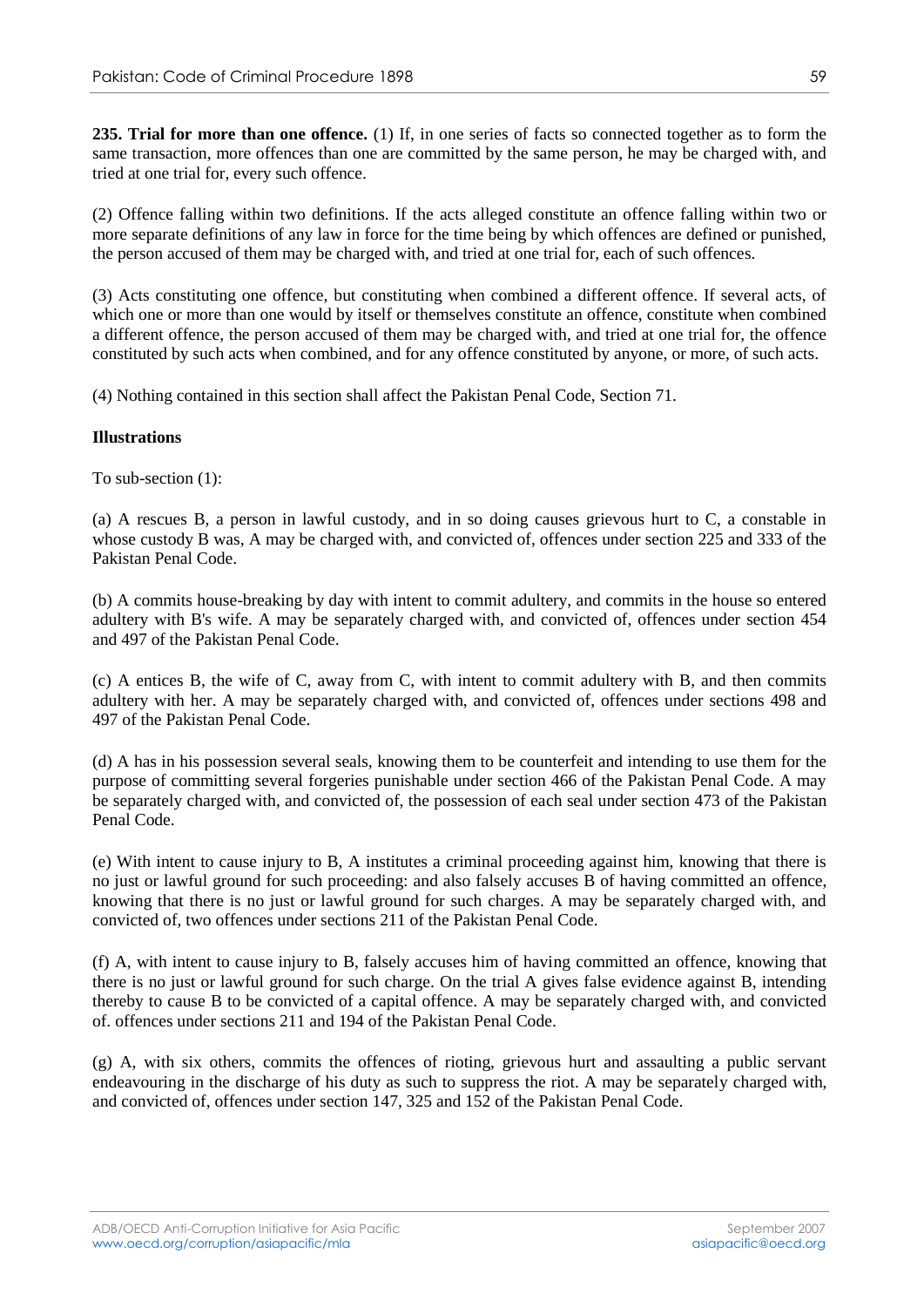(h) A threatens B, C and D at the same time with injury to their persons with intent to cause alarm to them. A may be separately charged with, and convicted of, each of three offences under section 506 of the Pakistan Penal Code. The separate charges referred to in Illustrations (a) to (h) respectively may be tried at the same time: To sub-section (2):

(i) A wrongfully strikes B with a cane. A may be separately charged with, and convicted of, offences under section 352 and 323 of the Pakistan Penal Code.

(j) Several stolen sacks of corn are made over to A and B who know they are stolen property, for the purpose of concealing them. A and B thereupon voluntarily assist each other to conceal the sacks at the bottom of a grain pit. A and B may be separately charged with, and convicted of offences under sections 411 and 414 of the Pakistan Penal Code.

(k) A exposes her child with the knowledge that she is thereby likely to cause its death. The child dies in consequence of such exposure. A may be separately charged with, and convicted of, offences under sections 317 and 304 of the Pakistan Penal Code.

(I) A dishonestly uses a forged document as genuine evidence, in order to convict B, a public servant, of an offence under section 167 of the Pakistan Penal Code. A may be separately charged with, and convicted of, offences under sections 471 read with 466 and 196 of the same Code. To sub-section (3):

(m) A commits robbery on B, and in doing so voluntarily causes hurt to him. A may be separately charged with, and convicted of, offences under sections 323, 392 and 394 of the Pakistan Penal Code.

**236. When it is doubtful what offence has been committed.** If a single act or series of acts is of such a nature that it is doubtful which of several offences the facts which can be proved will constitute, the accused may be charged with having committed all or any of such offences, and any number of such charges may be tried at once; or he may be charged in the alternative with having committed some one of the said offences.

#### **Illustrations**

(a) A is accused of an act which may amount to theft, or receiving stolen property, or criminal breach of trust or cheating. He may be charged with theft, receiving stolen property, criminal breach of trust and cheating, or he may be charged with having committed theft, or receiving stolen property, or criminal breach of trust or cheating.

(b) A states on oath before the Magistrate that he saw B hit C with a club. Before the Sessions Court A states on oath that B never hit C. A may be charged in the alternative and convicted of intentionally giving false evidence, although it cannot be proved which of these contradictory statements was false.

**237. When a person is charged with one offence, he can be convicted of another.** (1) If, in the case mentioned in section 236, the accused is charged with one offence, and it appears in evidence that he committed a different offence for which he might have been charged under the provisions of that section, he may be convicted of the offence which he is shown to have committed although he was not charged with it.

#### **Illustration**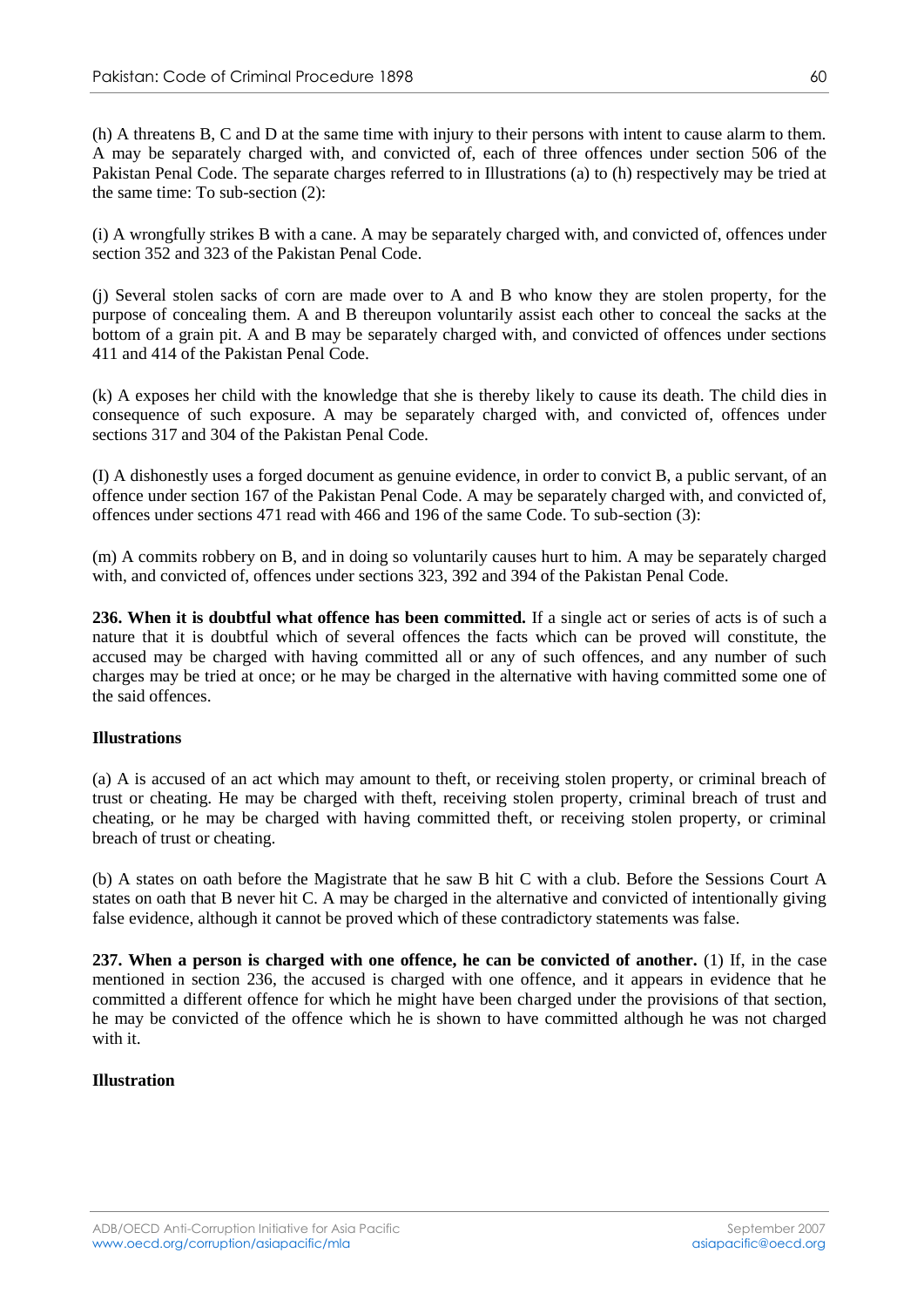A is charged with theft. It appears that he committed the offence of criminal breach of trust, or that of receiving stolen goods. He may be convicted of criminal breach of trust or of receiving stolen goods (as the case may be) though he was not charged with such offence.

**238. When offence proved included in offence charged.** (1) When a person is charged with an offence consisting of several particulars, a combination of some only of which constitutes a complete minor offence, and such combination is proved, but the remaining particulars are not proved, he may be convicted of the minor offence, though he was not charged with it.

(2) When a person is charged with an offence and facts are proved which reduce it to a minor offence, he may be convicted of the minor offence, although he is not charged with it.

(2-A) When a person is charged with an offence, he may be convicted of an attempt to commit such offence although the attempt is not separately charged.]

(3) Nothing in this section shall be deemed to authorizes conviction of any offence referred to in section 198 or section 199 when no complaint has been made as required by that section.

### **Illustrations**

(a) A is charged, under section 407 of the Pakistan Penal Code, with criminal breach of trust in respect of property entrusted to him as a carrier. It appears that he did commit criminal breach of trust under section 406 in respect of the property, but that it was not entrusted to him as a carrier. He may be convicted of criminal breach of trust under section 406.

(b) A is charged, under section 325 of the Pakistan Penal Code, with causing grievous hurt. He proves that he acted on grave and sudden provocation. He may be convicted under section 335 of that Code.

**239. What persons may be charged jointly.** The following persons may be charged and tried together, namely:

(a) persons accused of the same offence committed in the courses of the same transaction;

(b) persons accused of an offence and persons accused of abetment, or of an attempt to commit such offence.

(c) persons accused of more than one offence of the same kind, within the meaning of section 234 committed by them jointly within the period of twelve months;

(d) persons accused of different offences committed in the course of the same transaction

(e) persons accused of an offence which includes theft, extortion or criminal misappropriation, and persons accused of receiving or retaining, or assisting in the disposal or concealment of, property possession of which is alleged to have been transferred by any such offence committed by the first named persons, or of abetment of or attempting to commit any such last named offence;

(f) persons accused of offences under sections 411 and 414 of the Pakistan Penal Code or either of those sections in respect of stolen property the possession of which has been transferred by one offence; and

(g) persons accused of any offence under Chapter XII of the Pakistan Penal Code relating to counterfeit coin, and persons accused of any other offence under the said Chapter relating to the same coin, or of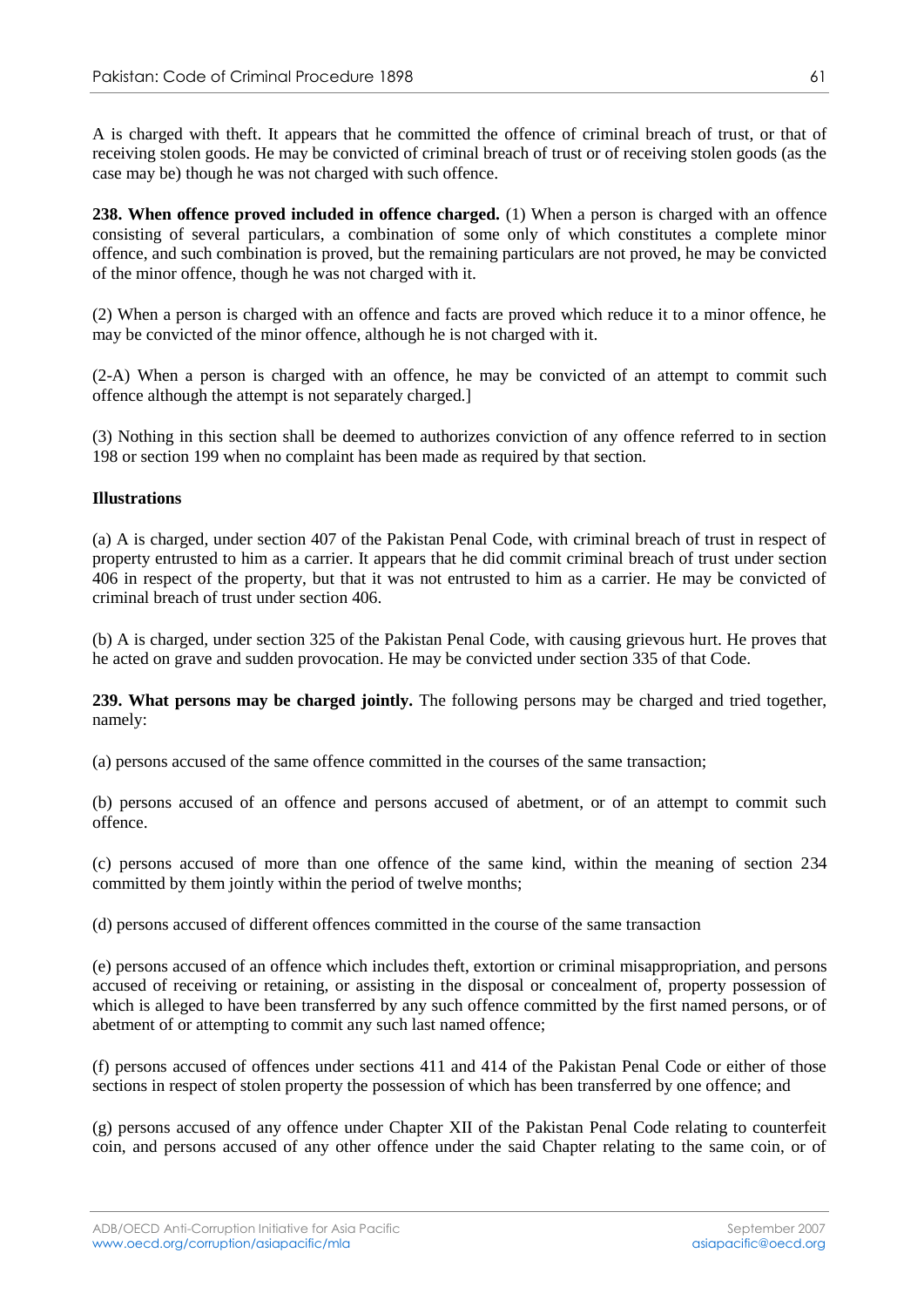abetment of or attempting to commit any such offence; and the provisions contained in the former part of this Chapter shall, so far as may be, apply to all such charges.

**240. Withdrawal of remaining charges on conviction on one of several charges.** When a charge containing more heads than one is framed against the same person, and when a conviction has been had on one or more of them, the complainant, or the officer conducting the prosecution, may, with the consent of the Court, withdraw the remaining charge or charges, or the Court of its own accord may stay the inquiry, into, or trial of such charge or charges. Such withdraw shall have the effect of an acquittal on such charge or charges, unless the conviction be set aside, in which case the said Court (subject to the order of the Court setting aside the conviction) may proceed with the inquiry into or trial of the charge or charges so withdrawn.

## **CHAPTER XX - OF THE TRIAL OF CASES BY MAGISTRATE**

**241. Procedure in trial of cases.** The following procedure shall be observed by Magistrate in the trial of cases.

**241-A. Supply of statements and documents to the accused.** (1) In all cases instituted upon police report, except those tried summarily or punishable with fine or imprisonment not exceeding six months, copies of statements of ail witnesses recorded under sections 161 and 164 and of the inspection note recorded by an investigation officer on his first visit to the place of occurrence, shall be supplied free of cost to the accused not less than seven days before the commencement of the trial;

Provided that if any part of a statement recorded under section 161 is such that its disclosure to the accused would be inexpedient in the public interest such part of the statement shall be excluded from copy of the statement furnished to the accused.

(2) in ail eases instituted upon a complaint in writing, the complainant shall;

(a) state in the petition of complaint the substance of the accusation, the names of his witnesses and the gist of the evidence which he is likely to adduce at the trial; and

(b) within three days of the order of the Court under section 204 for issue of process to the accused, file in the Court for supply to the accused, as many copies of the compliant and any other document which it has filed with his complaint as the number of the accused;

Provided that the provisions of this sub-section shall not apply in any case in which the complaint has been made by a Court or by a public servant acting or purporting lo act in the discharge of his official duties.]

**[242. Charge to be framed.** When the accused appears or is brought before the Magistrate, a formal charge shall be framed relating to the offence of which he is accused and he shall be asked whether he admits that he has committed the offence with which he is charged.]

**243. Conviction on admission of truth of accusation.** If the accused admits that he has committed the offence [with which he is charged] his admission shall be recorded as nearly as possible in the words used by him; and, if he shows no sufficient cause why he should not be convicted, the Magistrate may convict him accordingly.

**244. Procedure when no such admission is made.** (1) If the Magistrate does not convict the accused under the preceding section or if the accused does not make such admission, the Magistrate shall proceed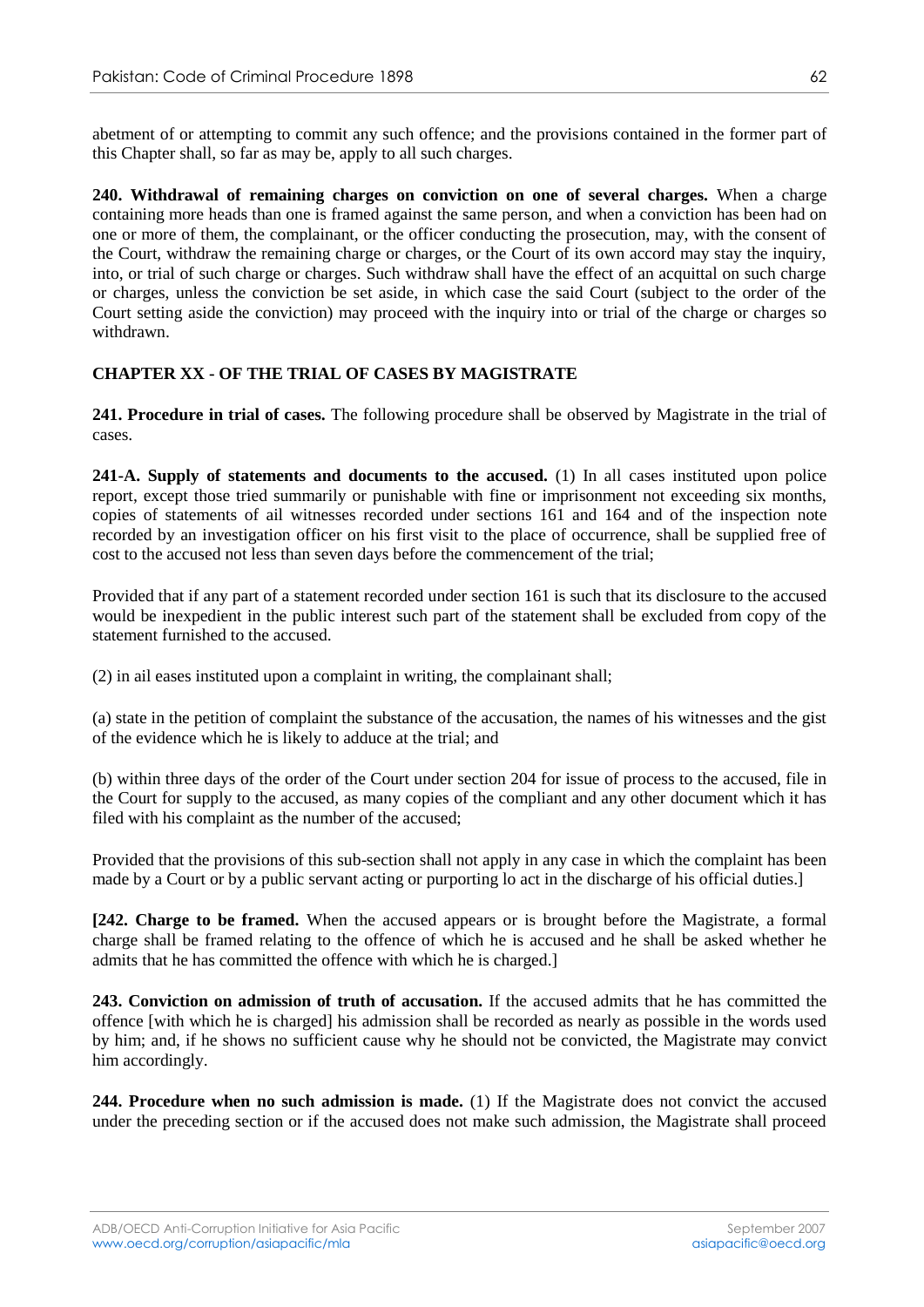to hear the complainant (if any), and take all such evidence as may be produced in support of the prosecution, and also to hear the accused and take all such evidence as he produces in his defence.

Provided that the Magistrate shall not be bound to hear any person as a complainant in any case in which the complaint has been made by a Court.

(2) The Magistrate may, if he thinks fit, on the application of the complainant or accused, issue a summons to any witness directing him to attend or to produce any document or other thing.]

(3) The Magistrate may, before summoning any witness on such application, require that his reasonable expenses, incurred in attending for the purposes of the trial, be deposited in Court:

[Provided that it shall not be necessary for the accused to deposit any such expenses in Court in case where he is charged with an offence punishable with imprisonment exceeding six months.]

**[244-A. Statement made under section 164.** The statement of a witness duly recorded under section 164, if it was made in the presence of the accused and if he had notice of it and was given an opportunity of cross-examining the witness, may, in the discretion of the Court, if such witness is produced and examined, be treated as evidence in the case for all purposes subject to the provisions of Evidence Act, 1872.]

**245. Acquittal.** (1) If the Magistrate upon taking the evidence referred to in section 244 and such further evidence (if any) as he may, of his own motion, cause to be produced, and (if he thinks tit) examining the accused, finds the accused not guilty, he shall record an order of acquittal.

**[245-A. Procedure in case of previous convictions.** In a case where a previous conviction is charged under the provisions of section 221, subsection (7), and the accused does not admit that he has been previously convicted as alleged in the charge, the Magistrate may, after he has convicted the accused under section 243, or under section 245, subsection (2), take evidence in respect of the alleged previous conviction, and, if he does so, shall record a finding thereon.]

**246.** [Omitted by Law Reforms Ordinance, XII of 1972, item 95].

**247. Non-appearance of complainant.** If the summons has been issued on complaint, and upon the day appointed for the appearance of the accused, or any day subsequent thereto to which the hearing may be adjourned, the complainant does not appear, the Magistrate shall, notwithstanding anything hereinbefore contained, acquit the accused, unless for some reason he thinks proper to adjourn the hearing of the case to some other day:

Provided that, where the complainant is a public servant and his personal attendance is not required, the Magistrate may dispense with his attendance, and proceed with the case:

[Provided further that nothing in this section shall apply where the offence of which the accused is charged is either cognizable or non-compoundable.]

**248. Withdrawal of complaint.** If a complainant, at any time before a final order is passed in any case under this Chapter, satisfies the Magistrate that there are sufficient grounds for permitting him to withdraw his complaint the Magistrate may permit him to withdraw the same, and shall thereupon acquit the accused.

**249. Power to stop proceedings when no complainant.** In any case instituted otherwise than upon complaint a Magistrate of the first class, or with the previous sanction of the [Sessions Judge, in the case of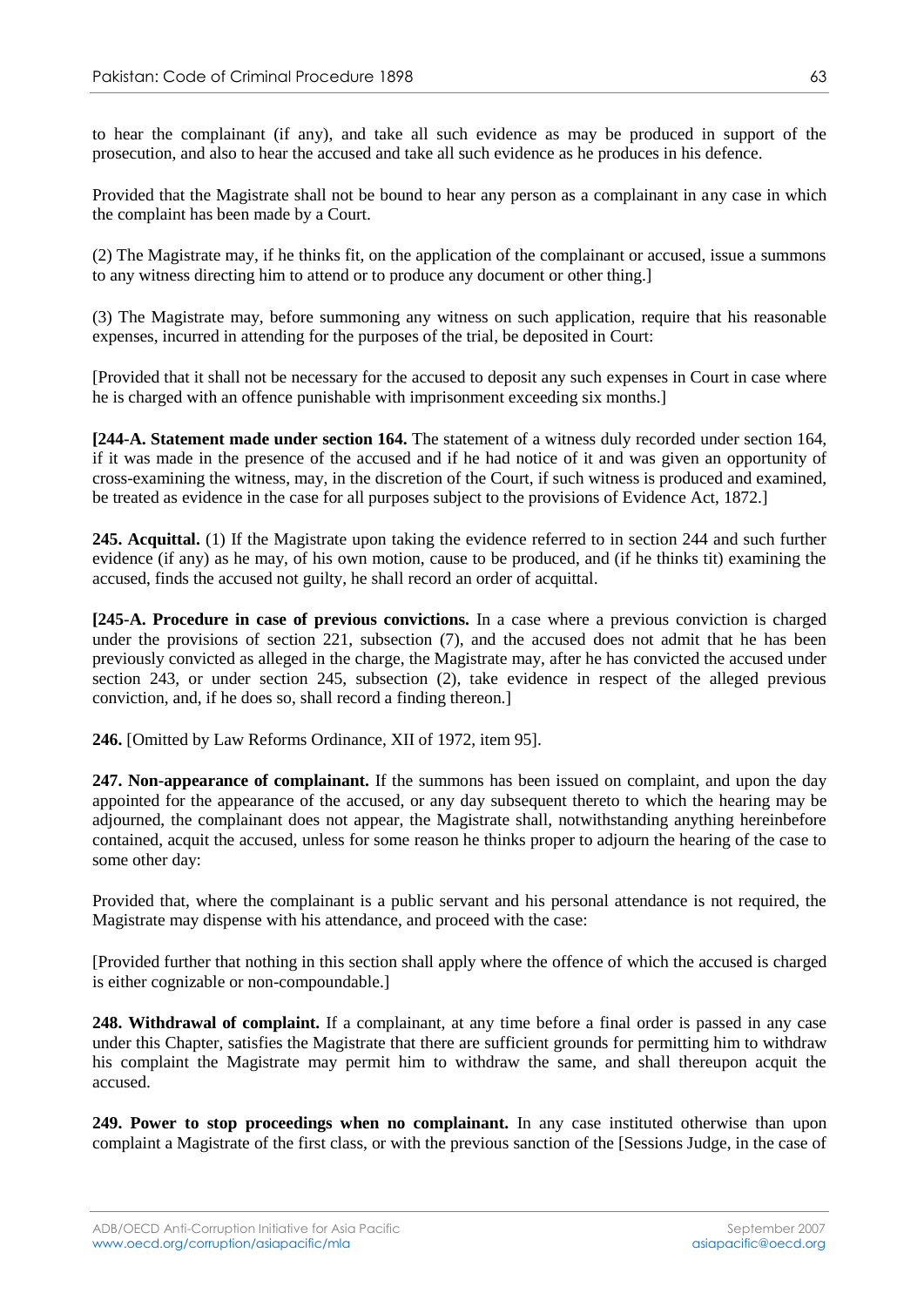Judicial Magistrate and District Magistrate in the case of Executive Magistrate,] may for reasons to be recorded by him, stop the proceedings at any stage without pronouncing any judgment either of acquittal or conviction, and may thereupon release the accused.

**[249-A. Power of Magistrate to acquit accused at any stage.** Nothing in this Chapter shall be deemed to prevent a Magistrate from acquitting an accused at any stage of the case if, after hearing the prosecutor and the accused and for reasons to be recorded, he considers that the charge is groundless or that there is no probability of the accused being convicted of any offence.]

# **FRIVOLOUS ACCUSATIONS IN [CASES TRIED BY MAGISTRATES].**

**250. False frivolous or vexatious accusations.** (1) If in any case instituted upon complaint or upon information given to a police officer or to a Magistrate, one or more persons is or are accused before a Magistrate of any offence triable by a Magistrate, and the Magistrate, by whom the case is heard [....] acquits all or any of the accused, and is of opinion that the accusation against them or any of them was false and either frivolous or vexatious, the Magistrate may by his order of [....] acquittal, if the person upon whose complaint or information the accusation was made is present, call upon him forthwith to show cause why he should not pay compensation to such accused or to each or any of such accused when there are more than one, or if such person is not present direct the issue of a summons to appear and show cause as aforesaid.

(2) The Magistrate shall record and consider any cause which such complainant or informant may show and if he is satisfied that the accusation was false and either frivolous or vexatious, may, for reasons to be recorded, direct that compensation to such amount not exceeding [twenty five thousand rupees] or if the Magistrate is a Magistrate of the third class not exceeding [two thousand and five hundred] rupees, as he may determine, be paid by such complainant or informant to the accused or to each or any of them.

(2A) The compensation payable under sub-section (2) shall be recoverable as an arrear of land revenue.]

(2B) When any person is imprisoned under sub-section (2A), the provisions of section 68 and 69 of the Pakistan Penal Code shall, so far as may be. apply.]

(2C) No person who has been directed to pay compensation under this section shall, by reason of such order, be exempted from any civil or criminal liability in respect of the complaint made or information given by him:

Provided that any amount paid to an accused person under this section shall be taken into account, in awarding compensation to such person in any subsequent civil suit relating to the same matter.

(3) A complainant or informant who has been ordered under subsection (2) by a Magistrate of the second or third class to pay compensation or has been so ordered by any other Magistrate to pay compensation exceeding fifty rupees may appeal form the order, in so far as the order relates to the payment of the compensation, as if such complainant or informant had been convicted on a trial held by such Magistrate.

(4) When an order for payment of compensation to an accused person is made, in case which is subject to appeal under sub-section (3), the compensation shall not be paid to him before the period allowed for the presentation of the appeal has elapsed, or, if an appeal is presented, before the appeal has been decided and, where such order is made in a case which is not so subject to appeal, the compensation shall not be paid before the expiration of one month from the date of the order.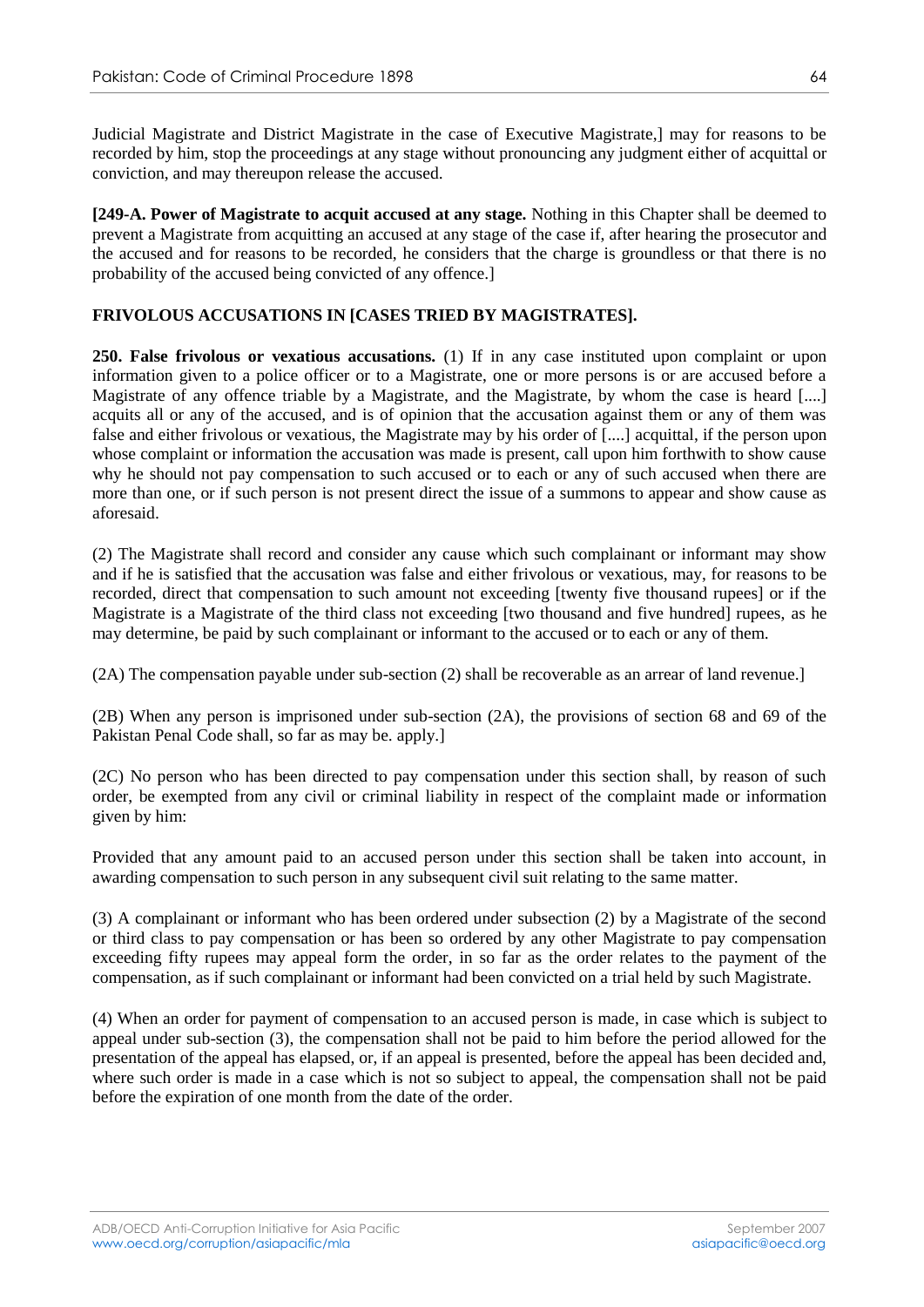**[250-A. Special summons in case of petty offences.**~(l) Any Magistrate of the first class specially empowered in this behalf by the Provincial Government taking cognizance of any offence punishable only with fine shall, except for reasons to be recorded in writing, issue summons to the accused requiring him either to appear before him on a specified date in person or by an advocate or, if he desires to plead guilty to the charge, without appearing before the Magistrate; to transmit to the before the specified date, by registered post or through a messenger, the said plea in writing and the amount of fine specified in the summons or, if he desires to appear by an advocate and to plead guilty to the charge, to authorize, in writing, such advocate to plead guilty to the charge, on his behalf and to pay the fine:

Provided that the amount of the fine specified in such summons shall not be less than twenty-five per cent nor more than fifty per cent of the maximum fine provided for such offence.

(2) Sub-section (1) shall not apply to an offence punishable under the Motor Vehicles Ordinance, 1965 (W.P. Ordinance XIX of 1965), or under any other law which provides (or the accused person being convicted in his absence on a plea of guilty.]

## **CHAPTER XXI** - **OF THE TRIAL OF WARRANT-CASES BY MAGISTRATES**

**251-259.** [Omitted by Law Reforms Ordinance, 1972, item 99].

## **CHAPTER XXII - OF SUMMARY TRIALS**

**260. Power to try summarily.** (1) Notwithstanding anything contained in this Code:

### (a) x x x x x x

(b) any Magistrate of the first class specially empowered in this behalf by the Provincial Government, and

(c) any Bench of Magistrate invested with the powers of a Magistrate of the first class and especially empowered in this behalf by the Provincial Government. may, if he or they think fit, try in a summary way all or any of the following offence:

(a) offences not punishable with death, transportation or imprisonment for term exceeding six months;

(b) offences relating to weights and measures under sections 264, 265 and 266 of the Pakistan Penal Code;

(c) hurt, under section 323 of the same Code;

(d) theft under sections 379, 380 or 381 of the same Code, where the value of the property stolen does not exceed [two thousand five hundred rupees]

(e) dishonest misappropriation of property under section 403 of the same Code, where the value of the property misappropriated does not exceed [two thousand five hundred rupees]

(f) receiving or retaining stolen property under section 411 of the same Code, where the value of such property does not exceed [two thousand five hundred rupees]

(g) assisting in the concealment or disposal of stolen property under S. 414 of the same code, where the value of such property does not exceed [two thousand and five hundred rupees]

(h) mischief, under section 427, of the same Code;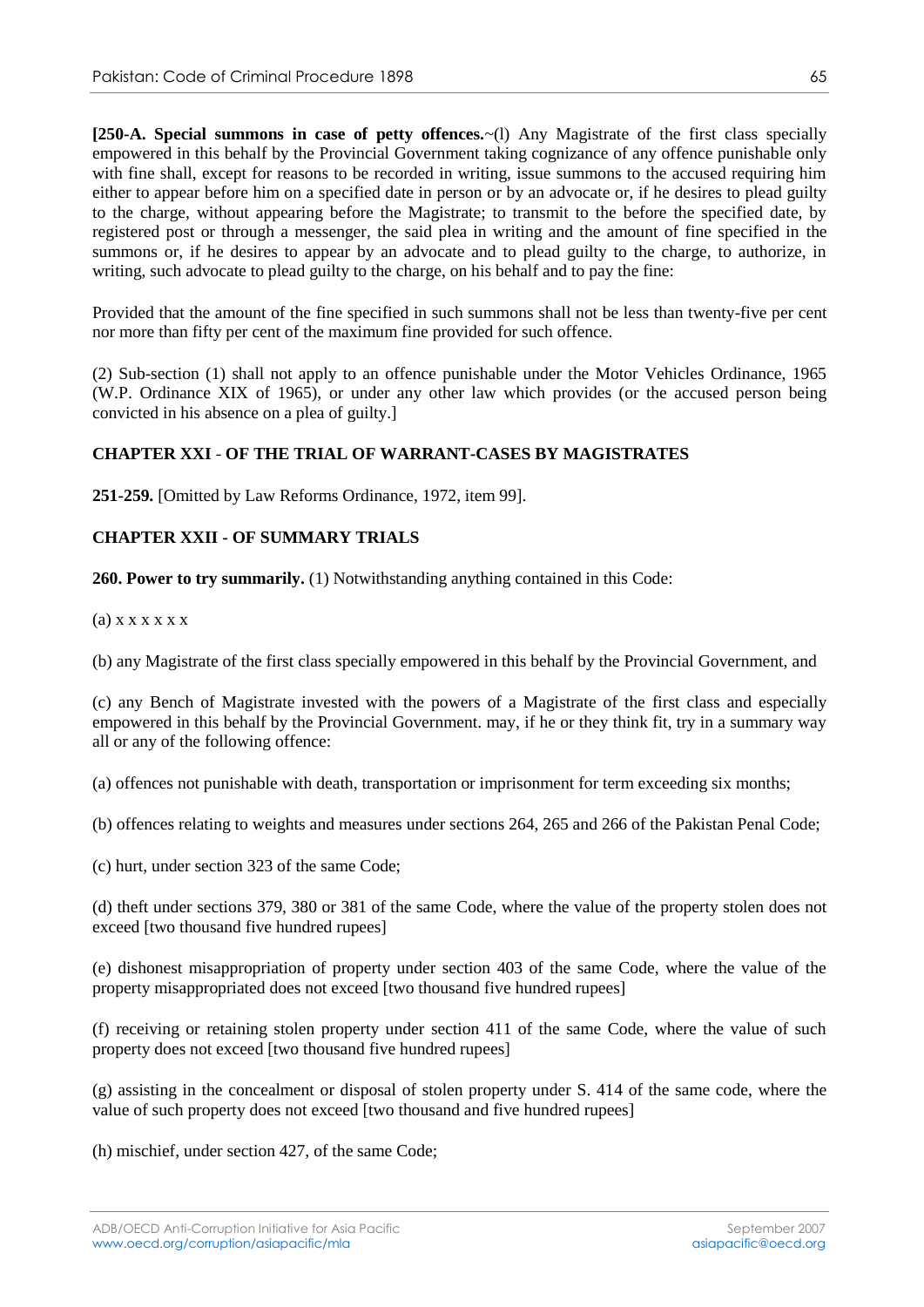(i) house-trespass, under section 448, and offences under sections 451, 453, 454, 456 and 457 of the same Code.

(j) insult with intent to provoke a breach of the peace, under section 504, and criminal intimidation, under section 506, of the same Code:

(jj) offence of personating at an election under section 171 F of the same Code;

(k) abetment of any of the forgoing offences;

(l) an attempt to commit any of the foregoing offences, when such attempt is an offence;

(m) offences under section 20 of the Cattle-trespass Act 1871:

 $\left[$  x x x x  $\right]$ 

(2) When in the course of a summary trial it appears to the Magistrate or Bench that the case is one which is of a character which renders it undesirable that ft should be tried summarily, the Magistrate or Bench shall recall any witnesses who may have been examined and proceed to-near the case in manner provided by this Code.

**261. Power to invest Bench of Magistrates invested with less power.** The Provincial Government may [on the recommendation of the High Court] confer on any Bench of Magistrate invested with the powers of a Magistrate of the second or third class power to try summarily all or any of the following offences:

(a) offences against the Pakistan Penal Code, sections 277, 278, 279, 285, 286, 289, 290, 292, 293, 294, 323, 330, 336,341, 352, 426. 447, and 504;

(6) offences against Municipal Acts, and the conservancy clauses of Police Acts which are punishable only with fine or with imprisonment for a term not exceeding one month with or without fine:

(c) abetment of any of the foregoing offences:

(d) an attempt to commit any of the foregoing offences, when such attempt is an offence.

**262. Procedure [prescribed in Chapter XX] applicable.** [(1) In trials under this Chapter, the procedure prescribed in Chapter XX shall be followed except as hereinafter mentioned.]

(2) Limit of imprisonment. No sentence of Imprisonment for a term exceeding three months shall be passed in the case of any conviction under this Chapter.

**263. Record in cases where there is no appeal.** In cases where no appeal lies, the Magistrate or Bench of Magistrates need not record the evidence of the witnesses or frame a formal charge; but he or they shall enter in such form as the Provincial Government may direct the following particulars:

- (a) the serial number,
- (b) the date of the commission of the offence;
- (c) the date of the report or complaint;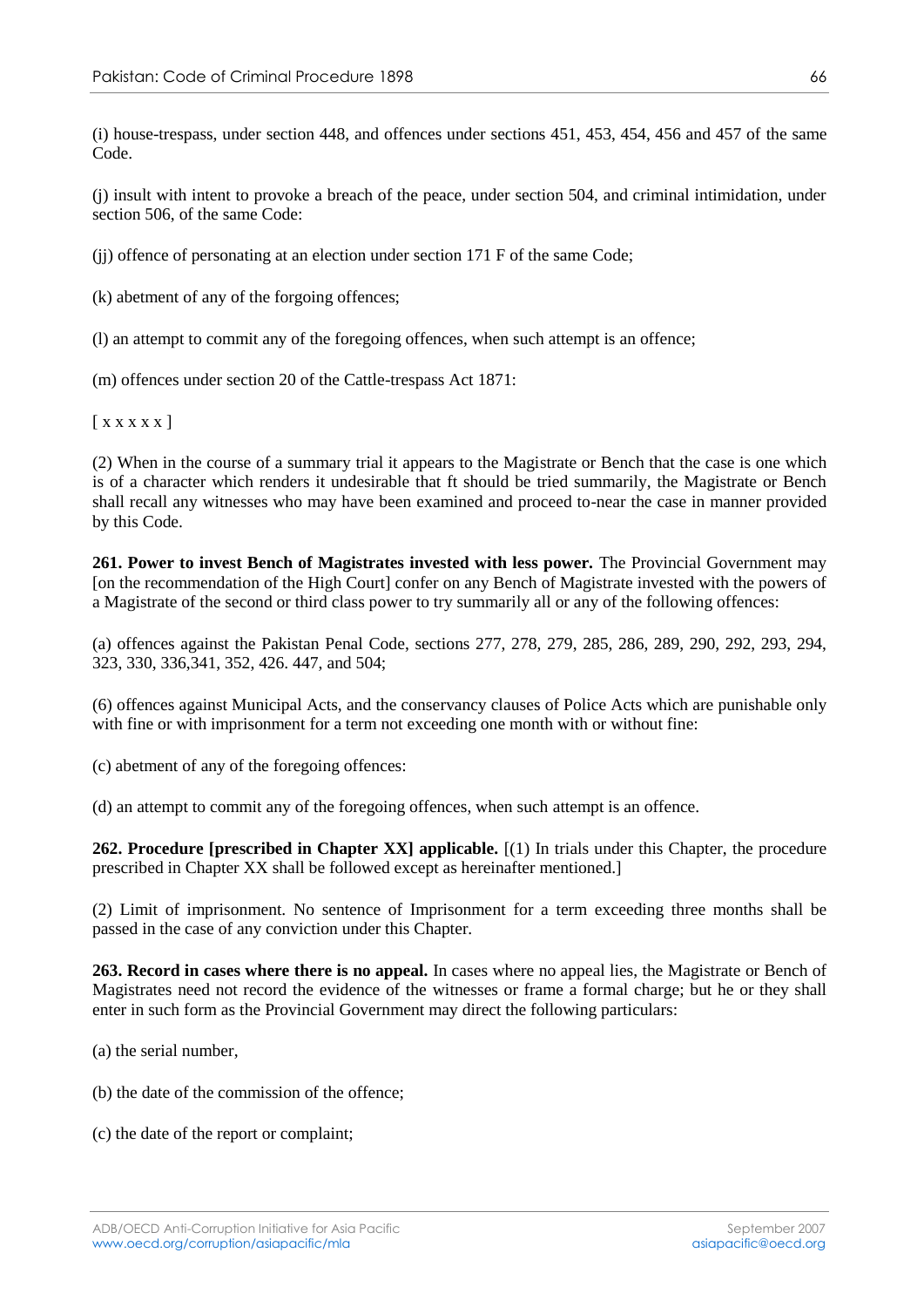(d) the name of the complainant (if any);

(e) the name. parentage and residence of the accused;

(f) the offence complained of and the offence (if any) proved, and in cases coming under clause (d), clause (e) clause (f) or clause (g) of sub-section (1) of section 260 the value of the property in respect of which the offence has been committed.

(g) the plea of the accused an his examination (if any),

(h) the finding, and, in the case of a conviction, a brief statement of the reason therefore,

(i) the sentence or other final order, and

(j) the date on which the proceedings terminated.

**[264. Record in appealable cases.** In every case tried summarily by a Magistrate or Bench in which an appeal lies, such Magistrate or Bench shall record the substance of the evidence and also the particulars mentioned in section 263 and shall, before passing any sentence, record a judgment in the case.]

**265. Language of record and judgment.** (1) Record made under section 263 and judgments recorded under section 264 shall be written by the presiding officer, either in English or in the language of the Court, or, if the Court to which such presiding officer is immediately subordinate so directs, in such officer's mother-tongue.

(2) Bench may be authorized to employ clerk. The Provincial Government may authorize any Bench of Magistrates empowered to try offences summarily to prepare the aforesaid record or judgment by means of an officer appointed in this behalf by the Court to which such Bench is immediately subordinate, and the record or judgment so prepared shall be signed by each member of such Bench present taking part in the proceedings.

(3) If no such authorization be given, the record prepared by a member of the Bench and signed as aforesaid shall be the proper record.

(4) If the Bench differ in opinion, any dissentient member may write a separate judgment.

### **CHAPTER XXII-A - TRIALS BEFORE HIGH COURTS AND COURTS OF SESSION**

**[265-A. Trial before Court of Session to be conducted by Public Prosecutor.** In every trial before a Court of Session, initiated upon a police report, the prosecution shall be conducted by Public Prosecutor.

**265-B. Procedure in cases triable by High Courts and Courts of Session.** The following procedure shall be observed by the High Courts and the Courts of Session in the trial of cases triable by the said Courts.

**265-C. Supply of statements and documents to accused.** (1) In all cases instituted upon police report, copies of the following documents shall be supplied free of cost to the accused not later than seven days before the commencement of the trial, namely:

(a) the first information report;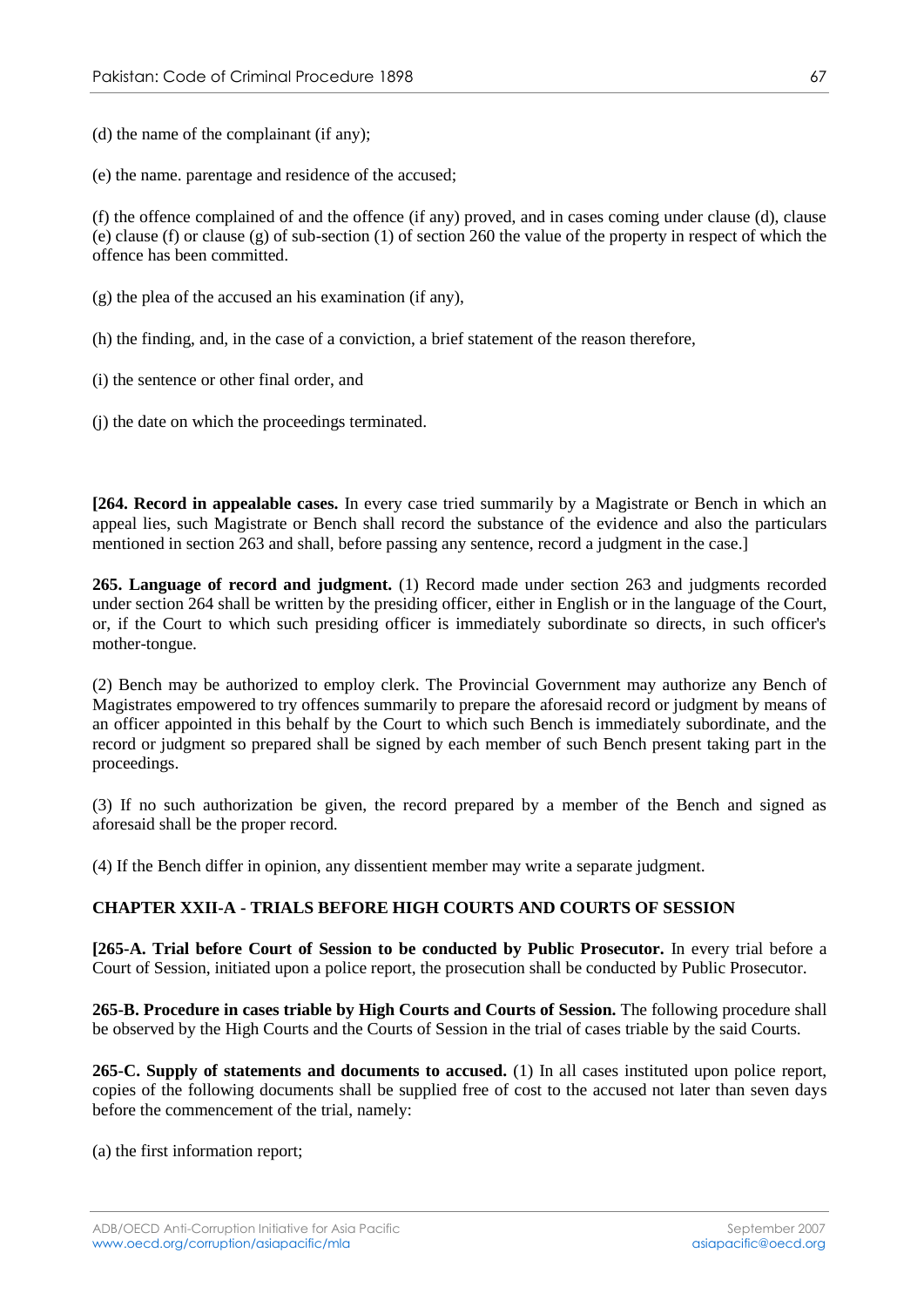### (b) the police report;

(c) the statements of all witnesses recorded under sections 161 and 164, and

(d) the inspection note recorded by an investigating officer on his first visit to the place of occurrence and the note recorded by him on recoveries made, if any:

Provided that, if any part of a statement recorded under section 161 or section 164 is such that its disclosure to the accused would be inexpedient in the public interest, such part of the statement shall be excluded from the copy of the statement furnished to the accused.

(2) In all cases instituted upon a complaint in writing:

(a) the complainant shall;

(i) state in the petition of complaint the substance of the accusation, the names of his witnesses and the gist of evidence which he is likely to adduce at the trial, and

(ii) within three days of the orders of the Court under Section 204 for issue of process to the accused, file in the Court for supply to the accused, as many copies of the complaint and any other document which he has filed with his complaint as the number of the accused; and

(b) copies of the complaint and any other documents which the complainant has filed therewith and the statements under section 200 or section 202 shall be supplied free of cost to the accused not later than seven days before the commencement of the trial.

**265-D. When charge is to be framed.** If, after perusing the police report or, as the case may be, the complaint, and all other documents and statements filed by the prosecution, the Court is of opinion that there is ground for proceeding with the trial of the accused it shall frame in writing a charge against the accused.

**265-E. Plea.** (1) The charge shall be read and explained to the accused, and he shall be asked whether he is guilty or has any defence to make.

(2) If the accused pleads guilty the Court shall record the plea, and may in its discretion convict him thereon.

**265-F. Evidence for prosecution.**(l) If the accused does not plead guilty or the Court in its discretion does not convict him on his plea, the Court shall proceed to hear the complainant (if any) and take all such evidence as may be produced in support of the prosecution:

Provided that the Court shall not be bound to hear any person as complainant in any case in which the complaint has been made by a Court.

(2) The Court shall ascertain from the public prosecutor or, as the case may be, form the complainant, the names of any persons likely to be acquainted with the facts of the case and to be able to give evidence for the prosecution, and shall summon such persons to give evidence before it.

(3) The Court may refuse to summon any such witness, if it is of opinion that such witness is being called for the purpose of vexation or delay or defeating the ends of justice. Such ground shall be recorded by the Court in writing.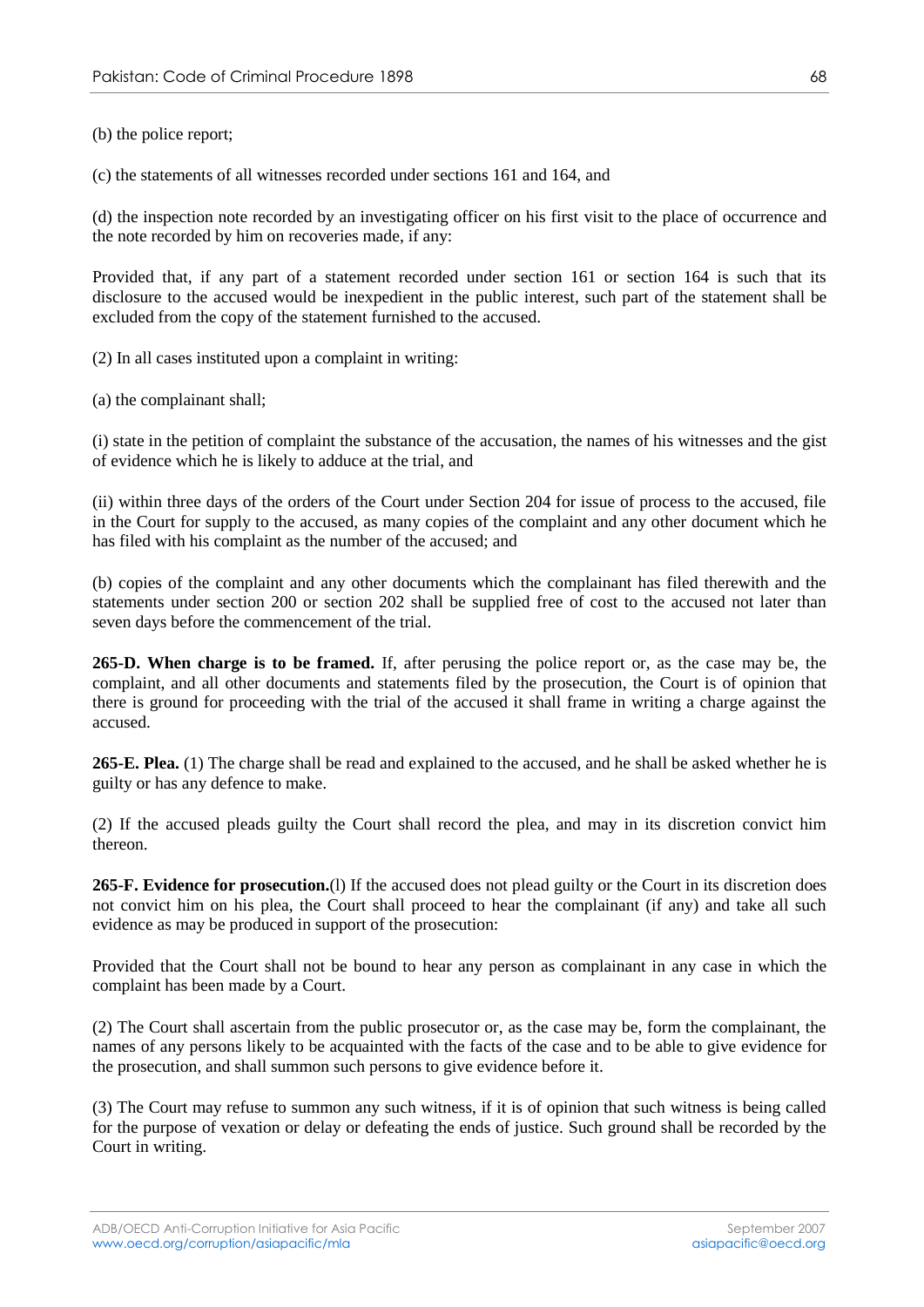(4) When the examination of the witnesses for the prosecution and the examination (if any) of the accused are concluded, the accused shall be asked whether he means to adduce evidence.

(5) If the accused puts in any written statement, the Court shall file it with the record.

(6) If the accused, or any one of several accused, says that he means to adduce evidence, the Court shall call on the accused to enter on his defence and produce his evidence.

(7) If the accused or any one or several accused, after entering on his defence, applies to the Court to issue any process for compelling the attendance of any witness for examination or the production of any document or other thing, the Court shall issue such process unless it considers that the application is made for the purpose of vexation or delay or defeating the ends of justice such ground shall be recorded by the Court in writing.

**265-G. Summing up by prosecutor and defence.** (1) In case where the accused, or any one of several accused, does not adduce evidence in his defence, the Court shall on the close of the prosecution case and examination (if any) of the accused call upon the prosecutor to sum up his case whereafter the accused shall make a reply.

(2) In cases where the accused, or any one of the several accused examines evidence in his defence, the Court shall, on the close of the defence case, call upon the accused to sum up the case whereafter the prosecutor shall make a reply.

**265-H. Acquittal or conviction.** (1) If in any case under this Chapter in which a charge has been framed the Courts finds the accused not guilty, it shall record an order of acquittal.

(2) If in any case under this Chapter the Court finds the accused guilty the Court shall, subject to the provisions of Section 265-I. pass a sentence upon him according to law.

**265-I. Procedure in case of previous conviction.** (1) In a case where, by reason of a previous conviction the accused has been charged under Section 221, sub-section (7) the Court, after finding the accused guilty of the offence charged and recording a conviction shall record the plea of the accused in relation to such part of the charge.

(2) If the accused admits that he has been previously convicted as alleged in the charge, the Court may pass a sentence upon him according to law, and if the accused does not admit that he has been previously convicted as alleged in the charge the court may take evidence in respect of the alleged previous conviction, and shall record a finding thereon and then pass sentence upon him according to law.

**265-J. Statement under section 164 admissible.** The statement of a witness duly recorded under Section 164, if it was made in the presence of the accused and if he had notice of it and was given an opportunity of cross-examining the witness, may, in the discretion of the Court, if such witness is produced and examined, be treated as evidence in the case for all purposes subject to the provisions of the Evidence Act, 1872 (II of 1872).

**265-K. Power of Court to acquit accused at any stage.** Nothing in this Chapter shall be deemed to prevent a Court from acquitting an accused at any stage of the case; if, after hearing the prosecutor and the accused and for reasons to be recorded, it considers that there is no probability of the accused being convicted of any offence.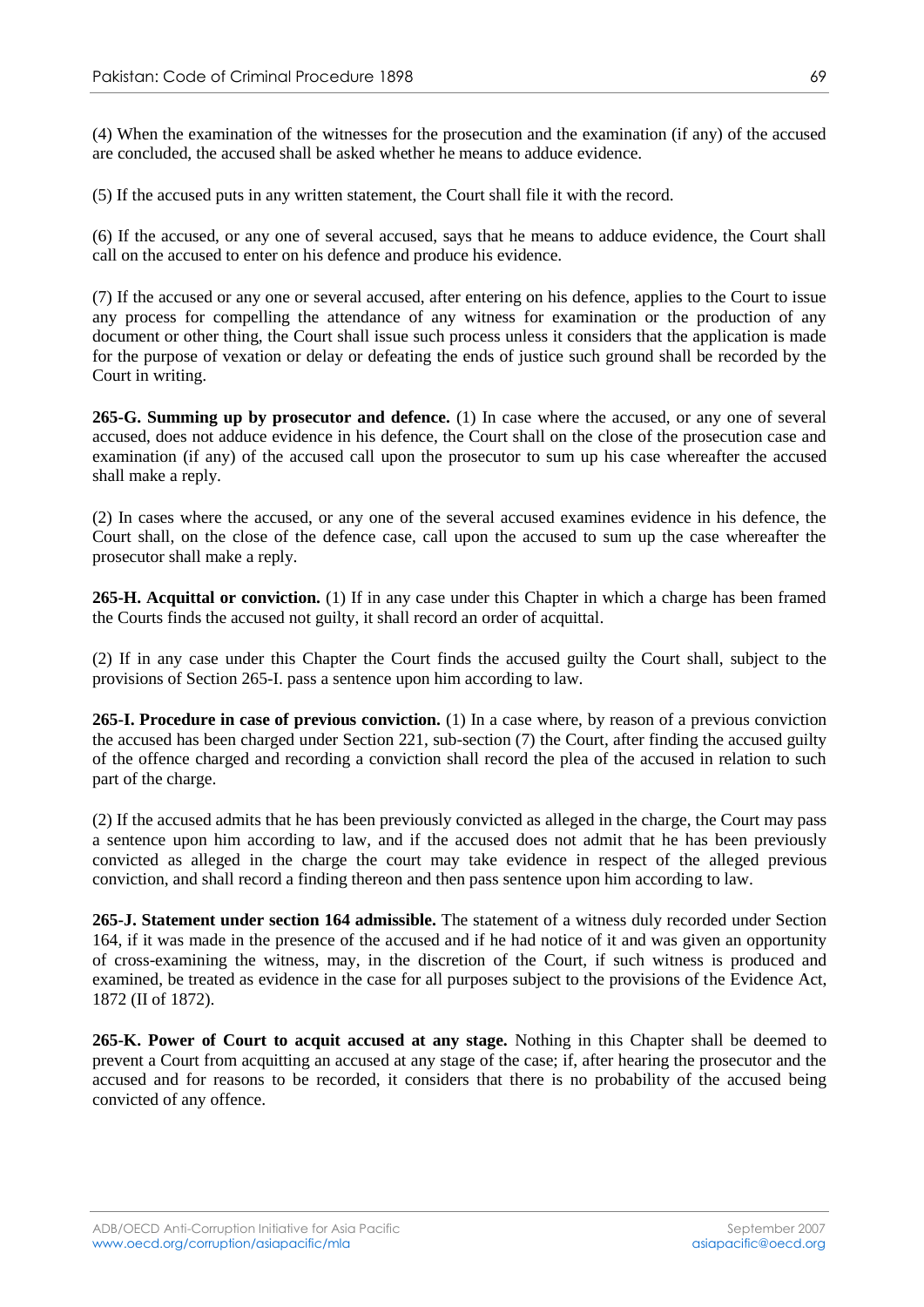**265-L Power of Advocate-General to stay prosecution.** At any stage of any trial before a High Court under this Code, before the sentences is passed, the Advocate-General may, if the thinks fit, inform the Court on behalf of Government that he will not prosecute the accused upon the charge, and thereupon all proceedings against the accused shall be stayed, and he shall be discharged of and from the same. But such discharge shall not amount to an acquittal unless the presiding judge otherwise directs.

**265-M. Time of holding sittings.** For the exercise of its original criminal jurisdiction, every High Court shall hold sittings on such days and at such convenient intervals as the Chief Justice of such Court from time to time appoints.

**265-N. Place of holding sittings.** (1) The High Court shall hold its sittings at the place at which it held them immediately before the commencement of the Law Reforms Ordinance, 1972, or at such other place (if any) as the Provincial Government may direct.

(2) But the High Court may, from time to time, with the consent of the Provincial Government, hold sittings at such other places within the local limits of its appellate jurisdiction as the High Court appoints.

(3) Such officer as the Chief Justice directs shall give prior notice in the Official Gazette of all sittings intended to be held for the exercise of the original criminal jurisdiction of the High Court].

# **CHAPTER XXIII - OF TRAILS BEFORE HIGH COURTS AND COURTS OF SESSIONS**

**266-336.** \*\*\*\*\* [Omitted by Law Reforms Ordinance, 1972. item 105].

# **CHAPTER XXIV -** G**ENERAL PROVISIONS AS TO INQUIRIES AND TRIALS**

**337. Tender of pardon to accomplice.** (1) In the case of any offence triable exclusively by the High Court or Court of Sessions, or any offence punishable with the imprisonment which may extend to ten years, or any offence punishable under section 211 of the Pakistan Penal Code with imprisonment which may extend to seven years, or any offence under any of the following sections of the Pakistan Penal Code, namely, sections 216A, 369, 401, 435 and 477A, (the District Magistrate or a Sub-divisional Magistrate) may, at any stage of the investigation or inquiry into, or the trail of the offence, with a view to obtaining the evidence of any person supposed to have been directly or indirectly concerned in or privy to the offence, tender a pardon to such person on condition of his making a full and true disclosure of the whole of the circumstances within his knowledge relative to the offence and to every other person concerned, whether, as principal or abettor, in the commission thereof:

 $\left[$  x xx x xx  $\right]$ 

[Provided that no person shall be tendered pardon who is involved in an offence relating to hurt or qatl without permission of the victim or, as the case may be, of the heirs of the victim.]

(1A) Every Magistrate who tenders a pardon under subsection (1) shall record his reasons for so doing, and shall, on application made by the accused, furnish him with a copy of such record:

Provided that the accused shall pay for the same unless the Magistrate for some special reason thinks fit to furnish it free of cost.

[(2) Every person accepting a tender under this section shall be examined as a witness in the subsequent trial, if any.]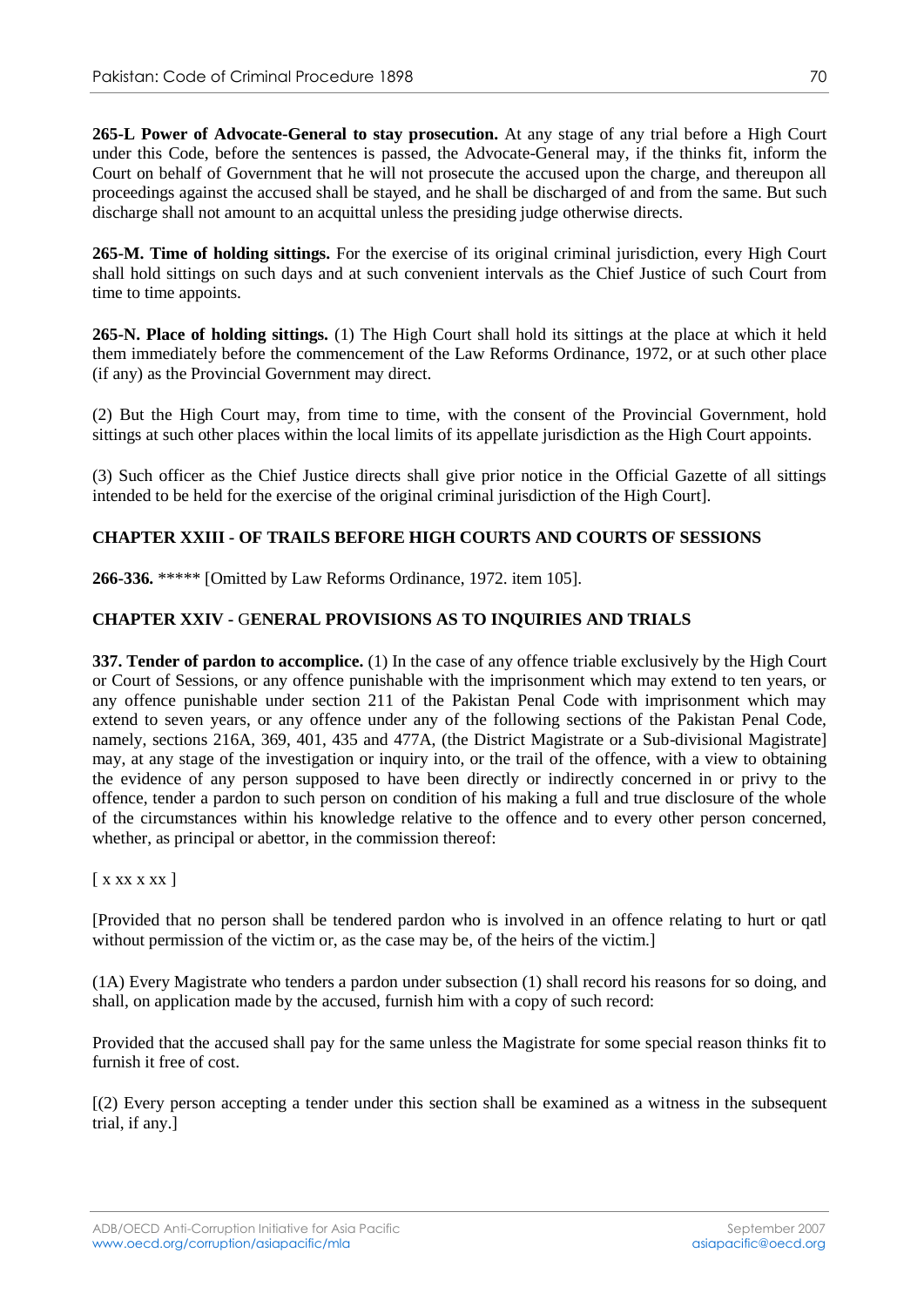(2A) In every case where a person has accepted a tender of pardon and has been examined under subsection (2), the Magistrate before whom the proceedings are pending shall, if he is satisfied that there are reasonable grounds for believing that the accused is guilty of an offence, commit him for trial to the Court of Sessions or High Court, as the case may be.

(3) Such person, unless he is already on bail, shall be detained in custody until the termination of the trial.

**[338. Power to grant or tender of pardon.** At any time before the judgment is passed, the High Court or the Court of Sessions trying the case may, with the view of obtaining on the trial the evidence of any person supposed to have been directly or indirectly concerned in, or privy to, any such offence, tender, or order the District Magistrate to tender, a pardon on the same condition to such person.]

[Provided that no person shall be tendered pardon who Is involved in an offence relating to hurt or qatl without permission of the victim or, as the case may be, of the heirs of the victim.]

**339. Trial of person to whom pardon has been tendered.** (1) Where a pardon has been tendered under section 337 or section 338, and the Public Prosecutor certifies that in his opinion any person who has accepted such tender has, either by willfully concealing anything essential or by giving false evidence, not complied with the condition on which the tender was made such person may be tried for the offence in respect of which the pardon was so tendered, or for any other offence of which he appears to have been guilty in connection with the same matter:

Provided that such person shall not be tried jointly with any of the other accused, and that he shall be entitled to plead at such trial that he has complied with the conditions upon which such tender was made; in which case it shall be for the prosecution to prove that such conditions have not been complied with.

(2) The statement made by a person who has accepted a tender of pardon may be given in evidence against him at such trial.

(3) No prosecution for the offence of giving false evidence in respect of such statement shall be entertained without the sanction of the High Court,

**[339-A. Procedure in trial of person under section. 339.** (1) The Court trying under section 339 a person who has accepted a tender of pardon shall, before the evidence of the witnesses for the prosecution is taken, ask the accused whether he pleads that he has complied with the conditions on which the tender of the pardon was made.

(2) If the accused does so plead, the Court shall record the plea and proceed with the trial, and shall, before judgment is passed in the case, find whether or not the accused has complied with the conditions of the pardon, and, if it is found that he has so complied, the Court shall, notwithstanding anything contained in this Code, pass judgment of acquittal.]

**340. Right of person against whom proceedings are instituted to be defended and his competency to be a witness.** (1) Any person accused of an offence before a Criminal Court or against whom proceedings are instituted under this Code in any such Court, may of right be defended by a pleader.

[(2) Any person accused of an offence before a Criminal Court or against whom proceedings are instituted under this Code in any such Court shall if he does not plead guilty, give evidence on oath in disproof of the charges or allegations made against him or any person charged or tried together with him at the same trial: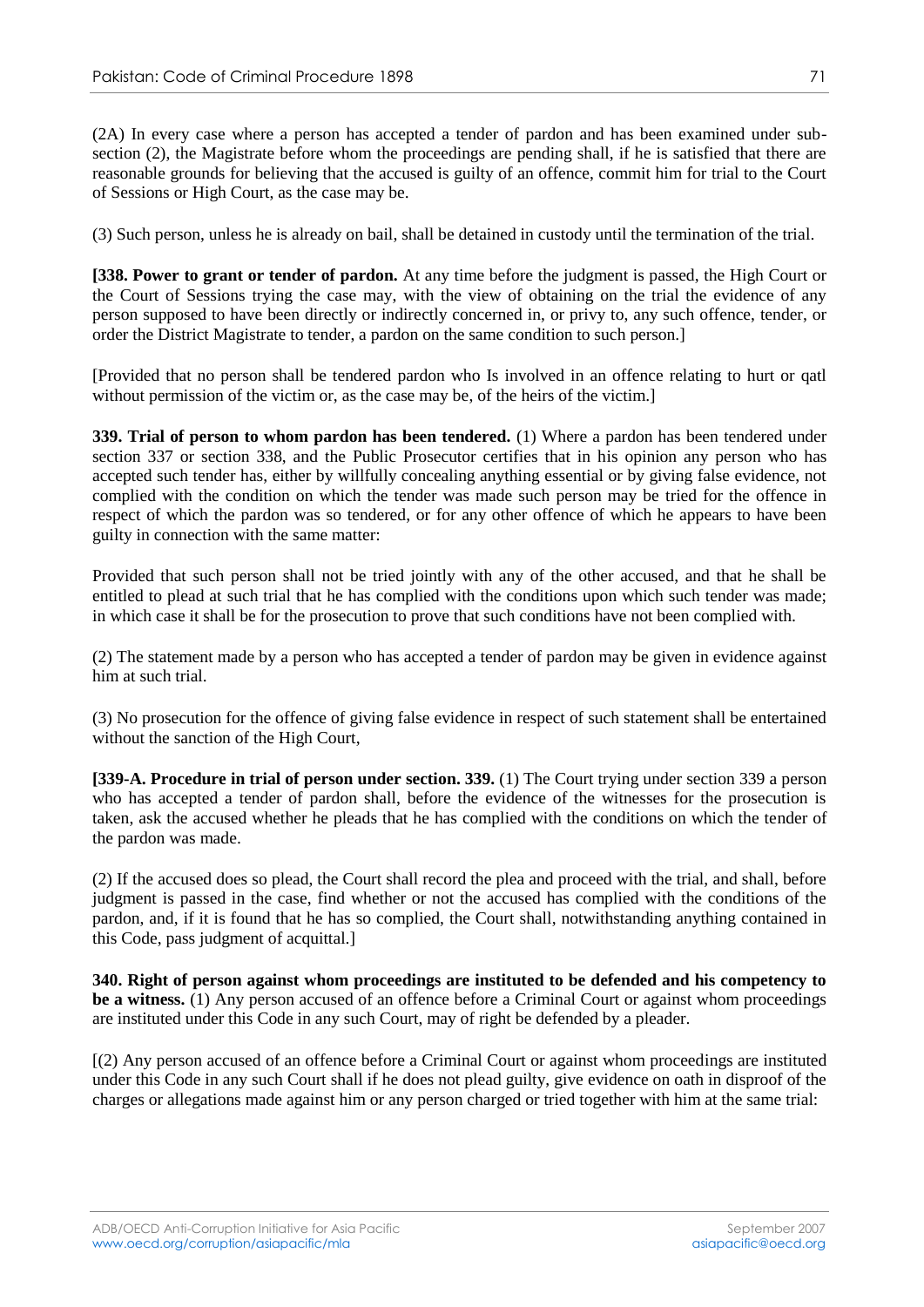Provided that he shall not be asked, and if asked, shall not be required to answer, any question tending to show that he has committed or been convicted of any offence other than the offence with which he is being tried, or is of bad character, unless

(i) the proof that he has committed or been convicted of such offence is admissible in evidence to show that he is guilty of the offence with which he is charged or for which he is being tried ; or

(ii) he has personally or by his pleader asked questions of any witness for the prosecution with a view to establishing his own good character or has given evidence of his good character; or

(iii) he has given evidence against any other person charged with or tried for the same offence.']

**341. Procedure where accused does not understand proceedings.** If the accused, though not insane, cannot be made to understand the proceedings, the Court may proceed with the [....} trial; and, in the case of a Court other than a High Court, [....] if such trial results In a conviction, the proceedings shall be forwarded to the High Court with a report of the circumstances of the case, and the High Court shall pass thereon such order as it thinks fit.

**342. Power to examine the accused.** (1) For the purpose of enabling the accused to explain any circumstances appearing in the evidence against him, the Court may, at any stage of any inquiry or trial without previously warning the accused, put such questions to him as the Court considers necessary, and shall for the purpose aforesaid, question him generally on the case after the witnesses for the prosecution have been examined and before he is called on for his defence.

(2) The accused shall not render himself liable to punishment by refusing to answer such questions or by giving false answers to them; but the Court [....] may draw such inference from such refusal or answer as it thinks just.

(3) The answers given by the accused may be taken into consideration in such inquiry or trial, and put in evidence for or against him in any other inquiry into, or trial for, any other offence which such answers may tend to show he has committed.

[(4) Except as provided by subsection (2) of S. 340 no oath shall be administered to the accused.]

**343. No influence to be used to induce disclosures.** Except as provided in sections 337 and 338, no influence, by means of any promise or threat or otherwise shall be used to an accused person to induce him to disclose or with-hold any matter within his knowledge.

**344. Power to postpone or adjourn proceedings.** (1) If, from the absence of a witness or any other reasonable cause, it becomes necessary or advisable to postpone the commencement of or adjourn any inquiry or trial, the Court may, if it thinks fit, by order in writing, stating the reasons therefore from time to time, postpone or adjourn the same on such terms as it thinks fit, for such time as it considers reasonable, and may by a warrant remand the accused if in custody :

**Remand.** Provided that no Magistrate shall remand an accused person to custody under this section for a term exceeding fifteen days at a time.

(2) Every order made under this section by a Court other than a High Court shall be in writing signed by the Presiding Judge or Magistrate.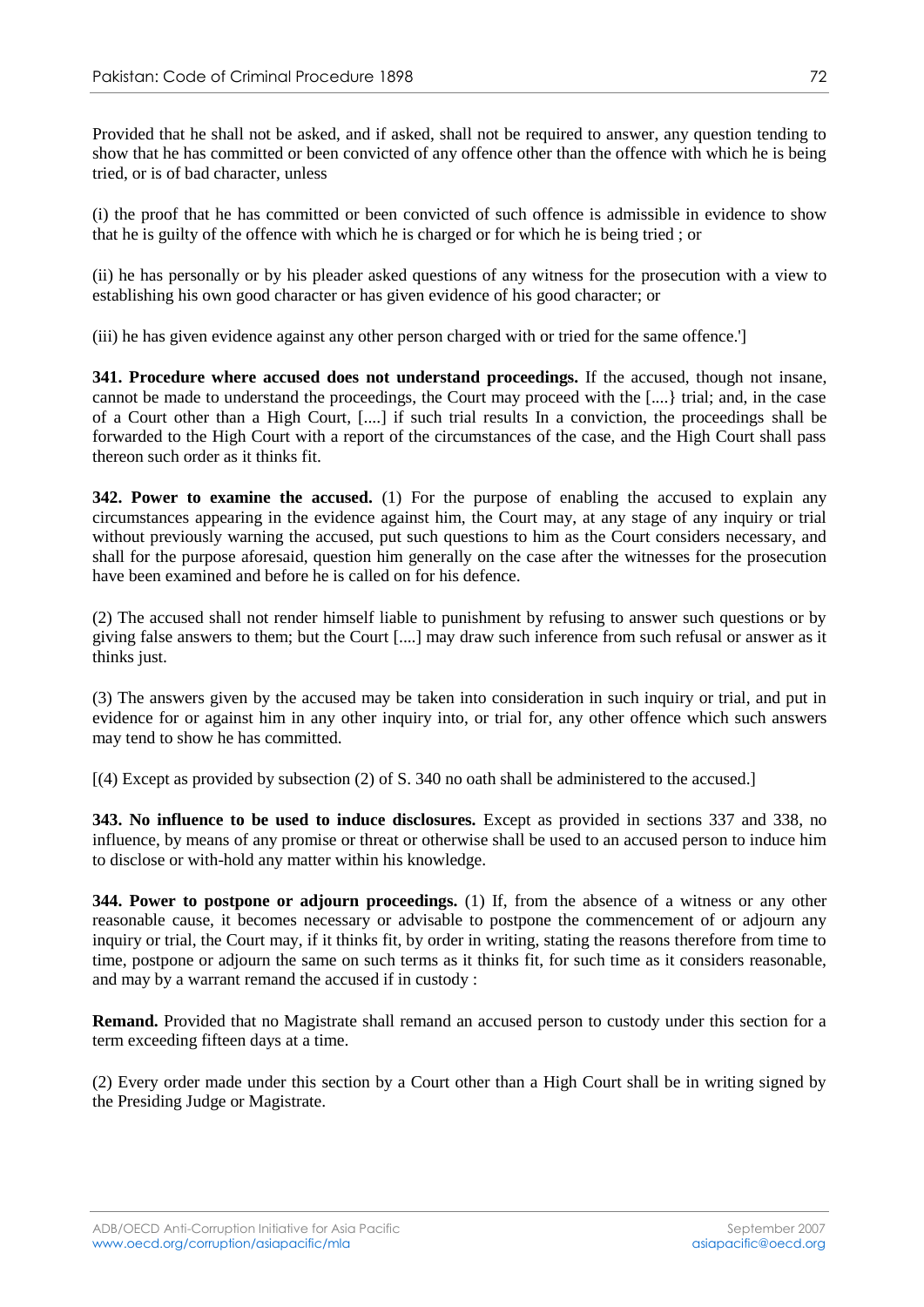**Explanation. Reasonable cause for remand.** If sufficient evidence has been obtained to raise a suspicion that the accused may have committed an offence, and it appears likely that further evidence may be obtained by a remand, this is a reasonable cause for a remand.

**345. Compounding offences.** (1) The offences punishable under the sections of the Pakistan Penal Code specified in the first two columns of the table next following may be compounded by the persons mentioned in the third column of that table:

(3) Where any offence is compoundable under this section, the abetment of such offence or an attempt to commit such offence (when such attempt is itself an offence) may be compounded in like manner.

(4) When the person who would otherwise be competent to compound an offence under this section is [under the age of eighteen years or is] as idiot a lunatic, any person competent to contract on his behalf may [with the permission of the Court] compound such offence.

[(5) When the accused has been convicted and an appeal is pending, no composition for the offence shall be allowed without the leave of the Court before which the appeal is to be heard.]

[(5A)A High Court acting in the exercise of its powers of revision under section 439 [and a Court of Session so acting under section 439-A], may allow any person to compound any offence which he is competent to compound under this section.]

(6) The composition of an offence under this section shall have the effect of an acquittal of the accused [with whom the offence has been compounded].

(7) No offence shall be compounded except as provided by this section.

**[346. Procedure of Magistrate in cases which he cannot dispose of.** (1) If, in the course of an inquiry or trial before a Magistrate in any district, the evidence appears to him to warrant a presumption that the case is one which should be tried, or sent for trial to the Court of Session or the High Court, by some other Magistrate in such district, he shall stay proceedings and submit the case, with a brief report explaining its nature, to the Sessions Judge or to such other Magistrate, having jurisdiction, as the Sessions Judge directs.

(2) The Magistrate to whom the case is submitted may, if so empowered, either try the case himself or send the case for trial to the Court of Sessions or the High Court.]

**[347. Procedure when, after commencement of trial, Magistrate finds case should be tried by Court of Session or High Court.** If in any trial before a Magistrate, before signing judgment, it appears to him at any stage of the proceedings that the case is one which ought to be tired by the Court of Session or High Court, he shall send the case to the Court of Session or High Court, for trial.}

**348. Trial of persons previously convicted of offences against coinage, stamp law or property.** (1) Whoever, having been convicted of an offence punishable under Chapter XII or Chapter XVII of the Pakistan Penal Code with imprisonment for a term of three years or upwards, is again accused of any offence punishable under either of those Chapter with imprisonment for a term of three years or upwards, shall, if the Magistrate before whom the case is pending is satisfied that there are sufficient grounds [for the trial of the accused by the Court of Session or High Court, as the case may be send the accused for trial to such Court] unless the Magistrate is competent to try the case and is of opinion, that he can himself pass an adequate sentence if the accused is convicted:

Proviso  $[x x x x]$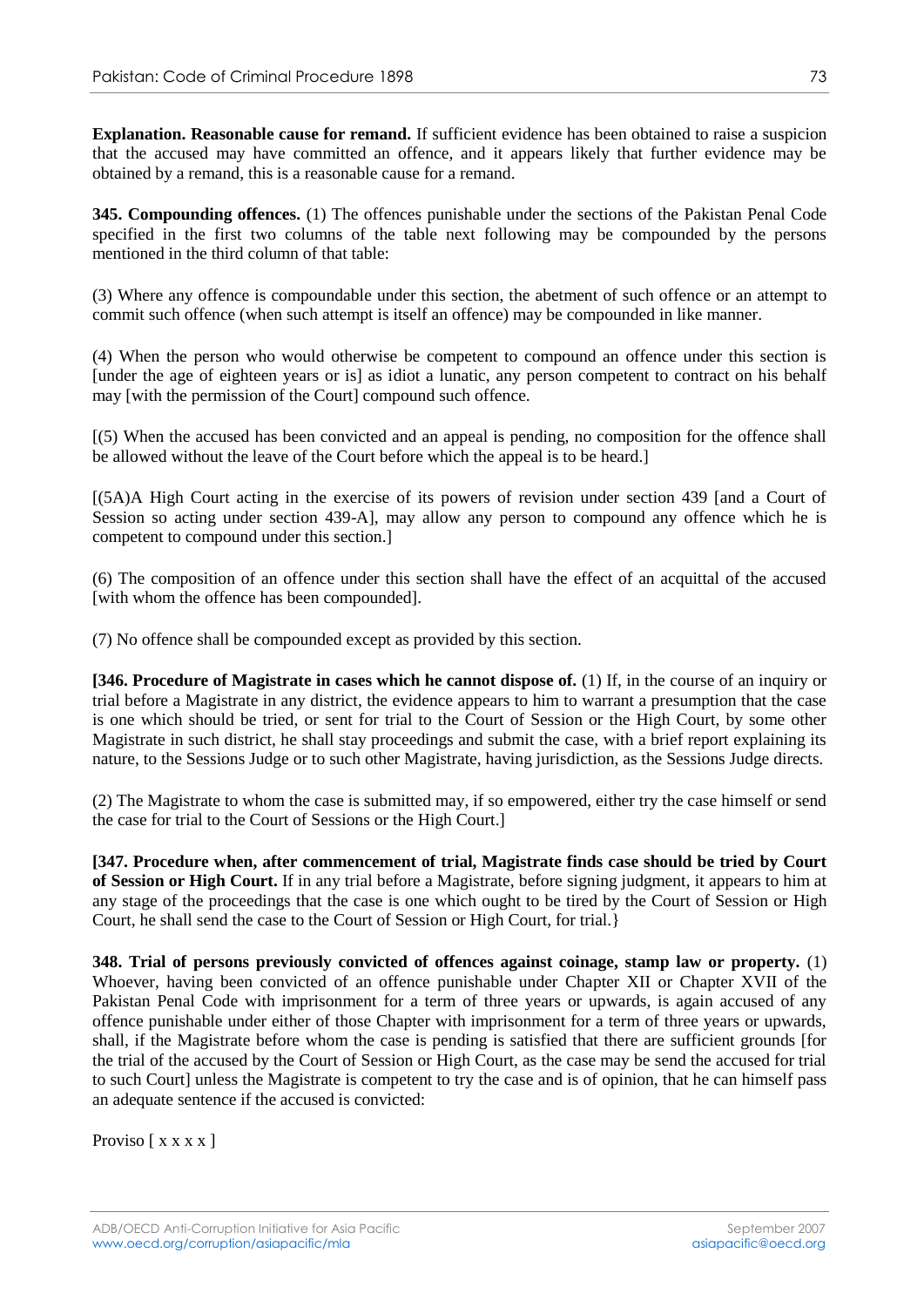[(2) When any person is sent for trial to the Court of Session or High Court under sub-section 1), any other person accused jointly with him in the trial shall be similarly sent for trial.]

**349. Procedure when Magistrate cannot pass sentence sufficiently severe.** (1) Whenever a Magistrate of the second or third class, having jurisdiction, is of opinion after hearing the evidence for the prosecution and the accused, that the accused is guilty, and that he ought to receive a punishment different in kind from, or more severe than, that which such Magistrate is empowered to inflict, or that he ought to be required to execute a bond under section 106, he may record the opinion and submit his proceedings, and forward the accused, to [a Magistrate of the first class specially empowered in this behalf by the Provincial Government].

(1-A) When more accused than one are being tried together and the Magistrate considers it necessary to proceed under sub section (1) in regard to any of such accused, he shall forward all the accused who are in his opinion guilty to the [Magistrate empowered under sub-section (1)].

(2) The Magistrate to whom the proceedings are submitted may, if he thinks fit, examine the parties and recall and examine any witness who has already given evidence in the case and may call for and take any further evidence, and shall pass such judgment, sentence or order in the case as he thinks fit and as is according to law:

Provided that he shall not inflict a punishment more severe than he is empowered to inflict under section 32 and 33.

**[350. Conviction a..... on evidence partly recorded by one presiding officer and partly by another.** (1) Whenever any Sessions Judge or Magistrate, after having heard and recorded the whole or any part of the evidence in an inquiry or a trial, ceases to exercise jurisdiction therein, and is succeeded by another Sessions Judge or Magistrate, so succeeding, may act on the evidence so recorded by his predecessor, or partly recorded by his predecessor and partly recorded by himself or he may re-examine the witnesses and recommence the inquiry or trial:

Provided that-

(a) where the conviction was held before a Sessions Judge, the High Court, and

(b) where the conviction was held before a Magistrate, the High Court or the Court of Session.

may, whether there be an appeal or not, set aside any conviction passed on evidence, not wholly recorded by the Sessions Judge or Magistrate before whom the conviction was held, if such Court is of opinion that the accused has been materially prejudiced thereby, and may order a new inquiry or trial'] .

(2) Nothing in this section applies to cases in which proceedings have been stayed under section 346 or in which proceedings have been submitted to a [Magistrate specially empowered] under section 349.

(3) When a case is transferred under the provisions of this Code from one Magistrate to another, the former shall be deemed to cease to exercise jurisdiction therein, and to be succeeded by the latter within the meaning of sub section (1).

**350-A. Changes in constitution of Benches.** No order or judgment of a Bench of Magistrates shall be invalid by reason only of a change having occurred in the constitution of the Bench in any case in which the Bench by which such order or judgment is passed is dully constituted under sections 15 and 16, and the Magistrates constituting the same have been present on the Bench throughout the proceedings.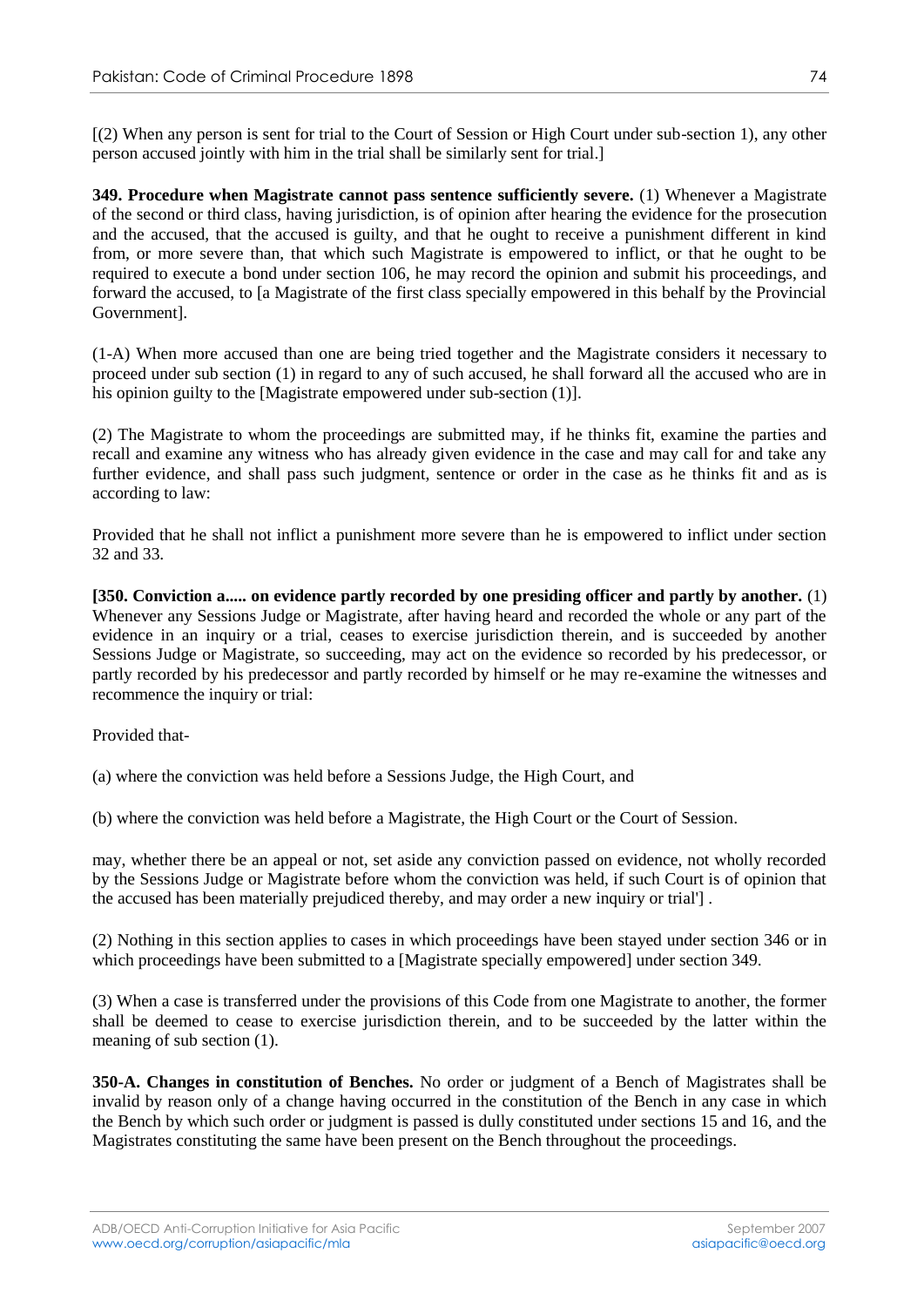**351. Detention of offenders attending Court.** (1) Any person attending a Criminal Court although not under arrest or upon a summons, may be detained by such Court for the purpose of inquiry into or trial of any offence of which Court can take cognizance and which, from the evidence may appear to have been arrested or summoned.

(2) When the detention takes place [....] after a trial has been begun the proceedings in respect of such person shall be commenced afresh, and the witnesses re-heard.

**352. Courts to be open.** The place in which any Criminal Court is held for the purpose of inquiring into or trying any offence shall be deemed an open Court, to which the public generally may have access, so far as the same can conveniently contain them:

Provided that the Presiding Judge or Magistrate may, if he thinks fit, order at any stage of any inquiry into, or trial of, any particular case, that the public generally, or any particular person shall not have access to, or be or remain in the room or building used by the Court. $+++++++++++++++++$ 

### **CHAPTER XXV - OF THE MODE OF TAKING AND RECORDING EVIDENCE IN INQUIRIES AND TRIALS**

**353. Evidence to be taken in presence of accused.** Except as otherwise expressly provided, all evidence taken under [Chapters XX, XXI, XXII and XXIIA] shall be taken in the presence of the accused, or, when his personal attendance is dispensed with, in presence of his pleader.

**354. Manner of recording evidence.** In inquires and trials (other than summary trials) under this Code by or before a Magistrate or Sessions Judge, the evidence of the witnesses shall be recorded in the following manner.

**355. [Record in trial of certain cases by first an second class Magistrates.]** [(1) In cases tried under Chapter XX or Chapter XXII] Magistrate of the first or second class and in all proceedings under section 514 (if not in the course of a trial), the Magistrate shall make a memorandum of the substance of the evidence of each witness as the examination of the witness proceeds.

(2) Such memorandum shall be written and signed by the Magistrate with his own hand, and shall form part of the record.

(3) If the Magistrate is prevented from making a memorandum as above required, he shall record the reason of his Inability to do so and shall cause memorandum to be made in writing from his dictation in open Court, and shall sign the same, and such memorandum shall form part of the record.

**356. Record in other cases.** [(1) In trials before Courts of Session and in inquiries under Chapter XII] the evidence of each witness shall be taken down in writing in the language of the Court by the Magistrate or Sessions Judge, or in his presence and hearing and under his personal direction and superintendence and shall be signed by the Magistrate or Sessions Judge.

(2) Evidence given in English. When the evidence of such witness is given in English the Magistrate or Sessions Judge may take it down in that language with his own hand, and, unless the accused is familiar with English, or the language of the Court is English, an authenticated translation of such evidence in the language of the Court shall form pan of the record.

(2-A) When the evidence of such witness Is given In any other language, not being English, than the language of the Court, the Magistrate or Sessions Judge may take it down in that language with his own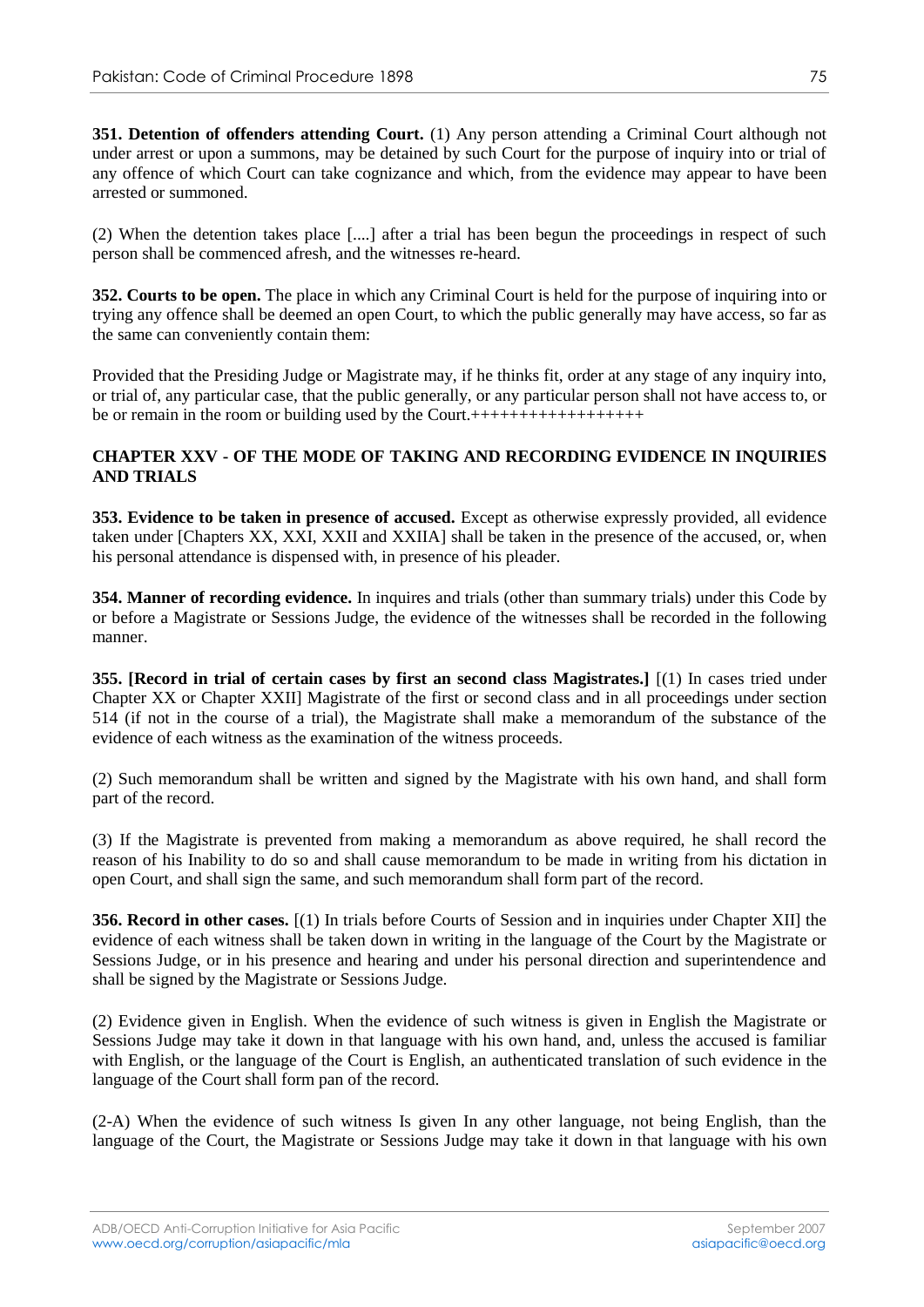hand, or cause it to be taken down in that language in his presence and hearing and under his personal direction and superintendence, and an authenticated translation of such evidence In the language of the Court or in English shall form part of the record.

(3) Memorandum when evidence not taken down by the Magistrate or Judge himself. In cases in which the evidence Is not taken down in writing by the Magistrate or Sessions Judge he shall, as the examination of each witness proceeds, make a memorandum of the substance of what such witness deposes; and such memorandum shall be written and signed by the Magistrate or Sessions Judge with his own hand, and shall form part of the record.

(4) If the Magistrate or Sessions Judge is prevented from making memorandum as above required he shall record the reason of his inability to make it.

**357. Language of record of evidence.** (1) The Provincial Government may direct that in any district or part of a district, or in proceedings before any Court of Session or before any Magistrate or class of Magistrates the evidence of each witness shall, in the cases referred to in section 356, be taken down by the Sessions Judge or Magistrate with his own hand and in his mother-tongue, unless he is prevented by any sufficient reason from taking down the evidence of any witness, in which case he shall record the reason of his Inability to do so and shall cause the evidence to be taken down in writing form his dictation in open Court.

(2) The evidence so taken down shall be signed by the Sessions Judge or Magistrate and form part of the record:

Provided that the Provincial Government may direct the Sessions Judge or Magistrate to take down the evidence in the English language or in the language of the Court, although such language is not his mothertongue.

**358. Option to Magistrate in cases under section 335.** In cases of the kind mentioned in section 355, the Magistrate may, if he thinks fit, take down the evidence of any witness in the manner provided in section 356, or, if within the local limits of the jurisdiction of such Magistrate the Provincial Government has made the order referred to in section 357, in the manner provided in the same section.

**359. Mode of recording evidence under section 356 or section 357.** (1) Evidence taken under section 356 or section 357 shall not ordinarily be taken down in the form of question and answer, but in the form of a narrative.

(2) The Magistrate or Sessions Judge may, in his discretion take down, or cause to be taken down, any particular question and answer.

**360. Procedure in regard to such evidence when completed.** (1) As the evidence of each witness taken under section 356 or section 357 is completed, it shall be read over to him in the presence of the accused, if in attendance, or of his pleader, if he appears by pleader, and shall, if necessary, be corrected.

(2) If the witness denies the correctness of any part of the evidence when the same is read over to him, the Magistrate or Sessions Judge may, instead of correcting the evidence, make a memorandum thereon of the objection made to it by the witness, and shall add such remarks as he thinks necessary.

(3) If the evidence is taken in a language different from that in which it has been given and the witness does not understand the language in which it is taken down, the evidence so taken down shall be Interpreted to him in the language in which it was given, or in a language which he understands.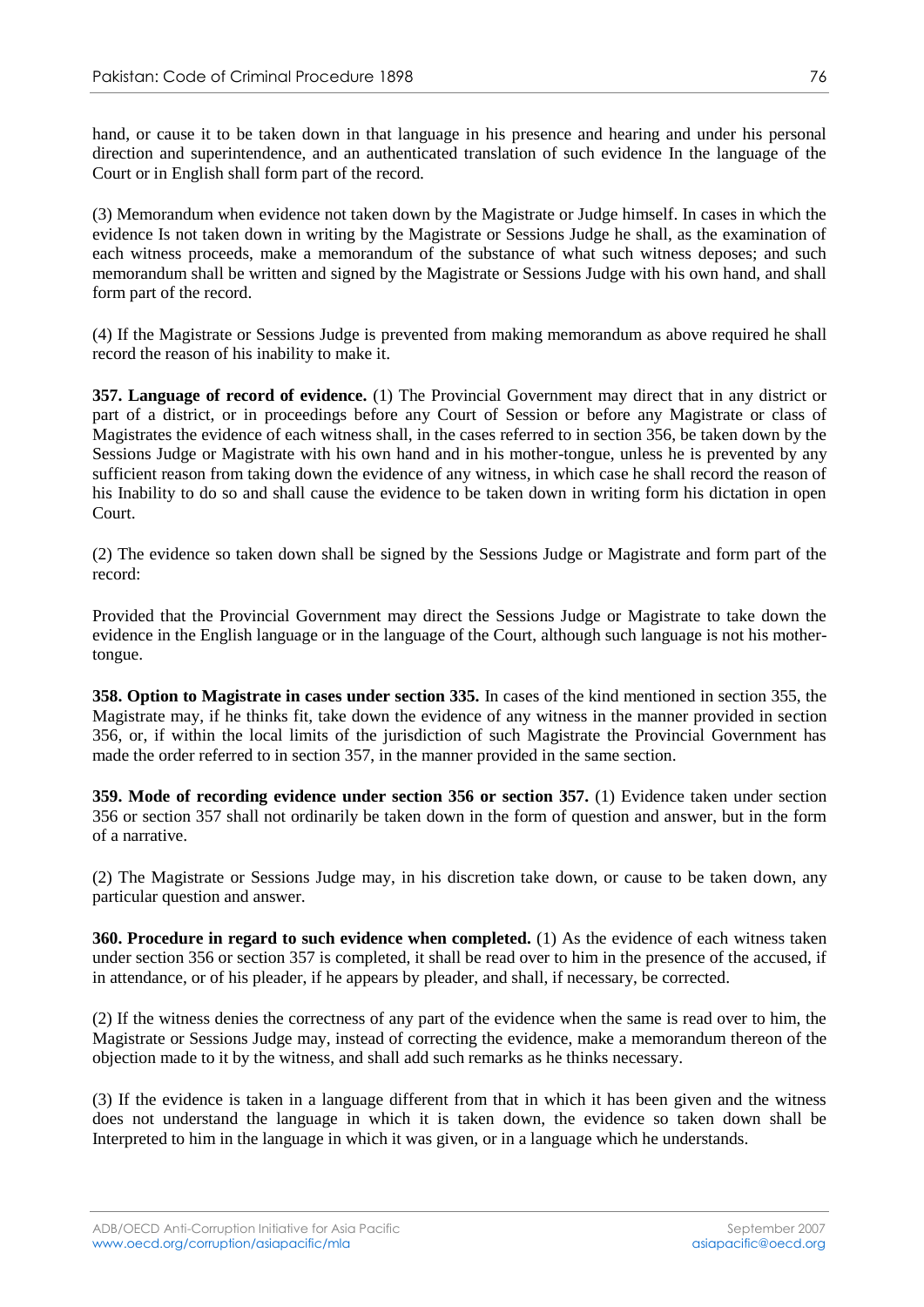**361. Interpretation of evidence to accused or his pleader.** (1) Whenever any evidence is given in a language not understood by the accused, and he is present in person it shall be interpreted to him in open Court in a language understood by him.

(2) If he appears by pleader and the evidence is given in a language other than the language of the Court, and not understood by the pleader, it shall be interpreted to such pleader in that language.

(3) When documents are put in for the purpose of formal proof, it shall be in the discretion of the Court to interpret as much thereof as appears necessary.

**362.** [Record of evidence in Presidency Magistrate's Court.} Omitted by A. 0., 1949,

Sch.

**363. Remarks respecting demeanour of witness.** When a Sessions Judge or Magistrate has recorded the evidence of a witness, he shall also record such remarks (if any) as he thinks material respecting the demeanour of such witness whilst under examination.

**364. Examination of accused how recorded.** (1) Whenever the accused is examined by any Magistrate or by any Court other than a High Court the whole of such examination, including every question put to him and every answer given by him, shall be recorded in full, in the language in which he is examined, or, if that is not practicable, in the language of the Court or in English; and such record shall be shown or read to him or, if he does not understand the language in which it is written, shall be interpreted to him in a language which he understands, and he shall be at liberty to explain or add to his answers.

(2) When the whole is made conformable to what he declares is the truth, the record shall be signed by the accused and the Magistrate or Judge of such Court, and such Magistrate or Judge shall certify under his own hand that the examination was taken in his presence and hearing and that the record contains a full and true account of the statement made by the accused.

(3) In a case in which the examination of the accused is not recorded by the Magistrate or Judge himself, he shall be bound as the examination proceeds, to make memorandum thereof in the language of the Court or in English, if he is sufficiently acquainted with latter language; and such memorandum shall be written and signed by the Magistrate or Judge with his own hand and shall be annexed to the record. If the Magistrate or Judge Is unable to-make a memorandum as above required, he shall record the reason of such inability.

(4) Nothing in this section shall be deemed to apply to the examination of an accused person under section 263.

**365. Record of evidence in High Court.** Every High Court shall from time to time, by general rule, prescribe the manner in which evidence shall be taken down in cases coming before the Court and the evidence shall be taken down in accordance with such rule.

# **CHAPTER XXVI - OF THE JUDGMENT**

**366. Mode of delivering judgment.** (1) The judgment in every trial in any Criminal Court of original jurisdiction shall be pronounced or the substance of such judgment

(a) in open Court either immediately after the termination of the trial or at some subsequent time of which notice shall be given to the parties or their pleaders, and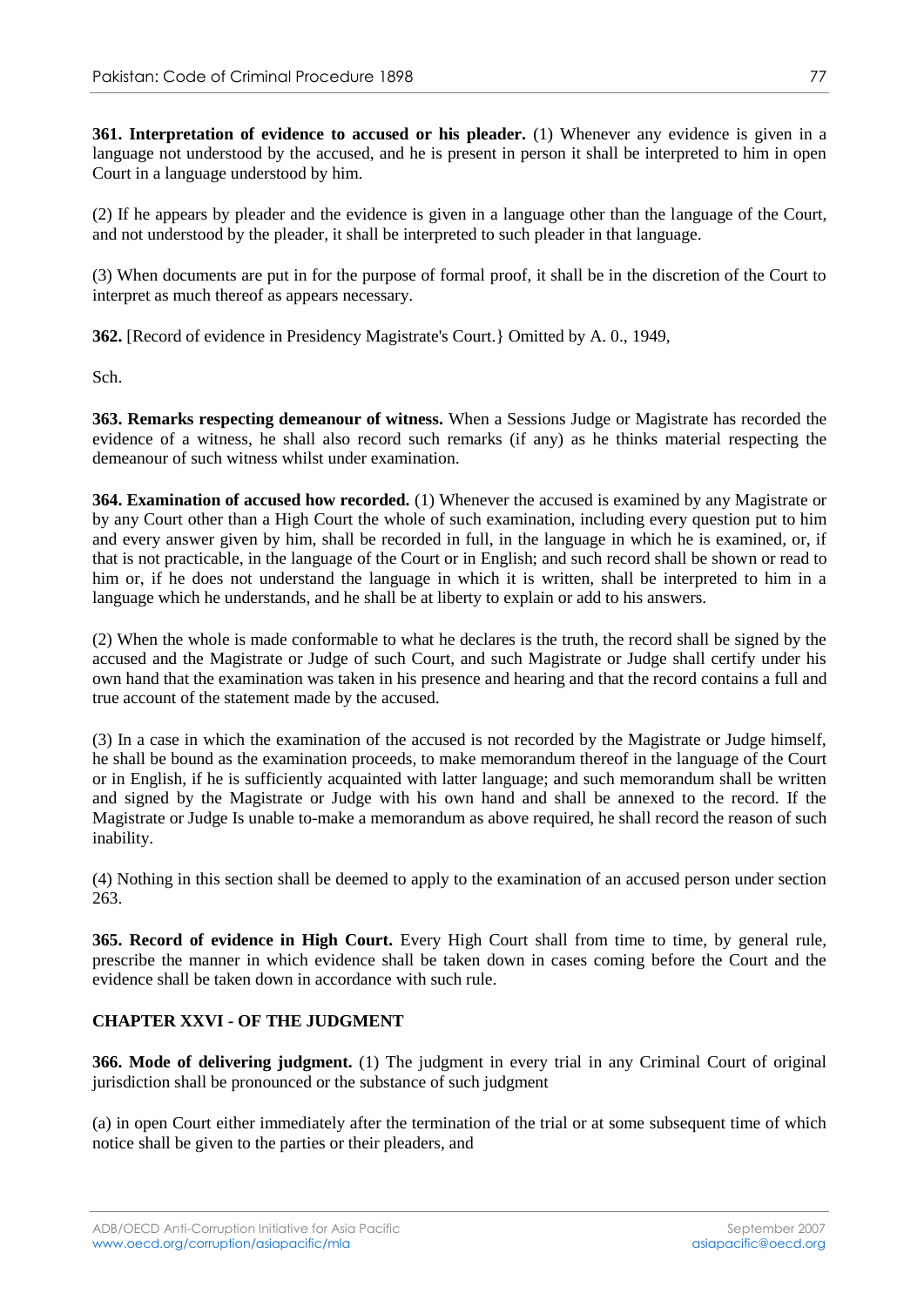(b) in the language of the Court, or in some other language which the accused or his pleader understands:

Provided that the whole judgment shall be read out by the presiding judge, if he is requested so to do either by the prosecution or the defence.

(2) The accused shall, if in custody, be brought up, or, if not in custody, be required by the Court to attend, to hear judgment delivered, except where his personal attendance during the trial has been dispensed with and the sentence is one of the fine only or he is acquitted, in either of which cases it may be delivered in the presence of his pleader.

(3) No judgment delivered by any Criminal Court shall be deemed to be invalid by reason only of the absence of any party or his pleader on the day or from the place notified for the delivery thereof, or of any omission to serve, or defect in serving, on the parties or their pleaders, or any of them, the notice of such day and place.

(4) Nothing in this section shall be construed to limit in any way the extent of the provisions of section 537.

**367. Language of judgment: Contents of judgment.** (1) Every such judgment shall, except as otherwise expressly provided by this Code, be written by the presiding officer of the Court or from the dictation of such presiding officer in the language of the Court, or in English; and shall contain the points for determination, the decision thereon and the reasons for the decision; shall be dated and signed by the presiding officer in open Court at the time of pronouncing it and with his own hand, every page of such judgment shall be signed by him.

(2) It shall specify the offence (if any) of which, and the section of the Pakistan Penal Code or other law under which the accused is convicted, and the punishment to which he Is sentenced.

(3) Judgment in alternative. When the conviction is-under the Pakistan Penal Code and it is doubtful under which of two sections, or under which or two parts of the same section of that Code the offence falls, the Court shall distinctly express the same, and pass judgment in the alternative.

(4) If it be a judgment of acquittal, it shall state the offence of which the accused is acquitted and direct that he be set at liberty.

Proviso [x x x x x x x x] Omitted by Law Reforms Ordi. 1972, item 122. Enforced in the Province of Punjab w.e.f. 26.12.1975.

(5) If the accused is convicted of an offence punishable with death, and the Court sentences him to any punishment other than death, and Court shall in its judgment state the reason why sentence of death was not passed.

(6) For the purposes of this section, an order under section 118 or section 123, sub-section (3), shall be deemed to be a judgment.

**368. Sentence of death.** (1) When any person is sentenced to death, the sentence shall direct that he be hanged by the neck till he is dead.

(2) [Omitted by Act XXV of 1974, item 123. Enforced in the Province of Punjab w.e.f. 26.12.1975].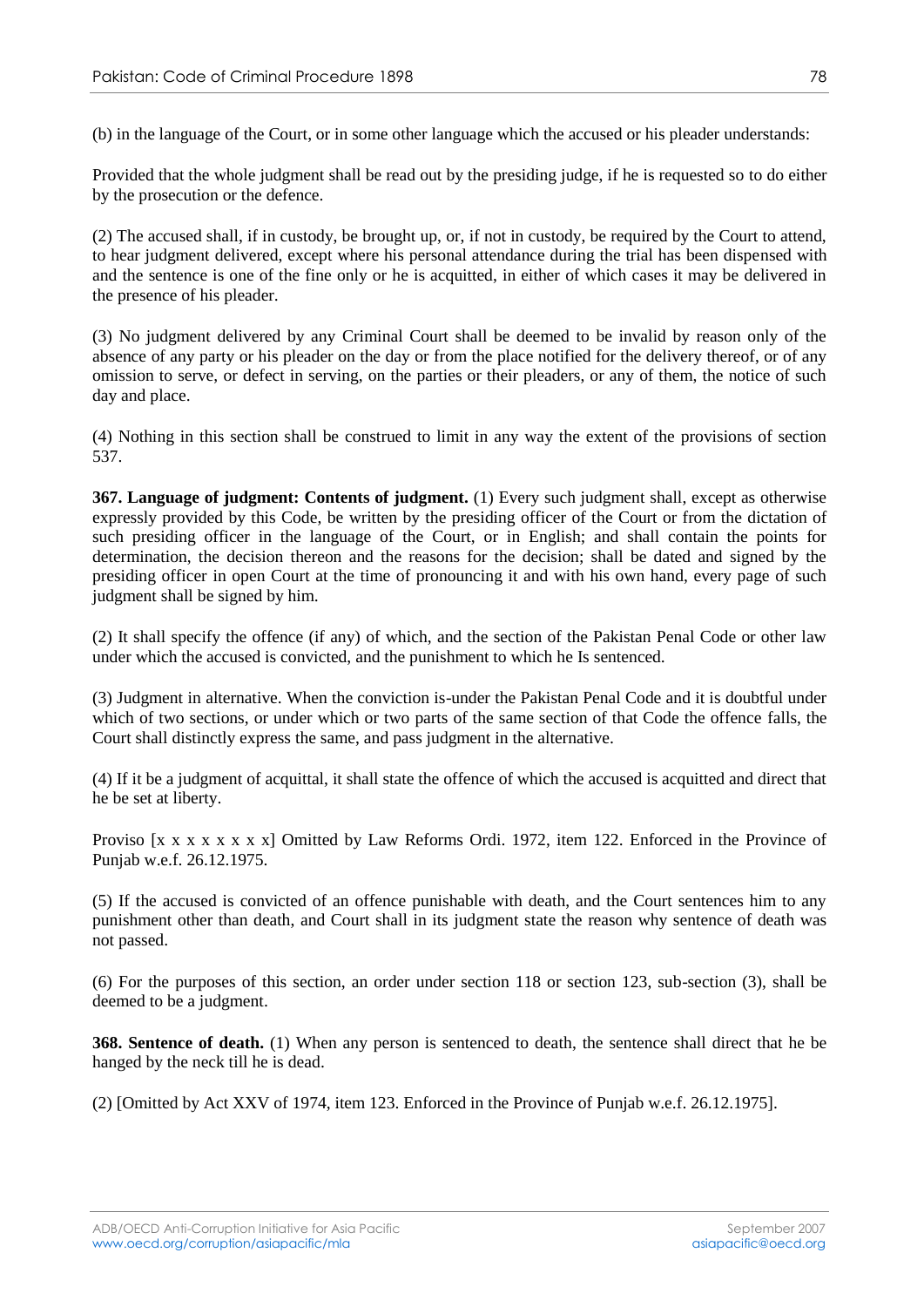**369. Court not to alter judgment.** Save as otherwise provided by this Code or by any other law for the time being in force or, in case of a High Court by the Letters Patent of such High Court no Court when it has signed its judgment, shall alter or review the same, except to correct a clerical error.

**370.** [Presidency Magistrate judgment] Omitted by A.0.1949.

**371. Copy of judgment, etc. to be given to accused .**.... [(l) In every case where the accused is convicted of an offence, a copy of the judgment shall be given to him at the time of pronouncing the judgment, or when the accused so desires, a translation of the judgment in his own language. If practicable, or in the language of the Court, shall be given to him without delay. Such copy or translation shall be given free of cost.

Provided that this sub-section shall not apply to cases tried summarily or where the accused is convicted of an offence under any law other than the Pakistan Penal Code]

(2) [Omitted by Law Reforms Ordinance, 1972, item No. 124 (ii)].

(3) When the accused is sentenced to death by a Sessions Judge, such Judge shall further inform him of the period within which, if he wishes to appeal, his appeal should be preferred.

**372. Judgment when to be translated.** The original judgment shall be filled with the record of proceedings, and, where the original is recorded In a different language from that of the Court and the accused so requires, a translation thereof into the language of the Court shall be added to such record.

**373. Court of Session to send copy of finding and sentence to District Magistrate.** In cases tried by the Court of Session, the Court shall forward a copy of its finding and sentence (if any) to the District Magistrate within the local limits of whose jurisdiction the trial was held.

### **CHAPTER XXVII - OF THE SUBMISSION OF SENTENCES FOR CONFIRMATION**

**374. Sentence of death to be submitted by Court of Session.** When the Court of Session passes sentence of death, the proceedings shall be submitted to the High Court and the sentence shall not be executed unless it is confirmed by the High Court.

**375. Power to direct further inquiry to be made or additional evidence to be taken.** (1) If when such proceedings are submitted, the High Court thinks that a further inquiry should be made into, or additional evidence taken upon, any point bearing upon the guilt or innocence of the convicted person, it may make such inquiry to take such evidence itself, or direct it to be made or taken by the Court of Session.

[(2) Unless the High Court otherwise directs, the presence of the convicted person may be dispensed with when such inquiry is made or such evidence Is taken.]

(3) When the Inquiry and the evidence (if any) are not made and taken by the High Court, the result of such inquiry and the evidence shall be certified to such Court.

**376. Power of High Court to confirm sentences or annul conviction.** In any case submitted under section 374, [....] the High Court:

(a) may confirm the sentence, or pass any other sentence warranted by law; or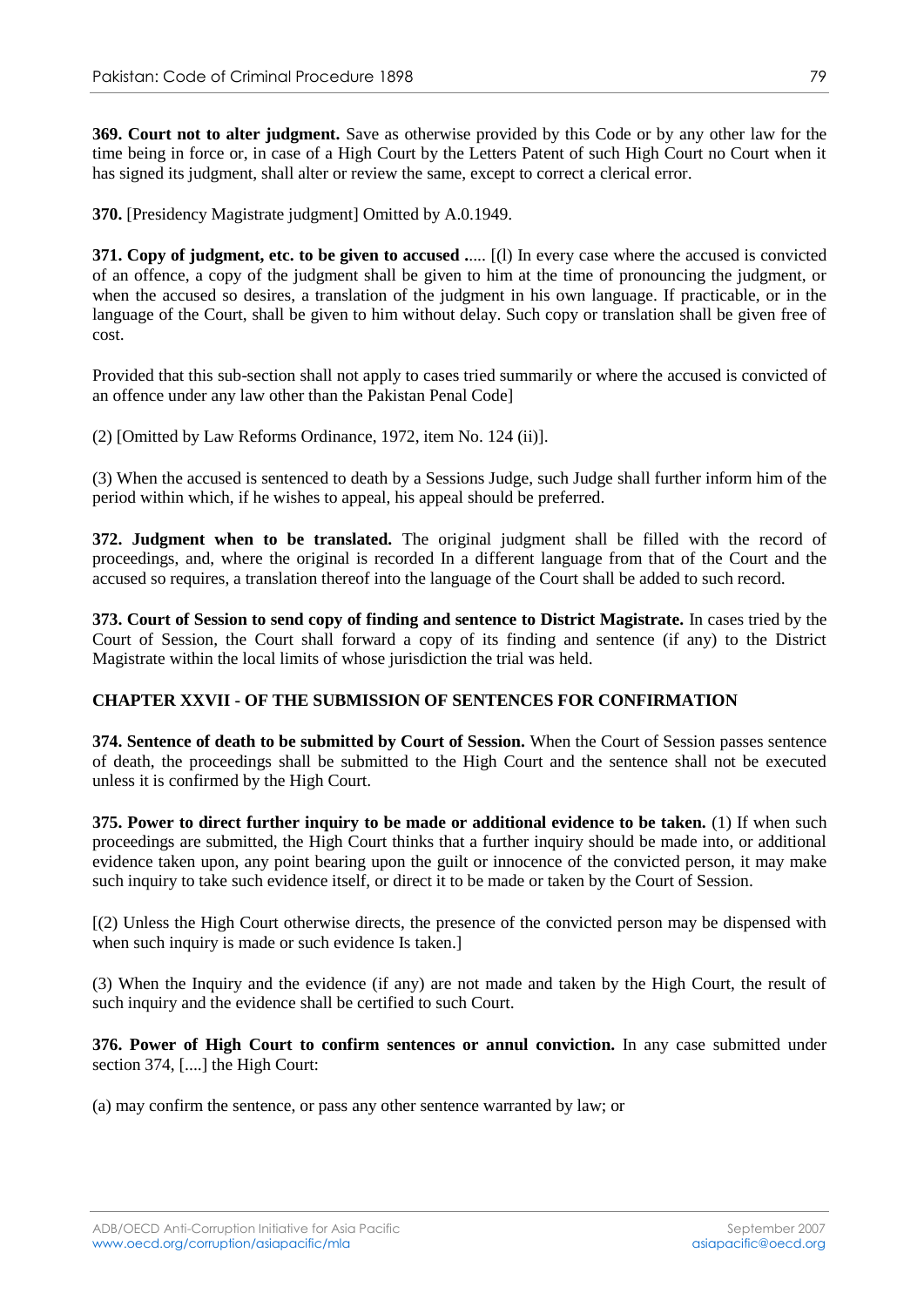(b) may annul the conviction and convict the accused of any offence of which the Sessions Court might have convicted him or order a new trial on the same or an amended charge; or

(c) may acquit the accused person ;

Provided that no order of confirmation shall be made under this section until the period allowed for preferring an appeal has expired, or, if an appeal is presented within such period, until such appeal is disposed of.

**377. Confirmation of new sentence to be signed by two Judges.** In every case so submitted, the confirmation of the sentence, or any new sentence or order passed by the High Court, shall when such Court consists of two or more judges, be made, passed and signed by at least two of them.

**378. Procedure in case of difference of opinion.** When any such case is heard before a Bench of Judges and such Judges are equally divided, in opinion, the case, with their opinions thereon, shall be laid before another Judge, and such Judge, after such hearing as he thinks fit, shall deliver his opinion and the judgment or order shall follow such opinion.

**379. Procedure in cases submitted to High Court for confirmation.** In cases submitted by the Court of Session to the High Court for the confirmation of sentence of death, the proper officer of the High Court shall without delay, after the order of confirmation or other order has been made by the High Court, send a copy of the order under the seal of the High Court and attested with his official signature, to the Court of Session.

**380.** [Rep. by Probation of Offenders Ordinance. LXV of 1960].

## **CHAPTER XXVIII - OF EXECUTION**

**381. Execution of order passed under section 376.** When a sentence of death passed by a Court of Sessions is submitted to the High Court for confirmation, such Court of Session shall, on receiving the order of confirmation or other order of the High Court thereon, cause such order to be carried into effect by issuing a warrant or taking such other steps as may be necessary.

['Provided that the sentence of death shall not be executed if the heirs of the deceased pardon the convict or enter into a compromise with him even at the last moment before execution of the sentence. ']

**382. Postponement of capital sentence on pregnant woman.** If a woman sentenced to death is found to be pregnant, the High Court shall order the execution of the sentence to be postponed, and may, if it thinks fit, commute the sentence to [imprisonment] for life.

**[382-A. Postponement of execution of sentence of imprisonment under section 476 or for a period of less than one year.** Notwithstanding anything contained in section 383 or 391, where the accused:

(a) is awarded any sentence of imprisonment under section 476, or

(b) is sentenced in cases other then those provided for in Section 381, to imprisonment whether with or without fine or whipping for a period of less than one year.

the sentence shall not, if the accused furnishes bail to the satisfaction of the Court for his appearance at such time and place as the Court may direct, be executed., until the expiry of the period prescribed for making an appeal against such sentence, or, if an appeal is made within that time, until the sentence of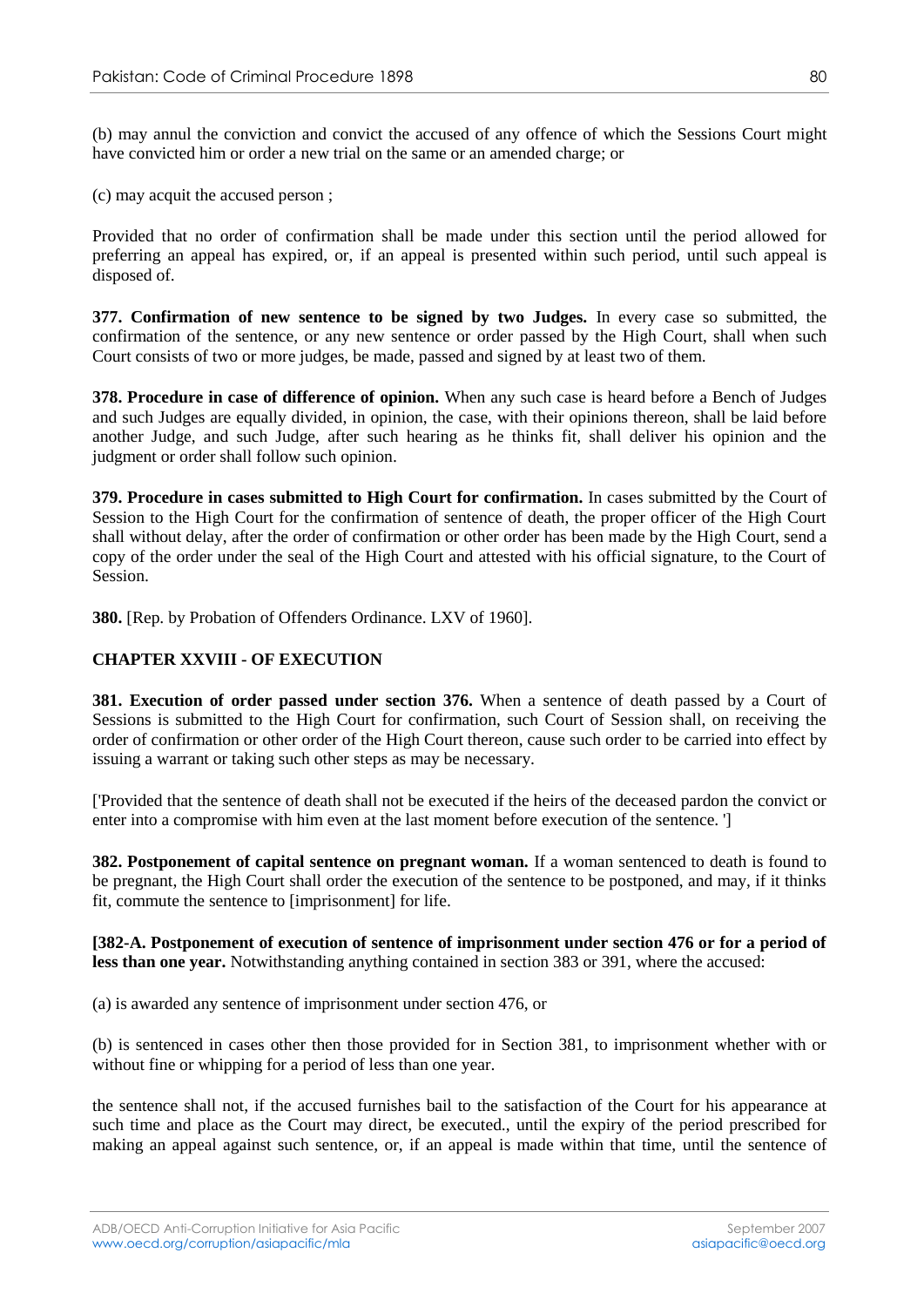imprisonment is confirmed by the appellate Court, but the sentence shall be executed as soon as practicable after the expiry of the period prescribed for making an appeal, or, in case of an appeal as soon as practicable after the receipt of order of the appellate Court confirming the sentence.

**[382-B. Reduction of period of sentence of imprisonment.** The length of any sentence of imprisonment imposed upon an accused person in respect of any offence shall be treated as reduced by any period during which he was detained in custody for such offence]

**N.W.F.P Amendment.** In S. 382-B for the word 'may' the word 'shall' substituted by Cr.P.C. (Amndt.) Regn., 1997, w.e.f. on the 23rd September, 1997. PLD 1999 N.W.F.P. St. p.36.

**[382-C. Scandalous or false and frivolous pleas to be considered in passing sentence.** In passing a sentence on an accused for any offence, a Court may take Into consideration any scandalous or false and frivolous plea taken in defence by him or on his behalf.]

**383. Execution of sentence of [imprisonment] in other cases.** Where the accused is sentenced to (imprisonment] for life or imprisonment in cases other than those provided for by section 381 [and section 382-A] the Court passing the sentence shall forthwith forward a warrant to the jail in which he is, or is to he confined, and, unless the accused is already confined in such jail, shall forward him to such jail, with the warrant.

**384. Direction of warrant for execution.** Every warrant for the execution of sentence of imprisonment shall be directed to the officer incharge of the jail or other place in which the prisoner is or is to be, confined.

**385. Warrant with whom to be lodged.** When the prisoner is to be confined in a jail, the warrant shall be lodged with the jailor.

**386. Warrant for levy of fine.** (1) Wherever an offender has been sentenced to pay a fine, the Court passing the sentence may take action for the recovery of the fine in either or both of the following ways, that is to say, it may:

(a) issue a warrant for the levy of the amount by attachment and sale of any movable property belonging to the offender;

(b) issue a warrant to the Collector of the District authorizing him to realize the amount by execution according to civil process against the movable or immovable property, or both, of the defaulter;

Provided that, if the sentence directs that in default of payment of the fine the offender shall be imprisoned, and if such offender has undergone the whole, of such imprisonment in default, no Court shall issue such warrant [......].

(2) The Provincial Government may make rules regulating the manner in which warrants under sub-section (1), clause (a) are to be executed, and for the summary determination of any claim made by any person other than the offender in respect of any property attached in execution of such warrant.

(3) Where the Court issues a warrant to the Collector under sub-section (1) clause (b), such warrant shall be deemed to be a decree, and the Collector to be the decree-holder, within the meaning of the Code of Civil Procedure, 1908, and the nearest Civil Court by which any decree for a like amount could be executed shall, for the purposes of the said Code, be. deemed to be the Court which passed the decree, and all the provisions of that Code as to execution of decrees shall apply accordingly;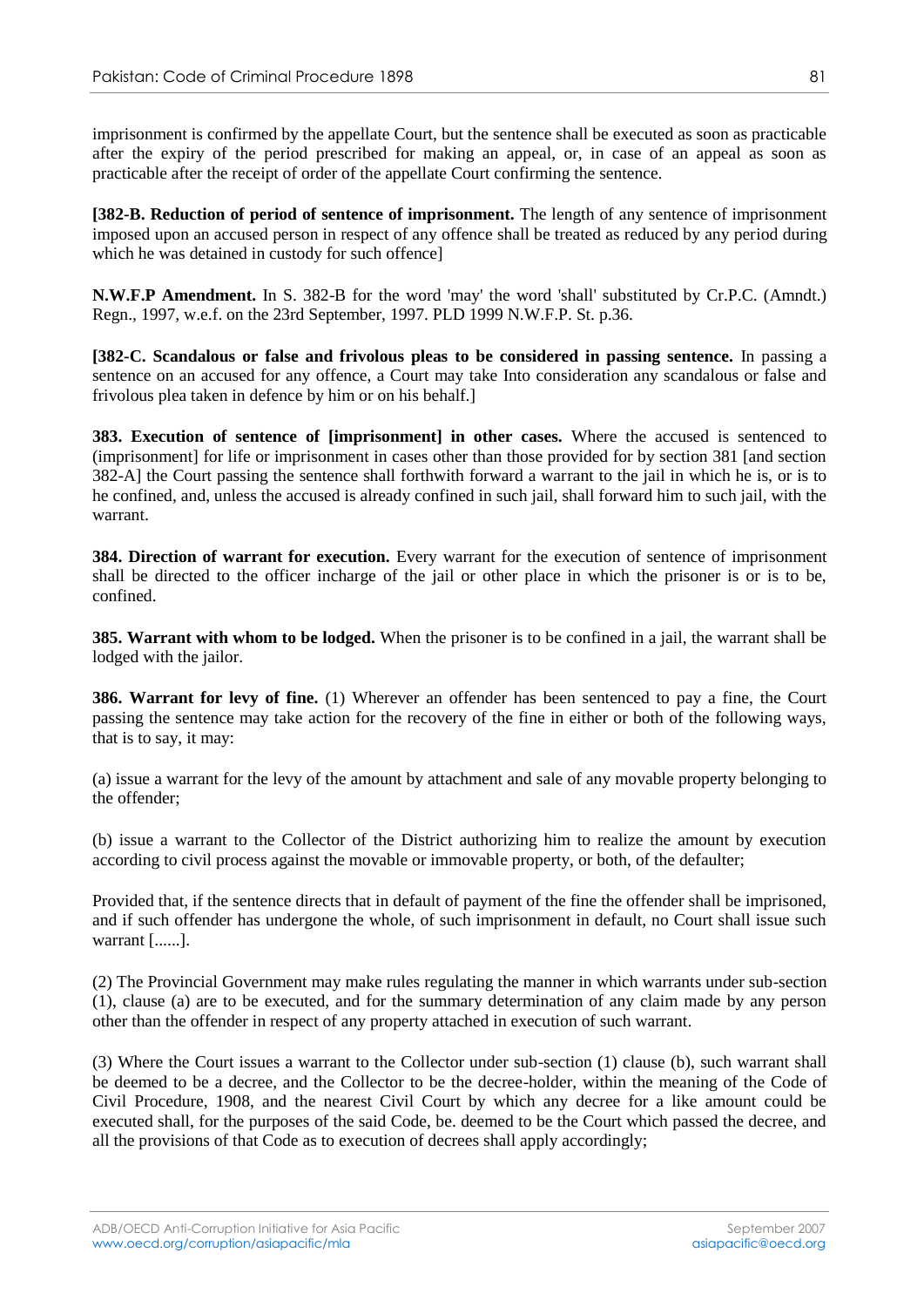Provided that no such warrant shall be executed by the arrest or detention in prison of the offender.

**387. Effect of such warrant.** A warrant issued under section 386, sub-section (1), clause (a), by any Court may be executed within the local limits of the jurisdiction of such Court, and it shall authorize the attachment and sale of any such property without such limits, when endorsed by the District Magistrate within the local limits of whose jurisdiction such property is found.

**388. Suspension of execution of sentence of imprisonment.** (1) When an offender has been sentenced to fine only and to imprisonment in default of payment of the fine, and the fine is not paid forthwith, the Court may:

(a) order that the fine shall be payable either in full on or before a date not more (than thirty days from the date of the order, or in two or three instalments, of which the first shall be payable on or before a date not more than thirty days form the date of the order and the other or others at an interval, or at intervals, as the case may be, of not more than thirty days, and

(b) suspend the execution of the sentence of imprisonment and release the offender, on the execution by the offender of a bond, with or without sureties, as the Court thinks fit, conditioned for his appearance before the Court on the date or dates on or before which payment of the fine or the instalments thereof, as the case may be, is to be mada; and if the amount of the fine or of any instalment, as the case may be, is not realized on or before the latest date on which it is payable under the order, the Court may direct the sentence of imprisonment to be carried into execution at once.

(2) The provisions of sub-section (1) shall be applicable also in any case in which an order for the payment of money has been made on non-recovery of which imprisonment may be awarded and the money is not paid forthwith; and, the person against whom the order has been made, on being required to enter into a bond such as. is referred to in that sub-section, fails to do so, the Court may at once pass sentence of imprisonment.

**389. Who may issue warrant.** Every warrant for the execution of any sentence may be issued either by the Judge or Magistrate who passed the sentence, or by his successor-in-office.

**390. Execution of sentence of whipping only.** When the accused is sentenced to whipping only, the sentence shall subject to the provisions of section 391 be executed at such place and time as the Court may direct.

**391. Execution of sentence of whipping, in addition to imprisonment.** (1) When the accused:

(a) is sentenced to whipping only and furnishes bail to the satisfaction of the Court for his appearance at such time and place as the Court may direct, or

(b) is sentenced to whipping in addition to imprisonment. The whipping shall not be inflicted until fifteen days from the date of the sentence, or, if an appeal is made within that time, until the sentence is confirmed by the Appellate Court, but the whipping shall be inflicted as soon as practicable after the expiry of the fifteen days or in case of an appeal, as soon as practicable after the receipt of the order of the Appellate Court confirming the sentence.

(2) The whipping shall be inflicted in the presence of the officer in charge of the jail, unless the Judge or Magistrate orders it to be inflicted in his own presence.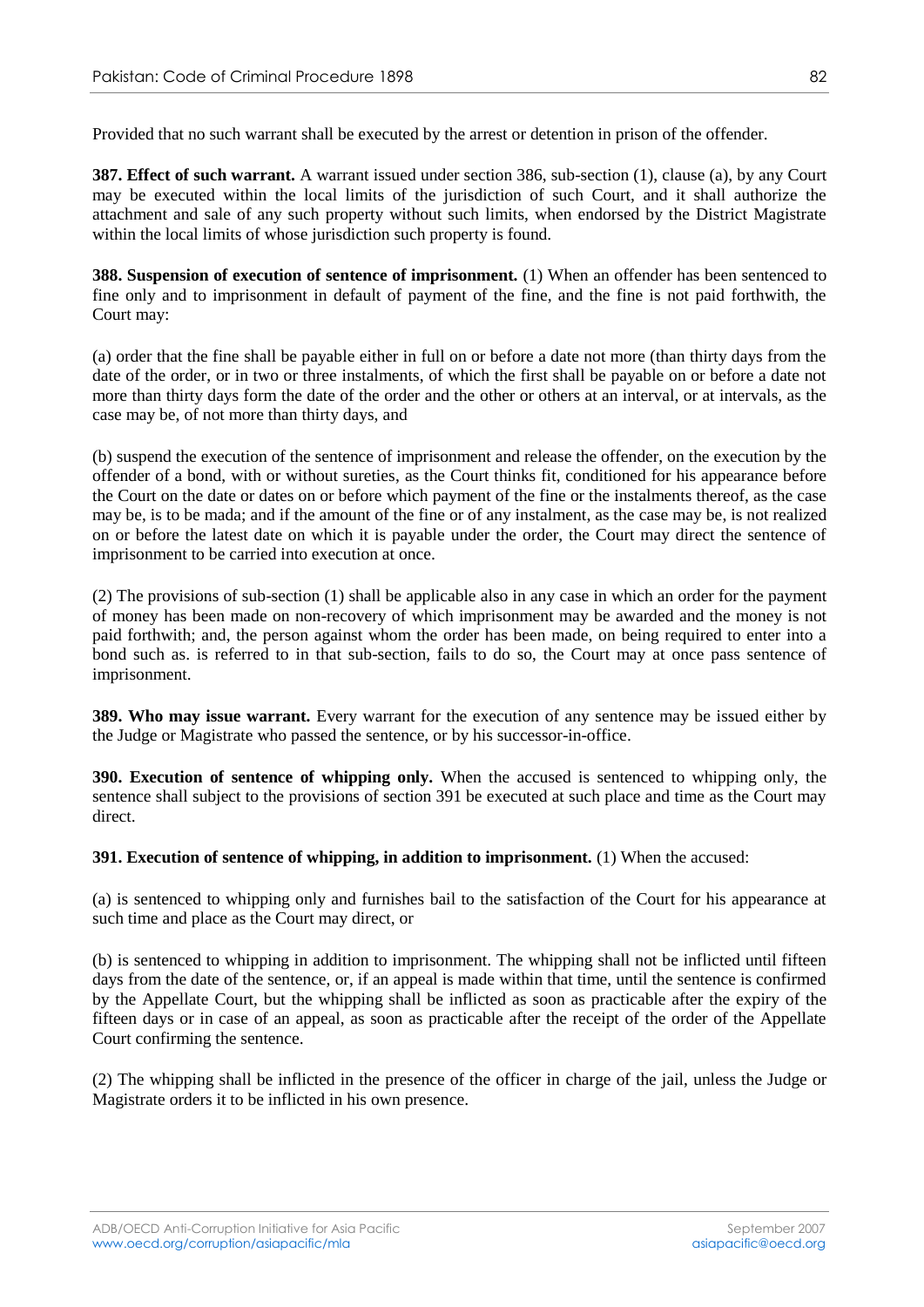(3) No accused person shall be sentenced to whipping in addition to imprisonment when the term of imprisonment to which he is sentenced is less than three months.

**392. Mode of inflicting punishment.** (1) In the case of a person of or over sixteen years of age whipping shall be inflicted with a light rattan not less than half an inch in diameter, in such mode and on such part of the person, as the Provincial Government directs; and, in the case of a person under sixteen years of age, it shall be inflicted in such mode, and on such part of the person, and with such instruments, as the Provincial Government directs.

(2) **Limit of number of stripes.** In no case shall such punishment exceed thirty stripes and, in the case of a person under sixteen years of age, it shall not exceed fifteen stripes.

**393. Not to be executed by instalments. Exemptions.** No sentence of whipping shall be executed by instalments and none of the following persons shall be punishable with whipping, namely:

(a) females;

(b) males sentenced to death or to [imprisonment for life] or to imprisonment for more than five years;

(c) males whom the Court considers to be more than forty-five years of age.

**394. Whipping not to be inflicted if offender not in fit state of health.** (1) The punishment of whipping shall not be inflicted unless a medical officer, if present, certifies or if there is not a medical officer present, unless it appears to the Magistrate or officer present that the offender is in a fit state of health to undergo such punishment.

(2) Stay of execution, if during the execution of a sentence of whipping, a medical officer certifies, or it appears to the Magistrate or officer present, that the offender is not in a fit state of health to undergo the sentence, the whipping shall be finally stopped.

**395. Procedure if punishment cannot be inflicted under section 394.** (1) In any case in which, under section 394, a sentence of whipping is, wholly or partially, prevented from being executed, the offender shall be kept in custody till the Court which passed the sentence can revise it, and the said Court may, at its discretion either remit such sentence or sentence the offender in lieu of whipping or in lieu of so much of the sentence of whipping as was not executed, to imprisonment for any term not exceeding twelve months, or to a fine not exceeding five hundred rupees, which may be in addition to any other punishment to which he may have been sentenced for the same offence.

(2) Nothing in this section shall be deemed to authorize any Court to inflict imprisonment for a term or a fine or an amount exceeding that to which the accused is liable by law, or that which the said Court is competent to inflict.

**396. Execution of sentence on escaped convicts.** (1) When sentence is passed under this Code on an escaped convict, such sentence, if of death fine or whipping shall, subject to the provisions hereinbefore contained, take effect immediately, and, if of imprisonment, or [imprisonment for life] shall take effect according to the following rules, that is to say:

(2) if the new sentence is severer in its kind than the sentence which such convict was undergoing when he escaped, the new sentence shall take effect immediately.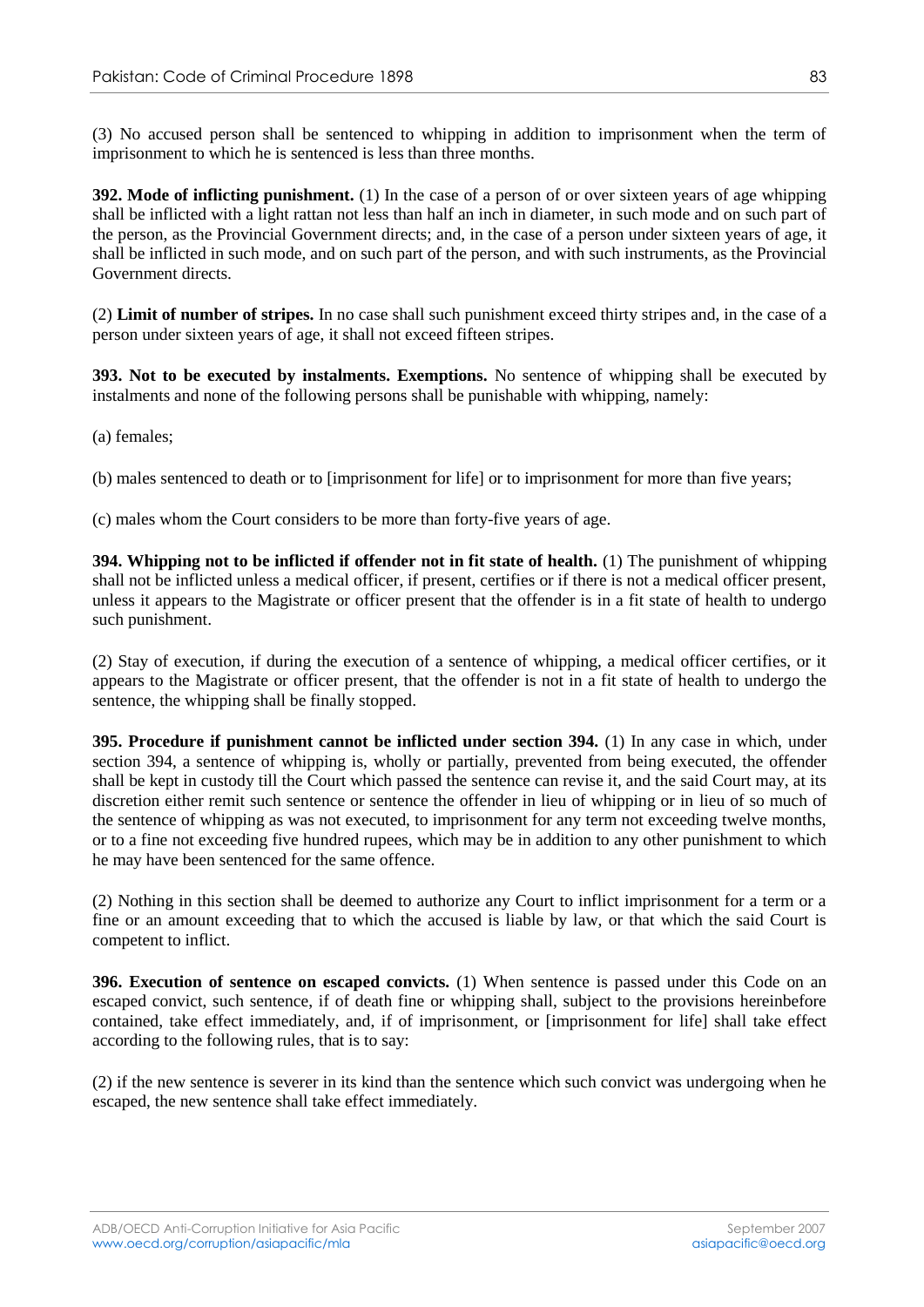(3) When the new sentence is not severer in its kind than the sentence the convict was undergoing when he escaped, the new sentence shall take effect after he has suffered imprisonment for a further period equal to that which, at the time of his escape, remained unexpired of his former sentence.

**Explanation.** For the purposes of this section:

(a) x x x x x

(b) a sentence of imprisonment with solitary confinement shall be deemed severer than a sentence of the same description of imprisonment without solitary confinement; and

(c) a sentence of rigorous imprisonment shall be deemed severer than a sentence of simple imprisonment with or without solitary confinement.

**[397. Sentence on offender already sentenced for another offence.** When a person already undergoing a sentence of imprisonment or imprisonment for life is sentenced to imprisonment, or imprisonment for life, such imprisonment, or imprisonment for life shall commence at the expiration of the imprisonment, or imprisonment for life to which he has been previously sentenced, unless the Court directs that the subsequent sentence shall run concurrently with such previous sentence:

Provided that where a person who has been sentenced to imprisonment by an order under section 123 in default of furnishing security is, whilst undergoing such sentence, sentenced to imprisonment for an offence committed prior to the making of such order, the latter sentence shall commence immediately.]

**398. Saving as to section 396 and 397.** (1) Nothing in section 396 or section 397 shall be held to excuse any person from any part of the punishment to which he is liable upon his former or subsequent conviction.

(2) When an award of imprisonment in default of payment of a fine is annexed to a substantive sentence of imprisonment or to a sentence of [imprisonment for life], and the person undergoing the sentences is after its execution to undergo a further substantive sentence, or further substantive sentences, of imprisonment, or [imprisonment for life] effect shall not be given to the award of imprisonment in default of payment of the fine until the person has undergone the further sentence or sentences.

**399. Confinement of youthful offenders in reformatories.** (1) When any person under the age of fifteen years is sentenced by any Criminal Court to imprisonment for any offence, the Court may direct that such person, instead of being imprisoned in a criminal jail, shall be confined in any reformatory established by the Provincial Government as a fit place for confinement, in which there are means of suitable discipline and of training in some branch of useful industry or which is kept by a person willing to obey such rules as the Provincial Government prescribes with regard to the discipline and training of persons confined therein.

(2) All persons confined under this section shall be subject to the rules so prescribed,

(3) This section shall not apply to any place in which the Reformatory Schools Act, 1897, is for the time being in force.

**400. Return of warrant on execution of sentences.** When a sentence has been fully executed, the officer executing it shall return the warrant to the Court from which it issued, with an endorsement under his hand certifying the manner in which the sentence has been executed.

### **CHAPTER XXIX - OF SUSPENSIONS, REMISSIONS AND COMMUTATIONS OF SENTENCES**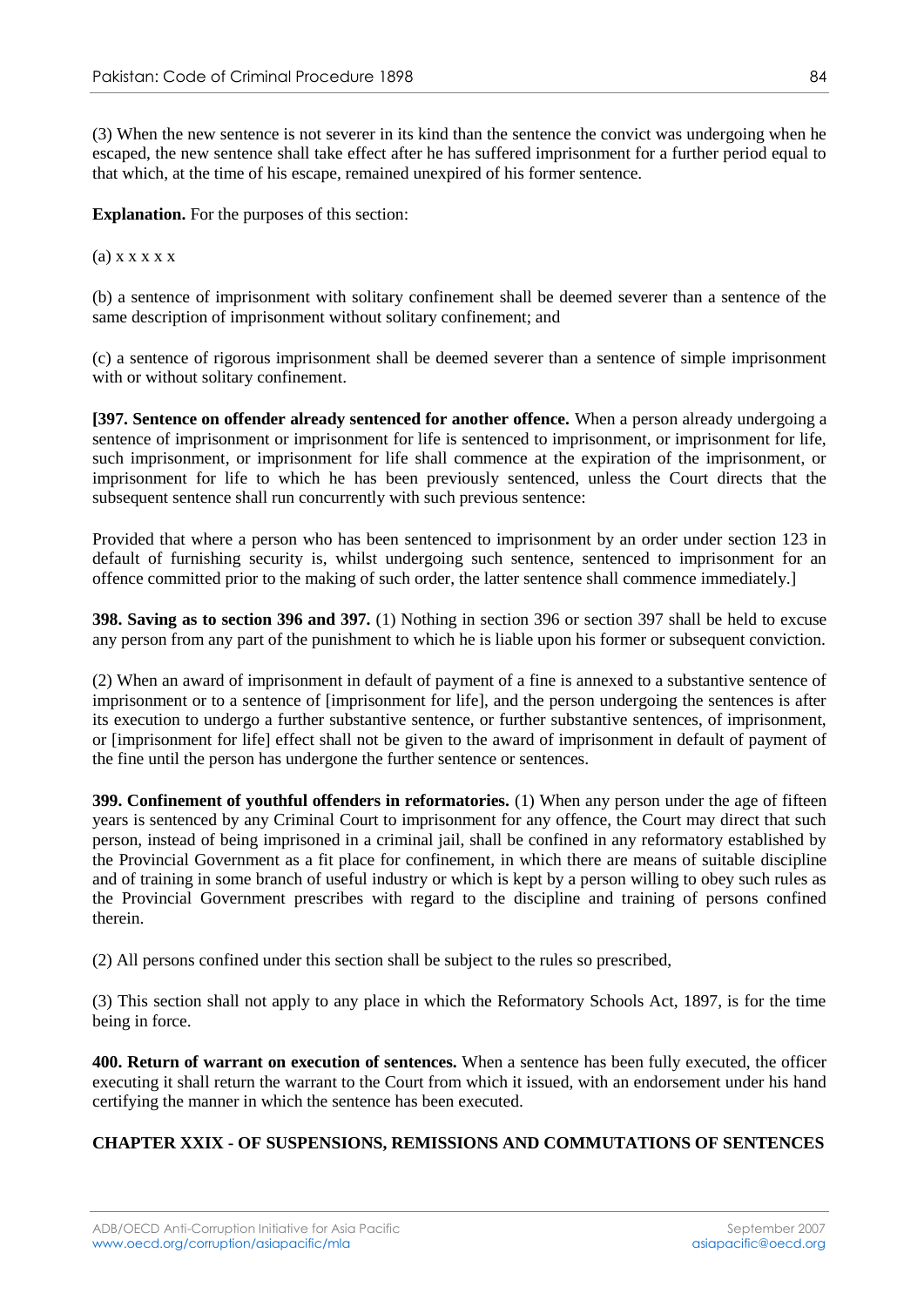**401. Power to suspend or remit sentences.** (1) When any person has been sentenced to punishment for an offence, the Provincial Government may at any time without conditions or upon any conditions which the person sentenced accepts, suspend the execution of his sentence or remit the whole or any part of the punishment to which he has been sentenced.

(2) Whenever an applications is made to the Provincial Government for the suspension or remission of a sentence Ihe Provincial Government may require the Presiding Judge of the Court before or by which the conviction was had or confirmed to state his opinion as to whether the application should be granted or refused, together with his reason for such opinion and also to forward with the statement of such opinion a certified copy of the record of the trial or of such record thereof as exists.

(3) If any condition on which a sentence has been suspended or remitted is, in the opinion of the Provincial Government, not fulfilled the Provincial Government may cancel the suspension or remission, and thereupon the person in whose favour the sentence has been suspended or remitted may, if at large, be arrested by any police-officer without warrant and remanded to undergo the unexpired portion of the sentence.

(4) The condition on which a sentence is suspended or remitted under this section may be one to be fulfilled by the person in whose favour the sentence is suspended or remitted, or one independent of his will.

(4-A) The provisions, of the above sub-section shall also apply to any order passed by a Criminal Court under any section of this Code or of any other law, which restricts the liberty of any person or imposes any liability upon him or his property.

(5) Nothing herein contained shall be deemed to interfere with the right of the President or of the Central Government when such right is delegated to it to grant pardons, reprieves, respites or remissions of punishment.

(5-A) Where a conditional pardon is granted by the President or, in virtue of any powers delegated to it, by the Central Government, any condition thereby imposed, of whatever nature, shall be deemed to have been imposed by a sentence of a competent Court under this Code and shall be enforceable accordingly.

(6) The Provincial Government may, by general rules or special orders, give directions as to the suspension of sentences and the conditions on which petition should be presented and dealt with.

**402. Power to commute punishment.** (1) The Provincial Government may, without the consent of the persons sentenced, commute any one of the following sentences for any other mentioned after it: Death, [imprisonment for life], rigorous imprisonment for a term not exceeding that to which he might have been sentenced, simple imprisonment for a like term, fine.

(2) Nothing in this section shall affect the provisions of section 54 or section 55 of the Pakistan Penal Code.

**402-A. Sentence of death.** The powers conferred by section 401 or 402 upon the Provincial Government may, in the case of sentences of death, also be exercised by the President.

**[402-B. Certain restrictions on the exercise of powers by Provincial Government.** Notwithstanding anything contained in section 401 or section 402, the Provincial Government shall not, except with the previous approval of the President, exercise the powers conferred thereby in a case where the President has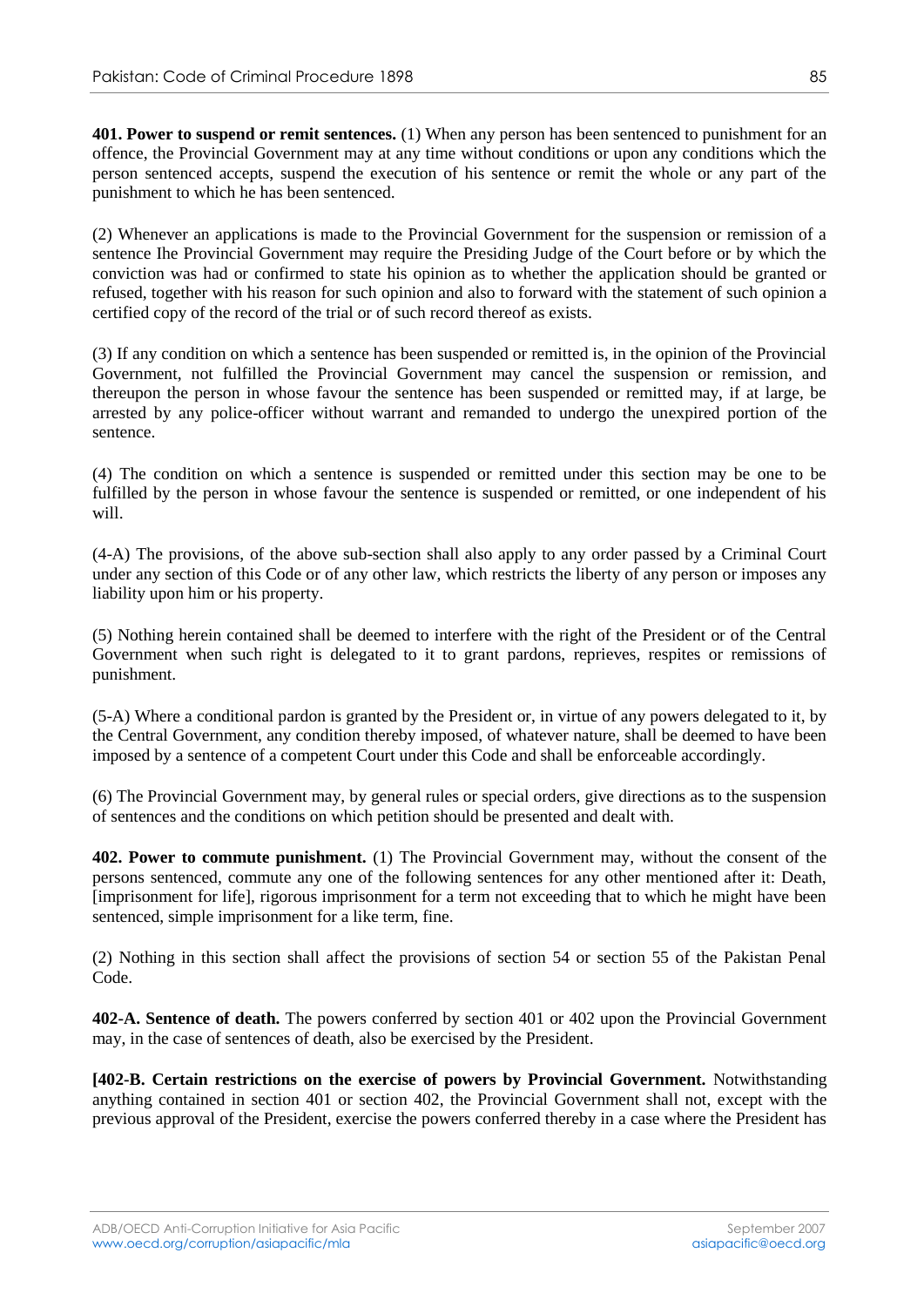passed any orders in exercise of his powers under the Constitution to grant pardons, reprieves and respites or to remit, suspend or commute any sentence or of his powers under section. 402-A.]

**("402-C. Remission or commutation of certain sentences not to be without consent.** Notwithstanding anything contained in section 401, section 402, section 402A or section 402B, the Provincial Government, the Federal Government or the President shall not, without the consent of the victim or, as the case may be, of his heirs, suspend remit or commute any sentence passed under any of the section in Chapter XVI of the Pakistan Penal Code.')

## **CHAPTER XXX - OF PREVIOUS ACQUITTALS OR CONVICTIONS**

**403. Persons once convicted or acquitted not to be tried for the same offence.** (1) A person who has once been tried by a Court of competent jurisdiction for an offence and convicted or acquitted of such offence shall, while such conviction or acquittal remains in force, not to be liable to be tried again for the same offence, nor on the same facts for any other offence for which a different charge from the one made against him might have been made under section 36, or for which he might have been convicted under section 237.

(2) A person acquitted or convicted for any offence may be afterwards tried for any distinct offence for which a separate charge might have been made against him on the former trial under sections 235, subsection  $(1)$ .

(3) A person convicted of any offence constituted by any act causing consequences which together with such act, constituted a different offence from that of which he was convicted, may be afterwards tried for such last-mentioned offence, if the consequence had not happened, or were not happened, or were not known to the Court to have happened, at the time when he was convicted.

(4) A person acquitted or convicted of any offence constituted by any acts may, notwithstanding such acquittal or conviction, be subsequently charged with, and tried for any other offence constituted by the same acts which he may have committed if the Court by which he was first tried was not competent to try the offence with which he is subsequently charged.

(5) Nothing in this section shall affect the provision of section 26 of the General Clauses Act, 1897, or section 188 of this Code.

**Explanation.** The dismissal of a complaint, the stopping of proceedings under section 249 [or the discharge of the accused] is not acquittal for the purposes of this section.

### **Illustrations**

(a) A is tried upon a charge of theft as a servant and acquitted. He cannot afterwards, while the acquittal remains in force, be charged with theft as servant, or, upon the same facts, with theft simply or with criminal breach of trust.

(b) A is tried upon a charge of murder and acquitted. There is no charge of robbery; but it appears from the facts that A committed robbery at the time when the murder was committed; he may afterwards be charged with, and tried for robbery.

(c) A is tried for causing grievous hurt and convicted. The person injured afterwards dies. A may be tried again for culpable homicide.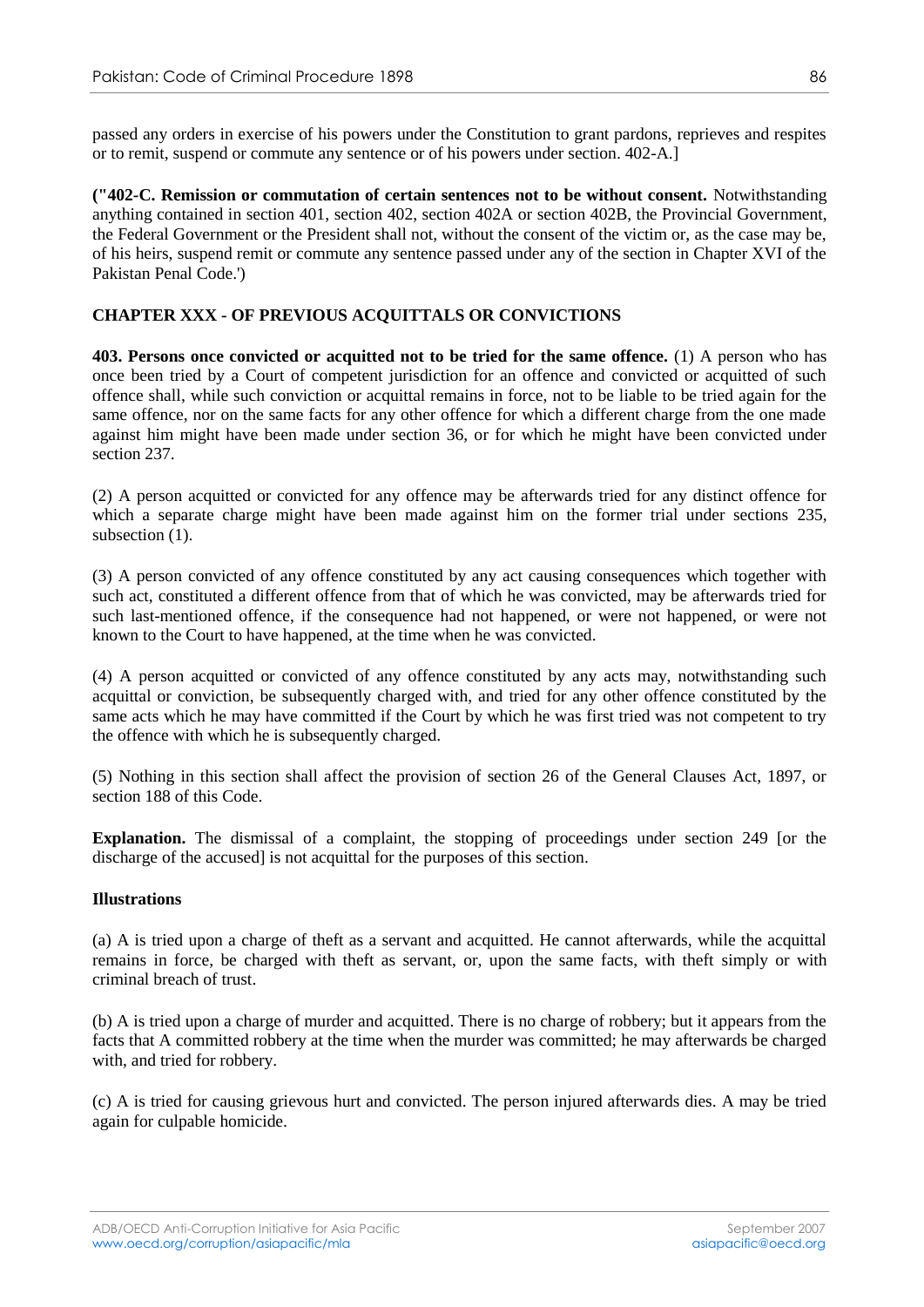(d) A is charged before the Court of Session and convicted of the culpable homicide of B. A may not afterwards be tried on the same facts for the murder of B.

(e) A Is charged by a Magistrate of the first class with, and convicted by hint of, voluntarily causing hurt to B. A may not afterwards be tried for voluntarily causing grievous hurt to B on the same facts, unless the case comes within paragraph 3 of the section.

(0 A is charged by a Magistrate of the second class with, and convicted by him, of, theft of property from the person of B. A may be subsequently charged with, and tried for, robbery on the same facts.

(g) A, B and C are charged by a Magistrate of the first class, with, and convicted by him of robbing D. A, B and C may afterwards be charged with, and tried for dacoity on the same facts.

### **PART VII - OF APPEAL, REFERENCE AND REVISION - CHAPTER XXXI** - **OF APPEALS**

**404. Unless otherwise provided, no appeal to lie.** No appeal shall lie from any judgment or order of a Criminal Court except as provided for by this or by any other law for the time bring in force.

**405. Appeal from order rejecting application for restoration of attached property.** An person whose application under section 89 for the delivery of property or the proceeds of the sale thereof has been rejected by any Court may appeal to the Court to which appeals ordinarily lie from the sentences of the former Court.

**406. Appeal from order requiring security for keeping the peace or for good behavior.** Any person who has been ordered by a Magistrate under section 118 to give security for keeping the peace or for good behavior may appeal against such order: to the Court of Session:

[Provided that the Provincial Government may, by notification in the official Gazette, direct that in any district specified in the notification appeals from such orders made by a Magistrate other than the District Magistrate shall lie to the District Magistrate and not the Court of Session:

Provided, further, that nothing in this section shall apply to person the proceedings against whom are laid before a Sessions Judge in accordance with the provisions of subsection (2) or sub-section (3A) of section 123.]

**[406-A. Appeal from order refusing to accept or rejecting a surety.** Any person aggrieved by an order refusing to accept or rejecting a surety under section 122 may appeal against such order to the Court of Session].

**[407. Appeal from sentence of Magistrate of the second or third class.** (1) Any person convicted on a trial held by any Magistrate of the second or third class, or any person sentenced under section 349 .... may appeal to the District Magistrate.

(2) Transfer of appeals to first class Magistrate. The District Magistrate may direct that any appeal under this section, or any class of such appeals, shall be heard by any Magistrate of the first class subordinate to him and empowered by the Provincial Government to hear such appeals, and thereupon such appeal or class of appeals may be presented to such subordinate Magistrate or If already presented to the District Magistrate, may be transferred to such subordinate Magistrate. The District Magistrate may withdraw from such Magistrate any appeal or class of appeals so presented or transferred.]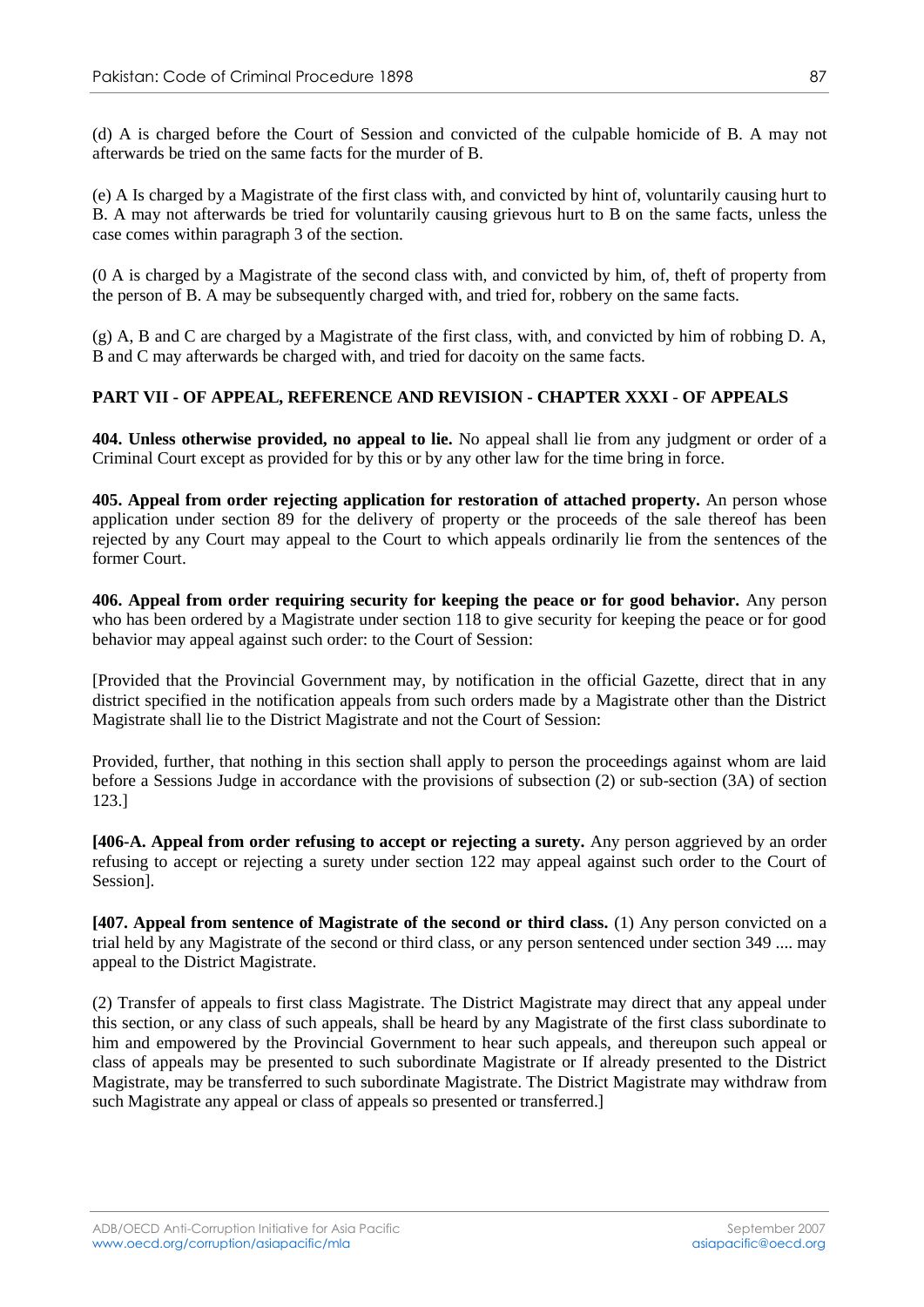**408. Appeal from sentence of Assistant Sessions Judge or [Judicial Magistrate].** Any person convicted on a trial held by an Assistant Sessions Judge, [or any Judicial Magistrate] or any person sentenced under section 349 [....] may appeal to the Court of Session:

Provided as follows:

[(a) Clause (a) Rep. by Act 12 of 1923. S. 23.]

(b) when in any case an Assistant Sessions Judge [....] passes any sentence of imprisonment for a term exceeding four years, [....] the appeal of all or any of the accused convicted at such trial shall lie to the High Court:

(c) when any person is convicted by a Magistrate of an offence under section 124-A of the Pakistan Penal Code, the appeal shall lie to the High Court.

**[409. Appeal to Court of Session how heard.** Subject to the provisions of this section, an appeal to the Court of Session or Sessions Judge shall be heard by the Sessions Judge or by an Additional Sessions Judge or an Assistant Sessions Judge;

Provided that an Additional Sessions Judge shall heard only such appeals as the Provincial Government may, by general or special order, direct or as the Sessions Judge of the division may make over to him.

Provided further that no such appeal shall hear by an Assistant Sessions Judge unless the appeal is of a person convicted on a trial held by a Magistrate of the second class or third class.]

**410. Appeal from sentence of Court of Session.** Any person convicted on a trial held by a Sessions Judge, or an Additional Sessions Judge, may appeal to the High Court.

**411. [Appeal from sentence of Presidency Magistrate}.** Omitted by A.O., 1949, Sch.

**411-A. Appeal from sentence of High Court.** (1) Except in cases in which an appeal lies to the Supreme Court under Article 185 of the Constitution any person convicted on a trial held by a High Court .in the exercise of its original criminal jurisdiction may, notwithstanding anything contained in section 418 or section 423, sub-section (2), or in the Letters Patent of any High Court, appeal to the High Court:

(a) against the conviction on any ground of appeal which involves a matter of law only:

(b) with the leave of the Appellate Court, or upon the certificate of the Judge who tried the case that it is a fit case for appeal, against the conviction on any ground  $\circ$  appeal which involves a matter of fact only, or a matter of mixed law and fact, or any other ground which appears to the appellate Court to be a sufficient ground o) appeal; and

(c) with the leave of Appellate Court, against the sentence passed unless the sentence is one fixed by law.

(2) Notwithstanding anything contained in section 417, the Provincial Government may direct the Public Prosecutor to present an appeal to the High Court from any order of acquittal passed by the High Court in the exercise of its original criminal Jurisdiction, and such appeal may, notwithstanding anything contained in section 418, or section 423, sub-section (2) or in the Letters Patent of any High Court, but subject to the restrictions imposed by clause (b) and clause (c) of sub-section (1) of this section on an appeal against a conviction, lie on a matter of fact as well as a matter of law.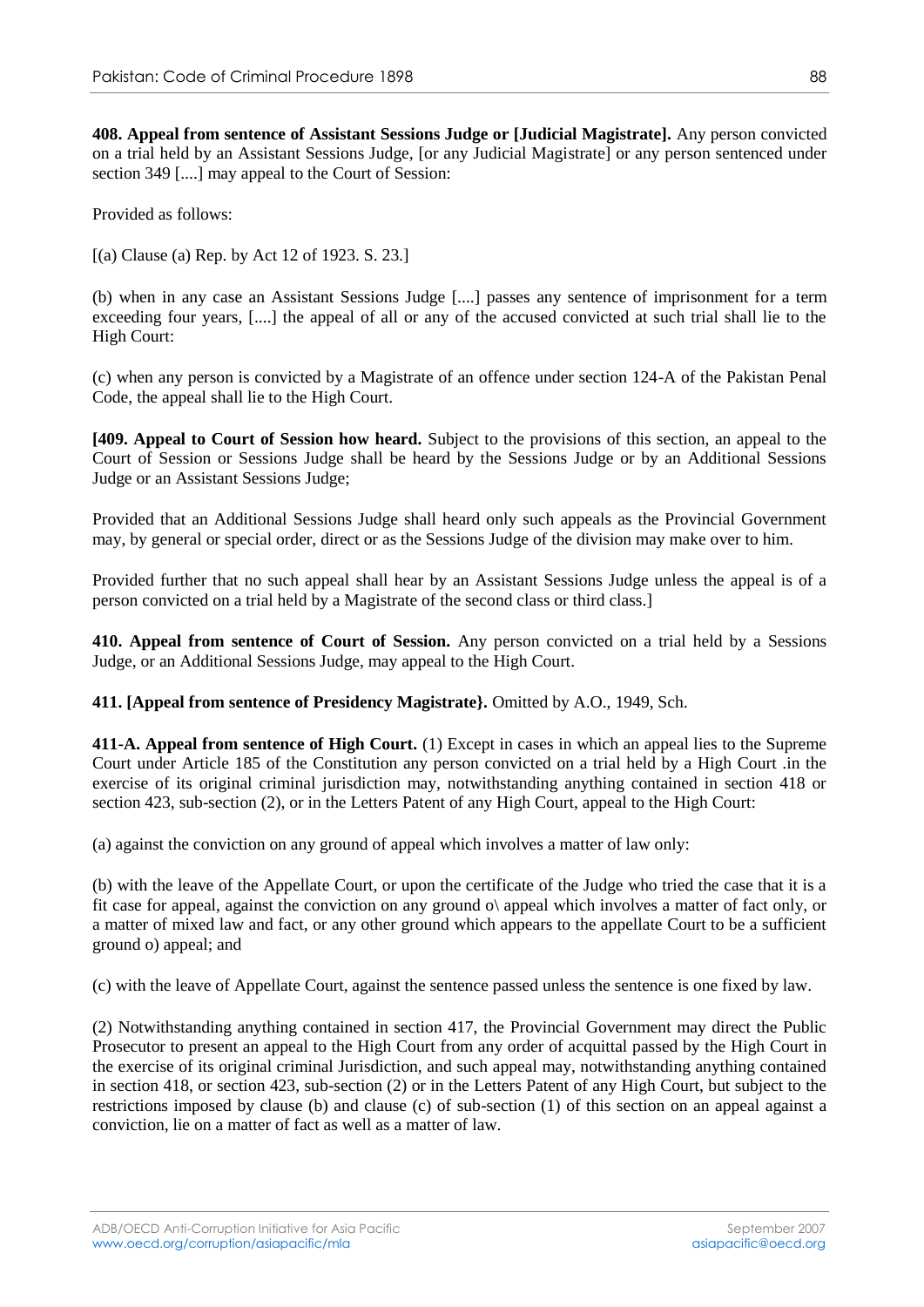section 527 to another High Court.

(4) Subject to such rules as may from time to time be made by the Supreme Court in this behalf, and to such conditions as the High Court may establish or require, an appeal shall lie to the Supreme Court from any order made on appeal under sub-section (1) by a Divisional Court of the High Court in respect of which order the High Court declares that the matter is a fit one for such appeal.

**412. No appeal in certain cases when accused pleads guilty.** Notwithstanding anything hereinbefore contained where an accused person has pleaded guilty and has been convicted by a High Court, a Court of Session or Magistrate of the first class on such plea, there shall be no appeal except as to the extent or legality of the sentence.

**413. No appeal in petty cases.** Notwithstanding anything hereinbefore contained, there shall be no appeal by a convicted person in cases in which a High Court passes a sentence of imprisonment not exceeding six months only or of fine not exceeding two hundred rupees only or in which a Court of Session passes a sentence of imprisonment not exceeding one month only, or in which a Court of Session or [a] Magistrate of the first class passes a sentence of fine not exceeding fifty rupees only.

**Explanation.** There is no appeal from a sentence of imprisonment passed by such Court or Magistrate in default of payment of fine when no substantive sentence or imprisonment has also been passed.

**414. No appeal from certain summary convictions.** Notwithstanding anything hereinbefore contained, there shall be no appeal by a convicted person in any case tried summarily in which a Magistrate empowered to act under section 260 passes a sentence of fine not exceeding two hundred rupees only.

**415. Proviso to sections 413 and 414.** An appeal may be brought against any sentence referred to in section 413 or section 414 by which any punishment therein mentioned is combined with any other punishment, but not sentence which would not otherwise be liable to appeal shall be appealable merely on the ground that the person convicted is ordered to find security to keep the peace.

**Explanation.** A sentence of imprisonment in default of payment of fine is not a sentence by which two or more punishment are combined within the meaning of this section.

**415-A. Special right of appeal in certain cases.** Notwithstanding anything contained in this Chapter, when more person than one are convicted in one trial, and an appealable judgment or order has been passed in respect of any such person, all or any of the persons convicted at such trial shall have a right of appeal.

**416. [Saving of sentence on European British subjects}.** Rep. by the Criminal Law Amendment Act, 1923 (XII of 1923) S. 25.

**[417. Appeal in case of acquittal.** (1) Subject to the provision of sub-section (4), the Provincial Government may, in any case, direct the Public Prosecutor to present an appeal to the High Court from an original or appellate order of acquittal passed by any Court other than a High Court.

(2) If such an order of acquittal is passed in any case instituted upon complaint and the High Court, on an application made to it by the complainant in this behalf grants special leave to appeal from the order of acquittal the complainant may present such an appeal to the High Court.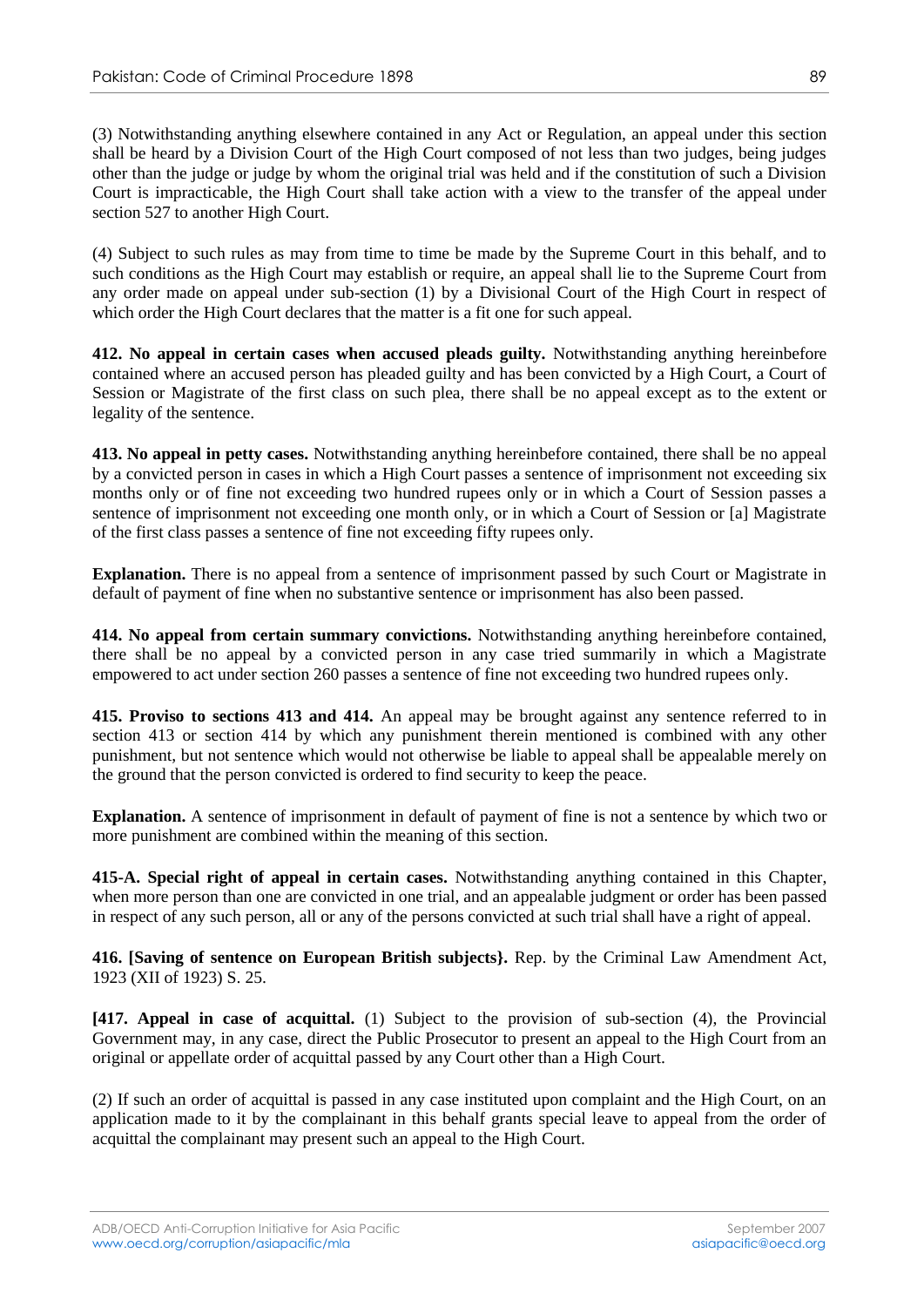(2-A) A person aggrieved by the order of acquittal passed by any Court other than a High Court, may, within thirty days, file an appeal against such order.'

(3) No application under sub-section (2) for the grant of special leave to appeal from an order of acquittal shall be entertained by the High Court after the expiry of sixty days from the date of that order.

(4) If, in any case, the application under sub-section (2) for the grant of special leave to appeal from an order of acquittal is refused, no appeal from that order of acquittal shall lie under sub-section (1).

**418. Appeal on what matters admissible.** (1) An appeal may lie on a matter of fact as well as matter of law [....].

 $(2)$   $[....]$ 

**Explanation.** The alleged severity of a sentence shall, for the purposes of this section, be deemed to be a matter of law.

**419. Petition of appeal.** Every appeal shall be made in the form of a petition in writing presented by the appellant or his pleader, and every such petition shall (unless the Court to which it is presented otherwise directs) be accompanied by a copy of the judgment or order appealed against [.... ].

**420. Procedure when appellant in jail.** If the appellant is in jail, he may present his petition of appeal and the copies companying the same to the officer incharge of the jail, who shall thereupon forward such petition and copies to the proper Appellate Court.

**421. Summary dismissal of appeal.** (1) On receiving the petition and copy under section 419 or section 420, the Appellate Court shall pursue the same, and, if it considers that there is no sufficient ground for interfering, it may dismiss the appeal summarily:

Provided that no appeal presented under section 419 shall be dismissed unless the appellant or his pleader has had a reasonable opportunity of being heard in support of the same.

(2) Before dismissing an appeal under this section, the Court may cal for the record of the case but shall not be bound to do so.

**422. Notice of appeal.** If the Appellate Court does not dismiss the appeal summarily, it shall cause notice to be given to the appellant or his pleader, and to such officer as the Provincial Government may appoint in this behalf, of the time and place on which such appeal will be heard, and shall on the application of such officer, furnish him with a copy of the grounds of appeal. and, in cases of appeals under section 411 A, sub-section (2) or section 417 the Appellate Court shall cause a like notice to be given to the accused.

**423. Powers of Appellate Court in disposing of appeal.** (1) The Appellate Court shall then send for the record of the case, if such record is not already in Court. After perusing such record, and hearing the appellant or his pleader, if he appears, and the Public Prosecutor, if he appears, and, in case of an appeal under section 411 A, sub-section (2) or section 417, the accused, if he appears, the Court may if it considers that there is no sufficient ground for interfering, dismiss the appeal or may:

(a) in an appeal from an order of acquittal, reverse such order and direct that further inquiry be made, or that the accused be retried or [sent for trial to the Court of Session or the High Court], as the case may be or find him guilty and pass sentence on him according to law;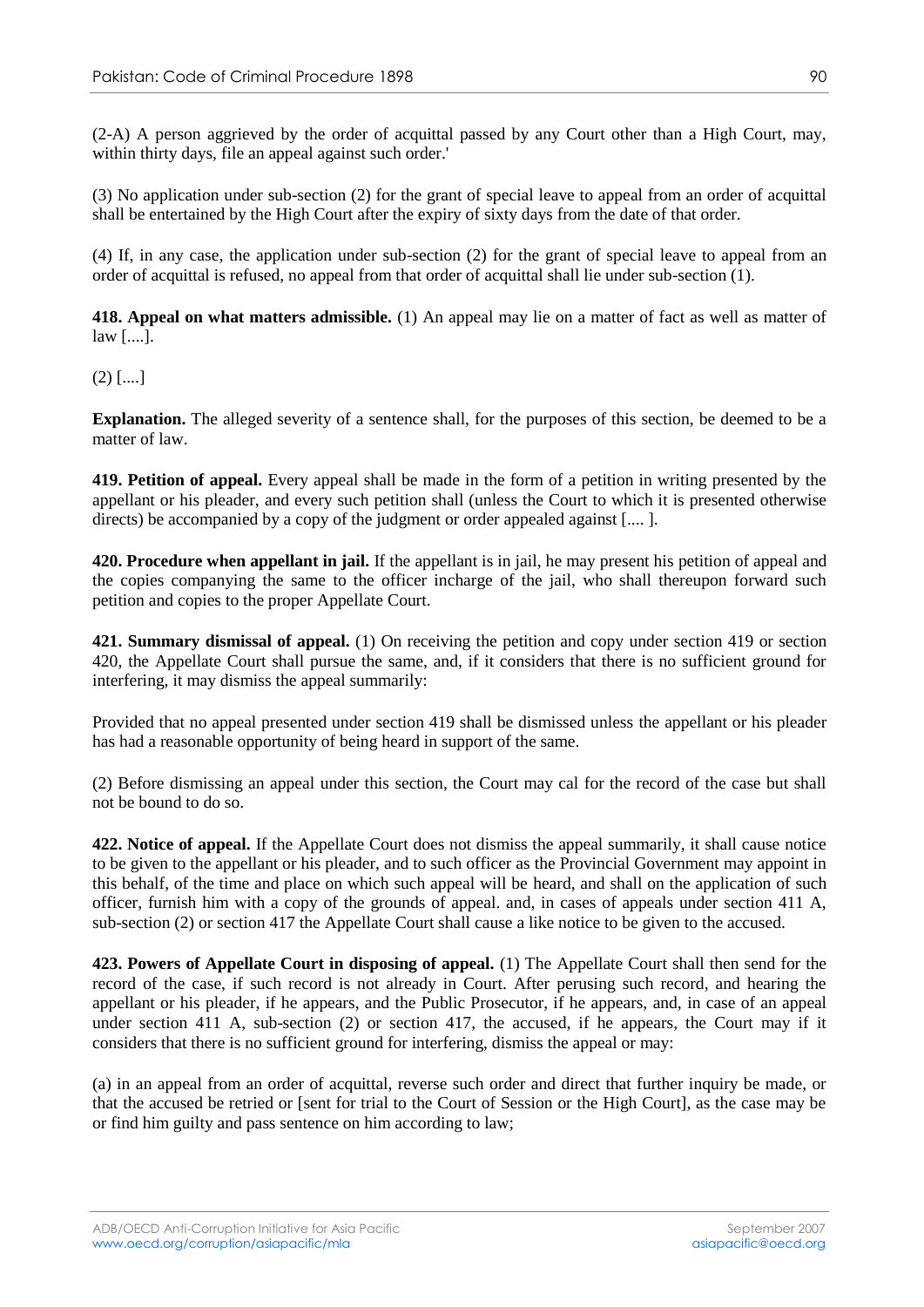(b) in an appeal from a conviction, (1) reverse the finding and sentence, and acquit or discharge the accused, or order him to be retried by a Court of competent jurisdiction subordinate to such Appellate Court or sent for trial, or (2), alter the finding, maintaining the sentence, or, with or without altering the finding reduce the sentence, or, (3) with or without such reduction and with or without altering the finding, alter the nature of the sentence but, subject to the provisions of the section 106, sub-section (3) not so as to enhance the same;

- (c) in appeal from any other, order alter or reverse such order;
- (d) make any amendment or any consequential or incidental order that may be just or proper.
- (2) [Omitted by Law Reforms Ordinance, 1972 Item 147 Cr. P.O.]

**424. Judgment of subordinate Appellate Courts.** The rules contained in Chapter XXVI as to the judgment of a Criminal Court of original jurisdiction shall apply so far as may be practicable, to the judgment of any Appellate Court other than a High Court;

Provided that unless the Appellate Court otherwise directs, the accused shall not be brought up, or required to attend, to hear judgment delivered.

**425. Order by High Court on appeal to be certified to lower Court.** (1) Whenever a case is decided on appeal by the High Court under this Chapter, it shall certify its judgment or order to the Court by which the finding, sentence order appealed against was recorded or passed. If the finding, sentence or order was recorded or passed by a Magistrate other than District Magistrate, the certificate shall be sent through the District Magistrate.

(2) The Court to which the High Court certifies its judgment or order shall thereupon make such orders as are conformable to the judgment or order of the High Court; and, if necessary, the record shall be amended in accordance therewith.

**426. Suspension of sentence pending appeal: Release of appellant on bail:** (1) Pending any appeal by a convicted person, the Appellate Court may, for reasons to be recorded by it in writing order that the execution of the sentence or order appealed against be suspended and, also, if he is in confinement that he be released on bail or on his own bond.

(1-A) An Appellate Court shall, unless for reasons to be recorded in writing if otherwise directs, order a convicted person to be released on bail who has been sentenced.

(a) to imprisonment for a period not exceeding three years and whose appeal has not been decided within a period of six months of his conviction;

(b) to imprisonment for a period exceeding three years but not exceeding seven years and whose appeal has not been decided with a period of one year of his conviction;

(c) to imprisonment for life or imprisonment exceeding seven years and whose appeal has not been decided within a period of two years of his conviction].

(2) The power conferred by this section on an appellate Court may be exercised also by the High Court in the case of any appeal by a convicted person to a Court subordinate thereto.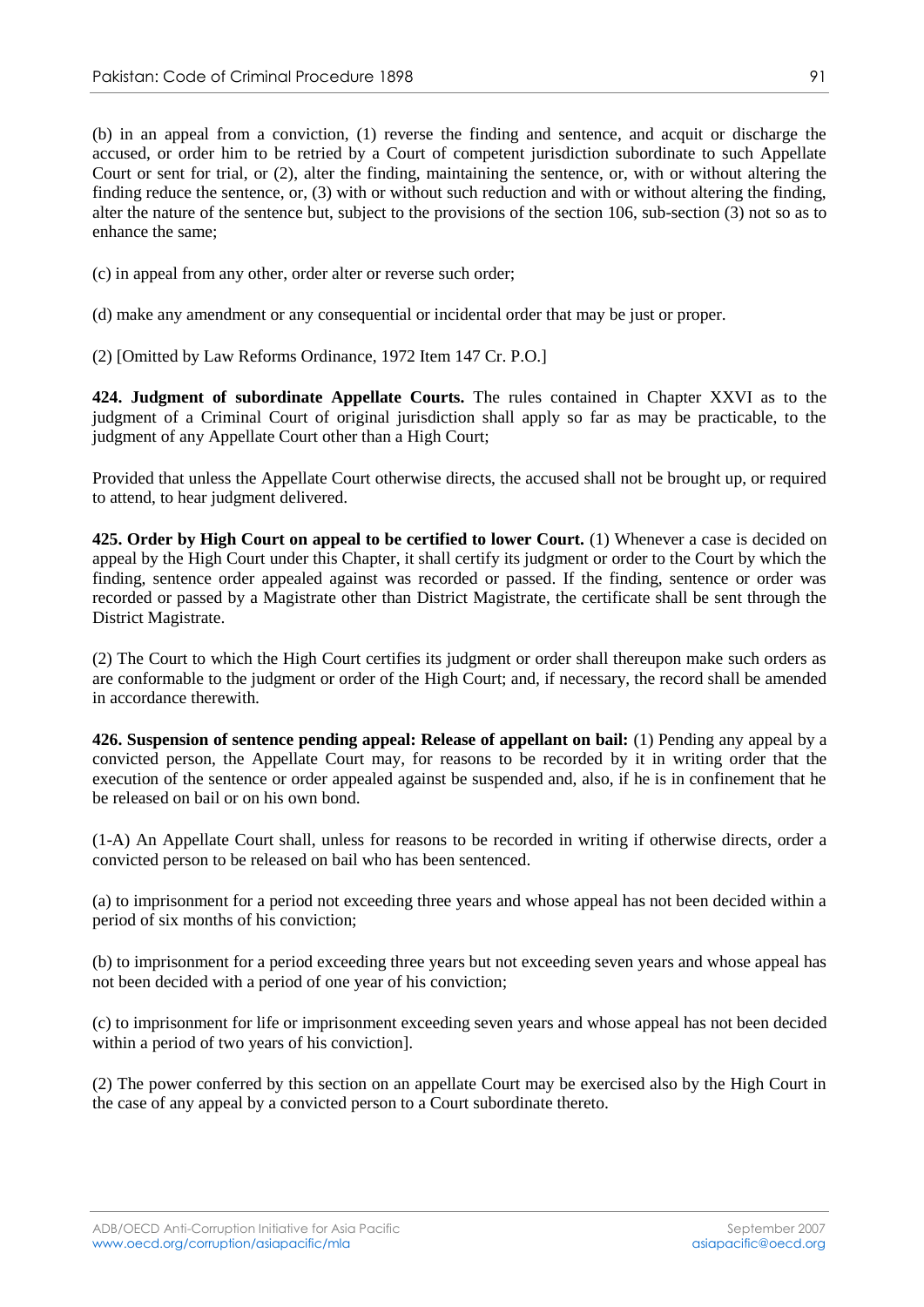(2-A) [Subject to the provisions of section 382-A] when any person other than a person accused of a nonbailable offence is sentenced to imprisonment by a Court, and an appeal lies from that sentence, the Court may if the convicted person satisfies the Court that he intends to present an appeal, order that he be released on bail for a period sufficient in the opinion of the Court to enable him to present the appeal and obtain the orders of the Appellate Court under sub-section (1) and the sentence of imprisonment shall, so long as he is so released on bail, be deemed to be suspended.

(2-B) Where a High Court is satisfied that a convicted person has been granted special leave to appeal by the Supreme Court against any sentence which it has imposed or maintained, it may if it so thinks fit order that pending the appeal the sentence or order appealed against be suspended, and also, if said person is in confinement, that he be released on bail.

(3) When the appellant is ultimately sentenced to imprisonment, or [imprisonment for life], time during which he is so released shall be excluded in computing the term for which he is so sentenced.

**427. Arrest of accused in appeal from acquittal.** When an appeal is presented under section 411A, subsection (2), or section 417, the High Court may issue a warrant directing that the accused be arrested and brought before it or any subordinate Court, and the Court before which he is brought may commit him to prison pending the disposal of the appeal, or admit him to bail.

**428. Appellate Court may take further evidence or direct to be taken.** (1) In dealing with any appeal under this Chapter, the appellate Court, if it thinks additional evidence to be necessary, shall record its reasons and may either take such evidence itself, or direct it to be taken by a Magistrate or, when the Appellate Court is a High Court, by a Court of Session or an Magistrate.

(2) When the additional evidence is taken by the Court of Session or the Magistrate, it or he shall certify such evidence to the Appellate Court and such Court shall thereupon proceed to dispose of the appeal;

(3) Unless the Appellate Court otherwise directs, the accused or his pleader shall be present when the additional evidence Is taken ......

(4) The taking of evidence under this section shall be subject to the provisions of Chapter XXV as if it were an inquiry.

**429. Procedure where Judge of Court of Appeal are equally divided.** When the Judge composing the Court of Appeal are equally divided in opinion, the case, with their opinions thereon, shall be laid before another Judge of the same Court, and such Judge, after such hearing (if any) as he thinks fit, shall deliver his opinion, and the judgment or order shall follow such opinion.

**430. Finality of orders on appeal.** Judgments and orders passed by an Appellate Court upon appeal shall be final, except in the cases provided for in section 417 and Chapter XXXII.

**431. Abatement of Appeals.** Every appeal under section 411 A sub-section (2), or section 417 shall! finally abate on the death of the accused, any every other appeal under this Chapter (except an appeal from a sentence of fine) shall finally abate on the death of the appellant.

## **CHAPTER XXXII - OF REFERENCE AND REVISION**

**432 and 433.** [Reference by Presidency Magistrate to High Court. Disposal of case according to decision of High Court and direction as to costs]. Omitted by A.O., 1949, Schedule.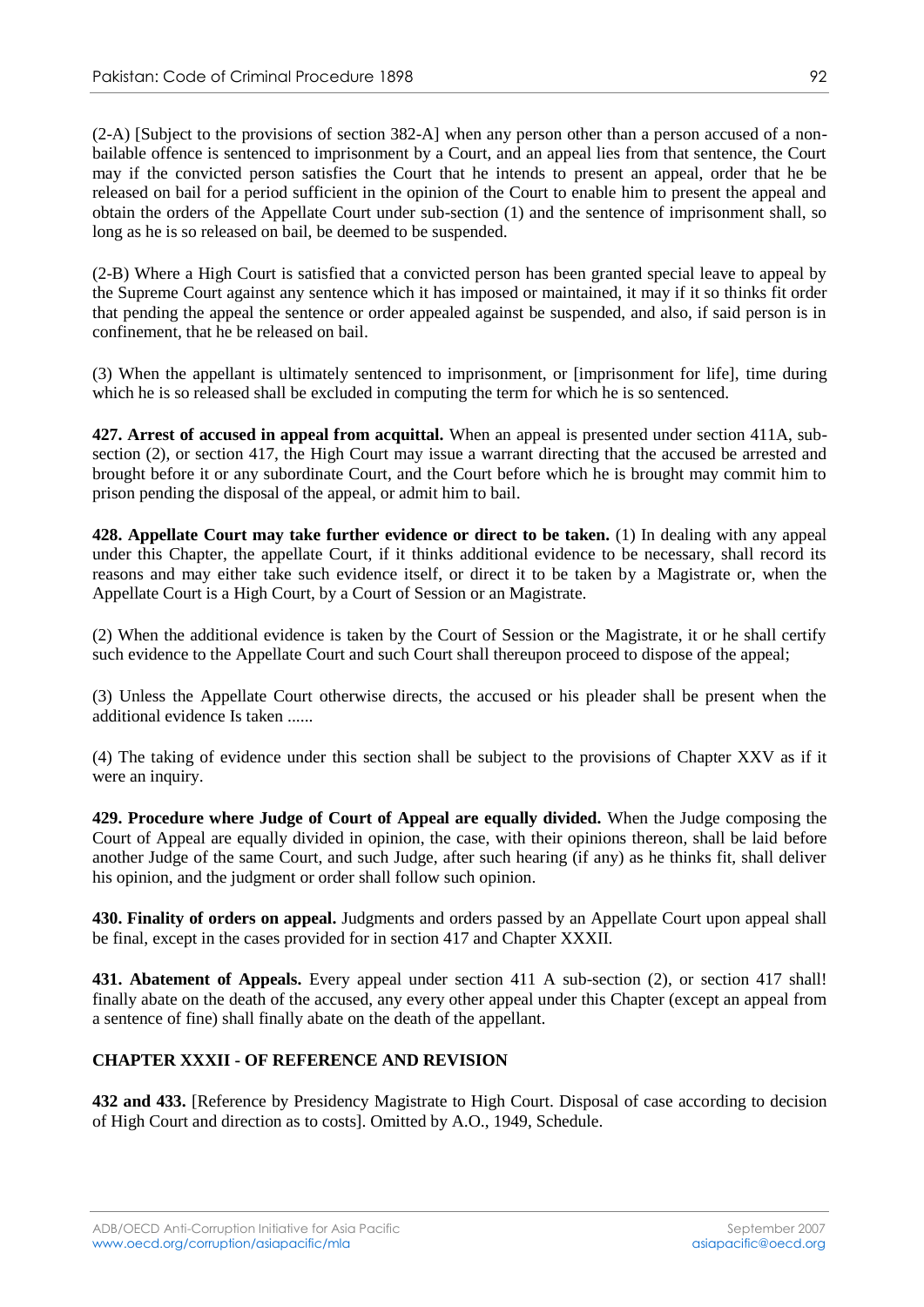**434. [Power to reserve questions arising in original jurisdiction of High Court and procedure when question reserved].** Omitted by the Criminal Procedure (Amendment) Act, 1943 XXVI of 1943). S. 6.

**435. Power to call for records of inferior Courts.** (1) The High Court or any Sessions Judge [….], may call for and examine the record of any proceeding before any inferior Criminal Court situate within the local limits of its or his jurisdiction for the purpose of satisfying itself or himself as to the correctness, legality or propriety of any finding, sentence or order recorded or passed, and as to the regularity of any proceedings of such inferior Court and may, when calling for such record, direct that the execution of any sentence be suspended and, if the accused is in confinement, that he be released on bail or on his own bond pending examination of the record.

**[Explanation.** All Magistrates, shall be deemed to be inferior to the Session Judge for the purposes of this sub-section.]

(2) If any Sub-divisional Magistrate acting under sub-section (1) considers that any such finding, sentence or order is illegal or improper, or that any such proceedings are irregular, he shall forward the record, with such remarks thereon as he thinks fit, to the District Magistrate.

 $(3)$  [\* \* \* \* \*]

(4) If an application under this section has been made either to the Sessions Judge or District Magistrate, no further application shall be entertained by the other of them.

**[436. Power to order further inquiry.** On examining any record under section 435 or otherwise-

(a) the High Court may direct the Sessions Judge to require a District Magistrate subordinate to him to make, and the Sessions Judge himself may direct any Judicial Magistrate subordinate to him to make, further inquiry into any complaint which has been dismissed under section 203 or sub-section (3) of section 204 [.-}.

(b) The High Court or the Sessions Judge may direct the District Magistrate by himself or by any of the Executive Magistrates subordinate to him to make further inquiry into any proceeding in which order of discharge or release has been made under section 119.]

**Proviso.**- [Proviso omitted by Act XXI of 1976]

**437.** [Omitted by Act XXI of 1976.]

**[438. Report to High Court.** (1) The [….] District Magistrate may, if he thinks fit, on examining under section 435 or otherwise the record of any proceeding, report for the orders of the High Court the result of such examination, and, when such report contains a recommendation that a sentence be reversed or altered, may order that the execution of such sentence be suspended, and, if the accused is in confinement, that he be released on bail or on his own bond.

(2) An Additional Sessions Judge shall have and may exercise all the powers of a Sessions Judge under this Chapter in respect of any case which may be transferred to him by or under any general or special order of the Session

Judge. ]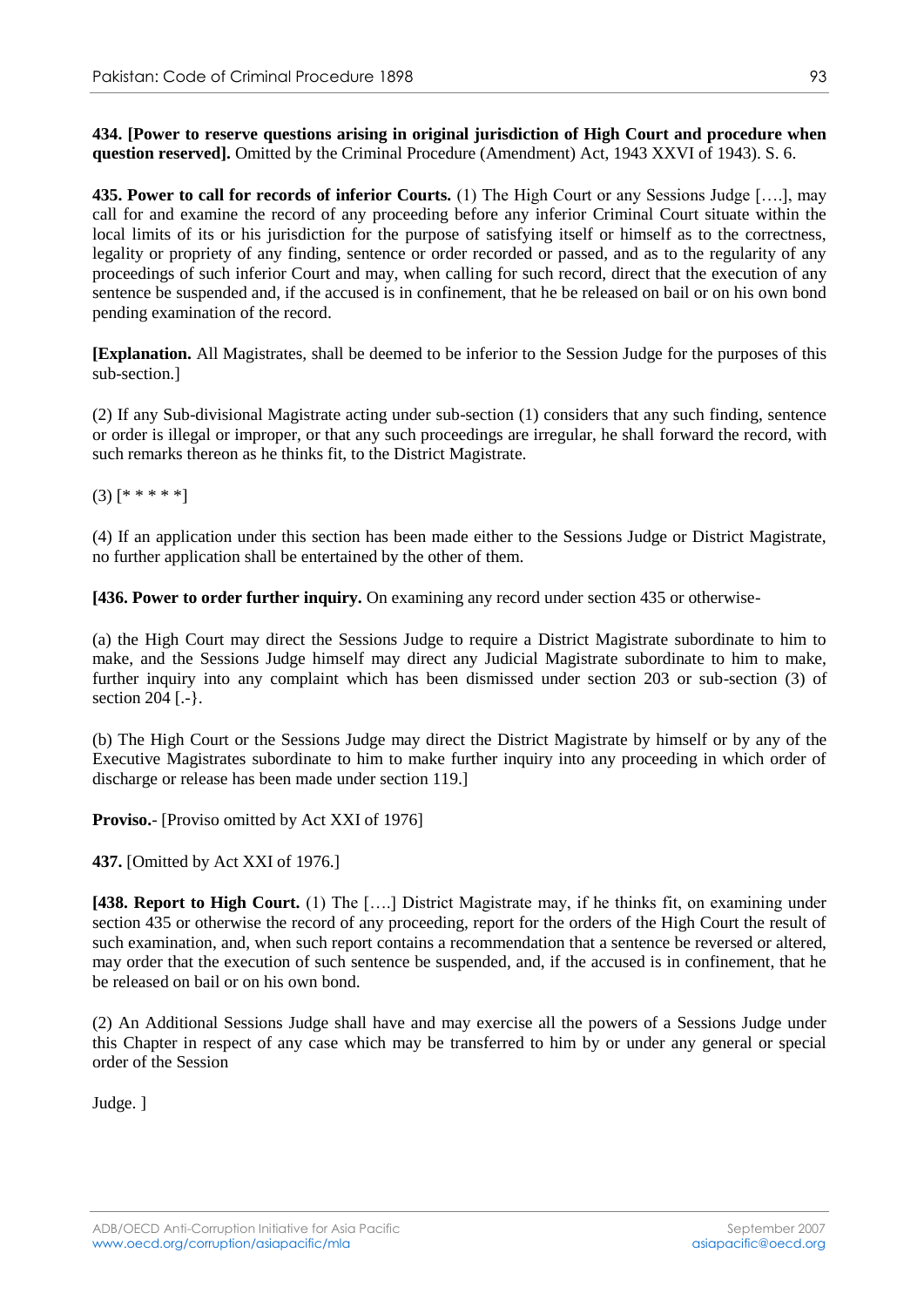**439. High Court's powers of revision.** (1) In the case of any proceeding the record of which has been called for by itself, [....] or which otherwise comes to its knowledge, the High Court may, in its discretion, exercise any of the powers conferred on a Court of Appeal by sections 423, 426, 427 and 428 or on a Court by section 338, and may enhance the sentence; and, when the Judges composing the Court of Revision are equally divided in opinion, the case shall be disposed of in manner provided by section 429.

(2) No order under this section shall be made to the prejudice of the accused unless he has had an opportunity of being heard either personally or by pleader in his own defence.

(3) Where the sentence dealt with under this section has been passed by Magistrate [....], the Court shall not inflict a greater punishment for the offence which, in the opinion of such Court, the accused has committed, than might have been inflicted for such offence by Magistrate of the first class.

(4) Nothing in this section shall be deemed to authorize a High Court:

(a) to convert a finding of acquittal into one of conviction; or

(b) to entertain any proceedings in revision with respect to an order made by the Sessions Judge under section 439-A.]

(5) Where under this Code an appeal lies and no appeal is brought, no proceedings by way of revision shall be entertained at the instance of the party who could have appealed.

(6) Notwithstanding anything contained in this section, any convicted person to whom an opportunity has been given under sub-section (2) of showing cause why his sentence should not be enhanced, shall, in showing cause, be entitled also to show cause against his conviction.

**439-A. Sessions Judge's powers of revision.** (1) In the case of any proceeding before a Magistrate the record of which has been called for by the Sessions Judge or which otherwise comes to his knowledge, the Sessions Judge may exercise any of the powers conferred on the High Court by section 439.

(2) An Additional Sessions Judge shall have and may exercise all the powers of a Sessions Judge under this Chapter in respect of any case which may be transferred to him under any general or special order of the Session Judge].

**440. Optional with Court to hear parties.** No party has any right to be heard either personally or by pleader before any Court when exercising its powers of revision.

Provided that the Court may, if it thinks fit, when exercising such powers, hear any party either personally or by pleader, and that nothing in this section shall be deemed to affect section 439, sub-section (2).

**441. [Statement by Presidency Magistrate of grounds of his decision to be considered by High Court}.** Omitted by A.O., 1949 Schedule.

**442. High Court's-order to be certified to lower Court or Magistrate.** When a case is revised under this Chapter by the High Court, it shall, in manner hereinbefore provided by section 425, certify its decision or order to the Court by which the finding, sentence or order revised was recorded or passed, and the Court or Magistrate to which the decision or order is so certified shall thereupon make such orders as are conformable to the decision so certified; and, if necessary, the record shall be amended in accordance therewith.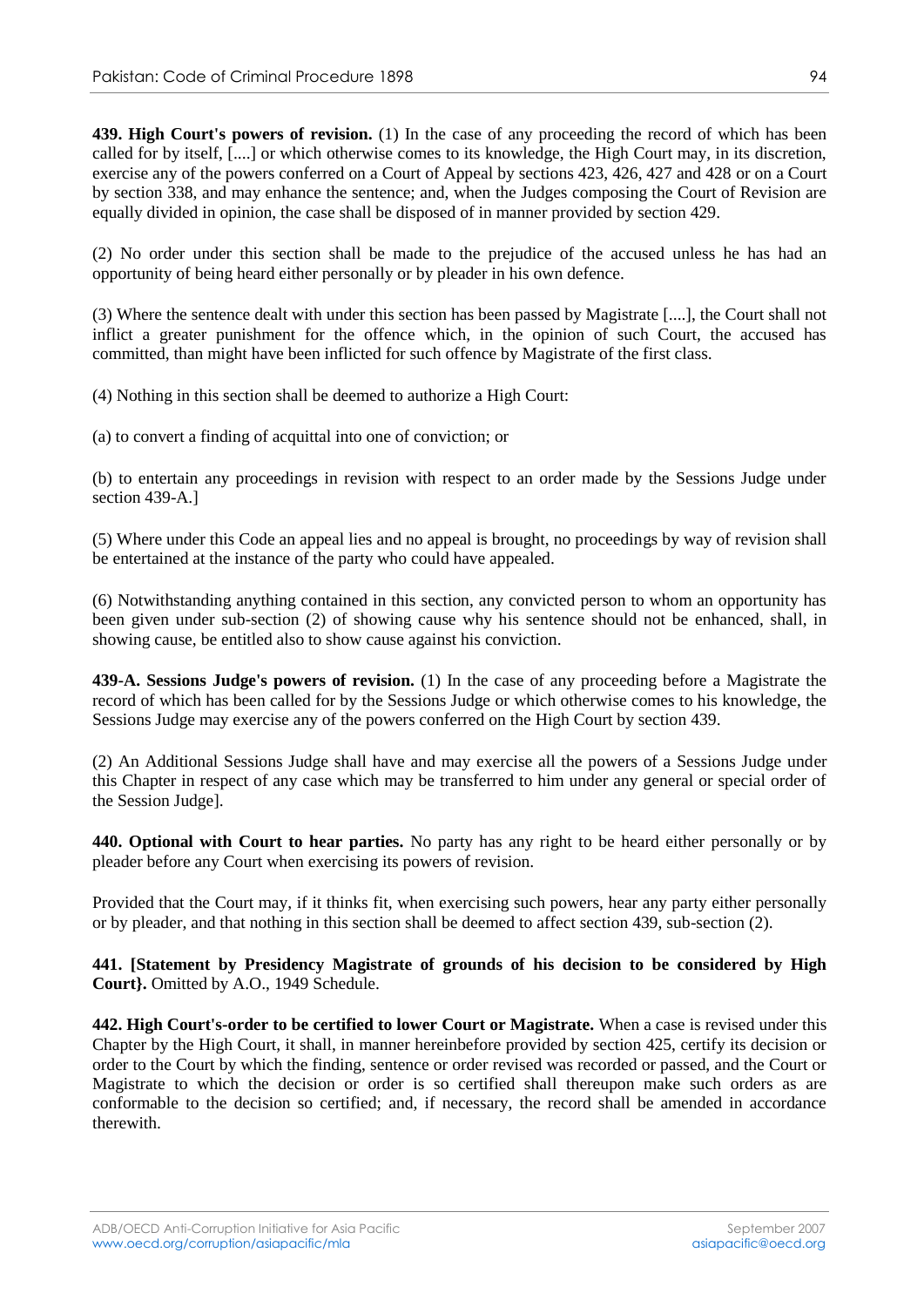## **PART VIII - SPECIAL PROCEEDINGS** - **CHAPTER XXXIII**

[443-463. \[Omitted by Act II of 1950\]](http://www.pakistanlawyer.com/Court%20Rules/Criminal%20Procedure%20Code/PART%20VIII%20-%20SPECIAL%20PROCEEDINGS%20-%20CHAPTER%20XXXIII%20-%20%5bSPECIAL%20PROVISIONS%20RELATING%20TO%20CASES%20IN%20WHICH%20EUROPEAN%20AND%20PAKISTAN%20BRITISH%20SUBJECTS%20ARE%20CONCERNED%5d.htm#443-463.)

### **CHAPTER XXXIV - LUNATICS**

**464. Procedure in case of accused being lunatic.** (1) When a Magistrate holding an inquiry or a trial has reason to believe that the accused is of unsound mind and consequently incapable of making his defence, the Magistrate shall inquire into the fact of such unsoundness, and shall cause such person to be examined by the Civil Surgeon of the district or such other medical officer as the Provincial Government directs and thereupon shall examine such Surgeon or other officer as a witness, and shall reduce the examination to writing.

(1A) Pending such examination and inquiry, the Magistrate may deal with the accused in accordance with the provisions of section 466.

(2) If such Magistrate is of opinion that the accused is of unsound mind and consequently incapable of making his defence he shall record a finding to that effect and shall postpone further proceedings in the case.

**[465. Procedure in case of person [sent for trial] before Court of Session or High Court being lunatic.** (1) If any person before a Court of Session or a High Court appears to the Court at his trial to be of unsound mind and consequently Incapable of making his defence, the Court shall, In the first instance, try the fact of such unsoundness and Incapacity, and if the Court is satisfied of the fact, it shall record a finding to that effect and shall postpone further proceedings in the case.]

(2) The trial of the fact of the unsoundness of mind and incapacity of the accused shall be deemed to be part of his trial before the Court.]

**466. Release of lunatic pending investigation or trial.** (1) Whenever an accused person is found to be of unsound mind and incapable of making his defence, the Magistrate or Court, as the case may be, whether the case is one in which bail may be taken or not, may release him on sufficient security being given that he shall be properly taken care of and shall be prevented from doing injury to himself or to any other person, and for his appearance when required before the Magistrate or Court or such officer as the Magistrate or Court appoints in this behalf.

(2) Custody of lunatic. If the case is one in which, in the opinion of the Magistrate or Court, bail should not be taken, or if sufficient security is not given, the Magistrate or Court, as the case may be, shall order the accused to be detained in safe custody in such place and manner as he or it may think fit and shall report the action taken to the Provincial Government:

Provided that no order for the detention of the accused in a lunatic asylum shall be made otherwise than in accordance with such rules as the Provincial Government may have made under the Lunacy Act, 1912.

**467. Resumption of inquiry or trial.** (1) Whenever an inquiry or a trial is postponed under section 464 or section 465, the Magistrate or Court, as the case may be, may at any time resume the inquiry or trial, and require the accused to appear or be brought before such Magistrate or Court.

(2) When the accused has been released under section 466, and the sureties for his appearance produce him to the officer whom the Magistrate or Court appoints in this behalf, the certificate of such officer that the accused is capable of making his defence shall be receivable in evidence.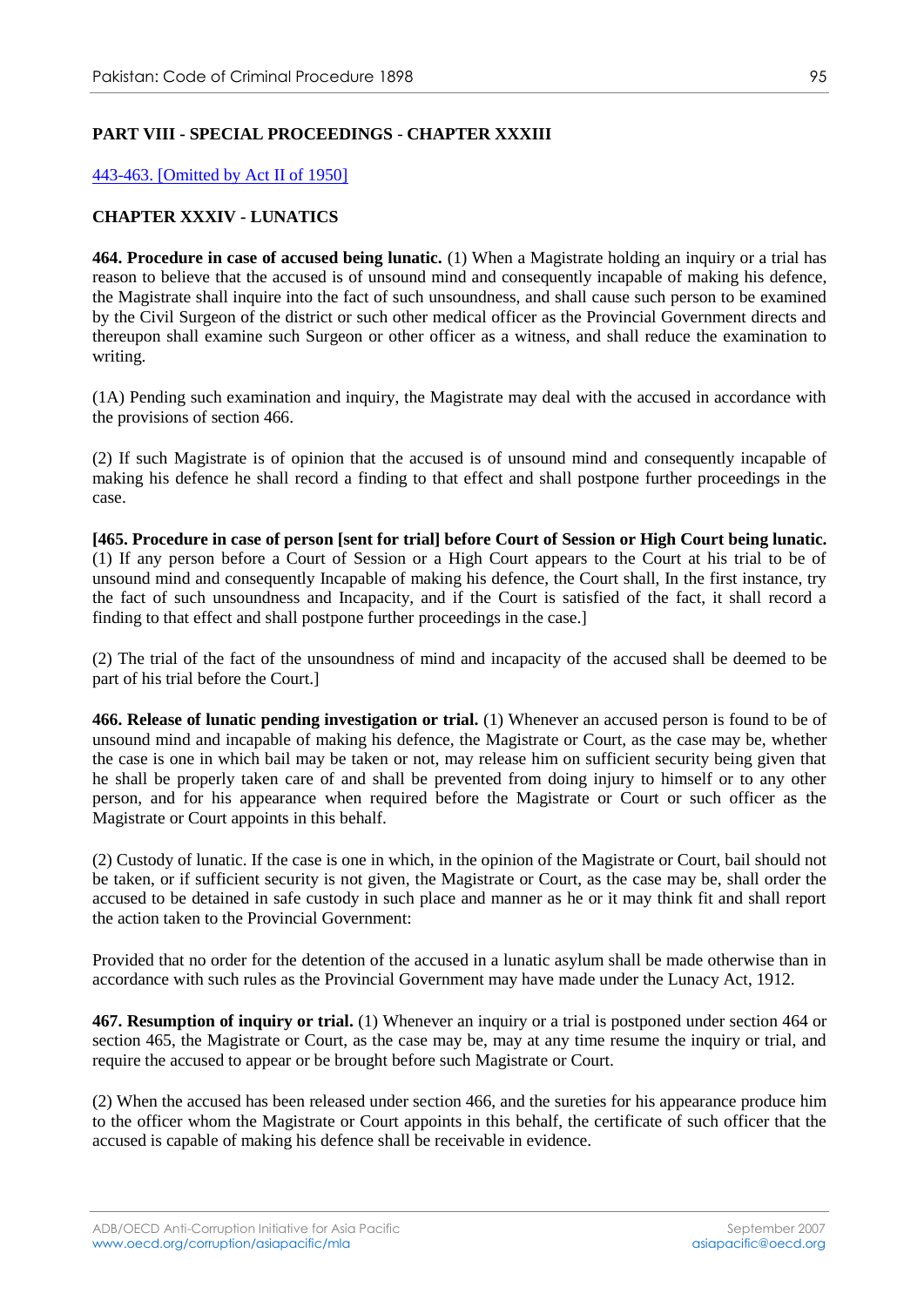**468. Procedure on accused appearing before Magistrate or Court.** When the accused appears or is again brought before the Magistrate or the Court, as the case may be, the Magistrate or Court considers him capable of making his defence, the inquiry or trial shall proceed.

(2) If the Magistrate or Court considers the accused to be still incapable of making his defence, the Magistrate or Court shall again act according to the provisions of section 464 or section 465, as the case may be, and if the accused is found to be of unsound mind and incapable of making his defence, shall deal with such accused in accordance with the provisions of section 466.

**[469. When accused appears to have been insane.** When the accused appears to be of sound mind at the time of Inquiry or trial and the Magistrate or Court Is satisfied from the evidence given before him or it that there is reason to believe that the accused committed an act which, if he had been of sound mind, would have been an offence, and that he was at the time when the act was committed, by reason of unsoundness of mind incapable of knowing the nature of the fact or that it was wrong or contrary to law, the Magistrate or Court shall proceed with the case.]

**470. Judgment of acquittal on ground of lunacy.** Whenever any persons Is acquitted upon the ground that, at the time at which he is alleged to have committed an offence, he was, by reason of unsoundness of mind, incapable of knowing the nature of the act alleged as constituting the offence, or that it was wrong or contrary to law, the finding shall state specifically whether he committed the act or not.

**471. Person acquitted on such ground to be detained in safe, custody.** (1) Whenever the finding states that the accused person committed the act alleged, the Magistrate or Court before whom or which the trial has been held, shall if such act would, but for the incapacity found, have constituted an offence, order such person to be detained in safe custody in such place and manner as the Magistrate or Court thinks fit, and shall report the action taken to the Provincial Government:

Provided that no order for the detention of the accused in a lunatic asylum shall be made otherwise than in accordance with such rules as the Provincial Government may have made under the Lunacy Act, 1912.

(2) **Powers of Provincial Government to relieve Inspector-General of certain functions.** The Provincial Government may empower the officer in charge of the jail in which a person is confined under the provisions of section 466 or this section, to discharge all or any of the functions of the Inspector-General of Prisons under section 473 or section 474.

**472. [Lunatic prisoners to be visited by Inspector General].** Rep. by the Lunacy Act, 1912, Ss. 101 and Schedule II.

**473. Procedure where lunatic prisoner is reported capable of making his defence.** If such person is detained under the provisions of section 466 and in the case of a person detained in a jail, the Inspector General of Prisons, or, in the case of a person detained in a lunatic asylum, the visitors of such asylum or any two of them shall certify that, in his or their opinion such person is capable of making his defence, he shall be taken before the Magistrate or Court, as the case may be, at such time as the Magistrate or Court appoints, and the Magistrate or Court shall deal with such person under the provisions of section 468; and the certificate of such Inspector General or visitors as aforesaid shall be receivable as evidence.

**474. Procedure where lunatic detained under section 466 or 471 is declared fit to be released.** (1) If such person is detained under the provisions sections 466 or section 471, and such Inspector General or visitors shall certify that, in his or their judgment, he may be released or to be detained in custody, or to be transferred to a public lunatic asylum if he has not been already sent to such an asylum; and in case it orders him to be transferred to an asylum, may appoint .a Commission, consisting of a Judicial and two medical officers.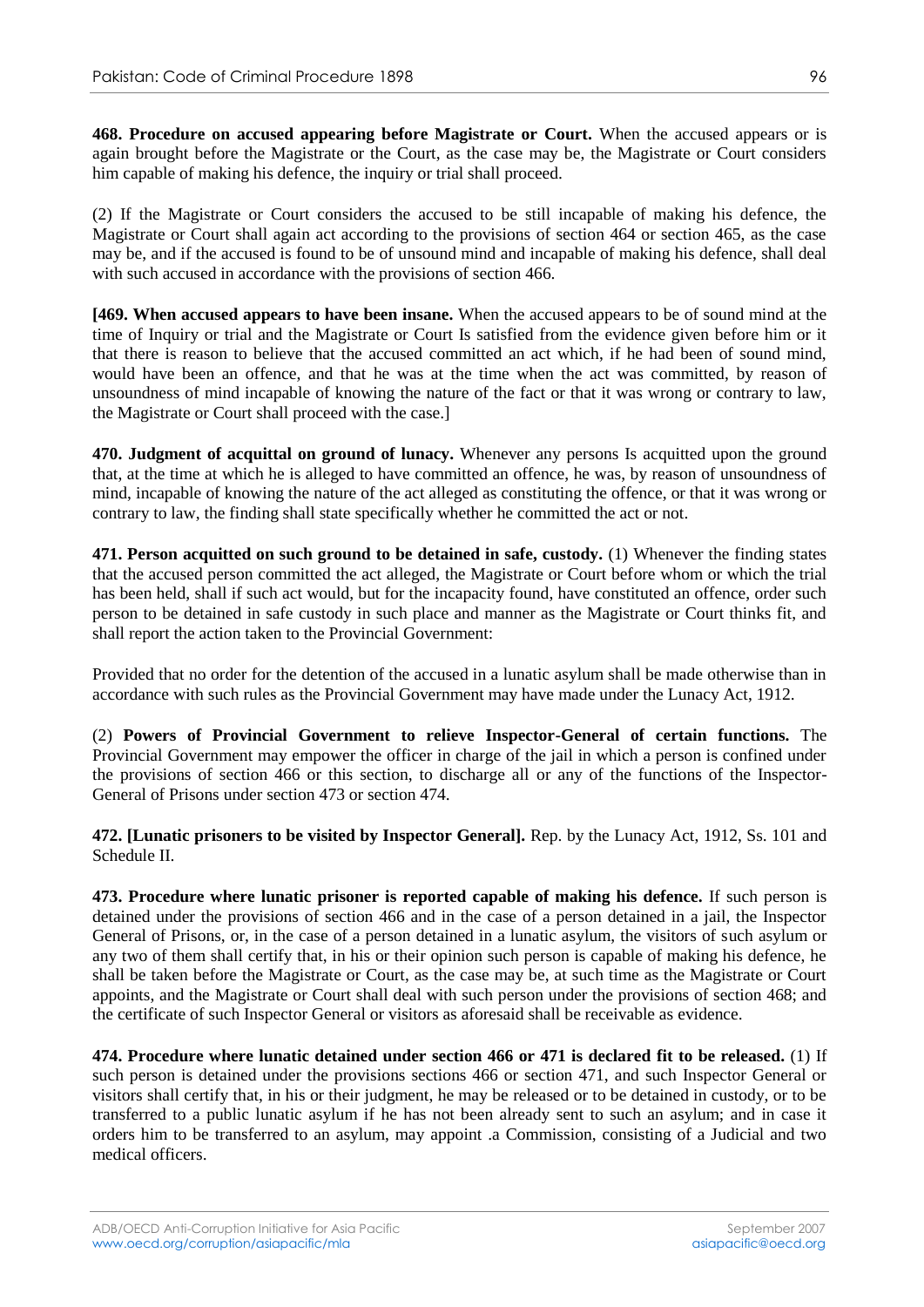(2) Such Commission shall make formal inquiry into the state of mind of such person, taking such evidence as is necessary, and shall report to the Provincial Government which may order his release or detention as it thinks fit.

**475. Delivery of lunatic to care of relative or friend.** (1) Whenever any relative or friend of any person detained under the provisions of section 466 or section 471 desires that he shall be delivered to his care and custody, the Provincial Government may, upon the application of such relative or friend and on his giving security to the satisfaction of such Provincial Government that the person delivered shall:

(a) be property taken care of and prevented from doing injury to himself or to any other person, and

(b) be produced for the inspection of such officer, and at such times and places, as the Provincial Government may direct, and

(c) in the case of a person detained under section 466, be produced when required before such Magistrate or Court, order such person to be delivered to such relative or friend.

(2) If the person so delivered is accused of any offence the trial of which has been postponed by reason of his being of unsound mind and incapable of making his defence and the Inspecting officer referred to in sub-section (1), clause (b), certifies at any time to the Magistrate or Court that such person is capable of making his defence, such Magistrate or Court shall call upon the relative or friend to whom such accused was delivered to produce him before the Magistrate or Court; and, upon such production, the Magistrate or Court shall proceed in accordance with the provisions of section 468, and the certificate of the inspecting officer shall be receivable as evidence.

# **CHAPTER XXXV - PROCEEDINGS IN CASE OF CERTAIN OFFENCES AFFECTING THE ADMINISTRATION OF JUSTICE**

**[476. Procedure in cases mentioned in section 195.** (1) When any offences referred to in section 195, sub-section (1) clause (b) or clause (c), has been committed in, or in relation to a proceeding in any Civil, Revenue or Criminal Court, the Court may take cognizance of the offence and try the same in accordance with the procedure prescribed for summary trials in Chapter XXII.

(2) When in any case tried under sub-section (1) the Court finds the offender guilty, it may, notwithstanding anything contained in sub-section (2) of section 262:

(a) pass any sentence on the offender authorized by law for such offence, except a sentence of death, or, imprisonment for life, or imprisonment exceeding five years, if such Court be a High Court, a Court of Session, a District Court or any Court exercising the power of a Court of Session or a District Court;

(b) sentence the offender to simple imprisonment for a term which may extend to three months, or to pay a fine not exceeding [one thousand rupees) or both, if such Court be a Court of Magistrate of the first class, a Civil Court other than a High Court, a District Court, or a Court exercising the powers of a District Court or Revenue Court not inferior to the Court of Collector;

(c) sentence the offender to simple imprisonment for a term not exceeding one month, or to pay a fine not exceeding fifty rupees or both, If such Court be a Criminal Court or Revenue Court other than a Court referred to in clause (a) or clause (b).

(3) The powers conferred on Civil, Revenue and Criminal Courts under this section may be exercised in respect of any offence referred to in sub-section (1) and alleged to have been committed in relation to any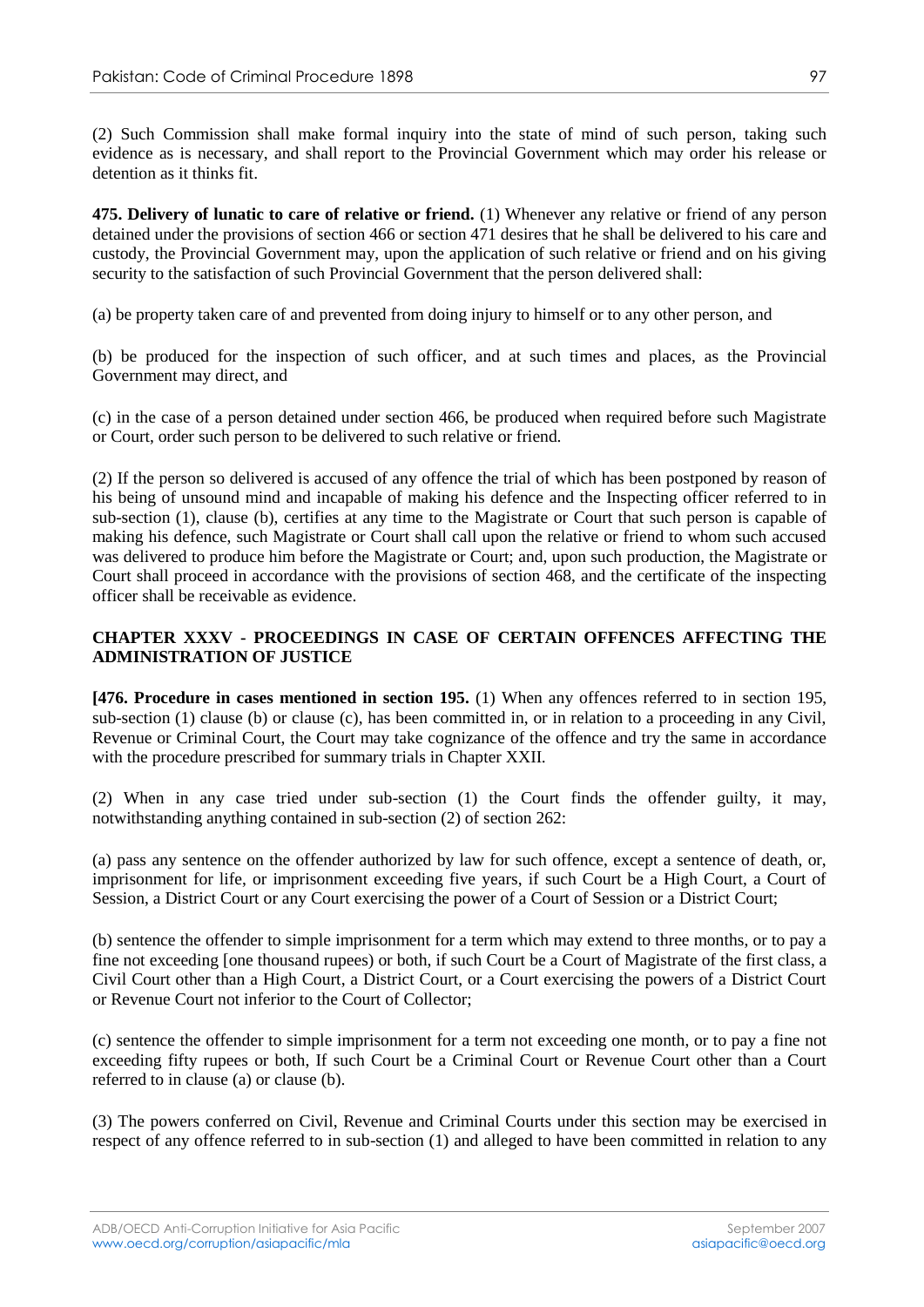proceeding in such Court to which such former Court is subordinate within the meaning of sub-section (3) of S. 195.

(4) Any person sentenced by any Court, under this section may, notwithstanding anything hereinbefore contained, appeal;

(a) in the case of a sentence by the High Court, to the Supreme Court;

(b) in case of a sentence by a Court of Session or District Court, or a Court exercising the powers of a Court of Session or a District Court, to the High Court, and

(c) in any other case, to the Session Judge.

(5) The provisions of Chapter XXXI shall, so far as they are applicable, apply to appeal under this section and the Appellate Court may alter the finding or reduce or enhance the sentence appealed against].

**[476-A. Forwarding of cases for trial by Courts having jurisdiction.** (1) If the Court in any case considers that the person accused of any of the offence referred to in section 476, sub-section (1), and committed in, or in relation to, any proceedings before it, should not be tried under that section, such Court may, after recording the facts constituting the offence and the statement of the accused person, as hereinbefore provided, forward the case to a Court having jurisdiction to try the case, and may require security to be given for the appearance of such accused person before such Court, or, if sufficient security is not given, shall forward such person in custody to such Court.

(2) The Court to which a case is forwarded under this section shall proceed to hear the complaint against the accused person in the manner hereinbefore provided.]

**476-B.** Omitted by Law Reforms Ordinance. 1972 Item 158.

**477.** Repealed by Amendment Act XVIII of 1923. S. 129.

**478.** Omitted by Law Reforms Ordinance, 1972, item 158.

**479.** Omitted by Law Reforms Ordinance, 1972, item 158.

**480. Procedure in certain cases of contempt.** (1) When any such offences as is described in section 175, section 178, section 179, section 180 or section 228 of the Pakistan Penal Code is committed in the view or presence of any Civil, Criminal or Revenue Court, the Court may cause the offender to be detained in custody and at any time before the rising of the Court on the same day may, if it thinks fit, take cognizance of the offence and sentence the offender to fine, not exceeding two hundred rupees, and, in default of payment, to simple imprisonment for a term which may extend to one month, unless such fine be sooner paid.

**481. Record in such cases.** (1) In every such case the Court shall record the facts constituting the offence, with statement (if any) made by the offender, as well as finding and sentence.

(2) If the offence is under section 228 of the Pakistan Pena! Code, the record shall show the nature and stage of the judicial proceeding in which the Court interrupted or insulted was sitting, and the nature of the interruption or insult.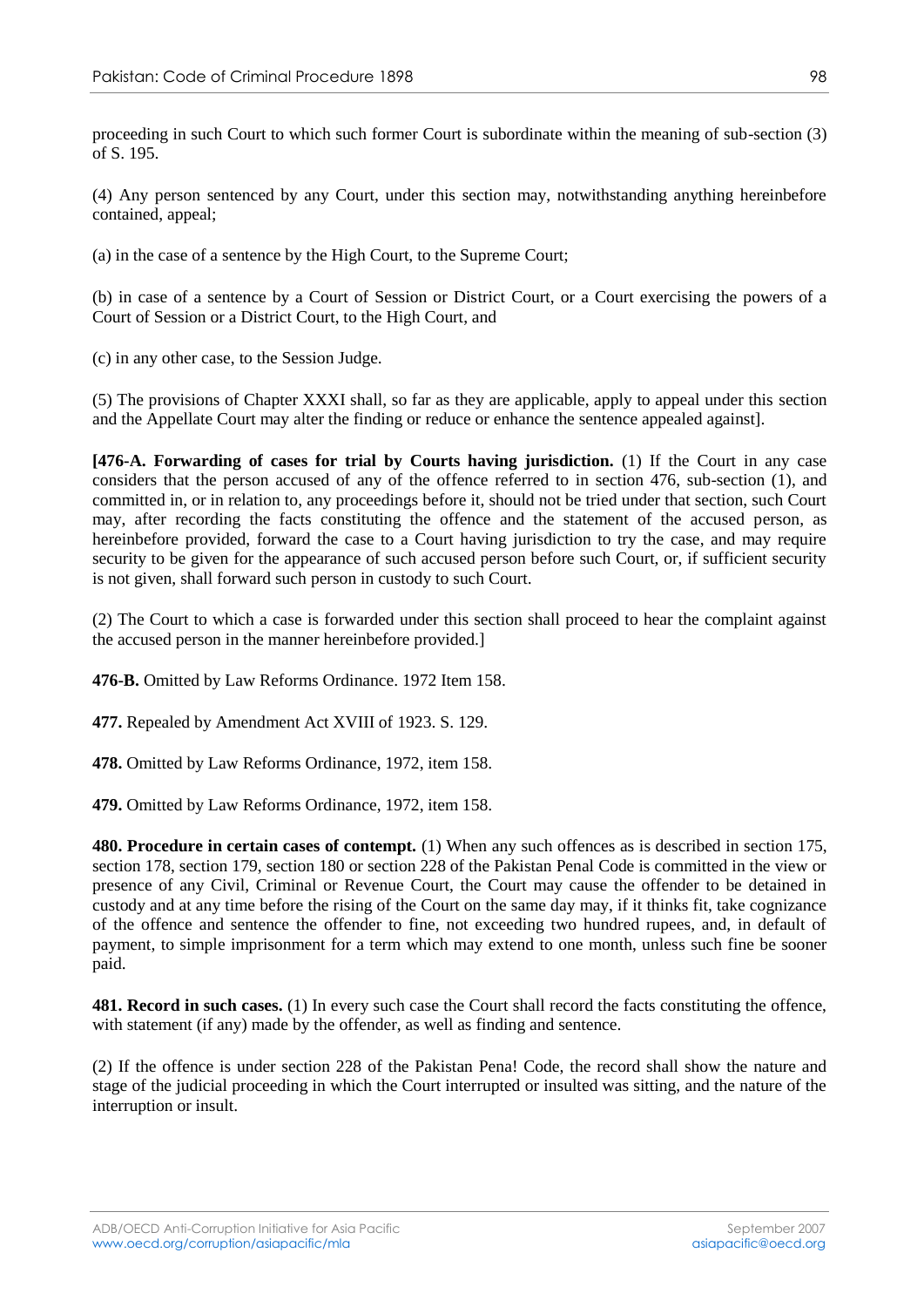**482. Procedure where Court considers that case should not be dealt with under section 480.** (1) If the Court in any case considers that a person accused of any of the offences referred to in section 480 and committed in its view or presence should be imprisoned otherwise than in default of payment of fine, or that a fine exceeding two hundred rupees should be imposed upon him, or such Court is for any other reason of opinion that the case should not be disposed of under section 480, such Court after recording the facts constituting the offence and the statement of the accused as hereinbefore provided, may forward the case to a Magistrate having jurisdiction to try the same and may require security to be given for the appearance of such accused person before such Magistrate or if sufficient security is not given, shall forward such person in custody to such Magistrate.

(2) The Magistrate, to whom any case is forwarded under this section, shall proceed to hear the complaint against the accused person in manner hereinbefore provided

**483. When Registrar or Sub-Registrar to be deemed a Civil Court with section 480 and 482.** When the Provincial Government so directs, any Registrar or any Sub-Registrar appointed under the [Registration Act, 1908] shall be deemed to be a Civil Court within the meaning of sections 480 and 482.

**484. Discharge of offender on submission of apology.** When any Court has under section 480 or section 482 adjudged an offender to punishment or forwarded him to a Magistrate for trial for refusing or omitting to do anything which he was lawfully required to do or for any intentional insult or interruption, the Court may, in its discretion, discharge the offender or remit the punishment on his submission to the order or requisition of such Court, or on apology being made to its satisfaction.

**485. Imprisonment or committal of person refusing to answer or produce document.** If any witness or person called to produce a document or thing before a Criminal Court refuses to answer such questions as are put to him or produce any document or thing in his possession or power which the Court requires him to produce, and does not offer any reasonable excuse for such refusal, such Court may, for reasons to be recorded in writing, sentence him to simple imprisonment, or by warrant under the hand of the Presiding Magistrate or Judge commit him to the custody of an officer of the Court for any term not exceeding seven days, unless in the meantime such person consents to be examined and to answer, or to produce the document or thing. In the event of his persisting in his refusal, he may be dealt with according to the provisions of section 480 or section 482, and, in the case of a High Court, shall be deemed guilty of a contempt.

**486. Appeal from convictions in contempt cases.** (1) Any person sentenced by any Court under section 480 may, notwithstanding anything hereinbefore contained, appeal to the Court to which decrees or orders made in such Court are ordinarily appealable.

(2) The provisions of Chapter XXXI shall so far as they are applicable, apply to appeals under this section, and the Appellate Court may alter or reverse the finding, or reduce or reverse the sentence appealed against.

(3) An appeal from such conviction by a Court of Small Causes shall lie to the Court of Sessions for the sessions division within which such Court is situate.

(4) An appeal from such conviction by any officer as Registrar or Sub-Registrar appointed as aforesaid may, when such officer is also Judge of a Civil Court, be made to the Court to which it would, under the preceding portion of this section, be made if such conviction were a decree by such officer in his capacity as such Judge, and in other cases may be made to the District Judge.

**487. Certain Judges and Magistrates not to try offences referred to in section 195 when committed before themselves.** (1) Except as provided in section 8(476], 480 and 485, no Judge of a Criminal Court or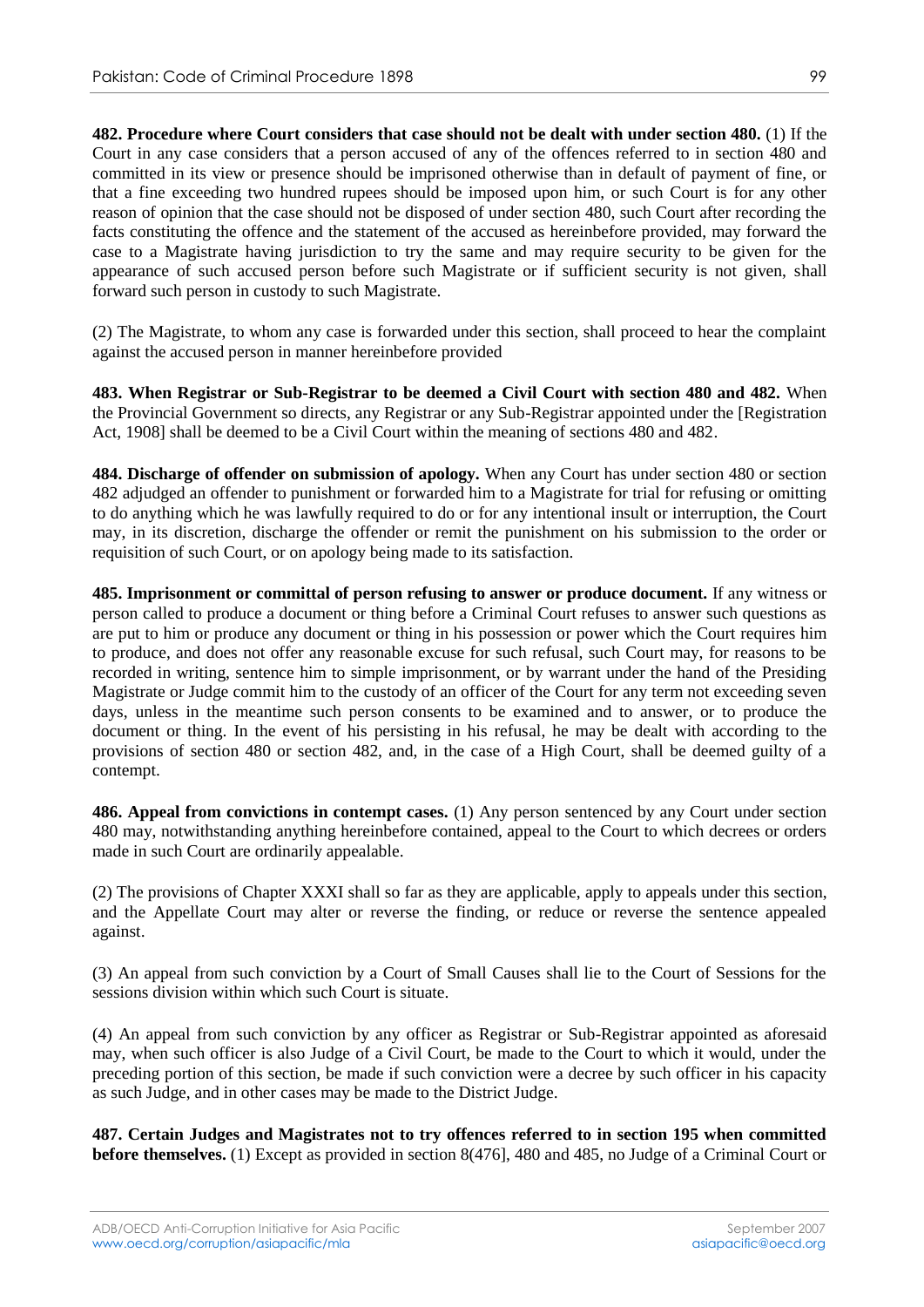Magistrate, other than a Judge of a High Court shall try any person for any offence referred to in section 195, when such offence is committed before himself or in contempt of his authority, or is brought under his notice as such Judge or Magistrate in the course of a judicial proceeding.

(2) [Omitted by Law Reforms Ordinance, 1972, item 160(ii).]

## **CHAPTER XXXVI - OF THE MAINTENANCE OF WIVES AND CHILDREN**

**488. Order for maintenance of wives and children.** (1) If any person having sufficient means neglects or refuses to maintain his wife or his legitimate or illegitimate child unable maintain itself, [....} a Magistrate of the first class may, upon proof of such neglect or refusal, order such person to make a monthly allowance for the maintenance of his wife or such child, at such monthly rate, not exceeding four hundred rupees in the whole, as such Magistrate thinks fit and to pay the same to such person as the Magistrate from time to time directs.

(2) Such allowance shall be payable from the date of the order, or if so ordered from the date of the application for maintenance.

(3) **Enforcement or order.** If any person so ordered fails without sufficient cause to comply with the order, any such Magistrate may, for every breach of the order issue a warrant for levying the amount due in manner hereinbefore provided for levying fines, and may sentence such person, for the whole or any part of such month's allowance remaining unpaid after the execution of the warrant, to imprisonment for a term which may extend to one month or until payment if sooner made:

Provided that, if such person offers to maintain his wife on condition of her living with him, and she refuses to live with him, such Magistrate may consider any grounds of refusal stated by her, and may make an order under this section notwithstanding such offer, if he is satisfied that there is just ground for so doing.

Provided further that no warrant shall be issued for the recovery of any amount due under this section unless application be made to the Court to levy such amount within a period of one year from the date on which it became due.

(4) No wife shall be entitled to receive an allowance from her husband under this section if she is living in adultery, or if without any sufficient reason, she refuses to live with her husband or if they are living separately by mutual consent.

(5) On proof that any wife in whose favour an order has been made under this section is living in adultery, or that without sufficient reasons she refuses to live with her husband, or that they are living separately by mutual consent, the Magistrate shall cancel the order.

(6) All evidence under this Chapter shall be taken in the presence of husband or father, as the case may be, or, when his personal attendance is dispensed with, in the presence of his pleader, and -shall be recorded in the manner prescribed in the case of summons-cases;

Provided that if the Magistrate is satisfied that he is wilfully avoiding service or wilfully neglects to attend the Court the Magistrate may proceed to hear and determine the case ex-parte. Any orders so made may be set aside for good cause shown on application made within three months form the date thereof.

(7) The Court in dealing with applications under this section shall have power to make such order as to costs as may be just.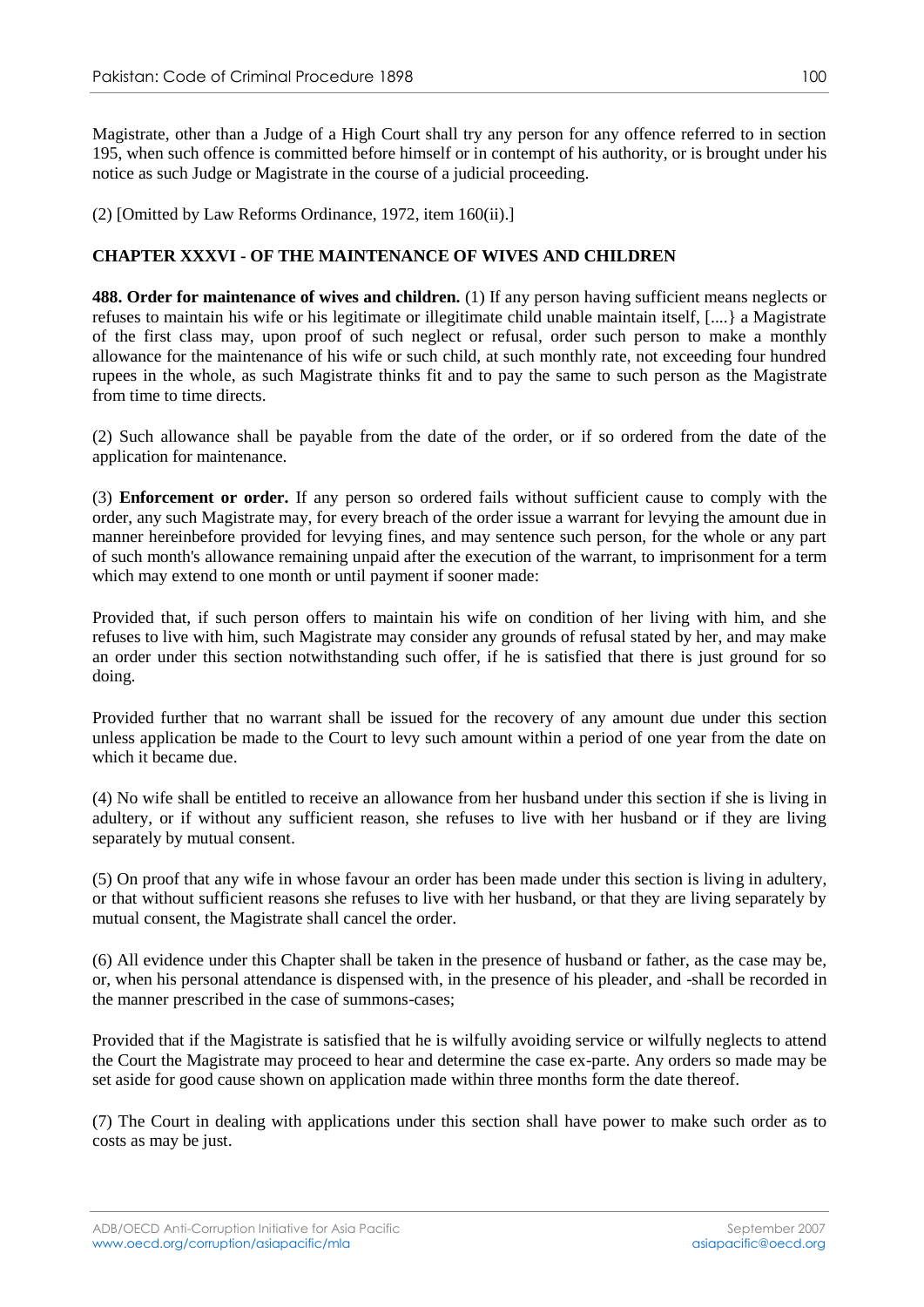(8) Proceedings under this section may be taken against any person in any district where he resides or is, where he last resided with his wife, or, as the case may be, the mother of the illegitimate child.

**489. Alteration in allowance.** (1) On proof of a change in the circumstance of any person receiving under section 488 a monthly allowance, or ordered under the same section to pay monthly allowance to his wife or child, the Magistrate may make such alteration in the allowance as he thinks fit provided that if he increases the allowance the monthly rate of four hundred rupees in the whole be not exceeded.

(2) Where it appears to the Magistrate that, in consequence of any decision of a competent Civil Court, any order made under section 488 should be cancelled or varied, he shall cancel the order or, as the case may be, vary the same accordingly.

**490. Enforcement of order of maintenance.** A copy of order of maintenance shall be given without payment to the person in whose favour it is made or to his guardian, if any, or to whom the allowance is to be paid; and such order may be enforced by any Magistrate being satisfied as to the identity of the parties and the non-payment of the allowance due].

## **CHAPTER XXXVII - DIRECTIONS OF THE NATURE OF A HABEAS CORPUS**

**491. Power to issue directions of the nature of a Habeas Corpus.** Any High Court may, whenever it thinks fit, direct:

(a) that a person within the limits of its appellate criminal jurisdiction be brought up before the Court to be dealt with according to law:

(b) that a person illegally or improperly detained in public or private custody within such limits be set at liberty;

(c) that a prisoner detained in any jail situate within such limits be brought before Court to be there examined as a witness in any matter pending or to be inquired into in such Court;

(d) that a prisoner detained as aforesaid be brought before a Court-martial or any Commissioners for trial or to be examined touching any matter pending before such Court-martial or Commissioners respectively.

(e) that a prisoner within such limits be removed from one custody to another for the purpose of trial; and

(f) that the body of defendant within such limits be brought in on the Sheriff's return of cepi corpus to a writ of attachment.

(2) The High Court may, from time to time, frame rules to regulate the procedure in the cases under this section.

(3) Nothing in this section applies to persons detained under [any other law providing for preventive detention.]

**491 A. [Powers of High Court outside the limits of appellate jurisdiction}** Omitted by the Criminal Law (Extinction of Discriminatory Privileges Act, 1940 (II of 1950), Schedule.

**PART IX - SUPPLEMENTARY PROVISIONS - CHAPTER XXXVIII - OF THE PUBLIC PROSECUTOR**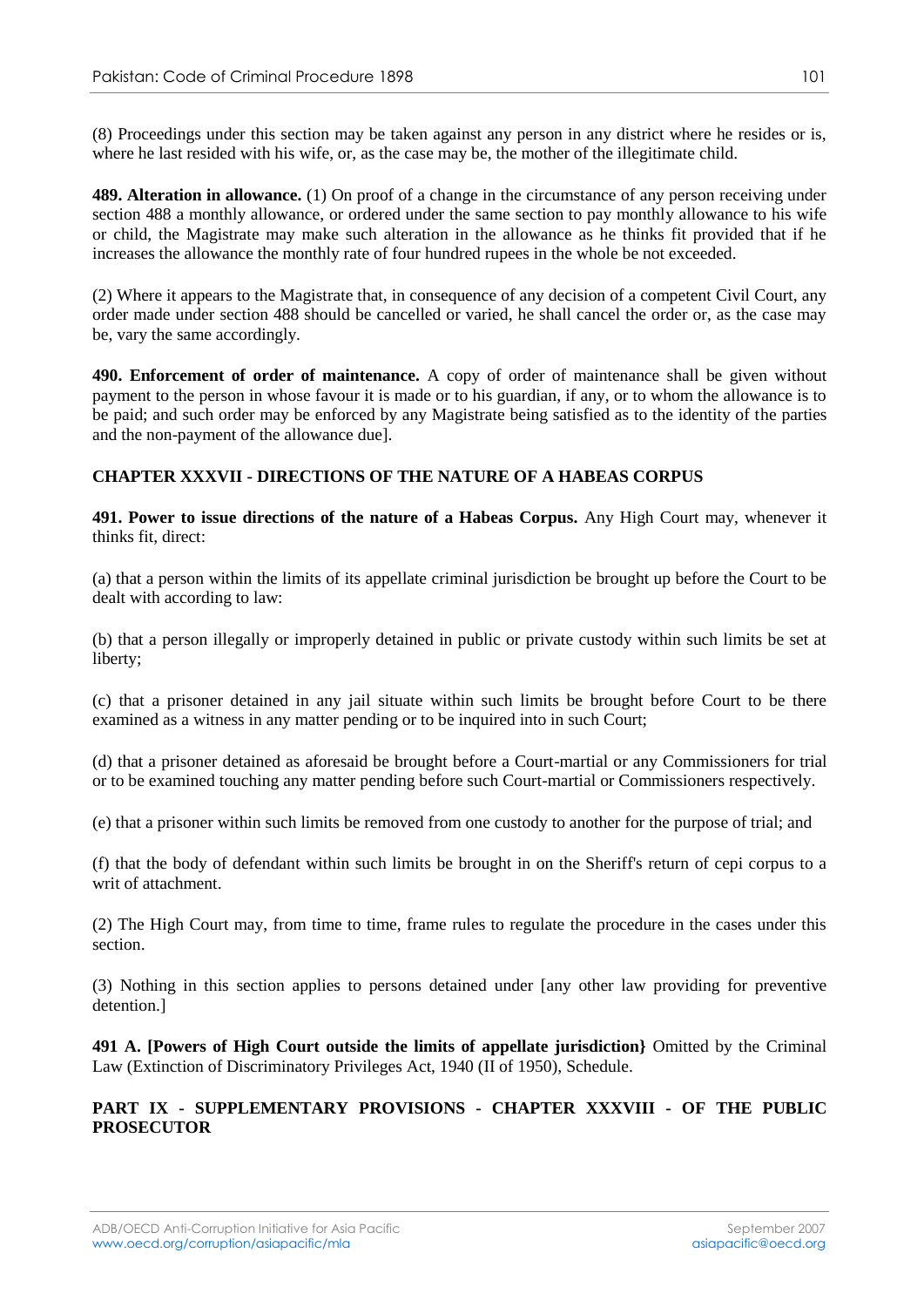**492. Power to appoint Public Prosecutors.** (1) The Provincial Government may appoint, generally, or in any case, or for any specified class of cases, in any local area, one or more officers to be called Public Prosecutors.

(2) The District Magistrate, or subject to the control of the District Magistrate, the Sub-Divisional Magistrate, may, in the absence of the Public Prosecutor, or where no Public Prosecutor has been appointed, appoint any other person, not being an officer of police below such rank as the Provincial Government may prescribe in his behalf to be Public Prosecutor for the purposes of any case.

**493. Public Prosecutor may plead in all Courts in cases under his charge; Pleaders privately instructed to be under his direction.** The Public Prosecutor may appear and plead without any written authority before any Court in which any case of which he has charge is under inquiry, trial or appeal, and if any private person instructs a pleader to prosecute in any Court any person in any such case, the Public Prosecutor shall conduct the prosecution and the pleader so instructed shall act therein, under his directions.

**494. Effect of withdrawal from prosecution.** Any Public Prosecutor may, with the [....] consent of the Court, before the judgment is pronounced, withdraw from the prosecution of any person either generally or in respect of any one or more of the offences for which he is tried, and upon such withdrawal:

(a) if it is made before a charge has been framed, the accused shall be discharged in respect of such offence or offences;

(b) if it is made after a charge has been framed, or when under this Code no charge is required, he shall be acquitted in respect of such offence or offences;

**495. Permission to conduct prosecution.** (1) Any Magistrate inquiring into or trying any case may permit the prosecution to be conducted by any person other than an officer of police below the tank to be prescribed by the Provincial Government in this behalf but no person other than the Advocate-General, Standing Counsel, Government Solicitor, Public Prosecutor or other officer generally or specially empowered by the Provincial Government in this behalf, shall be entitled to do so without such permission.

(2) Any such officer shall have the like power of withdrawing from the prosecution as is provided by section 494 and the provisions of that section shall apply to any withdrawal by such officer.

(3) Any person conducting the prosecution may do so personally or by a pleader.

(4) An officer of police shall not be permitted to conduct the prosecution if he has taken any part in the investigation into the offence with respect to which the accused is being prosecuted.

### **CHAPTER XXXIX - OF BAIL**

**496. In what cases bail to be taken.** When any person other than a person accused of a non-bailable offence is arrested or detained without warrant by an officer incharge of a police-station or appears or is brought before a Court, and is prepared at any lime while in the custody of such officer or at any stage of the proceedings before such Court to give bail, such person shall be released on bail: Provided that such officer of Court, if he or it thinks fit, may, instead of taking bail from such person, discharge him on his executing a bond without sureties for his appearance as hereinafter provided:

Provided further that nothing in this section shall be deemed to affect the provisions of section 107, subsection (4), or section 117, sub-section (3).

**497. When bail may be taken in cases of non-bailable offence.** (1) When any person accused of nonbailable offence is arrested or detained without warrant by an officer-in-charge of a police station, or appears or is brought before a Court, he may be released on bail, but he shall not be so released if there appears reasonable grounds for believing that he has been guilty of an offence punishable with death or [imprisonment for life or imprisonment for ten years].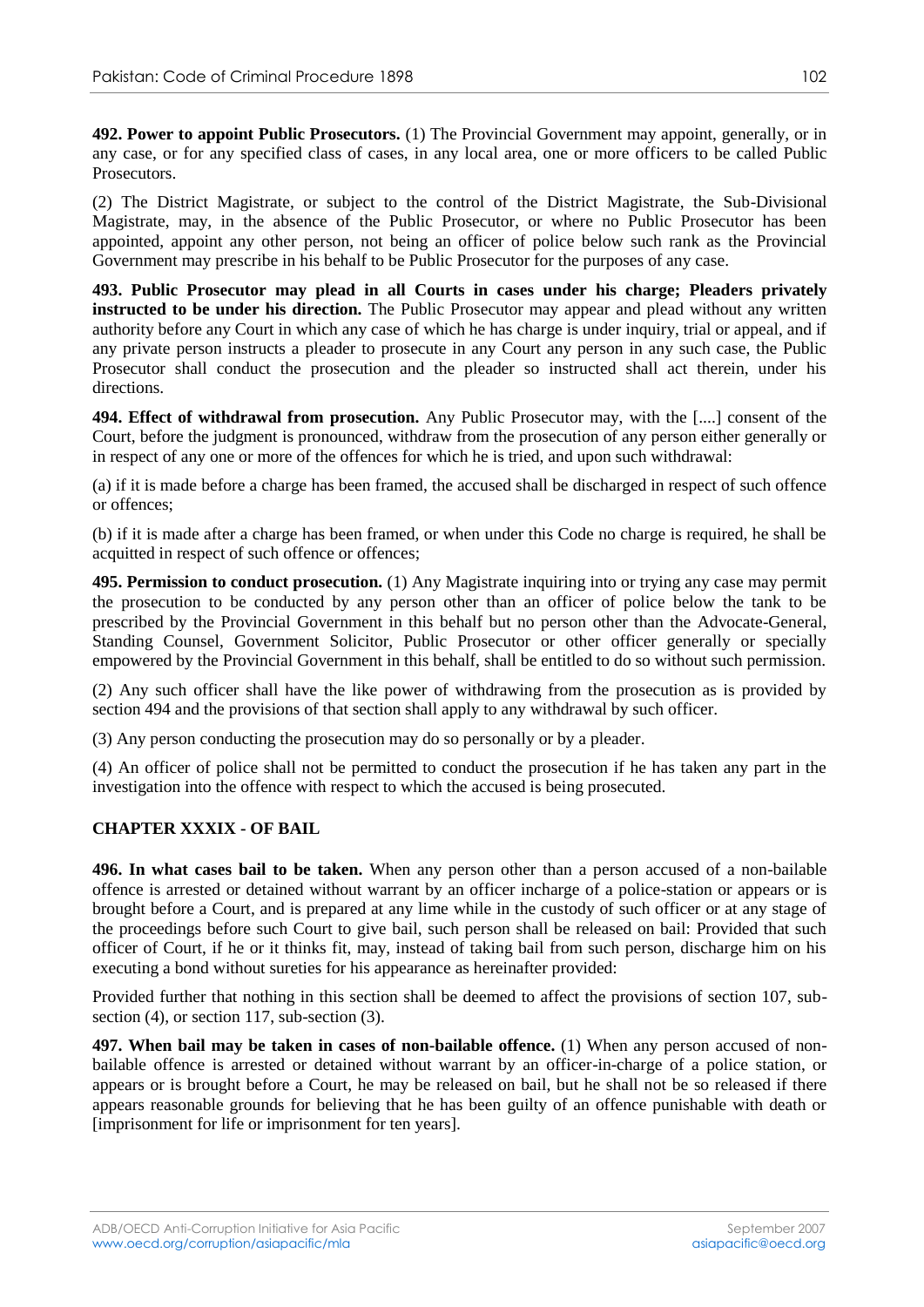Provided that the Court may direct that any person under the age of sixteen years or any woman or any sick or infirm person accused of such an offence be released on bail:

Provided further that a person accused of an offence as aforesaid shall not be released on bail unless the prosecution has been given notice to show cause why he should not be so released.

[Provided further that the Court shall, except where it is of opinion that the delay in the trial of the accused has been occasioned by an act or omission of the accused or any other person acting on his behalf or in exercise of any right or privilege under any law for the time being in force, direct that any person shall be released on bail--

(a) who, being accused of any offence not punishable with death, has been detained for such offence for a continuous period exceeding one year and whose trial for such offence has not concluded; or

(b) who, being accused of an offence punishable with death, has been detained for such offence for a continuous period exceeding two years and whose trial for such offence has not concluded.

Provided further that the provisions of the third proviso to this subsection shall not apply to a previously convicted offender for an offence punishable with death or imprisonment for life or to a person who, in the opinion of the Court, is a hardened, desperate or dangerous criminal or involved in terrorism.]

(2) If it appears to such officer or Court at any stage of the investigation, inquiry or trial, as the case may be, that there are no reasonable grounds for believing that the accused has committed a non-bailable offence, but that there are sufficient grounds for further inquiry into his guilt, the accused shall, pending such inquiry, be released on bail, or, at the discretion of such officer or Court, on the execution by him of a bond without sureties for his appearance as hereinafter provided.

(3) Ah officer or a Court releasing any person on bail under sub-section (1) or sub-section (2) shall record in writing his or its reasons for so doing.

(4) If, at any time after the conclusion of the trial of a person accused of a non-bailable offence and before judgment is delivered, the Court Is of opinion that there are reasonable grounds for believing that the accused is not guilty of any such offence, it shall release the accused, if he is in custody on the execution by him of a bond without sureties for his appearance to hear judgment delivered.

(5) A High Court or Court of Session and, in the case of a person released by itself, any other Court may cause any person who has been released under this section to be arrested and may commit him to custody.

**498. Power to direct admission to bail or reduction of bail.** The amount of every bond executed under this Chapter shall be fixed with due regard to the circumstances of the case, and shall not be excessive; and the High Court or Court of Session may, in any case, whether there be an appeal on conviction or not direct that any person be admitted to bail, or that the bail required by a police-officer or Magistrate be reduced.

**[498-A. No bail to be granted to a person not in custody, in Court or against whom no case is registered etc.** Nothing in section 497 or section 498 shall be deemed to require or authorise a Court to release on bail, or to direct to be admitted to bail any person who is not in custody or is not present in Court or against whom no case stands registered for the time being and an order for the release of a person on bail, or direction that a person be admitted to bail shall be effective only in respect of the case that so stands registered against him and is specified in the order or direction.]

**499. Bond of accused and sureties.** (1) Before any person is released on bail or released on his own bond, a bond for such sum of money as the police officer or Court, as the case may be, thinks sufficient shall be executed by such person and, when he is released on bail, by one or more sufficient sureties conditioned that such person shall attend at the time and place mentioned in the bond, and shall continue so to attend until otherwise directed by the police officer or Court, as the case may be.

(2) If the case so requires, the bond shall also bind the person released on bail to appear when called upon at the High Court, Court of Session or other Court to answer the charge.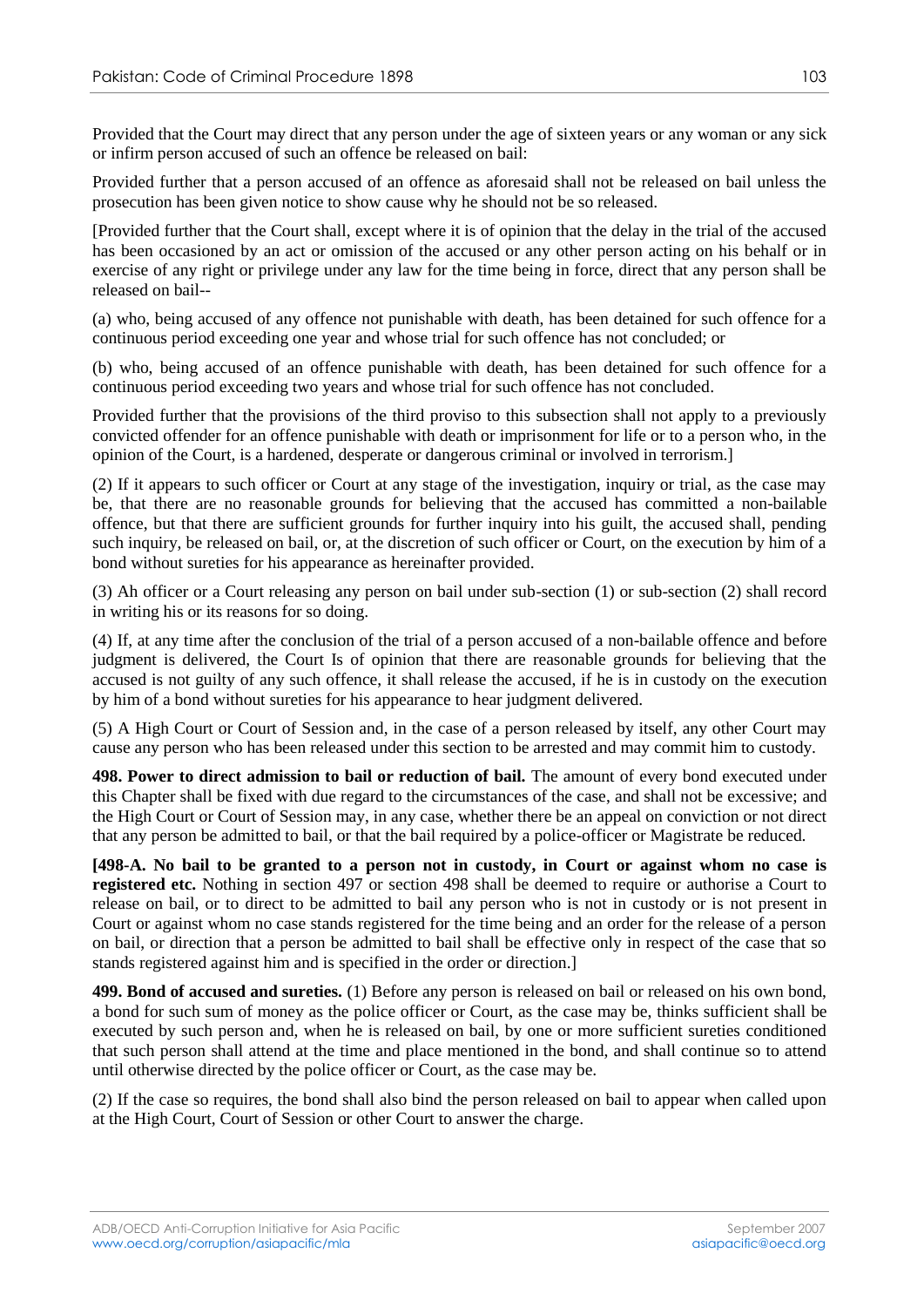**500. Discharge from custody.** (1) As soon as the bond has been executed, the person for whose appearance it has been executed shall be released ; and, when he is in jail, the Court admitting him to bail shall issue an order of release to the officer in charge of the jail, and such officer on receipt of the order shall release him.

(2) Nothing in this section, section 496 or section 497 shall be deemed to require the release of any person liable to be detained for some matter other than that in respect of which the bond was executed.

**501. Power to order sufficient bail when that first taken is insufficient.** If, through mistake, fraud or otherwise, insufficient sureties have been accepted, or if they afterwards become insufficient, the Court may issue a warrant of arrest directing that the person released on bail be brought before it and may order him to find sufficient sureties, and, on his failing so to do, may commit him to jail.

**502. Discharge of sureties.** (1) All or any sureties for the attendance and appearance of a person released on bail may at any time apply to a Magistrate to discharge the bond, either wholly or so far as relates to the applicants.

(2) On such application being made, the Magistrate shall issue his warrant of arrest directing that the persons so released be brought before him.

(3) On the appearance of such person pursuant to the warrant, or on his voluntary surrender, the Magistrate shall direct the bond to be discharged either wholly or so far as relates to the applicants, and shall call upon such person to find other sufficient sureties, and if he fails to do so, may commit him to custody.

## **CHAPTER XL - OF COMMISSIONS FOR THE EXAMINATION OF WITNESSES**

**503. When attendance of witness may be dispensed with.** (1) Whenever, in the course of an inquiry, a trial or any other proceeding under this Code it appears to a District Magistrate, a Court of Sessions or the High Court that the examination of a witness is necessary for the ends of justice and the attendance of such a witness cannot be procured without an amount of delay, expense or inconvenience which, under the circumstances of the case, would be unreasonable, such Magistrate or Court may dispense with such attendance and may issue a commission to any District Magistrate or Magistrate of the first class, within the local limits of whose jurisdiction such witness resides, to take the evidence of such witness.

 $[(2) * * * * * *]$ 

[(2-A) When the witness resides in an area in or in relation to which the President has Extra-Provincial jurisdiction within the meaning of the Extra-Provincial Jurisdiction Order, 1949, (G.G.O. No. 5 of 1949) the commission may be issued to such Court or Officer, in the area as may be recognized by the President, by notification in the official Gazette as a Court or officer to which or to whom commission may be issued under this sub-section and within the local limits of whose jurisdiction the witness resides.]

(2-B) When the witness resides in the United Kingdom or any other country of the Commonwealth [....}, or in the Union of Burma, or any other country in which reciprocal arrangement in this behalf exists, the commission may be issued to such Court or Judge having authority in this behalf in that country as may be specified by the Central Government by notification in the Official Gazette.

(3) The Magistrate or officer to whom the commission is issued, [x x x] shall proceed to the place where the witness is or shall summon the witness before him, and take down his evidence in the same manner, and may for this purpose exercise the same powers, as in trials of [....] cases under this Code.

[(4) Where the commission is issued to an officer as is mentioned in sub-section (2A) he may in lieu of proceeding in the manner provided In sub-section (3), delegate his powers and duties under the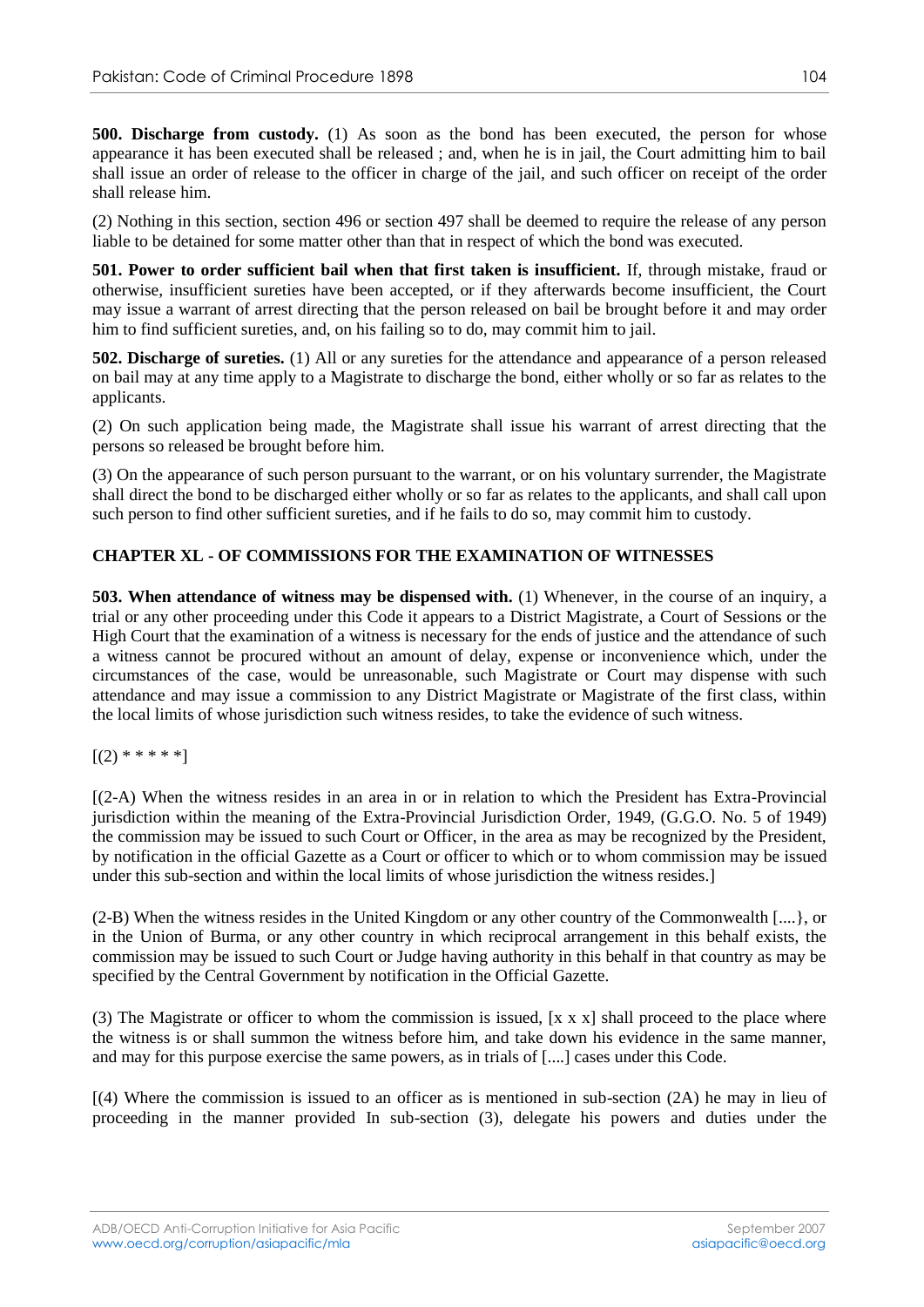commission to any officer subordinate to him whose powers are not less than those of a Magistrate of the first class in Pakistan.]

**504. [Commission in case of witness being within Presidency town.]** Omitted by A.O., 1949, Schedule.

**505. Parties may examine witnesses.** (1) The parties to any proceeding under this Code in which a commission is issued, may respectively forward any interrogatories in writing which the Magistrate or Court directing the commission may think relevant to the issue and when the commission is directed to a Magistrate or officer mentioned in section 503, such Magistrate or the Officer to whom the duty of executing such commission has been delegated shall examine the witness upon such interrogatories.

(2) Any such party may appear before such Magistrate or officer by pleader, or if not in custody, in person, and may examine, cross-examine and re-examine (as the case may be) the said witness.

**506. Power of [....] Magistrate to apply for issue of commission.** Whenever, in the course of an inquiry or a trial or any other proceeding under this Code before any Magistrate other than a District Magistrate, it appears that a commission ought to be issued for the examination of a witness whose evidence is necessary for the ends of justice, and that the attendance of such witness cannot be procured without an amount of delay, expense or inconvenience which, under the circumstances of the case, would be unreasonable, [such Magistrate if he is a judicial Magistrate, shall apply to the Sessions Judge and if he is an Executive Magistrate] shall apply to the District Magistrate, stating the reasons for the application; [and the Sessions Judge or the District Magistrate as the case may be], may either issue a commission in the manner herein before provided or reject the application.

**507. Return of commission.** (1) After any commission issued under section 503 or section 506 has been duly executed it shall be returned, together with the exposition of the witness examined thereunder, to the Court out of which it issued; and the commission, the return thereto and the deposition shall be open at all reasonable times to inspection of the parties, and may, subject to all just exceptions, be read in evidence in the case by either party, and shall form part of the record.

(2) Any deposition so taken, if it satisfies the conditions prescribed by section 33 of the Evidence Act, 1872 may also be received in evidence at any subsequent stage of the case before another Court.

**508. Adjournment of inquiry or trial.** In every case in which a commission is issued under section 503 or section 506, the inquiry, trial or other proceeding may be adjourned for a specified time reasonably sufficient for the execution and return of the commission.

**508-A. Application of this Chapter to commission issued in Burma.** The provisions of sub-section (3) of section 503, and so much of sections 505 and 507 as relates to the execution of a commission and its return by the Magistrate or officer to whom the commission is directed shall apply in respect of commissions issued by any Court or Judge having authority in this behalf in the United Kingdom or in any other country of the Commonwealth ..... or in the Union of Burma or any other country in which reciprocal arrangement in this behalf exists under the law in force in that country relating to commissions for the examination of witnesses as they apply commissions issued under section 503 or section 506.

# **CHAPTER XLI - SPECIAL RULES OF EVIDENCE**

**509. Deposition of medical witness.** (1) The deposition of a Civil Surgeon or other medical witness taken and attested by a Magistrate in the presence of the accused, or taken on commission under Chapter XL, may be given in evidence in any inquiry, trial or other proceeding under this Code, although the deponent is not called as a witness.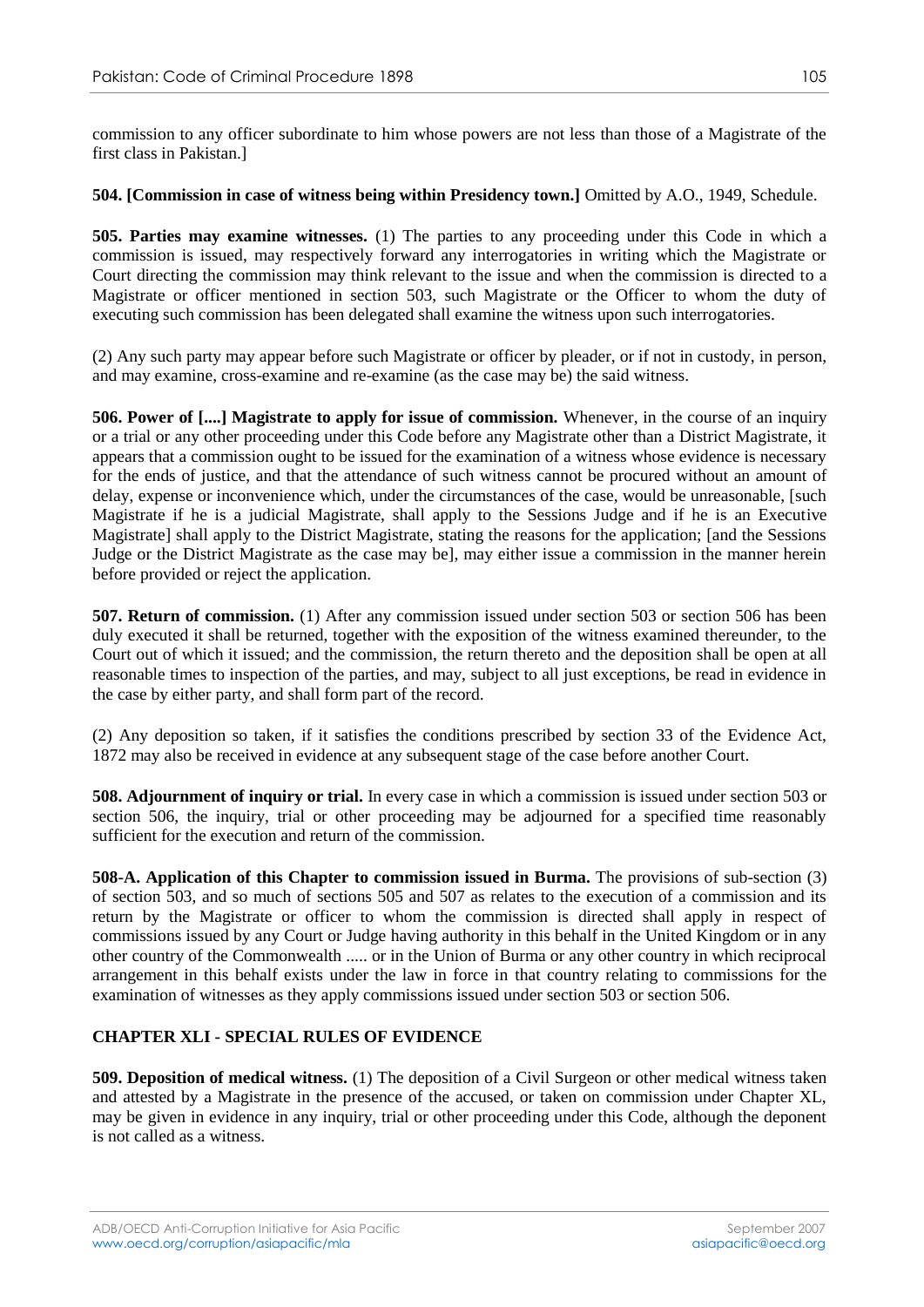(2) **Power to summon medical! witness.** The Court may, if it thinks fit, summon and examine such deponent as to the subject-matter of his deposition.

**510. Report of Chemical Examiner, Serologist etc.** Any document purporting to be a report, under the hand of any Chemical Examiner or Assistant Chemical Examiner to Government [or of the Chief Chemist of Pakistan Security Printing Corporation, Limited] or any Serologist, finger print expert or fire-arm expert appointed by Government upon any matter or thing duly submitted to him for examination or analysis and report in the course of any proceeding under this Code, may without calling him as a witness, be used as evidence in any inquiry, trial or other proceeding under this Code:

Provided that the Court may [if it considers necessary in the interest of justice] summon and examine the person by whom such report has been made.]

**511. Previous conviction or acquittal how proved.** In any inquiry, trial or other proceeding under this Code, a previous conviction or acquittal may be proved, in addition to any other mode provided by any law for the time being in force.

(a) by an extract certified under the hand of the officer having the custody of the records of the Court in which such conviction or acquittal was had to be a copy of the sentence or order; or

(b) in case of conviction, either by a certificate signed by the officer in charge of the jail in which the punishment or any part thereof was inflicted, or by production of the warrant of commitment under which the punishment was suffered: together with, in each of such cases evidence as to the identity of the accused person with the person so convicted or acquitted.

**512. Record of evidence in absence of accused.** (1) If it is proved that an accused person has absconded, and that there is no immediate prospect of arresting him the Court competent to try or [send for trial to the Court of Session or High Court] such person for the offence complained of may, in his absence, examine the witnesses (if any) produced on behalf of the prosecution, and record their depositions. Any such deposition may, on the arrest of such person, be given in evidence against him on the inquiry into, of trial for the offence with which he is charged, if the dependant is dead or incapable of giving evidence or his attendance cannot be procured without an amount of delay, expense or inconvenience which, under the circumstances of the case, would be unreasonable.

(2) Record of evidence when offender unknown. If it appears that an offence punishable with death or 21 [imprisonment for life] has been committed by some person unknown, the High Court may direct that any Magistrate of the first class shall hold an inquiry and examine any witness who can give evidence concerning the offence. Any deposition so taken may be given in evidence against any person who is subsequently accused of the offence, if the deponent is dead or incapable of giving evidence or beyond the limits of Pakistan.

### **CHAPTER XLII - PROVISIONS AS TO BONDS**

**513. Deposit instead of recognizance.** When any person is required by any Court or officer to execute a bond, with or without sureties such Court or officer may, except in. the case of a bond for good behaviour, permit him to deposit a sum of money or Government promissory notes to such amount as the Court or officer may fix, in lieu of executing such bond.

**514. Procedure on forfeiture of bond.** (1) Whenever it is proved to the satisfaction of the Court by which a bond under this Code has been taken, or of the Court of a Magistrate of the first class, or when the bond is for appearance before a Court, to the satisfaction of such Court,that such bond has been forfeited, the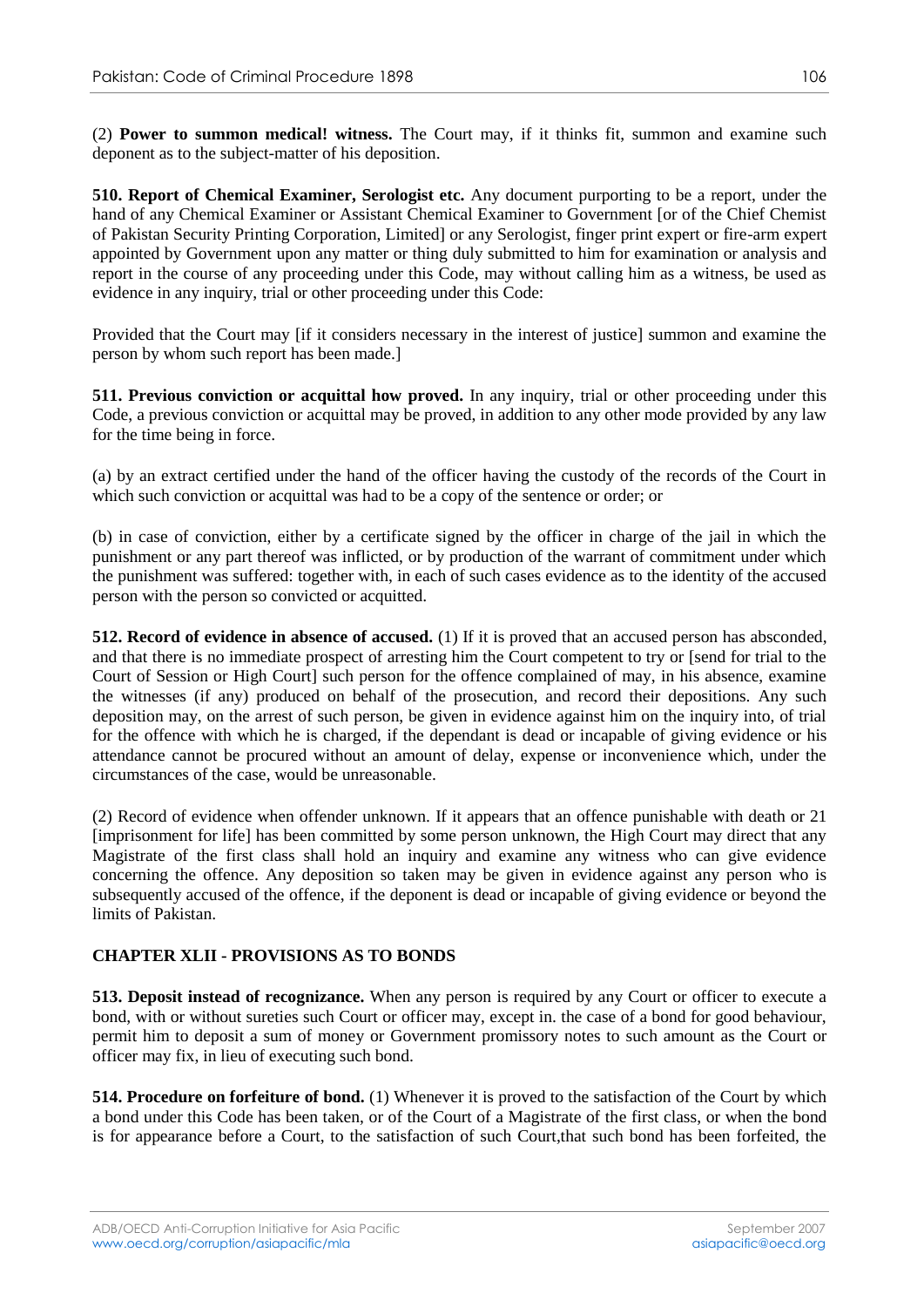Court shall record the grounds of such proof, and may call upon any person bound by such bond to pay the penalty thereof, or to show cause why it should not be paid.

(2) If sufficient cause is not shown and the penalty is not paid, the Court may proceed to recover the same by issuing a warrant for the attachment and sale of the movable property belonging to such person or his estate if he be dead.

(3) Such warrant may be executed within the local limits of the jurisdiction of the Court which issued it; and it shall authorize the attachment and sale of any movable property belonging to such person without such limits, when endorsed by the District Magistrate within the local limits of whose jurisdiction such property is found.

(4) If such penalty is not paid and cannot be recovered by such attachment and sale, the person so bound shall be liable, by order of the Court which Issued the warrant, to imprisonment in the civil jail for a term which may extend to six months.

(5) The Court may at its discretion, remit any portion of the penalty mentioned and enforce payment in part only.

(6) Where a surety to a bond dies before the bond is forfeited, his estate shall be discharged from all liability in respect of the bond.

(7) When any person who has furnished security under section 107 or section 118 ..... is convicted of an offence the commission of which constitutes a breach of the conditions of this bond, or of a bond executed in lieu of his bond under section 514B, a certified copy of the judgment of the Court by which he was convicted of such offence may be used as evidence in proceedings under this section against his surety, or sureties, and, if such certified copy is so used, the Court shall presume that such offence was committed by him unless the contrary is proved.

**514-A. Procedure in case of insolvency or death of surety or when a bond is forfeited.** When any surety to a bond under this Code becomes insolvent or dies, or when any bond is forfeited under the provisions of section 514, the Court by whose order such bond was taken or a Magistrate of the first class, may order the person from whom such security was demanded to furnish fresh security in accordance with the directions of the original order, and, if such security is not furnished, such Court of Magistrate may proceed as if there had been a default in complying with such original order.

**514-B. Bond required from a minor.** When the person required by any Court or officer to execute a bond is a minor, such Court or officer may accept, in lieu thereof, a bond executed by a surety or sureties only.

**[515. Appeal from, and revision of, orders under section 514.** All order passed under section 514 by a District Magistrate or a Judicial Magistrate, shall be appealable to Sessions Judge and all such orders passed by an Executive Magistrate other than a District Magistrate, shall be appealable to the District Magistrate, or, if no appeal is made against any such order, may be revised, in the case of an order passed by a District Magistrate or a Judicial Magistrate, by the Sessions Judge, and in the case of an order passed by an Executive Magistrate other than a District Magistrate, by the District Magistrate.]

**516. Power to direct levy of amount due on certain recognizances.** The High Court or Court of Session may direct any Magistrate to levy the amount due on a bond to appear and attend at such High Court or Court of Session.

## **CHAPTER XLIII - OF THE DISPOSAL OF PROPERTY**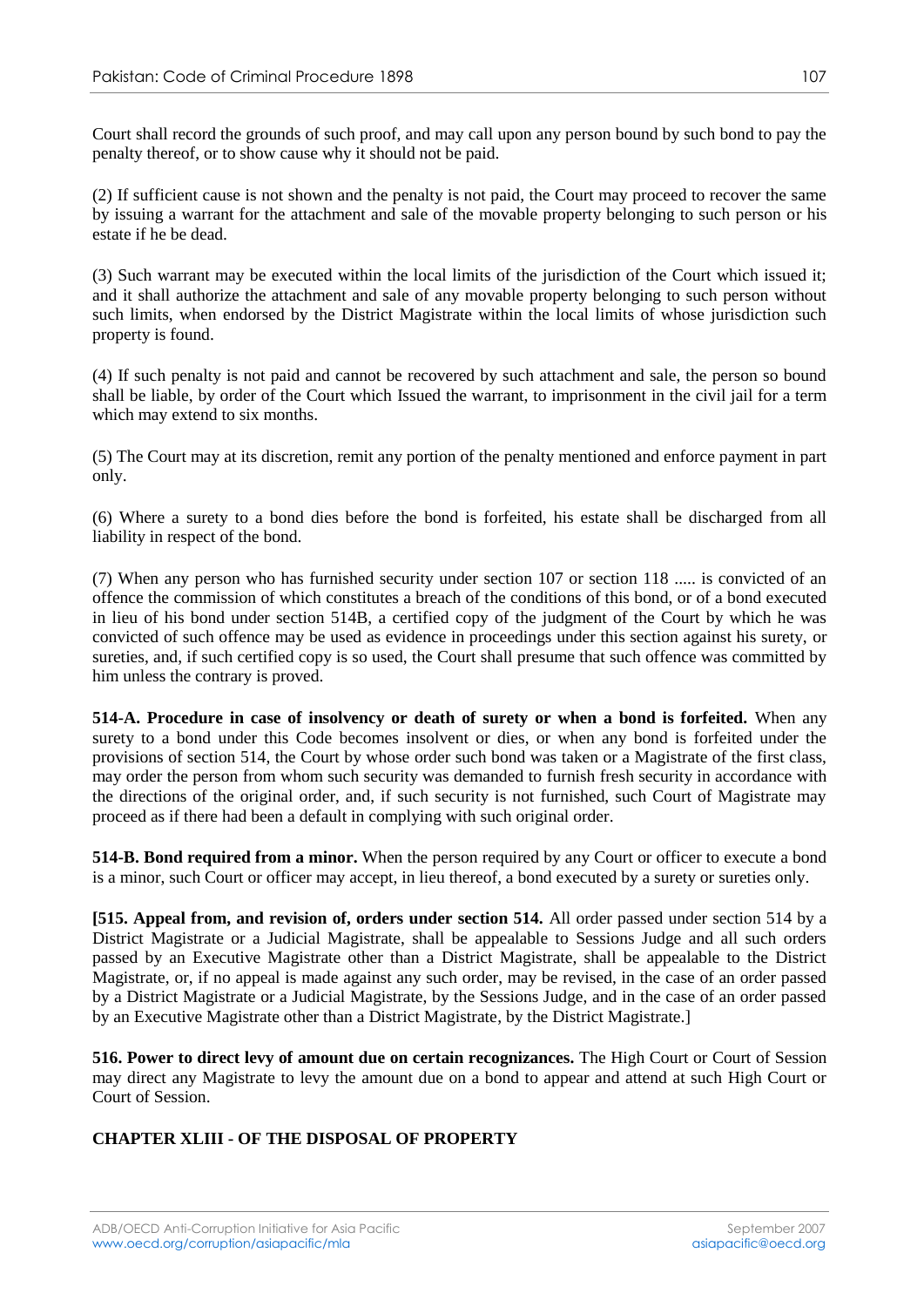**516-A. Order tor custody and disposal of property pending trial in certain cases.** When any property regarding which any offence appears to have been committed, or which appears to have been used for the commission of any offence is produced before any Criminal Court during any inquiry or trial, the Court may make such order as It thinks fit for the proper custody of such property pending the conclusion of the inquiry or trial, and, if the property is subject to speedy or natural decay, may, after recording such evidence as it thinks necessary, order it to be sold or otherwise disposed of.

'[Provided that, if the property consists of explosive substances, the Court shall not order it to be sold or handed over to any person other than a Government Department or office dealing with, or to an authorized dealer in, such substances]'

(Provided further that if the property is a dangerous drug, intoxicant, intoxicating liquor or any other narcotic substance seized or taken into custody under the Dangerous Drugs Act, 1930 (II of 1930), the Customs Act, 1969 (IV of 1969), the Prohibition (Enforcement of Hadd) Order, 1979 (P.O. 4 of 1979), or any other law for the time being in force, the Court may, either on an application or of its own motion and under its supervision and control obtain and prepare such number of samples of the property as it may deem fit for safe custody and production before it or any other Court and cause destruction of the remaining portion of the property under a certificate issued by it in that behalf:

Provided also that such samples shall be deemed to be whole of the property in an inquiry or proceeding in relation to such offence before any authority or Court.]

**517. Order for disposal of property regarding which offence committed.** (1) When an Inquiry or a trial in any Criminal Court is concluded, the Court may make such order as it thinks fit for the disposal by destruction, confiscation or delivery to any person claiming to be entitled to possession thereof or otherwise of any property or document produced before it or in its custody or regarding which any offence appears to have been committed, or which has been used for the commission of any offence.

(2) When a High Court or a Court of Session makes such order and cannot through its own officers conveniently deliver the property to the person entitled thereto, such Court may direct that the order be carried effect by the District Magistrate.

(3) When an order is made under this section such order shall not, except, where the property is livestock or subject to speedy and natural decay, and save as provided by subsection (4), be carried out for one month, or, when an appeal is presented, until such appeal has been disposed of.

(4) Nothing in this section shall be deemed to prohibit any Court from delivering any property under the provisions of sub-section (1) to any person claiming to be entitled to the possession thereof, on his executing a bond with or without sureties to the satisfaction of the Court, engaging to restore such property to the Court if the order made under this section is modified or set aside on appeal.

**Explanation.** In this section the term 'property' includes in the case of property regarding which an offence appears to have been committed, not only such property as has been originally in the possession or under the control of any party, but also any property into or for which the same may have been converted or exchanged, and anything acquired by such conversion or exchange, whether immediately or otherwise.

**518. Order may take form of reference to District or Sub-Divisional Magistrate.** In lieu of itself passing an order under section 517 the Court may direct the property to be delivered to the district Magistrate or to a Sub Divisional Magistrate who shall in such case deal with it as if it had been seized by the police and the seizure had been reported to him in the manner hereinafter mentioned.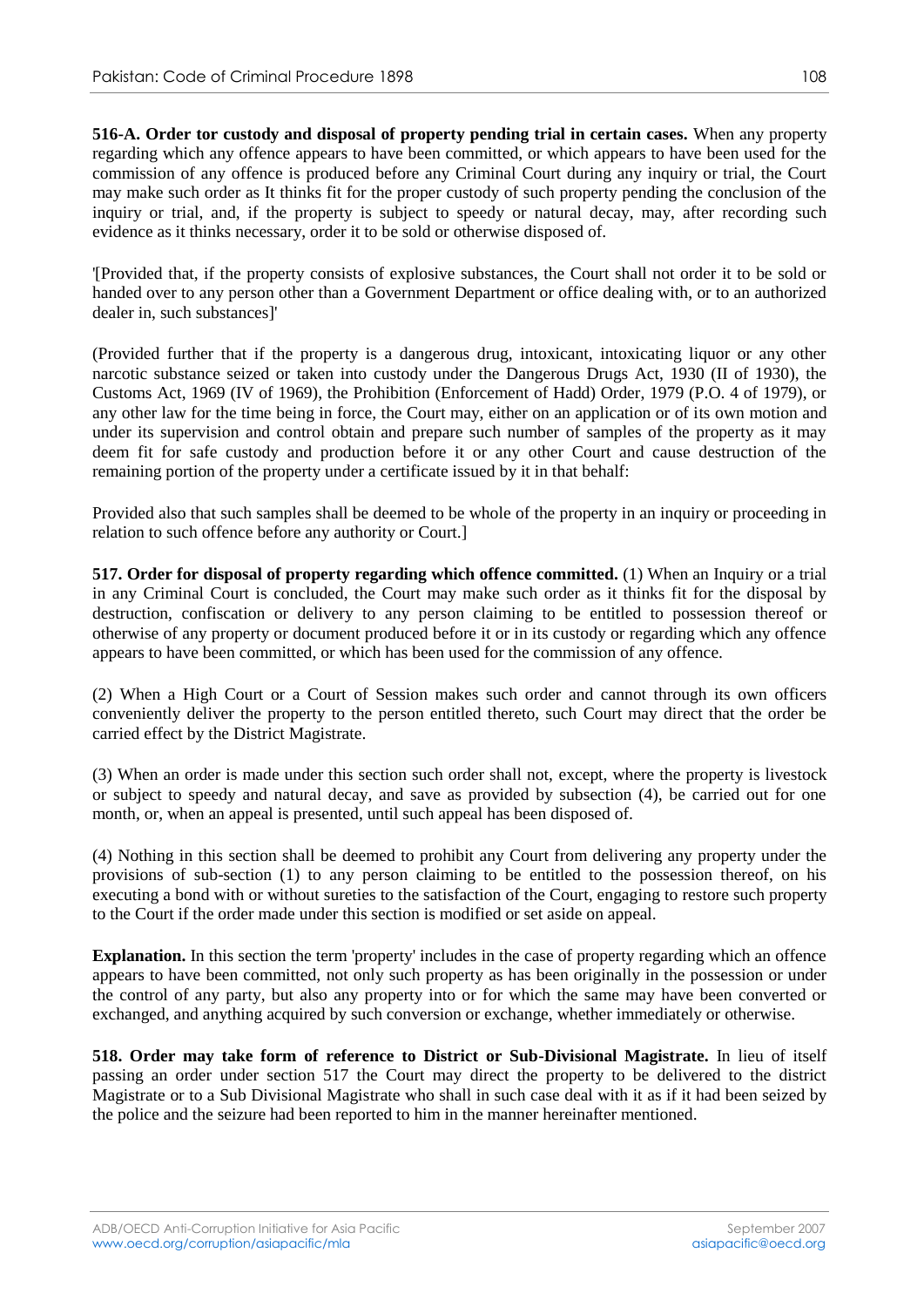**519. Payment to innocent purchaser of money found on accused.** When any person is convicted of any offence which includes, or amounts to, theft or receiving stolen property, and, it is proved that any other person has bought the stolen property from him without knowing, or having reason to believe, that the same was stolen, and that any money has on his arrest been taken out of the possession of the convicted person, the Court may, on the application of such purchaser and on the restitution of the stolen property to the person entitled to the possession thereof, order that out of such money a sum not exceeding the price paid by such purchaser be delivered to him.

**520. Stay of order under sections 517, 518, or 519.** Any Court of appeal, confirmation, reference or revision may direct any order under section 517, section 518 or section 519 passed by a Court, subordinate thereto, to be stayed pending consideration by the former Court, and may modify, alter or annul such order and make any further orders that may be just

**521. Destruction of libelous and other matter.** (1) On a conviction under the Pakistan Penal Code, section 292 section 293, section 501 or section 502, the Court may order the destruction of all the copies of the thing in respect of which the conviction was had, and which are in the custody of the Court or remain in the possession or power of the person convicted.

(2) The Court may, in like manner on a conviction under the Pakistan Penal Code, section 272, section 273, section 274, section 275, order the food, drink, drug or medical preparation in respect of which the conviction was had to be destroyed.

**522. Power to restore possession of immovable property.** (1) Whenever a person is convicted of an offence [of cheating forgery or of an offence] attended by criminal force or show of force or by criminal intimidation and it appears to Court that by such [cheating forgery force] or show of force or criminal intimidation any person has been dispossessed of any immovable property, the Court may if it thinks fit, when convicting such person or at any time within one month from the date of the conviction order the person dispossessed to be restored to the possession of the same [whether such property is in the possession or under the control of the person convicted or of any other person to whom it may have been transferred for any consideration or otherwise'.]

(2) No such order shall prejudice any right or interest to or in such immovable property which any person may be able to establish in a civil suit.

(3) An order under this section may be made by any Court of appeal, confirmation, reference or revision.

**[522-A. Power to restore possession of movable property.**-(l) Whenever a person is convicted of an offence of criminal mis-appropriation of property or criminal breach of trust or cheating or forgery and it appears to the Court that, by such mis-appropriation, breach of trust, cheating or forgery, any person has been dispossessed or otherwise deprived of any movable property, the Court may, if it thinks fit, when convicting such person or at any time within one month from the date of the conviction, order the person dispossessed or deprived of the property, where such property can be identified, to be restored to the possession of such property, whether such property is in the possession or under the control of the person convicted or of any other person to whom it may have been transferred for any consideration or otherwise.

(2) Where the property referred to in sub-section (1) cannot be identified or has been disposed of by the accused so that it may not be identified, the Court may order such compensation to be paid to the person dispossessed or deprived of such property as it may determine in the circumstances of the case.

(3) No order referred to in sub-section (1) or sub-section (2) shall prejudice any right or interest in any movable property which any person may be able to establish in a civil suit'.]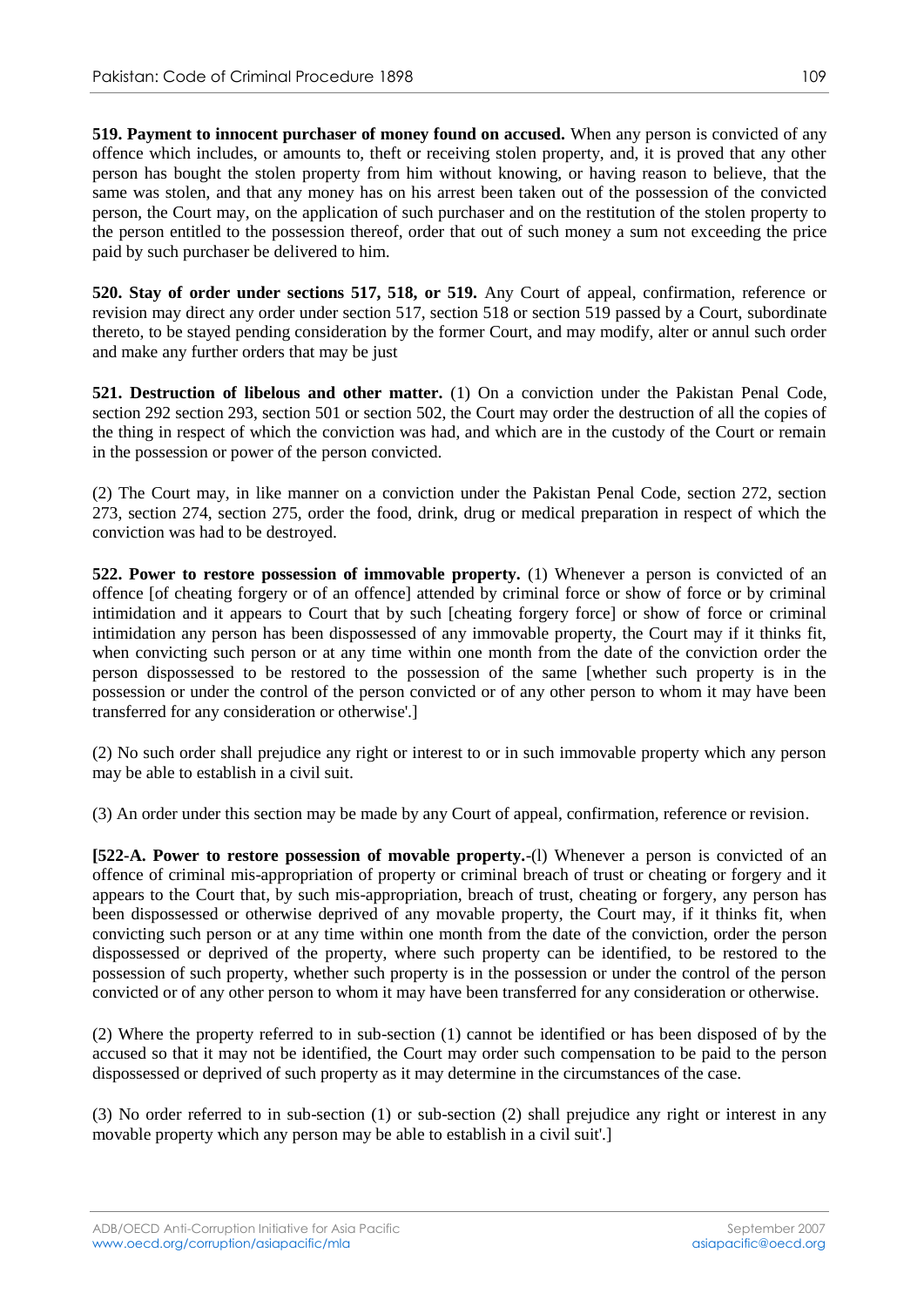**523. Procedure by police upon seizure of property taken under section 51 or stolen.** (1) The seizure by any police-officer of property taken under section 51, or alleged or suspected to have been stolen, or found under circumstances which create suspicion of the commission of any offence, shall be forthwith reported to a Magistrate, who shall make such order as he thinks fit respecting the disposal of such property to the person entitled to the possession thereof, or, if such person cannot be ascertained, respecting the custody and production of such property.

(2) Procedure where owner of property seized unknown. If the person so entitled is known, the Magistrate may order the property to be delivered to him on such condition (if any) as the Magistrate thinks fit. If such person is unknown, the Magistrate may detain it and shall, in such case, issue a proclamation specifying the articles of which such property consists, and requiring any person who may have a claim thereto, to appear before him and establish his claim within six months from the date of such proclamation.

**524. Procedure where no claimant appears within six months.** (1) If no person within such period establishes his claim to such property, and if the person in whose possession such property was found, is unable to show that it was legally acquired by him, such property shall be at the disposal of the Provincial Government and may be sold under the orders of the District Magistrate or Sub-divisional Magistrate or of [any other Executive Magistrate] empowered by the Provincial Government in this behalf.

(2) In the case of every order passed under this section an appeal shall lie to the Court to which appeal against sentences of the Court passing such order would lie.

**525. Power to sell perishable property.** If the person entitled to the possession of such property is unknown or absent and the property is subject to speedy and natural decay or if the Magistrate to whom its seizure is reported is of opinion that its sale would be for the benefit of the owner, or that the value of such property is less than ten rupees the Magistrate may at any time direct it to be sold; and the provisions of sections 523 and 524 shall, as nearly as may be practicable, apply to the net proceeds of such sale.

# **CHAPTER XLIV - OF THE TRANSFER OF CRIMINAL CASES**

**526. High Court may transfer case or itself try it.** (1) Whenever it is made to appear to the High Court:-

(a) that a fair and impartial inquiry or trial cannot be had in any Criminal Court subordinate thereto, or

(b) that some question of law of unusual difficulty is likely to arise, or

(c) that a view of the place in or near which any offence has been committed may be required for the satisfactory inquiry into or trial of the same, or

(d) that an order under this section will tend to the general convenience of the parties or witnesses, or

(e) that such an order is expedient for the ends of justice, or is required by any provision of this Code; it may order:

(i) that any offence be inquired into or tried by any Court not empowered under sections 177 to 184 (both inclusive), but in other respects competent to inquire into or try such offence.

(ii) that any particular case or appeal, or class of cases or appeals, be transferred from a Criminal Court subordinate to its authority to any other such Criminal Court of equal or superior jurisdiction;

(iii) that any particular case or appeal be transferred to and tried before itself; or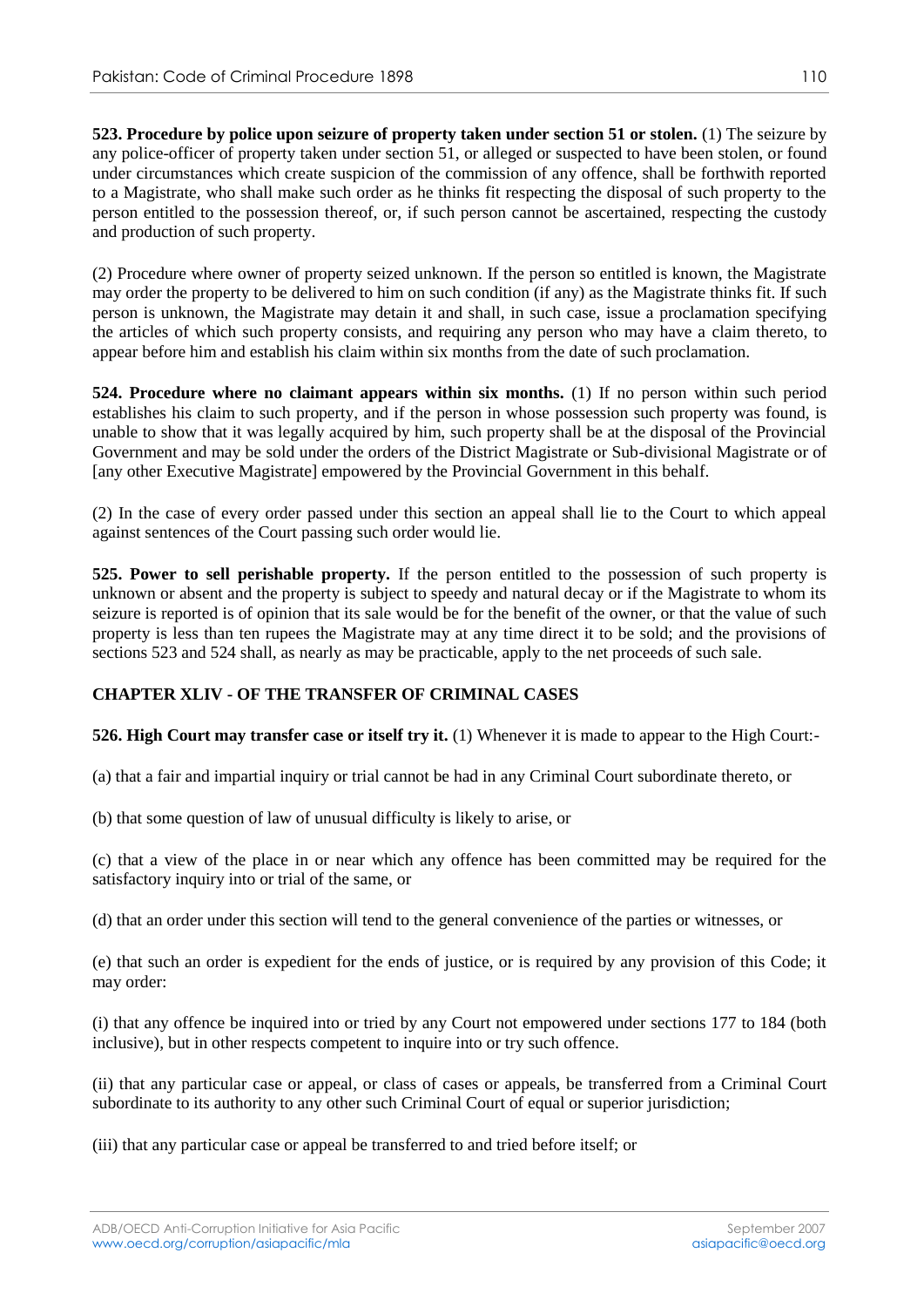(iv) that an accused person be sent for trial to itself or to a Court of Session.

(2) When the High Court withdraws for trial before itself any case from any Court [....] it shall observe in such trial the same procedure which that Court would have observed if the case had not been so withdrawn.

(3) The High Court may act either on the report of the lower Court, or the application of a party interested, or on its own initiative.

(4) Every application for the exercise of the power conferred by this section shall be made by motion, which shall, except when the applicant is the Advocate-General, be supported by affidavit or affirmation.

(5) When an accused person makes an application under this section the High Court may direct him to execute a bond, with or without sureties, conditioned that he will, if so ordered, pay any amount which the High Court may under this section award by way of compensation to the person opposing the application.

(6) Notice to Public Prosecutor of application under this section. Every accused person making any such application shall give to the Public Prosecutor notice in writing of application, together with a copy of the grounds on which it is made; and no order shall be mode on the merits of the application unless at least twenty four hours have elapsed between the giving of such notice and the hearing of the application.

(6A) When any application for the exercise of the power conferred by this section is dismissed, the High Court may if it is of opinion that the application was frivolous or vexatious, order the applicant to pay by way of compensation to any person who has opposed the application such sum not exceeding [five hundred rupees] as it may consider proper in the circumstances of the case.

(7) Nothing in this section shall be deemed to affect any order made under section 197.

[(8) In an inquiry under Chapter VIII or any trial, the fact that any party intimates to the Court at any stage that he intends to make an application under this section shall not require the Court to adjourn the case; but the Court shall not pronounce its final judgment or order until the application has been finally disposed of by the High Court and if the application is accepted by the High Court, the proceedings taken by the Court subsequent to the intimation made to it shall, at the option of the accused, be held afresh]

(9) x x x x x

(10) If, before the argument (if any) for the admission of an appeal begins, or, in the case of an appeal admitted, before the argument for the appellant begins, any party interested intimates to the Court that he intends to make an application under this section, the Court shall, upon such party executing, if so required, a bond without sureties of an amount not exceeding (five hundred rupees] that he will make such application within a reasonable time to be fixed by the Court, postpone the appeal for such a period as will afford sufficient time for the application to be made and an order to be obtained thereon.

**526-A. High Court to transfer for trial to itself in certain cases.** [Omitted by Ordinance XX of 1969]. S. 2.

**527. Power of Provincial Government to transfer cases and appeal.** (1) The Provincial Government may, by notification in the official Gazette direct the transfer of any particular case or appeal from one High Court to another High Court or from any Criminal Court subordinate to one to another High Court, or from any Criminal Court subordinate to one High Court, to any other Criminal Court, of equal or superior jurisdiction subordinate to another High Court, whenever it appears to it that such transfer will promote the ends of justice, or tend to the general convenience of parties or witnesses.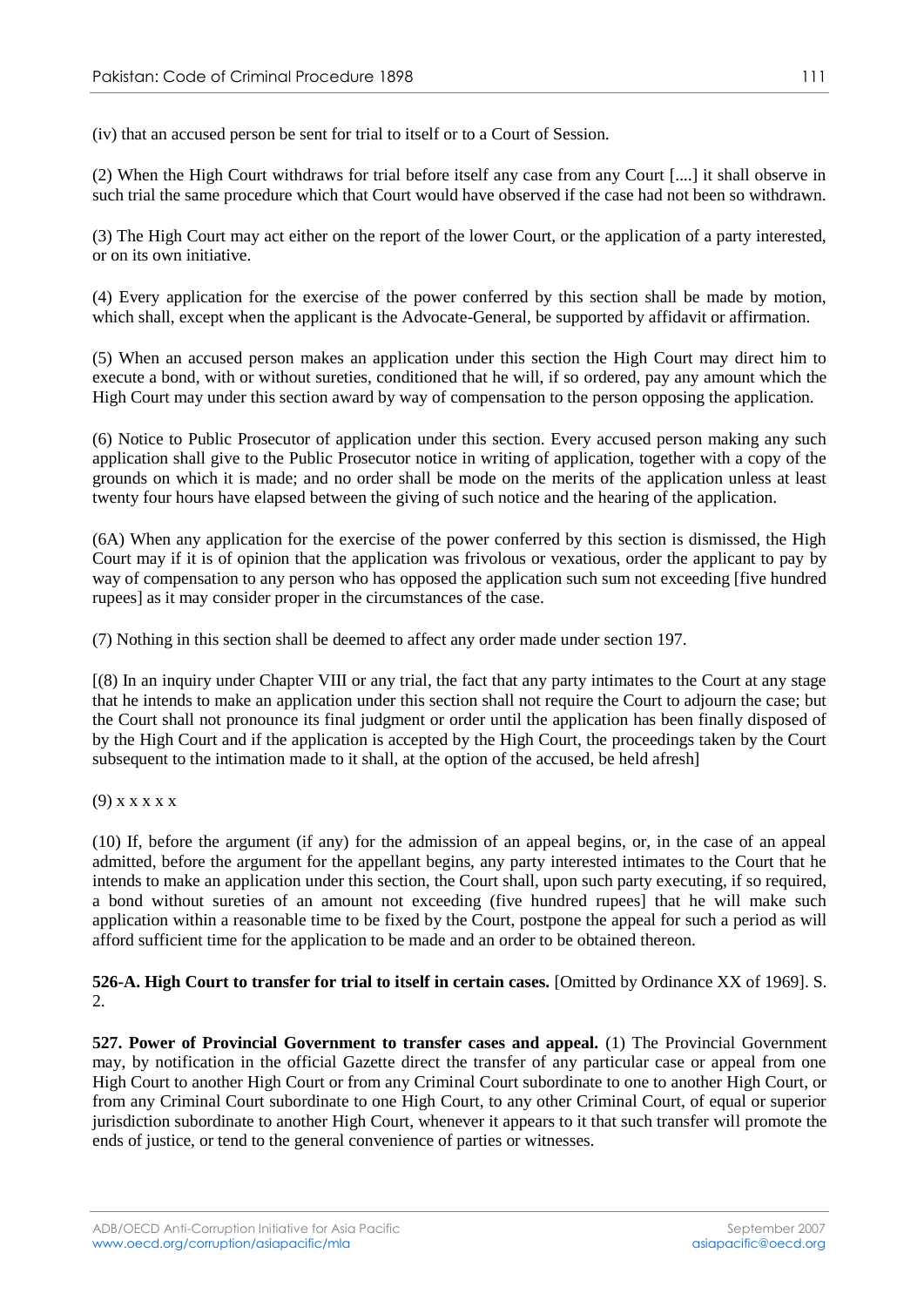Provided that no case or appeal shall be transferred to a High Court or other Court in another Province without the consent of the Provincial Government of that Province.

(2) The Court to which such case or appeal is transferred shall deal with the same as if it had been originally instituted in, or presented to, such Court.

**528. Sessions Judge may withdraw cases from Assistant Sessions Judge.** (1) Any Sessions Judge may withdraw any case from, or recall any case which he has made over to, any Assistant Sessions Judge subordinate to him.

(1A) At any time before the trial of the case or the hearing of the appeal has commenced before the Additional Sessions Judge, any Sessions Judge may recall any case or appeal which he has made over to any Additional Sessions Judge.

(1B) Where a Sessions Judge withdraws or recalls a case under sub-section (1) or recalls a case or appeal under sub section (1A), he may either try the case in his own Court or hear the appeal himself, or make it over in accordance with the provisions of this Code to another Court for trial or hearing, as the case may be.

(1C) Any Sessions Judge may withdraw any case from, or recall any case which he has made over to, any Magistrate subordinate to him, and may refer it for inquiry or trial to any other such Magistrate competent to inquire into or try the same.

**Explanation.** Omitted by Law Reforms Act 1997 (Act No. XXIII of 1997.

 $(2)$ & $(3)$  [Omitted by Act XXI of 1976.]

(4) Any Magistrate may recall any case made over by him under section 192, sub-section (2), to any other Magistrate and may inquire into or try such case himself.

(5) A Magistrate making an order under [preceding sub-section] shall record in writing his reasons for making the same.

**[528-A. Powers of District Magistrate for transfer of cases, etc.** (1) A District Magistrate may withdraw or recall any case which he has made over to a Magistrate subordinate to him.

(2) Where a District Magistrate withdraws or recalls a case under sub-section (1), he may either try the case himself or make it over in accordance with the provisions of this Code for trial to any other Magistrate subordinate to him.']

#### **CHAPTER XLV - OF IRREGULAR PROCEEDINGS**

**529. Irregularities which do not vitiate proceedings.** If any Magistrate not empowered by law to do any of the following things, namely:-

- (a) to issue a search-warrant under section 98;
- (b) to order, under section 155, the police to investigate an offence:
- (c) to hold an inquest under section 176: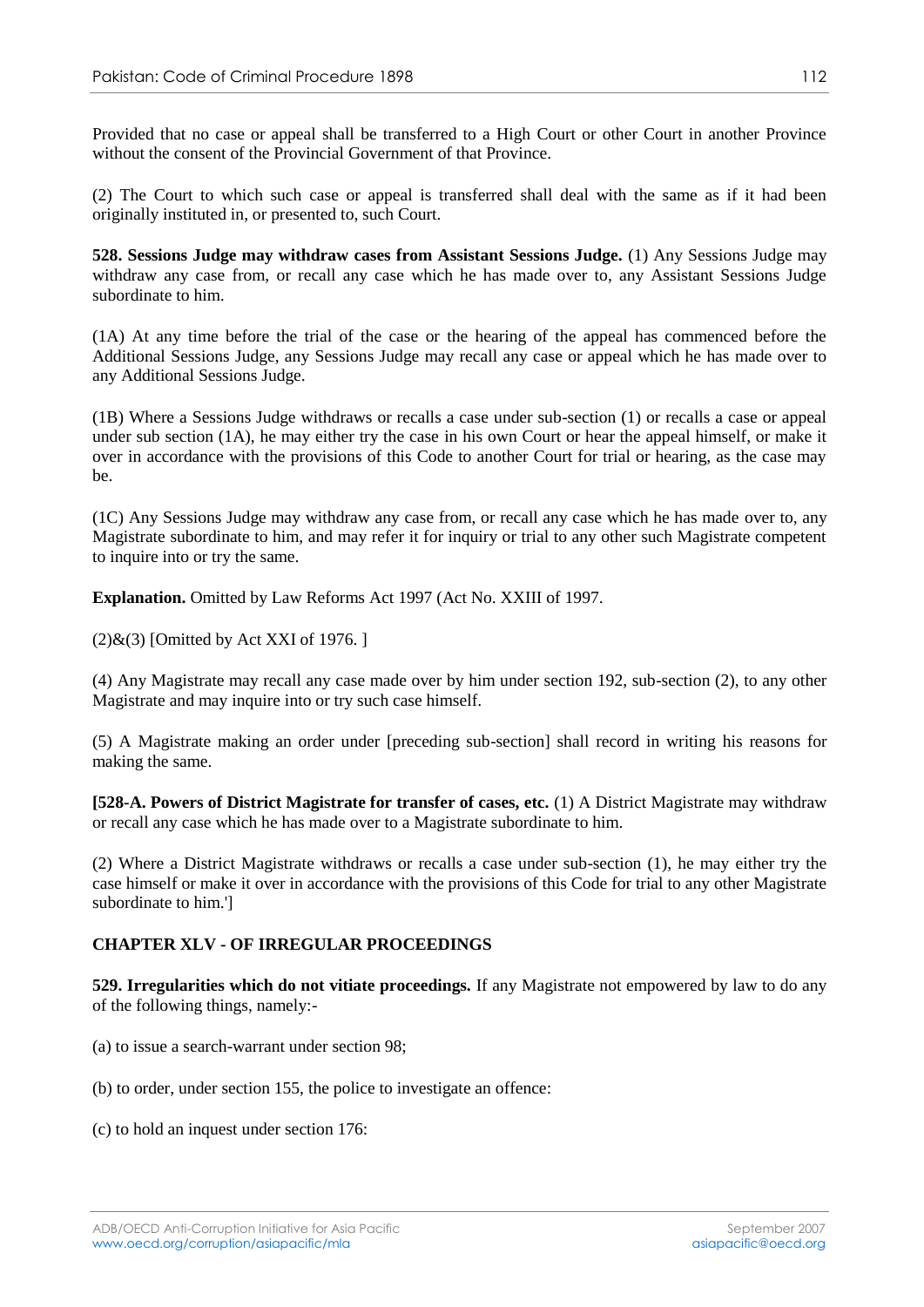(d) to issue process under section 186, for the apprehension of a person within the local limits of his jurisdiction who has committed an offence outside such limits;

- (e) to take cognizance of an offence under section 190, sub-section (1), clause (a) or clause (b);
- (f) to transfer a case under section 192;
- (g) to tender a pardon under section 337 or section 338;
- (h) to sell property under section 524 or section 525; or

(i) to withdraw a case and try it himself under section 528; erroneously in good faith does that thing, his proceedings shall not be set aside merely on the ground of his not being so empowered.

**530. Irregularities which vitiate proceedings.** If any Magistrate, not being empowered by law in this behalf, does any of the following things, namely:-

(a) attaches and sells property under section 88;

(b) issues a search-warrant for a letter, parcel or other thing in the Post Office, or a telegram in the Telegraph Department.

- (c) demands security to keep the peace;
- (d) demands security for good behaviour;
- (e) discharges a person lawfully bound to be of good behaviour:
- (f) cancels a bond to keep the peace;
- (g) makes an order under section 133, as to a local nuisance;
- (h) prohibits under section 143, the repetition or continuance of a public nuisance;
- (i) issue an order under section 144;
- (j) makes an order under Chapter XXII;
- (k) takes cognizance under section 190, sub-section (1) clause (c), of an offence;
- (I) passes a sentence, under section 349, on proceeding recorded by another Magistrate:
- (m) calls under section 435, for proceedings.
- $(n)$  [ x x x x x ]
- (o) revises, under section 515, an order passed under section 514:
- (p) tries an offender;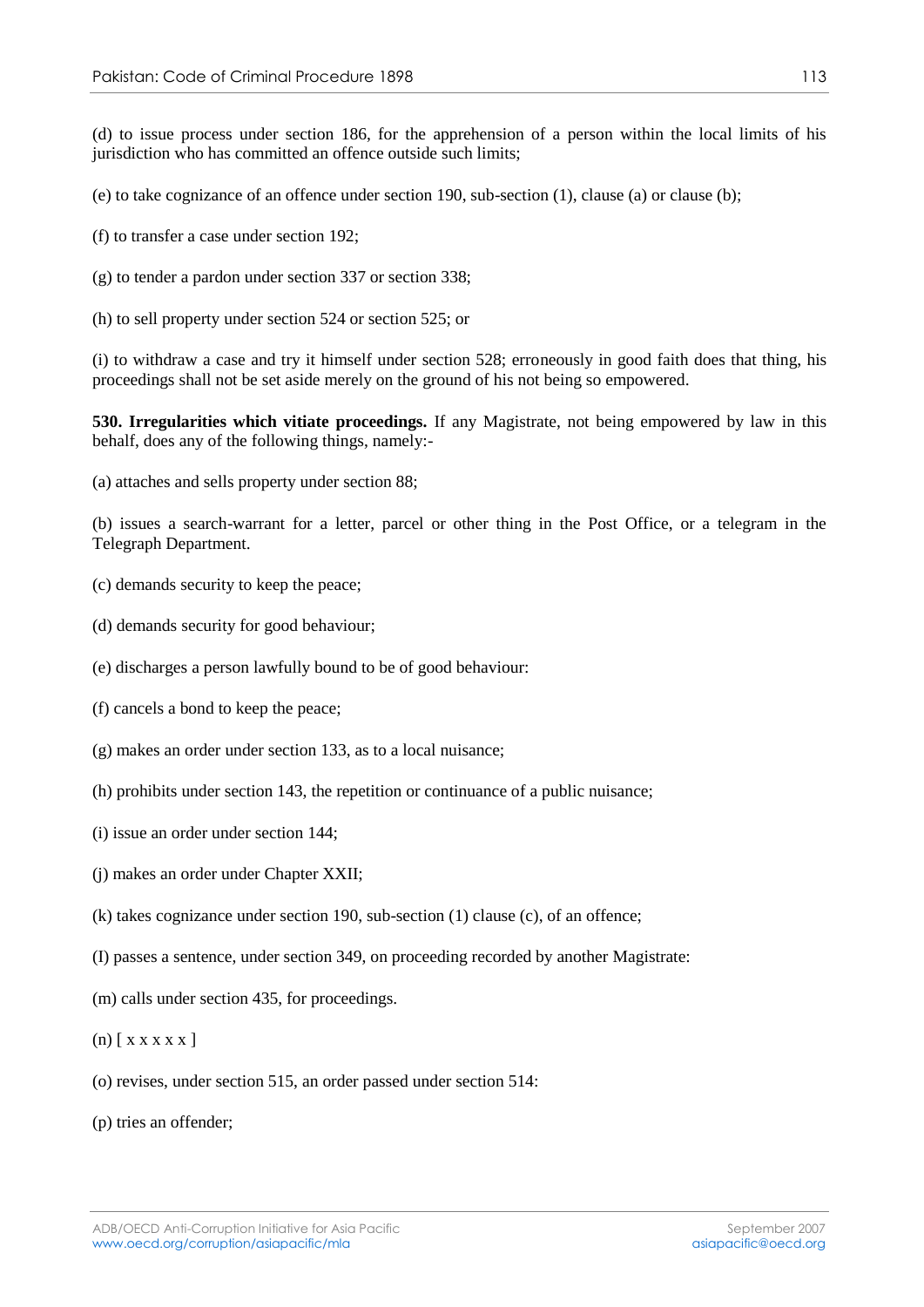(r) decides an appeal; his proceedings shall be void:

**531. Proceedings in wrong place.** No finding sentence or order of any criminal Court shall be set aside merely on the ground that the inquiry, trial or other proceedings in the course of which it was arrived at or passed, took place in a wrong sessions divisions, district, sub-division or other local area, unless it appears that such error has in fact occasioned a failure of justice.

**532.** [Omitted be Law Reforms Ordinance, 1972, item 174 w.e.f 26.12.1975].

**533. Non-compliance with provisions of section 164 or 364.** (1) If any Court, before which a confession or other statement of an accused person recorded or purporting to be recorded under section 164 or section 364 is tendered or has been received in evidence, finds that any of the provisions of either of such sections have not been complied with by the Magistrate recording the statement, it shall take evidence that such person duly made the statement recorded; and notwithstanding anything contained in the Evidence Act, 1872, section 91, such statement shall be admitted if the error has not injured the accused as to his defence on the merits.

(2) The provisions of this section apply to Courts of Appeal, Reference and Revision.

**534.** [Omission to give information under section 447] Omitted by the Criminal Law (Extinction of Discriminatory Privileges) Act, 1949 (II of 1950), Schedule.

**535. Effect of omission to prepare charge.** (1) No finding or sentence pronounced or passed shall be deemed invalid merely on the ground that no charge was framed unless, in the opinion of the Court of appeal or revision, a failure of justice has in fact been occasioned thereby.

(2) If the court of appeal or revision thinks that a failure of justice has been occasioned by an omission to frame a charge, it shall order that a charge be framed, and that the trial be recommenced from the point immediately after the framing of the charge.

**536.** [Omitted by Law Reforms Ordinance, 1972, item 174 w.e.f 26.12.1975].

**[537. Finding or sentence when reversible by reason of error or omission in charge or other proceedings.** Subject to the provisions hereinbefore contained, no finding, sentence order passed by a court of competent jurisdiction shall be reversed or altered under Chapter XXVII or on appeal or revision on account'

(a) of any error, omission or irregularity in the complaint, report by police-officer under section 173, summons, warrant, charge, proclamation, order, judgment or other proceedings before or during trial or in any inquiry or other proceedings under this Code, or

(b) of any error, omission or irregularity in the mode of trial, including any misjoinder of charges unless such error omission or irregularity has in fact occasioned a failure of justice.

**Explanation.** In determining whether any error, omission or irregularity in any proceeding under this Code has occasioned a failure of justice, the Court shall have regard to the fact whether the objection could and should have been raised at an earlier stage in the proceedings.]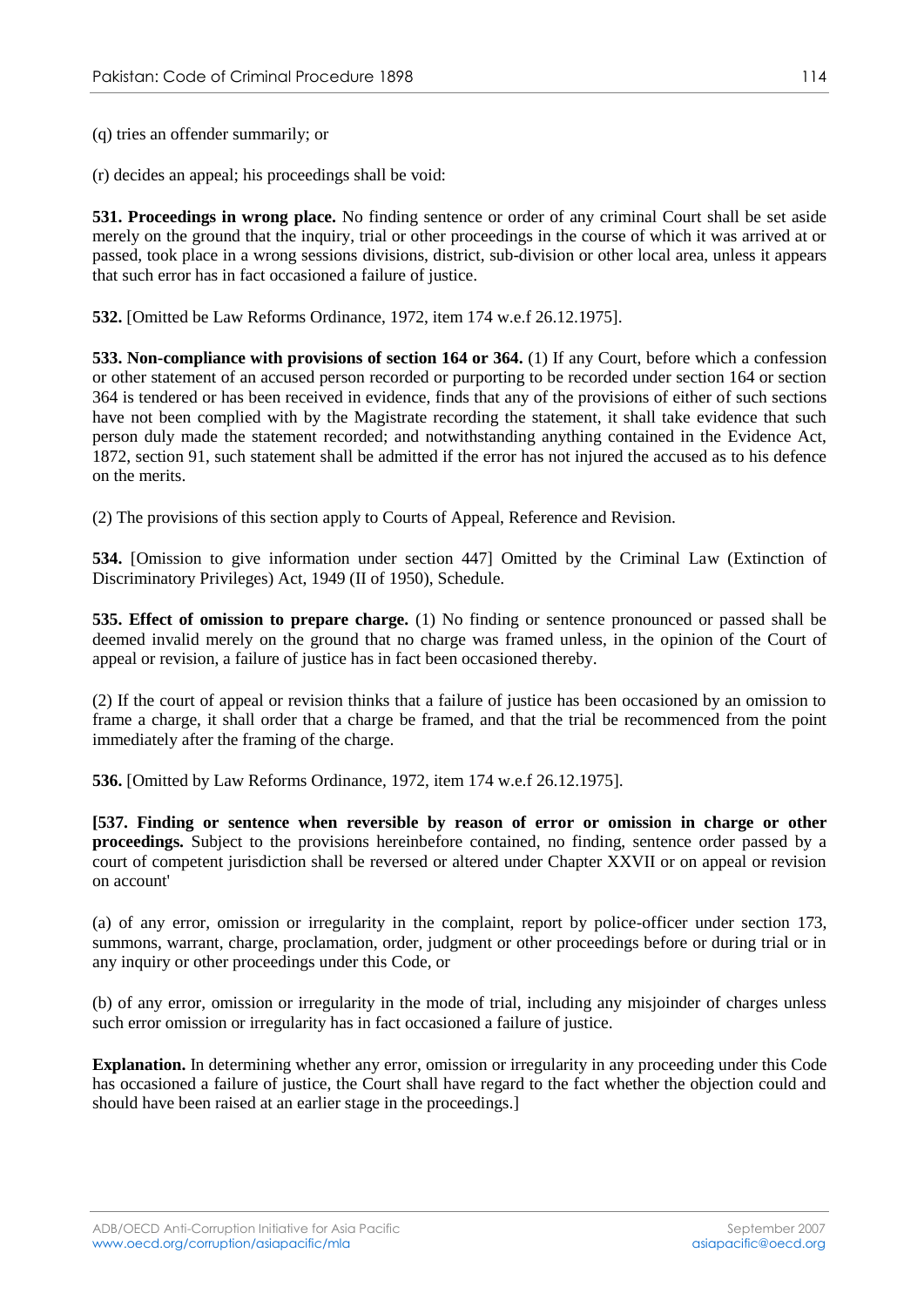**538. Attachment not illegal, person making same not trespasser for defect or want of form in proceedings.** No attachment made under this Code shall be deemed unlawful, nor shall any person making the same be deemed a trespasser, on account of any defect or want of form in the summons, conviction, writ of attachment or other proceedings relating thereto.

## **CHAPTER XLVI - MISCELLANEOUS**

**539. Courts and persons before whom affidavits may be sworn.** Affidavits and affirmations to be used before any High court or any officer of such Court may be sworn and affirmed before such Court [....] or any Commissioner or other person appointed by such court for that purpose, or any Judge, or any Commissioner for taking affidavits in any Court of Record in Pakistan.

**539-A. Affidavits in proof of conduct of public servant.** (1) When any application is made to any Court in the course of any inquiry, trial or other proceeding under this Code, and allegations are made therein respecting any public servant, the applicant may give evidence of the facts alleged in the applications by affidavit, and Court may, if it thinks fit, order that evidence relating to such facts be so given.

An affidavit to be used before any Court other than a High court under this section may be sworn or affirmed in the manner prescribed in section 539, or before any Magistrate.

Affidavits under this section shall be confined to, and shall state separately, such facts as the deponent is able to prove from his own knowledge and such as he has reasonable grounds to believe to be true, and in the latter case, the deponent shall clearly state the grounds of such belief.

(2) The Court may order any scandalous and irrelevant matter in a affidavit to be struck out or amended.

**539-B. Local inspection.** (1) Any Judge or Magistrate may at any stage of any inquiry, trial or other proceeding, after due notice to the parties visit and inspect any place in which an offence is alleged to have been committed, or any other place which it is in his opinion necessary to view for the purpose of property appreciating the evidence given at such inquiry or trial, and shall without unnecessary delay record a memorandum of any relevant facts observed at such inspection.

(2) Such memorandum shall form part of the record of the case. If the Public Prosecutor complainant or accused so desires , a copy of the memorandum shall be furnished to him free of cost.

**540. Power to summon material witness or examine persons present.** Any Court may, at any stage of any inquiry, trial or other proceeding under this Code, summon any person as a witness, or examine any person in attendance, though not summoned as a witness, or recall and re-examine any person already examined; and the Court shall summon and examine or recall and re-examine any such person if his evidence appears to it essential to the just decision of the case.

**540-A. Provision for inquiries an trial being held in the absence of accused in certain cases.** (1) At any stage of an inquiry or trial under this Code, where two or more accused are before the court, if the Judge or Magistrate is satisfied for reason to be recorded, that any one or more of such accused is or incapable of remaining before the Court, he may, if such accused is represented by a pleader, dispense with his attendance and proceed with such inquiry or trial in his absence, and may, at any subsequent stage of the proceedings, direct the personal attendance of such accused.

(2) If the accused in any such case is not represented by a pleader, or if the Judge or Magistrate considers his personal attendance necessary, he may, if he thinks fit, and for reasons to be recorded by him either adjourn such inquiry or trial, or order that the case of such accused be taken up or tried separately.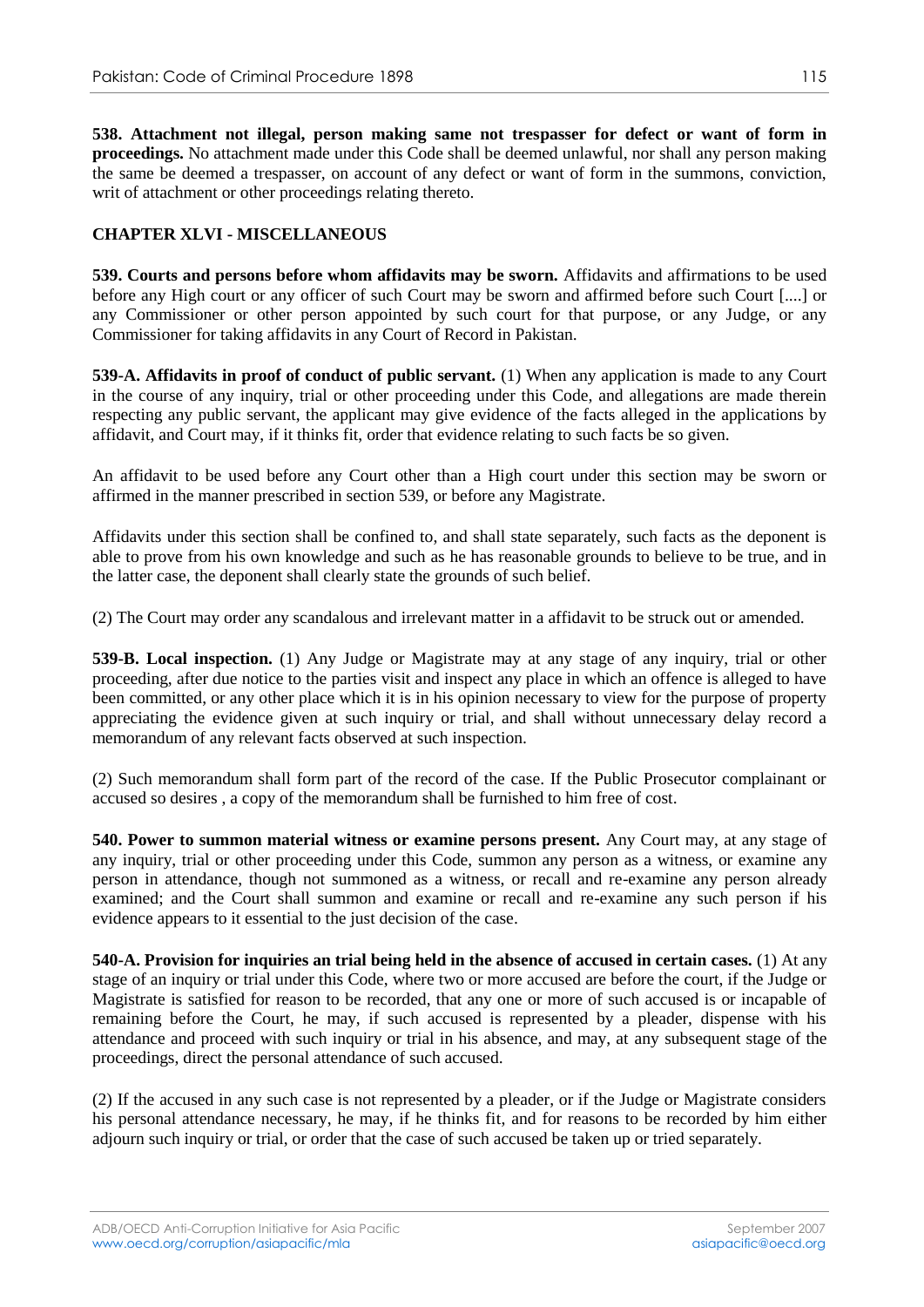**541. Power to appoint place of imprisonment.** (1) Unless when other-wise provided by any law for the time being in force, the Provincial Government may direct in what place any person liable to be imprisoned or committed to custody under this Code shall be confined.

(2) Removal to criminal pi! of accused or convicted person who are in confinement in civil jail, and their return to the civil jail. If any person liable to be imprisoned or committed to custody under this Code is in confinement in a civil jail, the Court or Magistrate ordering the imprisonment or committal may direct that the person be removed to a criminal jail.

(3) When a person is removed to a criminal jai! under sub-section (2) he shall, on being released therefrom, be sent back to the civil jail, unless either:

(a) three years have elapsed since he was removed to the criminal jail in which case he shall be deemed to have been discharged from the civil jail under (section 58 of the Code of Civil Procedure 1908]; or

(b) the Court which ordered his imprisonment in the civil jail has certified to the officer in charge of the criminal jail that he is entitled to be discharged under [section 58 of the Code of Civil Procedure 1908].

**542. [Power of Presidency Magistrate to order prisoner in jail to be brought up for examination]:** Rep, by (he Federal Laws (Revision and Declaration Act. 1951), S. 3 and II Schedule.

**543. Interpreter to be bound to Interpret truthfully.** When the services of an Interpreter are required by any Criminal Court for She interpretation of any evidence or statement, he shall be bound to state the true interpretation of such evidence or statement.

**544. Expenses of complainants and witness.** Subject to any rules made by the Provincial Government any criminal! Court may, if it thinks fit, order payment, on the part of Government, of the reasonable expenses of any complainant or witness attending for the purposes of any inquiry, trial, or other proceeding before such Court under this Code.

**[544-A. Compensation to the heirs of the person killed, etc.** [(1) Whenever a person is convicted of an offence in the commission whereof the death of or hurt, injury, or mental anguish or psychological damage to, any person is caused or damage to or loss or destruction of any property is caused, the court shall when convicting such person, unless for reasons to be recorded in writing it otherwise directs, order the person convicted to pay to the heirs of the person whose death has been caused, or to the person hurt or injured, or to the person to whom mental anguish or psychological damage has been caused, or to the owner of the property damaged, lost or destroyed, as the case may be, such compensation as the court may determine having regard to the circumstances of the case';] and

(2) The compensation payable under sub-section (1) shall be recoverable as [an arrear of land revenue] and the court may further order that, in default of payment or of recovery as aforesaid the person ordered to pay such compensation shall suffer imprisonment for a period not exceeding six months, or if it be a Court of the Magistrate of the third class, for a period not exceeding thirty days.

(3) The compensation payable under sub-section (1) shall be in addition to any sentence which she court may impose for the offence of which the person directed to pay compensation has been convicted.

(4) The provisions of sub-sections (28), (2C), (3), and (4) of section 250, shall, as far as may be, apply to payment of compensation under this section.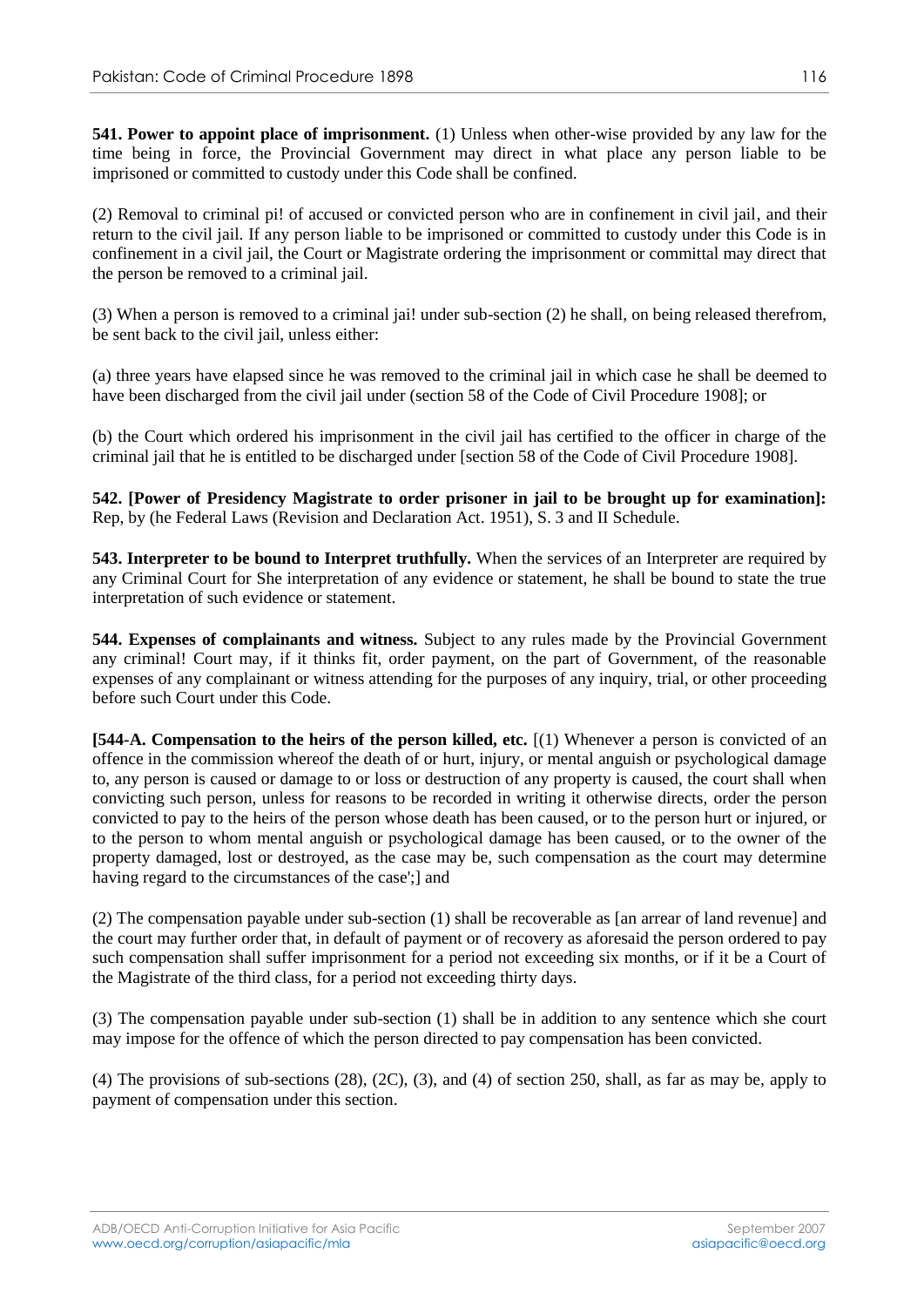(5) An order under this section may also be made by an appellate Court or by a Court when exercising its powers of revision.

**545. Power of Court to pay expenses, compensation out of fine.** (1) Whenever under any law in force for the time being a Criminal Court imposes a fine or confirms in appeal, revision or otherwise a sentence of fine, or a sentence of which fine forms a part, the court may, when passing judgment, order the whole or any part of the fine recovered to be applied:

(a) in-defraying expenses properly incurred in the prosecution;

(b) in the payment of any person of compensation for any loss, [injury or mental anguish or psychological damage] caused by the offence, when substantial compensation is, in the opinion of the court, recoverable by such person in a Civil Court;

(c) when any person is convicted of any offence which includes theft, criminal misappropriation, breach of trust, or cheating or of having dishonestly received or retained or of having voluntarily assisted in disposing of, stolen property knowing or having reason to believe the same to be stolen, in compensating any bona fide purchaser, of such property for the loss of the same if such property is restored to the possession of the person entitled thereto.

(2) If the fine is imposed in a case which is subject to appeal, no such payment shall be made before the period allowed for presenting the appeal has elapsed or, if an appeal be presented, before the decision of the appeal.

**546. Payments to be taken into account in subsequent suit.** At the time of awarding compensation in any subsequent civil suit relating to the same matter, the Court shall take into account any sum paid or recovered as compensation under section [544-A or section] 545.

#### **546-A. Order of payment of certain fees paid by complainant in non-cognizable cases.**

(1) Whenever any complaint of a non-cognizable offence is made to a Court, the Court, if it convicts the accused, may, in addition to the penalty imposed upon him, order him to pay to the complainant:

(a) the fee (if any) paid on the petition of complaint or the examination of the complainant, and

(b) any fees paid by the complainant for serving processes on his witnesses or on the accused, and may further order that, in default of payment, the accused shall suffer simple imprisonment for a period not exceeding thirty days.

(2) An order under this section may also be made by an Appellate Court, or by the High Court, when exercising its powers of revision.

**547. Money ordered to be paid recoverable as fines.** Any money (other than a fine) payable by virtue of any order made under this Code, and the method of recovery of which is not otherwise expressly provided for shall be recoverable as if it were a fine.

**548. Copies of proceeding.** If any person affected by a judgment or order passed by a Criminal Court desires to have a copy of ..... any order or deposition or other part of the record he shall, on applying for such copy, be furnished therewith: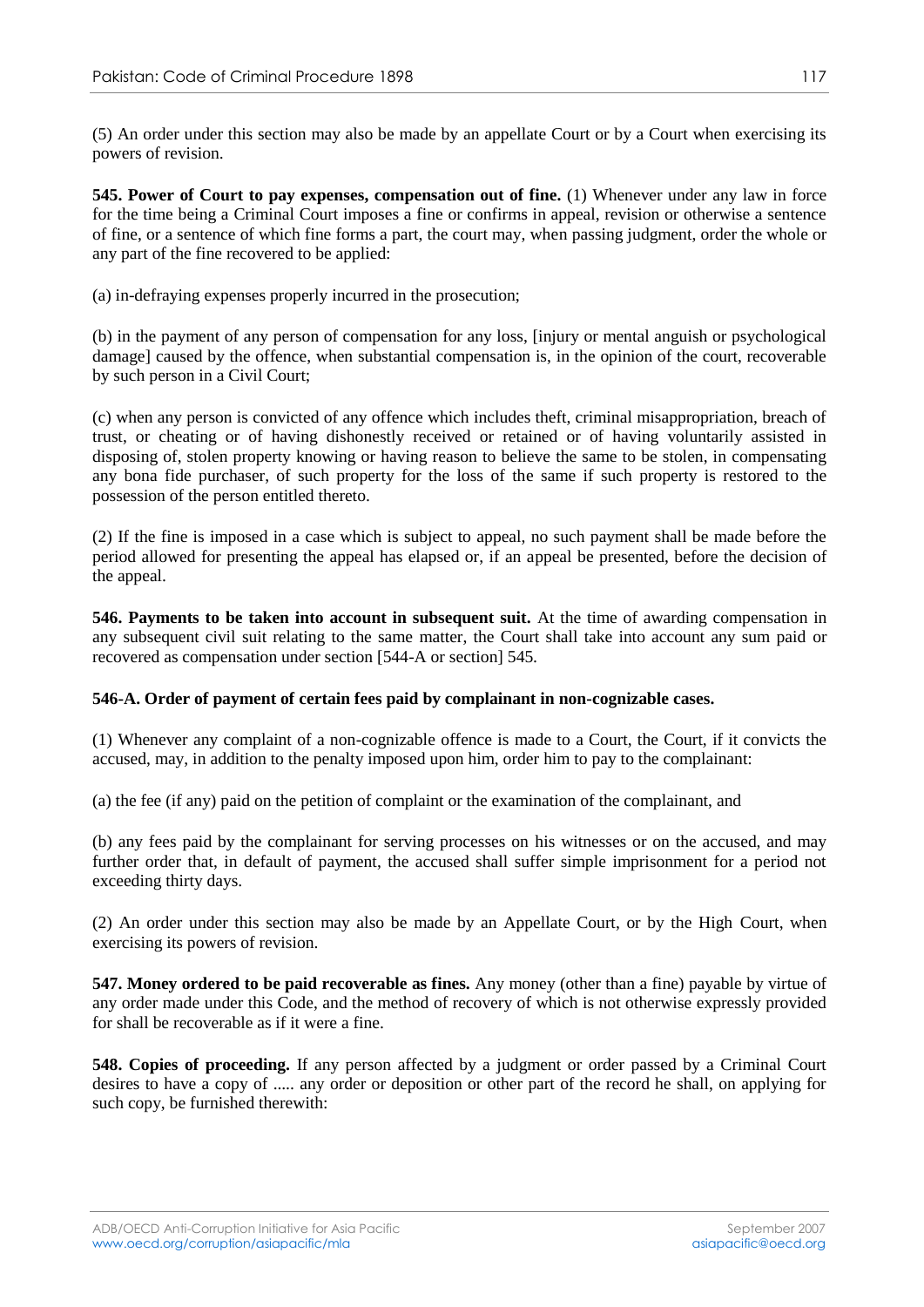Provided that he pays for the same unless the Court, for some special reason, thinks fit to furnish it free of cost.

**549. Delivery to military authorities of persons liable to be tried by Court martial.** (1)The Central Government may make rules consistent with this Code and the [Pakistan Army Act, 1952 (XXXIX of 1952), the Pakistan Air Force Act, 1953 (VI of 1953, and the Pakistan Navy Ordinance, 1961 (XXXV of 1961] and any similar law for the time being in force as to the cases in which person subject to military naval or air force law shall be tried by a Court to which this Code applies, or by Court-martial, and when any person is brought before a Magistrate and charged with an offence for which he is liable to be tried either by a Court to which this Code applies or by a Court-martial, such Magistrate shall have regard to such rules and shall in proper cases deliver him together with a statement of the offence of which he is accused to the commanding officer of the regiment, corps, ship or detachment to which he belongs, or to the commanding officer of the nearest military, naval or air force station, as the case may be, for the purpose of being tried by Court-martial.

(2) Apprehension of such persons. Every Magistrate shall, on receiving a written application for that purpose by the commanding officer of any body of soldiers, sailors or airmen stationed or employed at any such place, use his utmost endeavour to apprehend and secure any person accused of such offence.

(3) Notwithstanding anything contained in this Code, if the person arrested by the Police is a person subject to the Pakistan Army Act, 1952 (XXXIX of 1952) and the offence for which he is accused is triable by a Court-martial, the custody of such person and the investigation of the offence of which he is accused may be taken over by the Commending Officer of such person under the said Act.]

**550. Powers to Police to seize property suspected to be stolen.** Any police-officer may seize any property which may be alleged or suspected to have been stolen, or which may be found under circumstances which create suspicion of the commission of any offence. Such police-officer, if subordinate to the officer in charge of a police-station, shall forthwith report the seizure to that officer.

**551. Powers of superior officers of police.** Police officers superior in rank to an officer in charge of a police-station may exercise the same powers, throughout the local area to which they are appointed, as may be exercised by such officer within the limits of his station.

**552. Power to compel restoration of abducted females.** Upon complaint made to a District Magistrate on oath of the abduction or unlawful detention of a woman, or of a female child under the age of sixteen years, for any unlawful purpose, he may make an order for the immediate restoration of such woman to her liberty or of such female child to her husband, parent, guardian or other person having the lawful charge of such child, and may compel compliance with such order, using such force as may be necessary.

**553. [Compensation to persons groundlessly given in charge in presidency-town].** Rep. by the Federal Laws (Revision and Declaration Act, 1954 (XXVI of 1951) S. and II Schedule.

**554. Power of (x x) High courts to make rules for Inspection of records of subordinate courts.** (1) With the previous sanction of the Provincial Government, any High Court may from time to time, make rules for the inspection of the records of subordinate Courts.

(2) Power of other High Courts to make rules for other purposes. Every High Court may, from time to time, and with the previous sanction of Provincial Government:

(a) make rules for keeping all books, entries and accounts to be kept in all Criminal Courts subordinate to it and for the preparation and transmission of any returns or statements to be prepared and submitted by such Courts: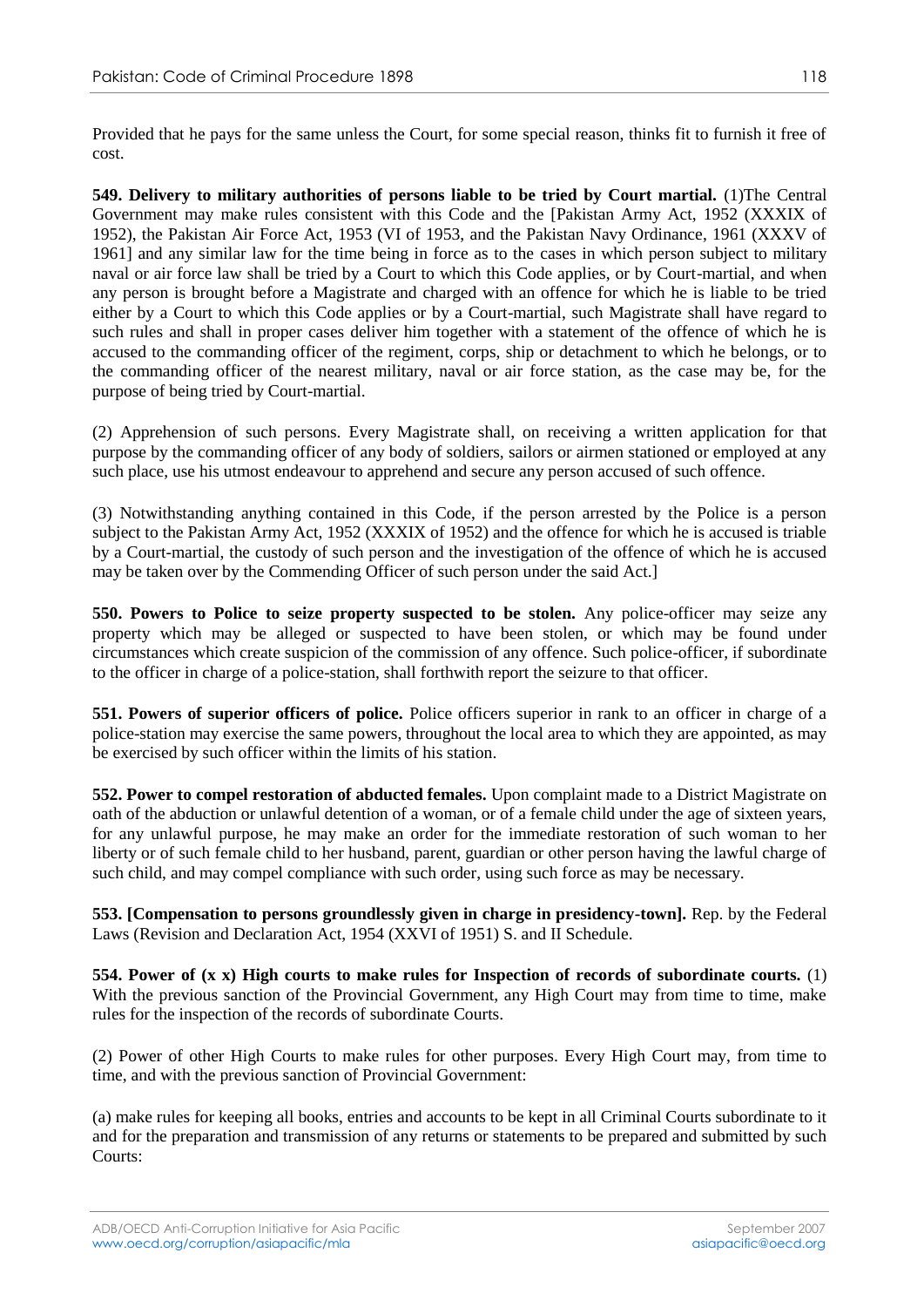(b) frame forms for every proceeding in the said Courts for which it thinks that a form should be provided:

(c) make rules for regulating its own practice and proceedings and the practice and proceedings of all Criminal Courts subordinate to it; and

(d) make rules for regulating the execution of warrants issued under this Code for the levy of fines:

Provided that the rules and forms made and framed under this section shall not be inconsistent with this Code or any other law in force for the time being.

(3) All rules made under this section shall be published in the official Gazette.

**555. Forms.** Subject to the power conferred by section 554 and by [Articles 202 and 203] of the Constitution, the forms set forth in the Fifth Schedule, with such variation as the circumstances of each require, may be used for the respective purposes therein mentioned, and if used shall be sufficient.

**556. Case in which Judge or Magistrate is personally interested.** No Judge or Magistrate shall, except with the permission of the Court to which an appeal lies from his Court, try ..... any case to or in which he is a party, or personally interested, and no Judge or Magistrate shall hear an appeal from an judgment or order passed or made by himself.

**Explanation.** A Judge or Magistrate shall not be deemed a party, or personally interested, within the meaning of this section, to or in any case by reason only that he is a Municipal Commissioner or otherwise concerned therein in a public capacity or by reason only that he has viewed the place in which an offence is alleged to have been committed, or any other place in which any other transaction material to the case is alleged to have occurred, and made an inquiry in connection with the case.

#### **Illustration**

A., as Collector, upon consideration of information furnished to him, directs the prosecution of B for a breach of the Excise Laws A is disqualified for trying this case as a Magistrate.

**557. Practicing pleader not to sit as Magistrate in certain Courts.** No pleader who practises in the Court of any Magistrate in a district, shall sit as a Magistrate in such Court or in any Court within the jurisdiction of such Court,

**558. Power to decide language of Courts.** The Provincial Government may determine what for the purposes of this Code, shall be deemed to be the language of each Court within the territories administered by such Government, other than the High Courts.

**559. Provision for powers of Judges and Magistrate being exercised by their successors in office.** (1) Subject to the other provisions o( the Code, the powers and duties of a Judge or Magistrate may be exercised or performed by his successor in office.

(2) When there is any doubt as to who is the successor in office of any Magistrate, [the Sessions Judge in the case of Judicial Magistrate, and the District Magistrate in the case of Executive Magistrate] shall determine by order in writing the Magistrate who shall, for the purposes of this Code or of any proceedings or order thereunder, be deemed to be the successor in office of such Magistrate.

(3) When there is any doubt as to who is the successor in office of any Additional or Assistant Sessions Judge, the Sessions Judge shall determine by order in writing the Judge who shall, for the purposes of this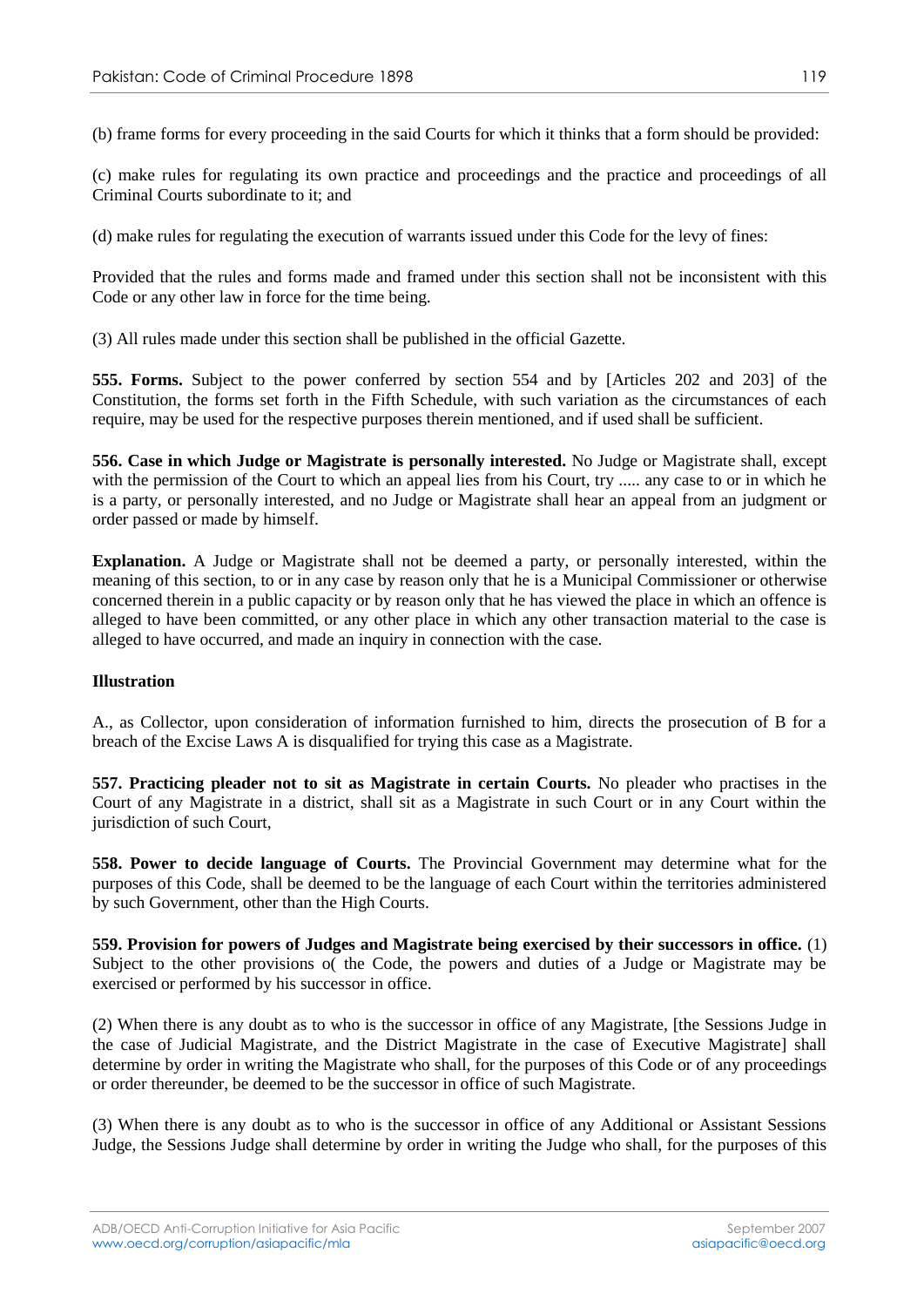**560. Officers concerned in sales not to purchase or bid for property.** A public servant having any duty to perform in connection with the sale of any property under this Code shall not purchase or bid for the property.

### **561.** [XXXXXXX]

**561-A. Saving of inherent power of High Court.** Nothing in this Code shall be deemed to limit or affect the inherent power of the High Court to make such orders as may be necessary to give effect to any order under this Code; or to prevent abuse of the process of any Court or otherwise to secure the ends of justice.

### **First Offenders**

**562. Powers of Court to release certain convicted offenders on probation of god conduct instead of sentencing to punishment.** When any person not under twenty one years of age is convicted of an offence punishable with imprisonment for not more than seven years, or when any person under twenty one years of age or any woman is convicted of an offence not punishable with death or [imprisonment] for life, and no previous conviction is proved against the offender, if it appears to the Court before which he is convicted, regard being had to the age, character or antecedents of the offender and to the circumstances in which the offence was committed, that it is expedient that the offender should be released on probation of good conduct, the Court may, instead of sentencing him at once to any punishment, direct that he be released on his entering into a bond, with or without sureties, to appear and receive sentence when called upon during such period (not exceeding three years) as the Court may direct, and in the meantime to keep the peace and be good behaviour:

Provided that, where any first offender is convicted by a Magistrate of the third class, or a Magistrate of the second class not specially empowered by the Provincial Government in this behalf and the Magistrate is of opinion that the powers conferred by this section should be exercised he shall record his opinion to that effect, and submit the proceedings to a Magistrate of the first class [ x x x] forwarding the accused to, or taking bail for his appearance before, such Magistrate, who shall dispose of the case in manner provided by section 380.

(1A) Conviction and release with admonition. In any case in which a person is convicted of theft, theft in a building, dishonest misappropriation, cheating or any offence under the Pakistan Penal Code punishable with not more than two years imprisonment and no previous conviction is proved against him, the Court before whom he is so convicted may, if it thinks fit, having regard to the age, character, antecedents or physical or mental condition of the offender and to the trivial nature of the offence or any extenuating circumstances under which offence was committed, instead of sentencing him to any punishment, release him after due admonition.

(2) An order under this section may be made by any Appellate Court or by the High Court where exercising its power of revision.

(3) When an order has been made under this section in respect of any offender, the Court may, on appeal when there is a right of appeal to such Court, or when exercising its power of revision, set aside such order and in lieu thereof pass sentence on such offender according to law:

Provided that the High Court shall not under this sub-section inflict a greater punishment than might have been inflicted by the Court which the offender was convicted.